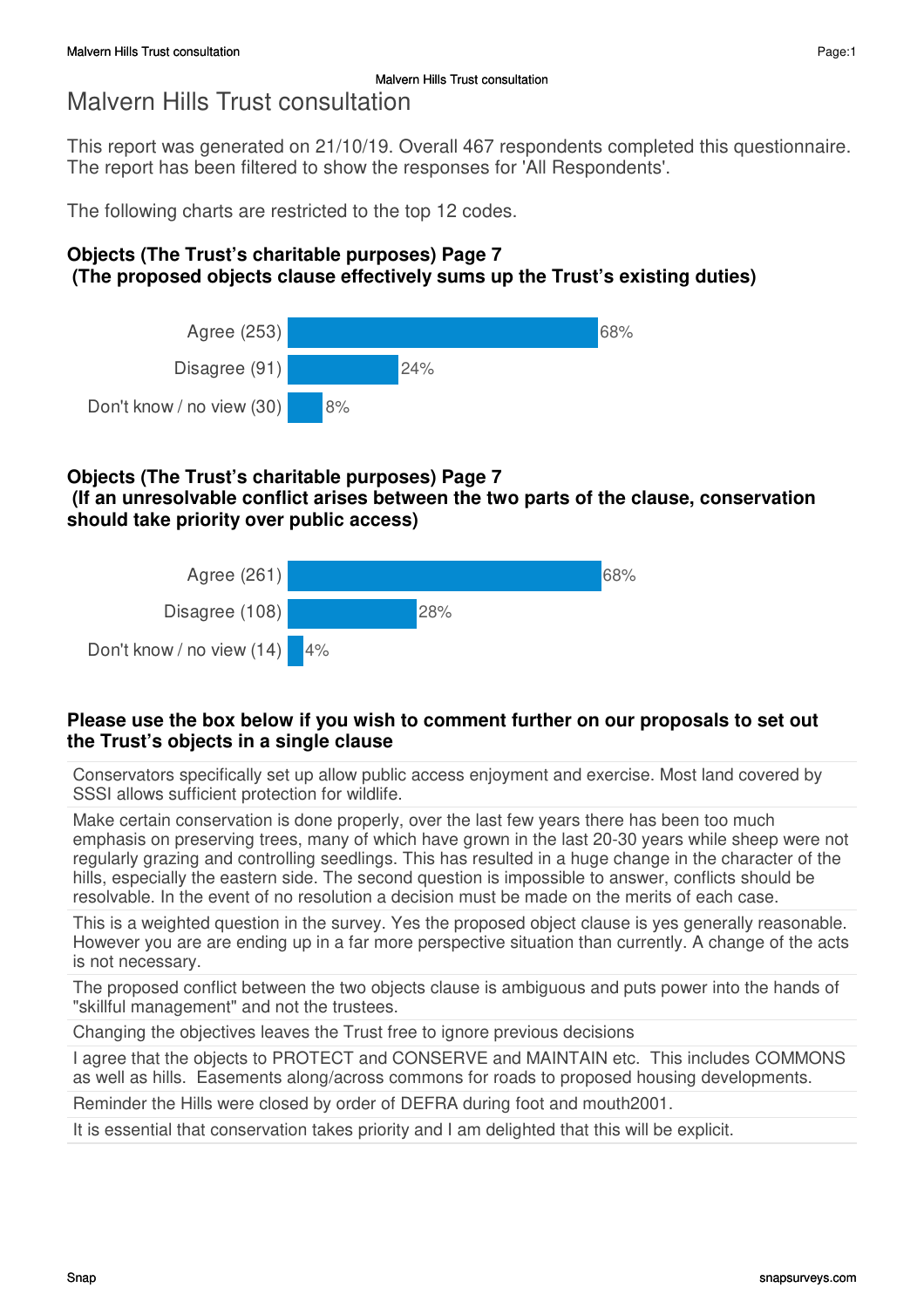### **Please use the box below if you wish to comment further on our proposals to set out the Trust's objects in a single clause**

"preserve the natural aspect" 1. Though in principle reasonable, it needs to be viewed through a TV, Netflix etc., set of eyes! Eg., Daffodils on the grassy hillside is a natural aspect to many people now, especially when the lad under discussion has been moulded by human intervention since folk lived in the locality! Otherwise you risk many people alienated by what they see as an extreme view.

Conservation of some species on the Hills is greatly affected by unrestricted access - especially dogs to protected sites eg the diminishing site for the adder on the southern hills. Lack of adequate fencing on the northern hills along with unrestricted access, including cyclists, prevents adequate grazing on the steeper slopes to maintain the important fauna and flora on these acidic grasslands eg the diminishing range and population of the Malvern Grayling butterfly, once common along the hills, is now restricted to the eastern slopes of north hill and is the rarest butterfly in Worcestershire.

It would be useful if a printable map/description of what is covered by 'The Malvern Hills' could be inserted at this stage!

One of the founding father's main objectives was to keep their land available for public access. This is mentioned many times in the Acts. Conservation isn't.

The phrasing neglects to set out that MHT is a public body in at least some of its decision making, it does not make clear the degree to which it is bound by previous decisions and the phrase does not mention the need to preserve the view from the hills of other areas of land owned by MHT which was understood as part of the term natural aspect. Given that MHT owes some strategically placed land which will come under pressure from development or pressure to grant easements to permit development this is highly relevant to how MHT should make decisions about matters affecting parcels of land against a wider setting as opposed to in isolation. The phrase lacks clarity for these areas and the different pressures and issues faced by them in comparison with the hills themselves.

As long as 'conservation' means letting the hills revert to their true natural state, i.e. allowing the trees on the lower slopes to regenerate up the hills, obviating the need for livestock to stop that happening, and the fencing to keep them in certain areas and away from dogs. If the public's ability to view the surrounding areas is a concern specific viewing points could be kept clear pretty much by humans mainly using hand-help equipment.

The proposed objects do not take allow for a number of the existing duties in particular the public body duties. With regard to conflict the question is to simple and does not allow for a nuanced approach.

The proposed objects do not reflect the current public accountability.

The Herefordshire and Worcestershire Earth Heritage Trust (EHT) believes that the proposed objects reflect fairly the remit of the Malvern Hills Trust.

Changes to the Trusts' objectives, open the possibility that existing precedents may no longer apply on such crucial issues as applications for easements. Removing the term 'natural aspect' makes all previous decisions irrelevant once the scheme becomes law.

Future managment of living timber species should also respect the current need for an increase in the total land area needed for C02 absorption wherever possible.

Changes in the objectives open up the possibility that existing precedents will no longer apply. Removing the term 'natural aspect' makes all previous decisions irrelevant once the scheme becomes law.

Proposal to remove requirement for the trust to take account of local sentment & requirements as they must act in (the best interest) The Charitiy

I do not think that the word "unenclosed" should be removed but be left in the (b) part of the objects clause as in the original. The essence of the commons and the hills is that they are unfenced and not enclosed, allowing freedom of access.

The proposals would give the trust independent and increased powers and erode the existing public body duties that an organisation in receipt of taxpayers money should be keen to maintain and improve.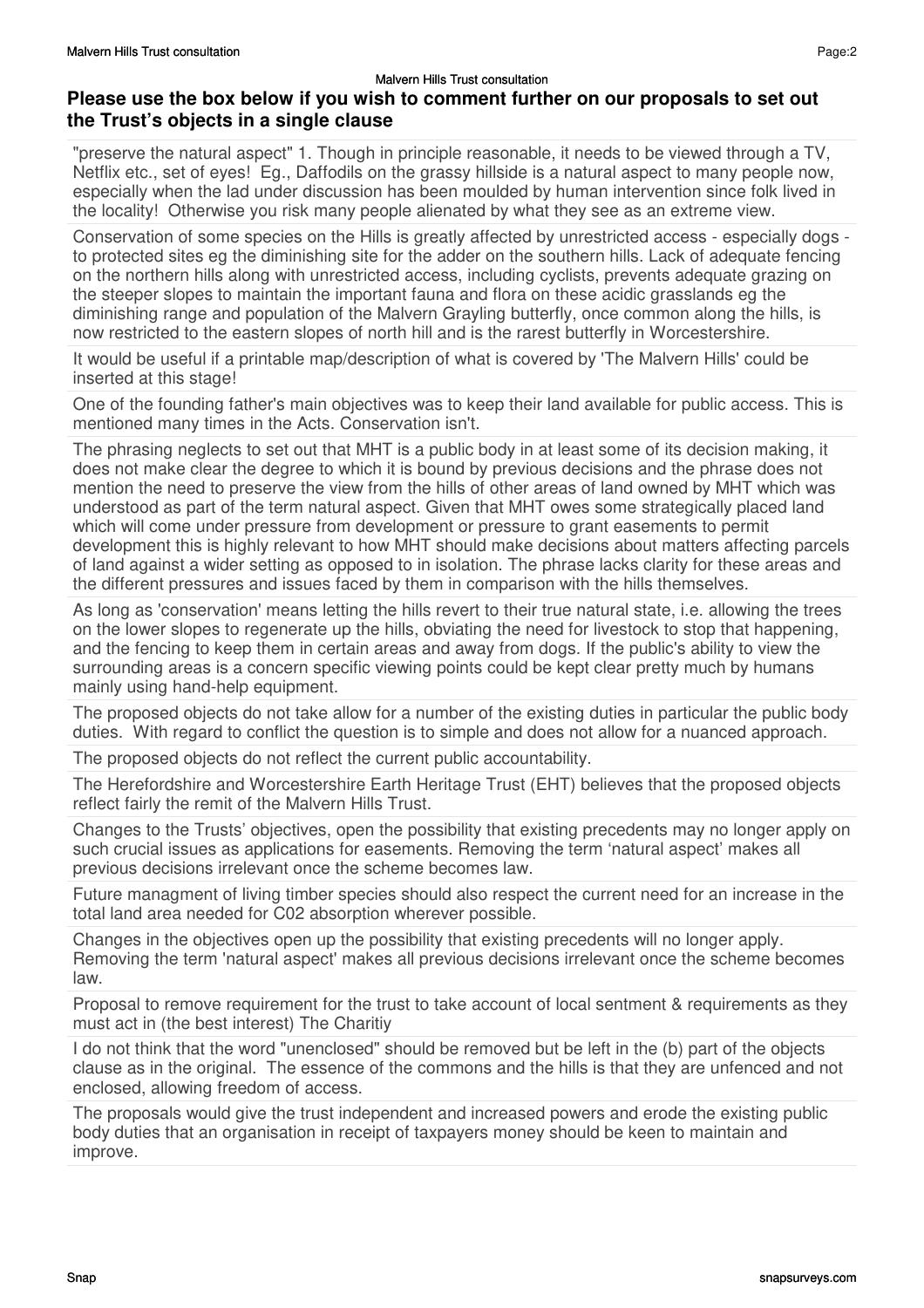### **Please use the box below if you wish to comment further on our proposals to set out the Trust's objects in a single clause**

Malvern Hills Conservatives Are there to look after the hills and commons for Malvern residence and surrounded area

I think in times now where pollution is so much more an issue that the Trust should have objects around Noise (abatement/prevention) and Air Pollution

Unresolvable conflict is too generic and the scope of "conservation" rather all encompassing. Conservation of what to whom? When does enclosure for conservation not conflict with public access? Where the trust cannot resolve they should publicly consult with those who pay the levy. In this way those that are taxed are truly represented and consulted.

The conflict clause lacks clarity. It is ambiguous. It fails to address the issue of a road being built for a property speculator over Trust land even though the object states should be unbuilt on in exchange for a substantial amount of money.

The prioritisation of conservation can only be acceptable if time-limits are reviewed frequently, to allow felxibility of management operations and access.

Document is so long I wonder if you are really interested in views.i don't want land sold off or money to be primary purpose. Should be to care for land and ensure public access.

I object to the term 'natural aspect' being removed from the duties of the Trust. Its removal would enable the Trust to ignore precedents set by its past decisions, in particular, the granting of easements over MHT land.

Conservation of the hills and common should always take priority over public access or any commercial development.

"Landscape character" is much more appropriate than "cultural landscape".

Landscape is more natural than cultural

Removal of 'natural aspect' will remove all precedents set under the bye laws of the conservators.

This would give the MHC power to fence off / close access to land. This is not acceptable.

The need to protect the core values and environment in Malvern as originally intended

"Natural aspect" is NOT Victorian language. It is a very clear and important phrase to keep.

Q3 "Natural aspect" is NOT Victorian language. It is a very clear and important phrase to keep.

Agree in general but not in detail. E.g. looks like there's a conflict between the request for powers to build and keeping the area unbuilt upon? Health and safety maybe paramount at the moment, but food production and military training, as in the past, may become paramount again: so don't limit the public benefit that the land can be put to.

Does not guarantee the Board will trying to force through the building of a road on inalienable land despite the objects specifying all of its lands are to be kept unbuilt upon for public access. Until that is addressed, most people in Malvern are unlikely to trust the Board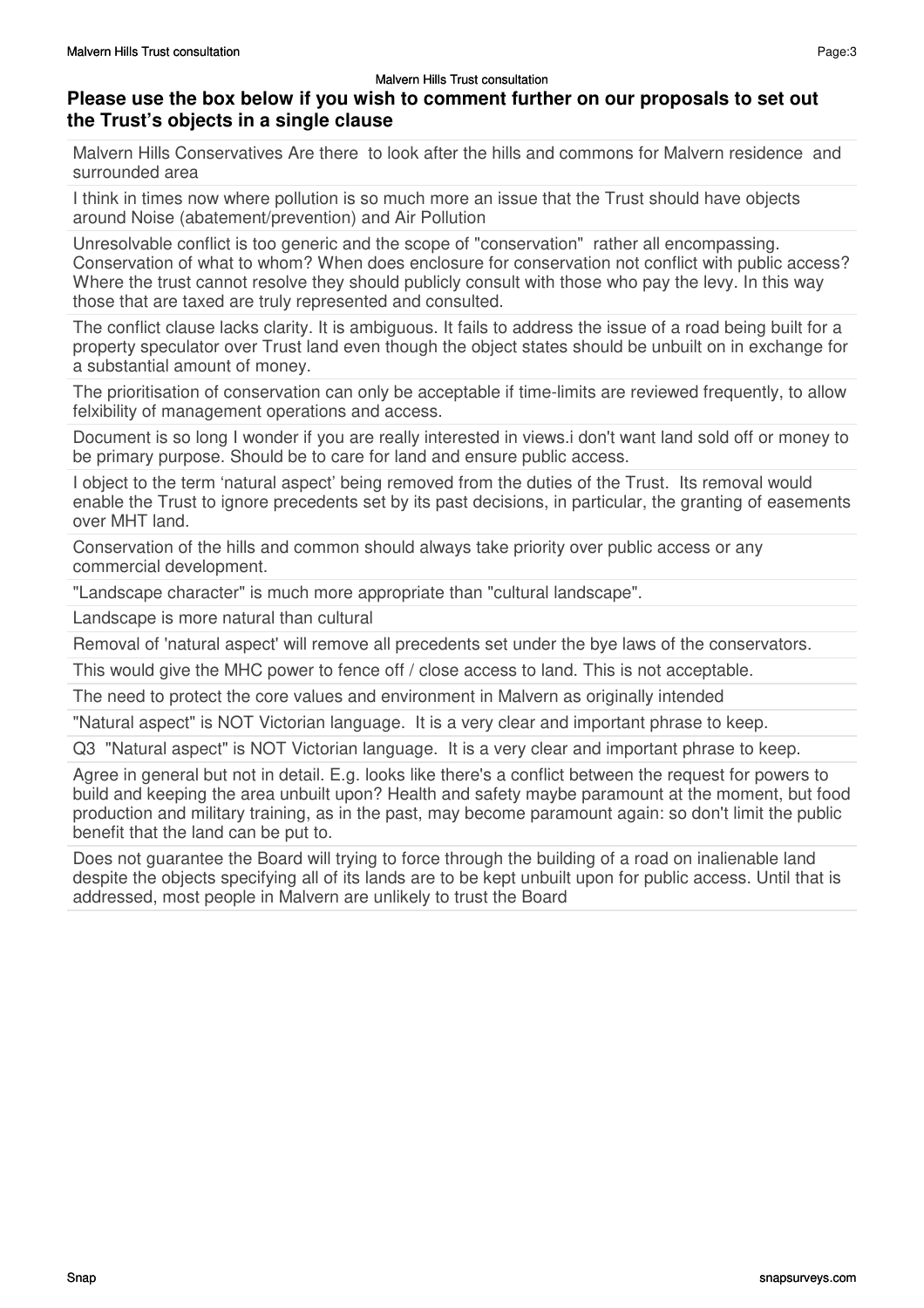## **Please use the box below if you wish to comment further on our proposals to set out the Trust's objects in a single clause**

The Trust's duties in the 1884 Act also include that two thirds (which includes Castlemorton Common) should be left free for the freeholders and commoners to take their common of pasture and estovers. This is reinforced in Section 27 – Saving rights of commoners. This should be taken into account under Estovers. Preserving the natural aspect is in some ways a contradiction in terms. Natural implies untouched by man, and preserving means intervention by man. However, the overall meaning is that the Trust should keep the land as it was when they took it over and that does not need altering or clarifying. Natural aspect relates to man not spoiling it with man-made structures and not allowing nature to run riot, with any particular species overgrowing and radically changing the nature of the landscape. The Trust has sought to do this in many areas by encouraging grazing and land management, and failed to do so in other areas - especially on Castlemorton Common - allowing the growth of a large number of trees towards Hancocks Lane, considerably changing the natural aspect of what was known as 'the waste' (the waste land the Lord of the Manor did want for his own use). The Trust has also had a long term policy of not allowing advertising signage and in minimising the appearance of signage for visitors. Recent suggestions for a chair lift up the hills with a café on top were also sensibly refused. I am not aware of any legal challenge to the Trust's activities in interpreting the meaning of 'preserving the natural aspect', over the 135 years it has been their responsibility. There is however, an ongoing risk that each new set of staff starts from the state of the land when they take over, and lose sight of its original natural aspect. I accept that The Trust may have some responsibility and financial burden imposed on them for the SSSI, but it is not part of the reason why the Trust was established in the first place. Until recently, the Trust was not allowed by Natural England to mow or cut bracken and gorse and trees, an example of the SSSI status preventing the Trust from carrying out its original objectives. The Trust have made the point that there is no assistance within the Acts for balancing its various duties in the event that they conflict. My objection is that they want to include a new object – to give the conservation of wildlife a priority –which is a radical change to the Trust's original objectives. The Trust was never been a wildlife or nature conservation trust and the existing Acts confer no responsibility on it for looking after animals and plants, other than grazing animals and the grass, bracken and gorse they eat. There is no mention of protecting endangered species of flora or fauna. There is no mention of wildlife, birds, insects, amphibians or rare or endangered species. Specifically, Section 21 of the 1924 sets out the limit of the Trust's responsibilities – to protect the timber and other trees pollards shrubs underwood heather gorse turf and herbage. There may be some benefit in protecting wildlife, but only is so far as it is the best way to maintain the natural aspect of the common. The Trust was not established to turn waste land into a nature reserve. The responsibility the Trust wishes to claim is already misleadingly represented in the choice of photographs in the consultation document, with pictures illustrating bluebells, orchids, butterflies and fungi, giving the impression these are things they should be caring for. By contrast, there are only two pictures of sheep and one of cattle. On page 78, again we see an attempt to make the Trust into a wildlife charity by drawing comparisons with the Wildlife Trust, Wildfowl and Wetlands Trust who purportedly have similar objectives for conserving the natural environment for wildlife. The conservation of wildlife is a totally different objective and not one for which the Trust was established. This new Act is intended to consolidate and simplify the existing Acts, and remove references that no longer apply. It was not promoted as way of giving the Trust new and additional responsibilities or purposes. There is no new money to pay for new responsibilities and existing funds should be devoted solely to the Trust's original objectives. It is noteworthy that the Trust only has a Land Management Committee, not a Wildlife Conservation Committee, reflecting its proper responsibilities. The clarity requested by the authors of the Consulatation Document, is to be able come down on the side of wildlife conservation, if this conflicts with the Trust's original purposes. I see this as a few individuals wanting to take the charity in a new direction because it suits their personal interests in wildlife conservation. A different management team with a background solely in land management could instead have asked for powers to enable them to over-rule public legislation relating to Sites of Special Scientific Interest and other similar Acts, so that they could properly carry out the Trust's original objectives. This is not a matter, as the Trust suggests, of adopting a 'clearer modern meaning'. Despite the Trust's assertion that this is not intended to 'change the fundamental reasons for the Trust's existence', it clearly is. There is absolutely no need for the Trust to change its objectives in this direction. Further, each of the Acts includes the phrase that these Acts are required because 'the objects cannot be attained without the authority of Parliament". Surely then it requires an Act of Parliament if the Trust's objectives are to be changed and the 'Charity Commission route' is not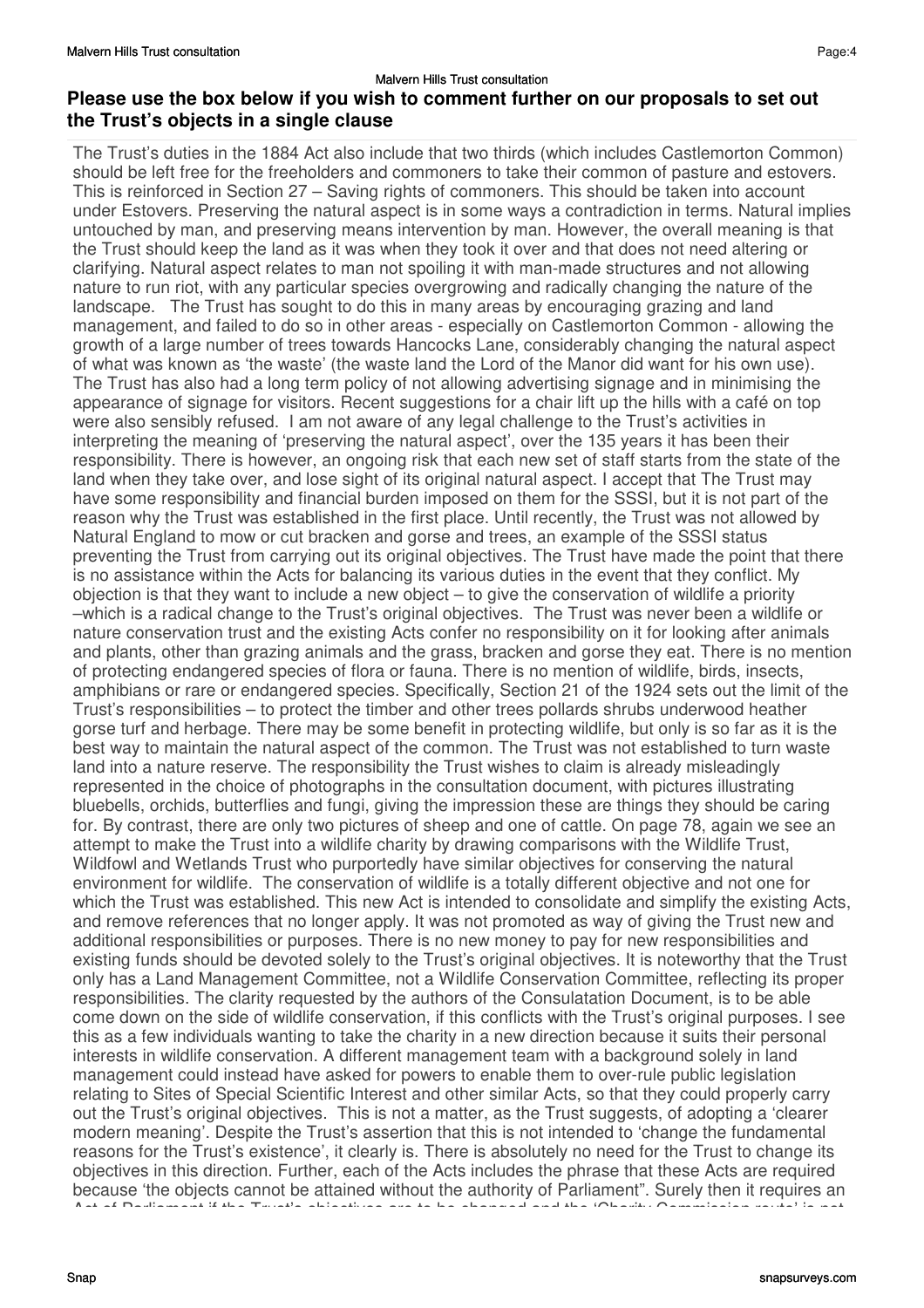Act of Parliament if the Trust's objectives are to be changed and the 'Charity Commission route' is not a permissible method for making such a change. Therefore any change to the existing wording should not be allowed. The first paragraph of the proposed change at the bottom of page 8 should read The objects of the Trust shall be for the benefit of the public (a) to as far as possible preserve the natural aspect of the land (b) to keep the Malvern Hills unbuilt on as a space for recreation and enjoyment of the public (c) to prevent encroachment (d) to safeguard commoners' rights. The second paragraph of the proposed change at the bottom of page 8 should read Subject to matters of health and public safety, if it is appears that there is a conflict of interest between the above objectives and wider objectives of wildlife conservation, the trustees shall give priority to the above objectives. These were the original purposes of the Trust. Sandford Principle. The Trust have cited the Sandford Principle. The National Parks web site says Managing a national park is challenging. It needs the right balance between conservation and recreation. National park authorities need to conserve wildlife and habitats, but also encourage people to enjoy and learn from the countryside. This can cause conflicts. To help national park authorities make decisions between conservation and recreation, the National Parks Policy Review Committee made a recommendation in 1974, which is now known as the 'Sandford Principle', named after Lord Sandford who was chair of the committee. "Where irreconcilable conflicts exist between conservation and public enjoyment, then conservation interest should take priority". This principle was updated in the 1995 Environment Act, to say; "If it appears that there is a conflict between those purposes, [the National Park Authority] shall attach greater weight to the purpose of conserving and enhancing the natural beauty, wildlife and cultural heritage of the area" The Malvern Hills and Commons are not a National Park. In the Acts governing the Trust, conservation is limited to maintaining the 'natural aspect' of the area. The Trust have no responsibility to look after flora and fauna in the broader sense, they are not responsible for enhancing the area's natural beauty, nor for the wildlife, nor the cultural heritage of the area. If the National Parks were governed by the same Acts of Parliament as The Trust, Sandford may well have ruled differently. But they are not. It not appropriate to take a principle from one set of circumstances and apply it to a totally different set of circumstances.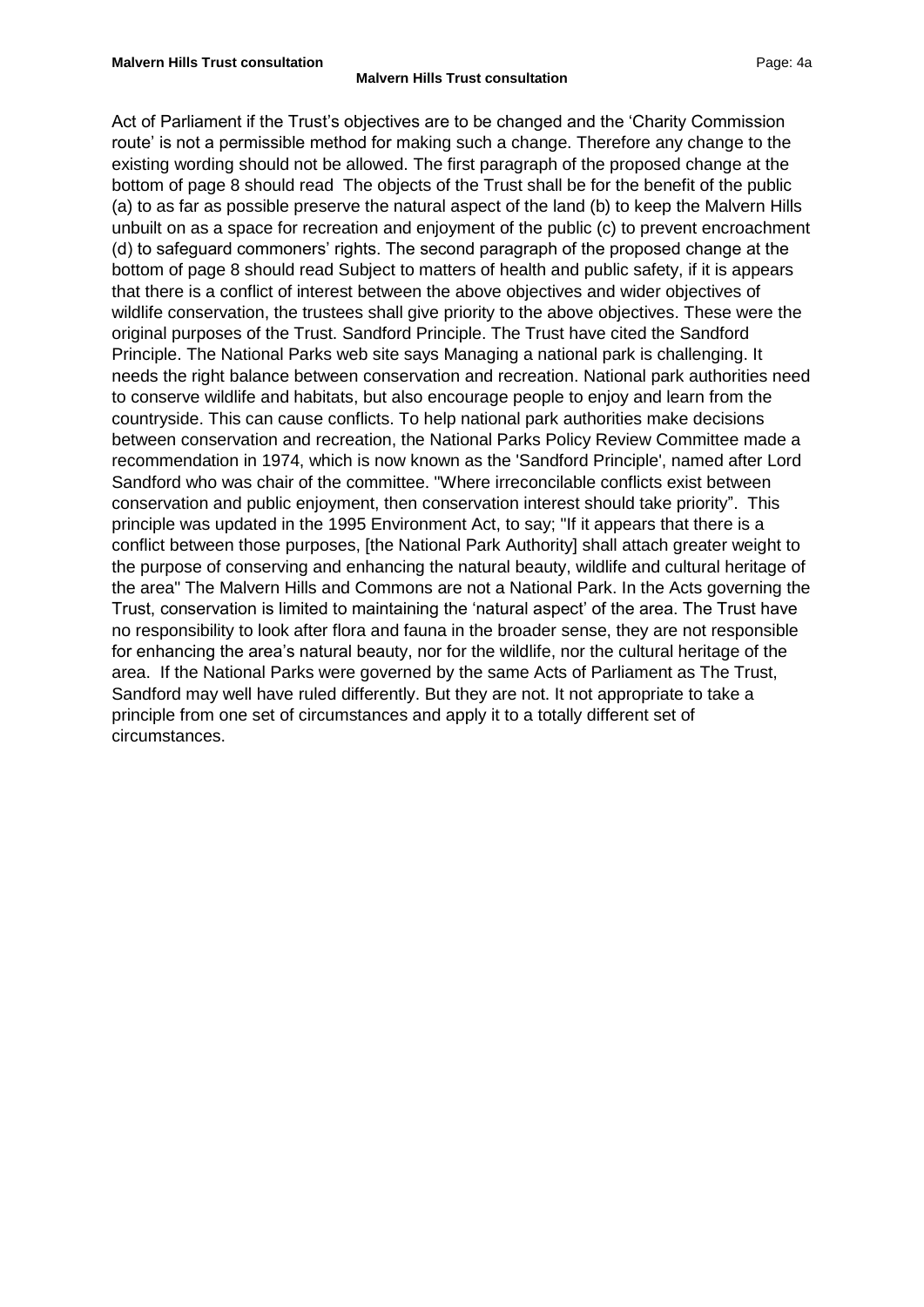### **Please use the box below if you wish to comment further on our proposals to set out the Trust's objects in a single clause**

Q3 "Natural aspect" is NOT Victorian language. It is a very clear and important phrase to keep

Potential extreme cases: conservation could be used as an argument to permanently block all access to the hills. Would like to see some limitation on the priority along the lines of "no longer than X months" or "not unreasonably prolonged". Secondly, if the Trust now or in the future leases land to (e.g.) smallholders, I have personally seen the National Trust ratchet up the cost of such leases to the point of driving tenants out. When challenged, they have maintained that their duty is to maximise income for the charity. This may not currently be relevant, but I would like to see some provision to have regard to fairness of rents charged etc.

there needs to be an explicit statement about the protection of commoners' rights

Whilst I am in agreement with the first objective the second objective is potentially ambiguous. Is the objective to ensure there is no new building on trust land or does it mean that the objective is to maintain the area where there is currently no building (thus excluding existing buildings such as St Anne's Well) as an area for public enjoyment and recreation? I feel that both objectives are valid and should be included. (would an 'and' between 'on' and 'as' be possible). This would then make your conflict statement easier as the conflict is then not just between maintaining and protecting the character of the hills and building but between maintaining the character and public recreation which I think is a more likely conflict area.

I assume the language used is for public consultation as it may be modern language but is not sufficiently robust to avoid abuse.

Omission of 'unenclosed' is dangerous. 'Cultural landscape' is not clear whereas the existing statement of duties is clearer. 'Natural landscape' allows for the urgent action needed to rescue nature from climate change and poisons, whereas 'landscape character' could fix things as they are at present and restrict urgent work.

The proposed clause is fine as a bland summary but it is recommended that below is added. "These duties include" and then list the duties from the Malvern Hills Acts "Preserve the Natural Aspect of the Malvern Hills" etc for example as listed in the annual report. The proposed clause about resolving conflicts is rather vague compared to section 15 of the 1995 Act. More detailed explanation of how conflicts are to be resolved and levels of approval should be added.

Overall I think that the changes are sensible and logical. I would like to see more details on where the income is spent given that the trustees are all volunteers and the money involved is considerable.

I think that the two clauses a) and b) should be in the opposite order in the first para (ie open space & access before protect, conserve, maintain) to balance the potential for protect, conserve, maintain to take priority over the open space & access as in the Sandford principle

I am concerned about the minority element impacting on the majority of users. Taking things to an extreme scenario public access could be denied to vast areas of the hills, and perhaps certain pubic recreation could be prevented or banned if the default position is always to fall in favour of the first object.

Q2. There should be a statement that the Trust have a duty to protect commoner's rights. Q3. Strongly agree with the Sandford principle.

I like the phrase 'natural aspect'.

In case it isn't covered elsewhere I would like to see a proportion of the hills set aside as wild areas where the public are never allowed to go.

Under no circumstances should public access be denied. How dare you even consider going back to denying freedom of movement across the hills....

Conservation should only take priority over public access as long as conservation is not used as just an excuse to prevent public access. Proof must be given to show that conservation is threatened.

We live in highly populated part of Britain ( West Midlands). Access to green spaces for the general public should always take priority over trendy environmental schemes which over the long term might be beneficial or might not.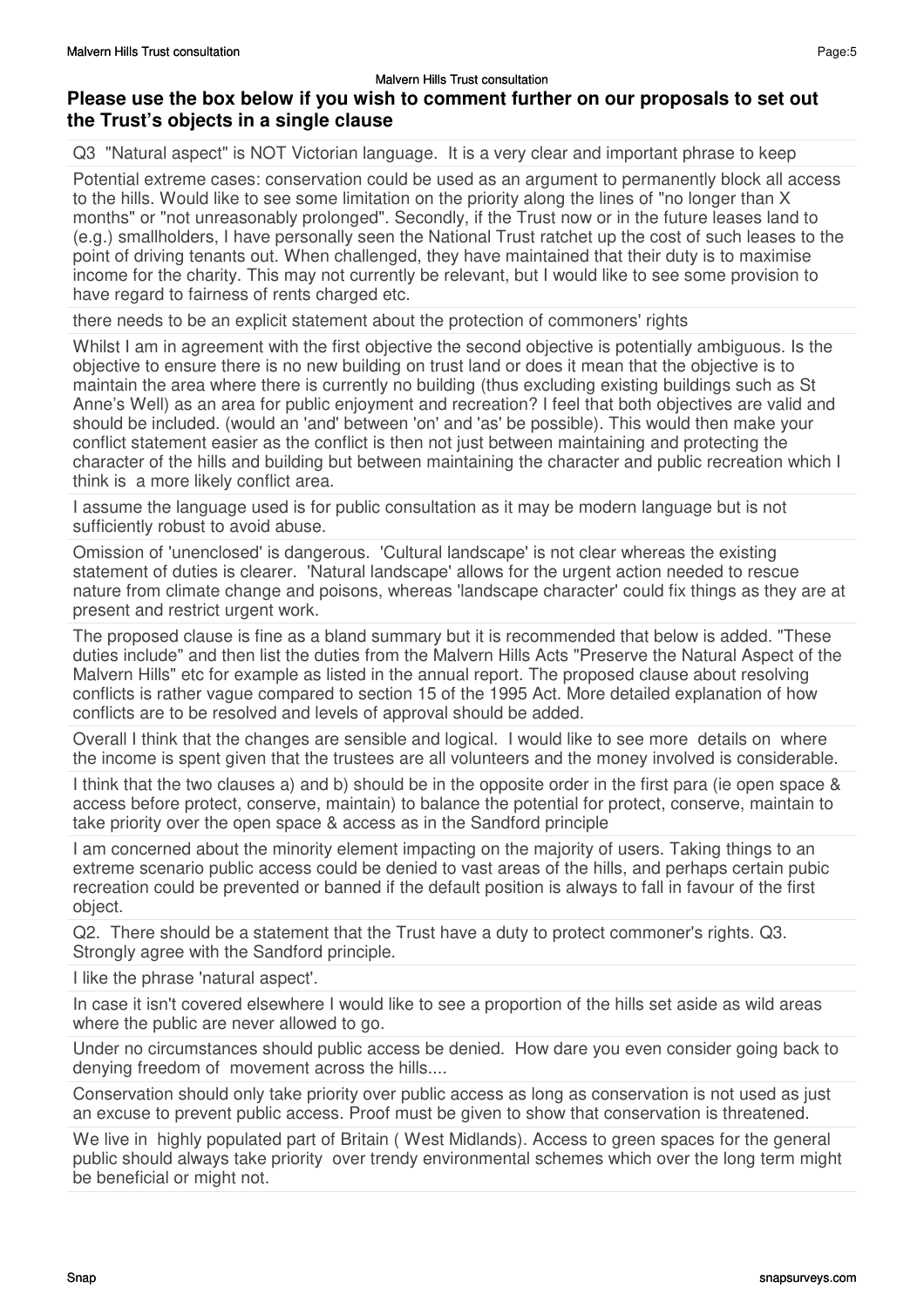### **Please use the box below if you wish to comment further on our proposals to set out the Trust's objects in a single clause**

An unintended consequence could be that at some point in the (distant) future, the Trust could decide to completely close all their land to public access.

s3 of the 1930 Act required the Trust to keep the Malvern Hills 'unenclosed' but the proposed new Objective does not specifically include this requirement. We appreciate that the consultation later discusses the live stock control problem and proposes to address this by some perimeter enclosures. However we believe that the original 'unenclosed' requirement was and continues to be a fundamental element in the Trust's responsibilities and that any management needs for even some permanent but limited closures should be handled as a secondary and allowable exception to the Trust's Objectives. We recommend that the 'unenclosed' requirement is re-instated in the newly proposed Objective. NB. We have subsequently been told that the term 'unenclosed' in the Consultation Document is being used in its historical context of meaning 'not privatising common land' and not a modern interpretation of meaning 'not fencing or securing a piece of land'. Moreover we note that neither the terms 'unenclosed' nor 'enclosure' is defined in the Consultation Glossary. Thus we feel not only is the Consultation misleading in what we are now advised is being proposed but also that a proposed modernised Objective should use contemporary meanings of the words included.

There is no reference to the oft-repeated responsibility for commons, the rights of the Commoners and (a new concept) the inactivity of public bodies in relation to protecting the public from the exercise or existence of commons rights.

The objects of the MHT should also include some reference to the Malvern Hills Acts.

Duty to protect Commoners Rights should be included in the proposed objects clause.

The trust's objects should include a duty to positively enhance biodiversity on the hills rather than only 'preserving and protecting' the existing environment.

Leave as it has been in the past.

Open spaces for public is more important than conservation. Conservation will look after itself if left alone.

I am not a Victorian but have no problem over understanding the meaning of "Natural Aspect" in the Malvern Hills Act(s): it is well-defined on Google, Wikipedia, etc, so you who use the Acts as your bible should have no problem either. When I submitted my first completed questionnaire on-line on 10th October 2019, my entry for the first question above (re the objects clause) was "Don't know" because I did not know the facts. Now that I have had time to find & read the 1930 Malvern Hills Act, and its Section 3 in particular, I note that it has not been cited in full and therefore I now "DISAGREE" with your question's statement that "The proposed objects clause effectively sums up the Trust's existing duties". The reason for my change of mind is that, for reasons best known to yourselves, you have omitted 5 key words which would ensure your duties are properly directed and contained:- "in the Malvern Hills Acts" are left out. Therefore you must change the wording of the duties listed in the 4th bullet point to "Except as in the Malvern Hills Acts otherwise provided at all times keep the Malvern Hills unenclosed and unbuilt on as open spaces for the recreation and enjoyment of the public Is 3 1930 Act]". When you have made that important 5-word addition, I will then agree that the proposed objects clause effectively sums up the Trust's existing duties but at the moment I do not agree, having carefully read the 1930 Act.

Its too simple to say that conservation should take priority and who decides when resolution is not possible?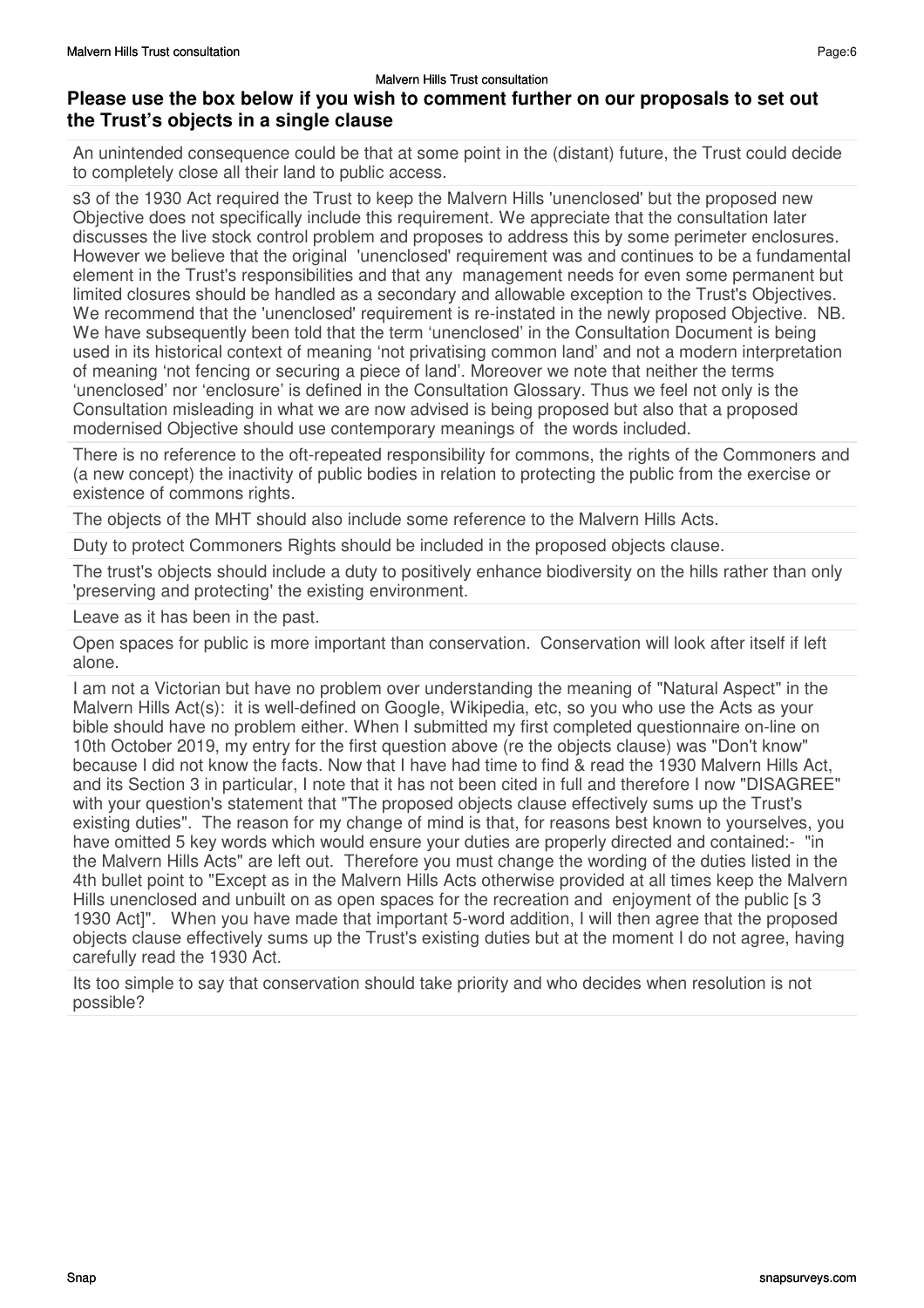### **Please use the box below if you wish to comment further on our proposals to set out the Trust's objects in a single clause**

A slight change: "....for the benefit of INDIVIDUALS ...(a) to protect, conserve and maintain the landscape, WOODLAND, wildlife, ANCIENT FORTS, archaeology, geology, BEAUTY and culture of the Malvern Hills and (b) to keep the Malvern Hills as an UNBUILT open space for PEOPLE'S WALKING, recreation and enjoyment." (or "for EVERYONE'S recreation, WALKING and enjoyment.") Notes: "beauty" - to give indication of the aesthetic value of the Hills. "ancient forts" because British Camp and Midsummer Camp are most precious survivals. "walking" - because this calm activity should be pre-eminent. "woodland" - because the wooded nature of (especially) the southern half of the Malvern range is wonderful and has been undervalued recently by Malvern Hills "ecologists". "people's" - because the phrase "the public" is patronising and dehumanising. "People's" or "everyone's" is much better. "Individuals" is also better, but not quite as good.

Protect and conserve mean the same thing, and choosing which particular historical version of the cultural landscape to protect is arbitrary and could reflect nostalgia rather than current environmental and economic needs. Further, 'cultural landscape' is a subset of 'landscape character', so in my view, using both terms isn't necessary. Therefore, I would prefer to see object (a) written as 'to conserve, enhance and restore the landscape character, habitats and wildlife, and protect the geology and archaeology of the Malvern Hills'.

Whether these objects effectively sum existing duties and whether they are entirely fit for purpose for the 21st century are perhaps different things. The words 'protect, conserve and maintain' could be taken to imply an ambition to retain things largely as they are. Does this wording fully allow for the fact that landscapes are dynamic and subject to change, especially given the implications of climate change? Compare this wording, for example, with recently proposed purposes for 'National Landscapes' to 'recover, conserve and enhance natural beauty, biodiversity and natural capital and cultural heritage.' Definitions and terms are difficult but is there any merit in considering a closer tie up of objects with those of the AONB, e.g. through reference to natural beauty. We can understand why wildlife is used as a more understandable term but this does not seem to encompass important and dynamic concepts like ecosystems which are perhaps better embraced by the term biodiversity..

The Town Council agrees broadly speaking but not at the cost of keeping people away from the hills, therefore it is wished that the status quo is maintained.

"Natural Aspect" is perfectly understood by me, and is what we want in the Malvern Hills

Does not take S 10 of 1884 act to keep hills unenclosed at all times into consideration Not enough about protection of common rights. Might lead to areas being closed off and becoming too overgrown.

Changing the Trust's objectives by rewording them in this way opens up the possibility that in future the board will be able to make decisions which are inconsistent with precedents already set, justifying their action on the basis that the Trust's objects have changed; thus one action of the proposed change can be to circumvent the board's present obligation under public law to make consistent decisions. The term "Natural Aspect" is perfectly clear even in the 21st centaury and there is no need to change it. As the trust say that the proposed words in the proposed clause "encapsulate" the original term Natural Aspect there is no detriment to the scheme if the original term is retained. Once the public become aware that the Trust has wiped the slate clean by redefining their objectives, the Trusts reputation will be damaged severely.

There is a complete lack of statement regarding the protection of the RIGHTS of Common by those who hold them. The Trust must actively support the Commoners.

The objects clause needs to be widened to include the aim of taking opportunities to gain ownership of adjoining land that would enhance the public enjoyment of the Malvern Hills or assist in the work of the Trust.

Too abiguous

Public access prioritise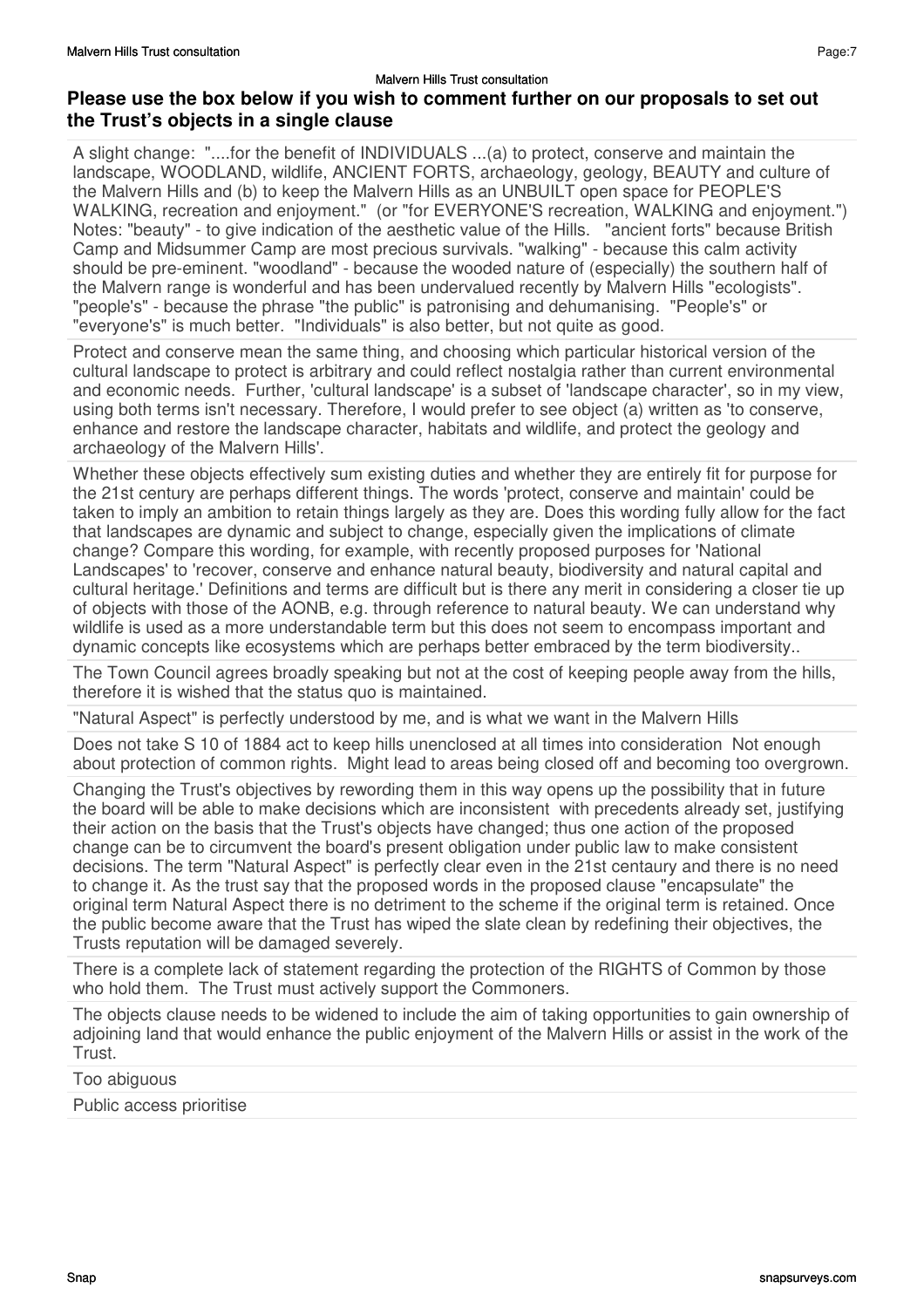### **Please use the box below if you wish to comment further on our proposals to set out the Trust's objects in a single clause**

The reference to 'Malvern Hills' seems vague and does not appear to include the wider range of land under the Trust's stewardship, in particular areas where the Trust holds responsibility for easements that could easily facilitate developments that would undermine the essential character of the landscape. This is not a theoretical issue, as evidenced by the Jackpit Lane case earlier in 2019 where the Trust's actions were inconsistent with their brief, and were instead driven by commercial concerns.

Too wide a power. Could use this as an excuse to build a road over Trust land

One of the principal objects of the 1884 Act was to protect those with rights of the common. Although this now affects very few people, that protection should still be a primary objective - not an afterthought. (s 27 1885 Act) The second part of question 2 depends on one's definition of "conservation", for example, I would strongly object if the public were to be banned from certain areas at certain times of year for the benefit of ground nesting birds. These birds were much more common on the northern hills at a time when at least 8 or 9 people in West Malvern, each with their own dog, kept a few sheep on the hills; this was in addition to those sheep from Croft and Birches farms.

Needs to define more clearly the extent of the landscape under the Trust's control. The attitude and motives of the Board with regard to issues such as easement are deeply suspect, as evidenced by their proposals for Jackpit Lane and their haste to introduce a new policy ahead of the completion of this Consultation.

Point 1 - everything the trust does it must act in the overriding best interests of the charity. This is completely at odds with the purpose of the conservators, there to uphold the acts of parliament. The trust must ensure the acts are upheld and not allow the "best interests of the charity" to take precedent.

I object to the words "Natural Aspect" being removed from the duties of the Conservators. s21 of the 1924 Act is still relevant and cannot be removed simply because somebody has deemed it to be "Victorian language".

The objectives have been changed in a way that leaves the Trust free to ignore previous decisions. The removal of the words "Natural Aspect" is unnecessary and cannot be simply dismissed as"Victorian language".

One object is certainly missing, namely '(c) to ensure that the enjoyment (of the Hills and Commons) by the majority is not prejudiced by the activities of a minority', and one should be added,- '(d) to promote the benefits that the Hills and Commons bring to the public at large'. The Sandford Principle as articulated in the consultation document, though desirable in a directional sense, is too black and white, and can be used mischievously to cause disruption. I suggest inclusion of the word 'generally' between 'should' and 'take priority'.

The legislation under which the Trust currently operates may seem archaic and difficult to define but that in itself creates a semantic protection which is not improved by the suggested single clause

I absolutely concur that the objects need to be brought into modern languarge and that the Sandford principle for resolving conflict is appropriate.

We agree that the proposed wording represents a better way of expressing the objects. We support the use of the Sandford principle in resolving conflicts between conservation and recreation

The term 'Natural aspect' is very clear in terms of specifying exactly what the Conservators should be concerning themselves with. Changes in the objectives open up the possibility that existing precedents will no longer apply on such issues as the numerous applications for easements in the vicinity of the Guarlford Road and Chance Lane. Dropping the term 'Natural aspect' makes all previous decisions irrelevant once the scheme becomes law. The two parts of the clause on p.8 make no specific reference to public access. The clauses could be exploited to justify taking developer money for an easement in order to use the funds ' ……a) to protect, conserve and maintain the landscape character, habitats ………etc' To be able to sell off land such that the proceeds can be regarded as income and then used to purchase other land is an outrageous suggestion.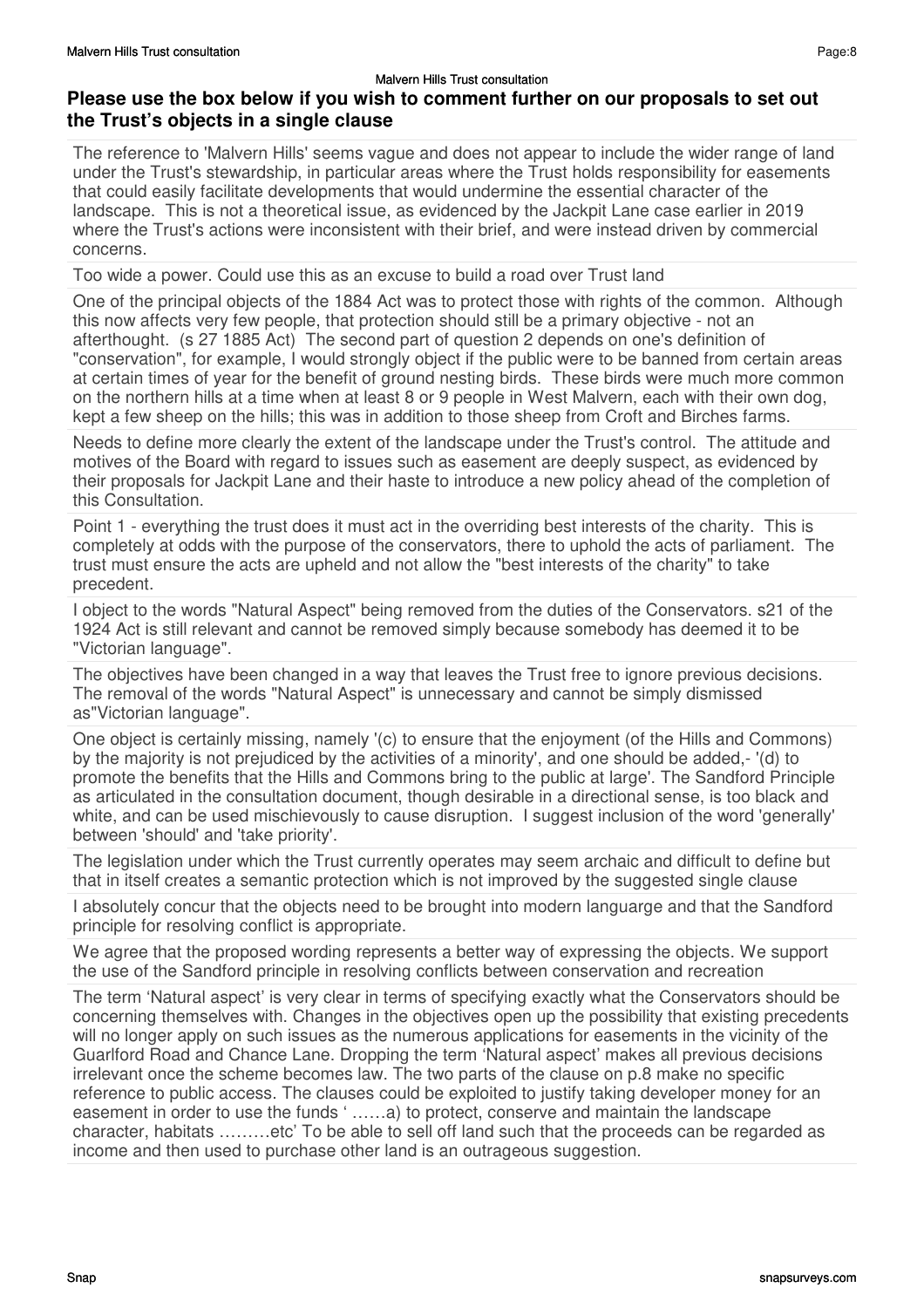## **Please use the box below if you wish to comment further on our proposals to set out the Trust's objects in a single clause**

Having seen the current wording of the objects, there is undeniably a need to replace it with more modern language and terminology which can be readily understood.

Public access and conservation of the Malvern Hills and common lands must have equal standing. Restrictions to access should be for the interests of public safety, restoration of damaged areas and small areas to protect endangered species of wildlife indigenous to the Malvern Hills. Newly planted trees, restored turf etc. should also be protected for as long as is required for their establishment.

Only in absolutely exceptional circumstances should not be kept open and for a minimum amount of time

Part 4 of 2011 Charities Act sets out that a Charity must act in the Public Interest at all times. This Statute is enshrined in Public Law as well as Charity Law and Malvern Hills Conservators are simply trading as Malvern Hills Trustees and are at all times a Public Body. Natural Aspect is a wonderful highly descriptive terminology that fits well when consideration of the Malvern Hills is required. The Malvern Hills area is unique in its own right. The wording can therefore be to "preserve , conserve and maintain the natural aspect of the cultural landscape and landscape area that currently exists, but taking into account that occasionally minor changes are necessary such as small scale development". I see no benefit in removing words that are clearly defined in dictionaries and in summary natural aspect means what meets ones' eye. The Malvern Hills area has many different natural aspects to it. As long as major developments are not allowed to disturb this then continuing to use this definition is highly appropriate and suitable. It is important that the Public can have their own perception of the Malvern Area I do not dispute that different definitions are used for "Planning" but a much wider area and concept must be considered in this particular matter. I recognise that some of the words in the Malvern Hills Act 1884 to 1995 may be perceived as outdated. However the draughtsmen of those Parliamentary Acts were more than very able and qualified and the wording would have been extremely carefully drafted to reflect Malvern as it was then and it is important to note that the last Act of 1995 is relatively modern.

All dealings should be put foreard to the public for scrutiny and approval before any decisions are made. The objects clause is not clear. The public should have access to Common Land at all times even if personal safety is involved. Your own personal safety is a personal choice such as paragliding and swimming in the Gullet Quarry.

Changes to the objectives of the Trust /Conservancy/ need testing in a Court. Terms such as "conservation" need definition in any new Private Act. Modern understanding of this word is often limited and used in a debased sense to commodify public assets. This limited interpretation is often referred to disparagingly as "the Heritage Industry". Allowing point two above, without careful legal definition is open to such limited interpretation. Therefore I disagree,as I do not wish to see commodification of the assets of the Hills. "Conservation" should be applied in its widest sense of preserving that which is good, as tested by time and differing viewpoints.Changes to the objectives must not legally allow Trustees to ignore previous decisions,made,in good faith.Any changes should distinguish between Trustees'// Conservators' // DUTIES and their CHARITABLE PURPOSES,in order to keep to the spirit of the original acts as expressed by the Crown toward the public and commoners of the Malvern area. Current trustees must pass on these duties in law to future generations.

Trust' s objectives must be to respect common as it is ; to veto quarrying and development; to have elections for ALL trustee members who should not have vested interests and to ensure that all meetings are open to the public.

Don't understand the second part of Q2. If the Trust is to be asked to grant new Wayleaves for development that needs access across a strip of land owned by the Trust I would hope trustees would use their decision to protect the rural nature of the area and not to support more urbanisation close to areas where the trust owns lands.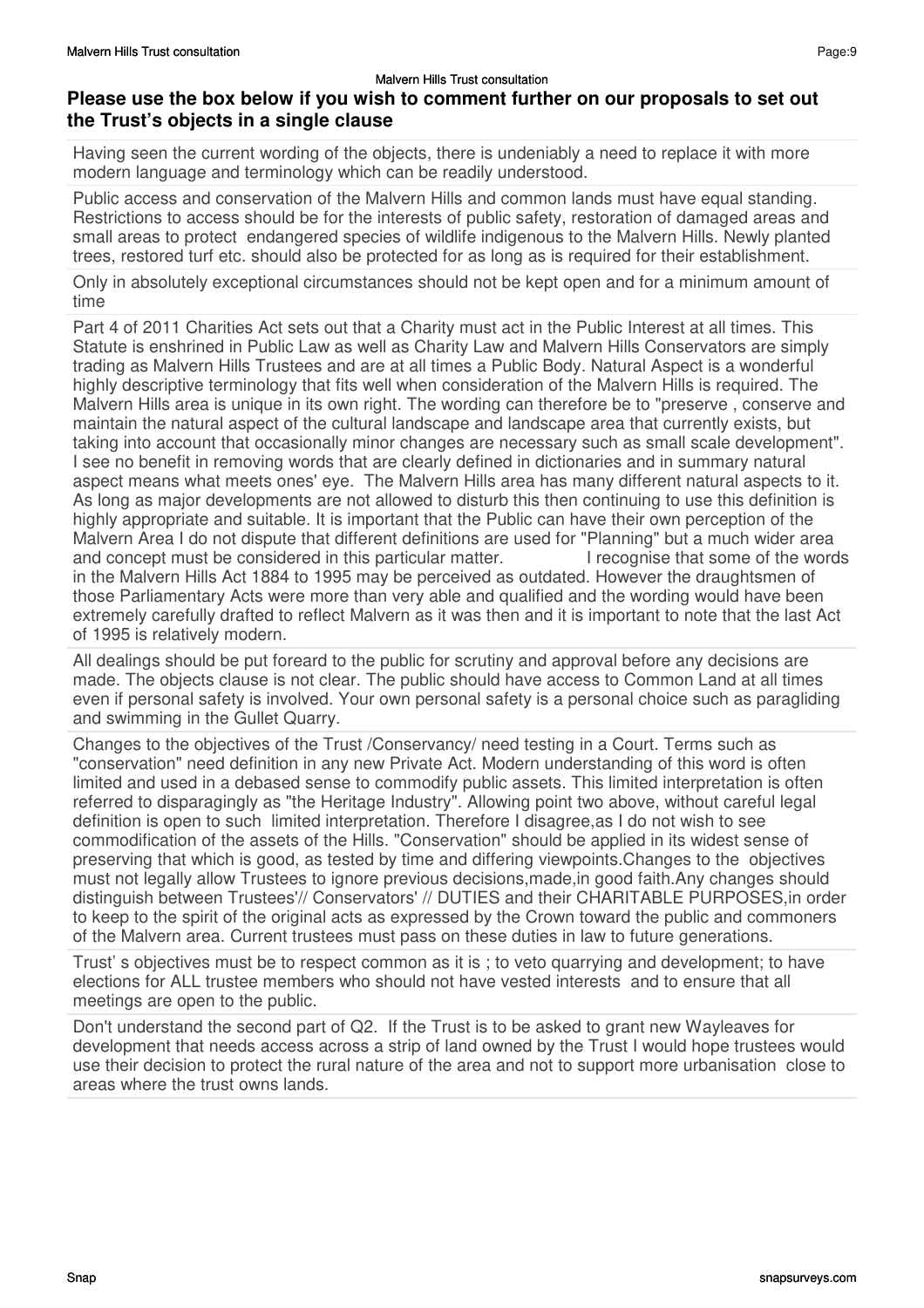### **Please use the box below if you wish to comment further on our proposals to set out the Trust's objects in a single clause**

The Malvern Hills landscape etc is, as the consultation document states, the product of natural nonhuman evolution combined with human activity to date, such as extensive grazing and quarrying. I am personally uneasy at limiting the objects to simply conserving what happens to be there now, ie implicitly freezing the existing state of combined natural and human development. The objects as stated do not explicitly take into account the impact of future natural changes, such as climate change and the evolution of species. They also effectively freeze productive human activity to perpetuating extensive livestock grazing which could be a very expensive and non-tenable activity in the future, and they would probably also restrict consideration of any re-wilding or similar possible ecological initiatives. I therefore believe the objects should be recast so as to clearly recognise that some change in the nature of the Malvern Hills is inevitable and that embracing this change should be within the MHT's remit, consistent with maximising relevant diversity of sustainable habitats, species, and geological features. I strongly agree that conservation should take priority over public access

Currently an object of MHT is at all times so far as possible to preserve the natural aspect of the Hills under MHT's jurisdiction. That is not an out of date Victorian expression without meaning. It very aptly describes a core purpose of MHT and implies that generally there should be a lack of man-made structures such that the way the Hills look both from below and from the top of the Hills is not compromised by eg urban sprawl. Too many cases of urban sprawl in close proximity to the Hills have been authorised in the past (eg Fruitlands) which have materially affected the natural aspect of our lovely Hills. We are fundamentally opposed to the deletion of the reference to preservation of the natural aspect of the Hills which would alter the objects of MHT in such a way that Parliamentary approval thereto would surely be needed. The suggested replacement text would seem to be capable of all sorts of different meanings. .

Currently an object of MHT is at all times so far as possible to preserve the natural aspect of the Hills under MHT's jurisdiction. That is not an out of date Victorian expression without meaning. It very aptly describes a core purpose of MHT and implies that generally there should be a lack of man-made structures such that the way the Hills look both from below and from the top of the Hills is not compromised by eg urban sprawl. Too many cases of urban sprawl in close proximity to the Hills have been authorised in the past (eg Fruitlands) which have materially affected the natural aspect of our lovely Hills. We are fundamentally opposed to the deletion of the reference to preservation of the natural aspect of the Hills which would alter the objects of MHT in such a way that Parliamentary approval thereto would surely be needed. The suggested replacement text would seem to be capable of all sorts of different meanings.

It needs to be made absolutely clear that in the event of any query between the Board's status as a registered charity and its duty to conserve the Malvern Hills in every respect, its conservation duties must take precedence. Its heritage is not for sale even if the price to be realised might have benefit for the Board as an organisation, unless. possibly, faced with an existential threat. If a conflict cannot be resolved then restoring the Conservators to their pre-charitable registration status should be effected.

the introduction of health and safety assessment is not needed the proposal should simply reflect the Sandford Principle also the definition of conservation is too widely drawn. o protect a butterfly could result in closure of a large area

Proposed new Objects clause a) to replace 'wildlife' with 'flora and fauna' (as 'wildlife' does not cover flora - eg orchids)

Although I broadly agree with the proposed objects of the trust I do not feel that the "keep the Malvern Hills unbuilt on" phrase belongs in objective b). I would prefer to see this incorporated into object a) effectively giving it the highest priority if and when conflict arises during decision making.

This is not a black and white issue and the Trust needs to provide for both - conservation and access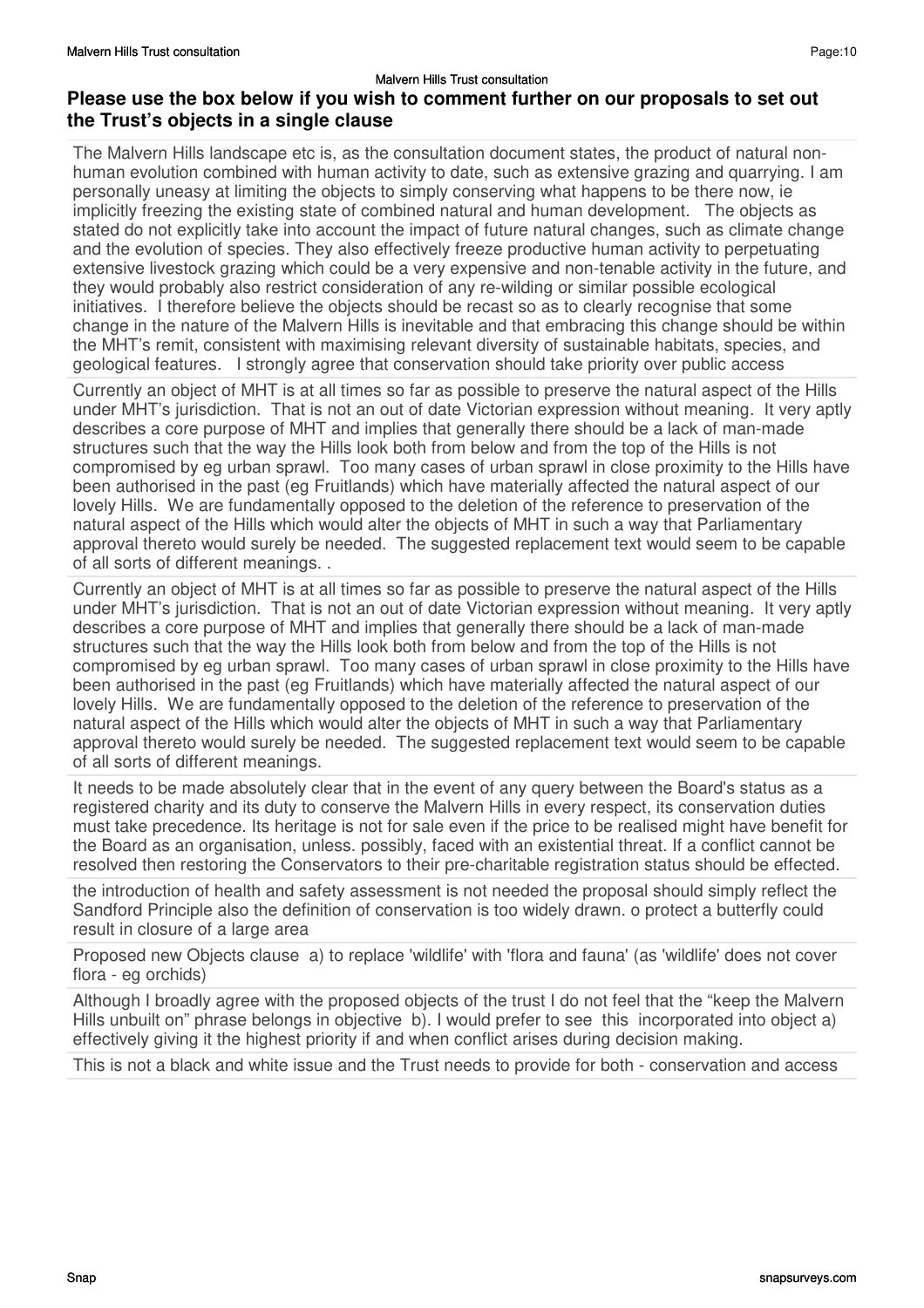### **Please use the box below if you wish to comment further on our proposals to set out the Trust's objects in a single clause**

For Q2, I responded 'don't know' as I am concerned about the phrase 'unbuilt on as open space for recreation and enjoyment of the public..' in object b. I understand this phrase comes from the original objects. However, if object a takes precedence over object b if the two are unreconcilable, then doesn't this mean that if, in order to 'protect, conserve and maintain the landscape character, habitats, wildlife, geology, archaeology and cultural landscape of the Malvern Hills', it could be argued that some building works are required in order to support this, object b to preclude building on the Hills is as a result undermined?

A need for more clarification on the trusts objectives regarding commoners rights , securing common as Shady Bank Common doesnt need securing as mentioned in document .The Kings Third is of major concern to myself and several land owners as the privately owned farmland are outlined on the map and the trust mentions jurisdiction over this land .

The 5 acts do define the roles of the Conservators, and should not be repealed and consolidated. Sure, there are clauses which are no longer relevant, this should obvious and are not beyond the wit of an intelligent administrator to create a working document which overlays and redacts the relevant clauses. Organisations like the National Trust and Epping Forest have no problem in interpreting terms like 'Natural aspect', and if the Conservators struggle with this then perhaps they should contact those organisations and see how they work. 'Modernisation' is not a motive in itself, and will just leave another legacy to re-interpret in future years. The organisation shouldinvest time and effort into making clear its objects, its measures (what good looks like) and what its future issues may be. For example,I got the distinct impression from the roadshows that many people had closed minds as to their scope and some items were seen as not within your remit: but you could put it in the Bill if you wanted! There are lessons to be learned from AONB legislation and it would not be unreasonable to adopt some of the AONB powers. AONBs were developed out of the history of historic legislation that saw MHC formed. Should the MHC have fewer powers than an AONB? There are broader matters that an AONB can consider - such as the economic vibrancy or environment of the broader area. Without those considerations then MHC is stymied and short-sighted and its objectives do not promote the wildlife and human stakeholders of the hills and environs. Again, the MHC could agitate for quieter road re-surfacing to leave the Hills more tranquil. And how can the Hills be maintained to best contribute to mitigate climate change?

Conservation should be the priority. Balancing the two objectives should be the central aim of the Trust, although it does raise questions as to what constitutes the natural environment. A medium term objective for the Trust should be to consider the impact of climate change and the role rewilding and other approaches to land management might play in the effective management of the Hills.

I disagree with the wording of the proposed clause as the term Malvern Hills does not encompass all of the trust's responsibilities. This term would imply just the hills themselves not the other commons and lands that fall into their governance. Should there not be reference to the words ' and commons'

Whilst agreeing with the above it nevertheless causes concern that any decisions that the board have made in the past under the present laws/ legislation could in the future be completely disregarded by board members in the future under the new wording that you propose and in so doing dismiss the very valid reasoning upon which those decisions were based.

Q2. There needs to be some object about managing resources (money, people, IT, ) effectively in pursuit of the other objectives, particularly as residents of certain parishes and town councils pay a compulsory levy. I am still not convinced that a charity has the power to levy a charge, and remain a charity. When delivering services, I think this takes you into the area of trading which is complicated in charity law and therefore requires thinking again if the charity is not to fall foul of limits on trading, the need to set uo a trading subsidiary, and taxation implications .

suggest phrase enjoyment should be retained alongside recreation. Concern over conservation being used as a mechanism to prevent public access to water from the wells.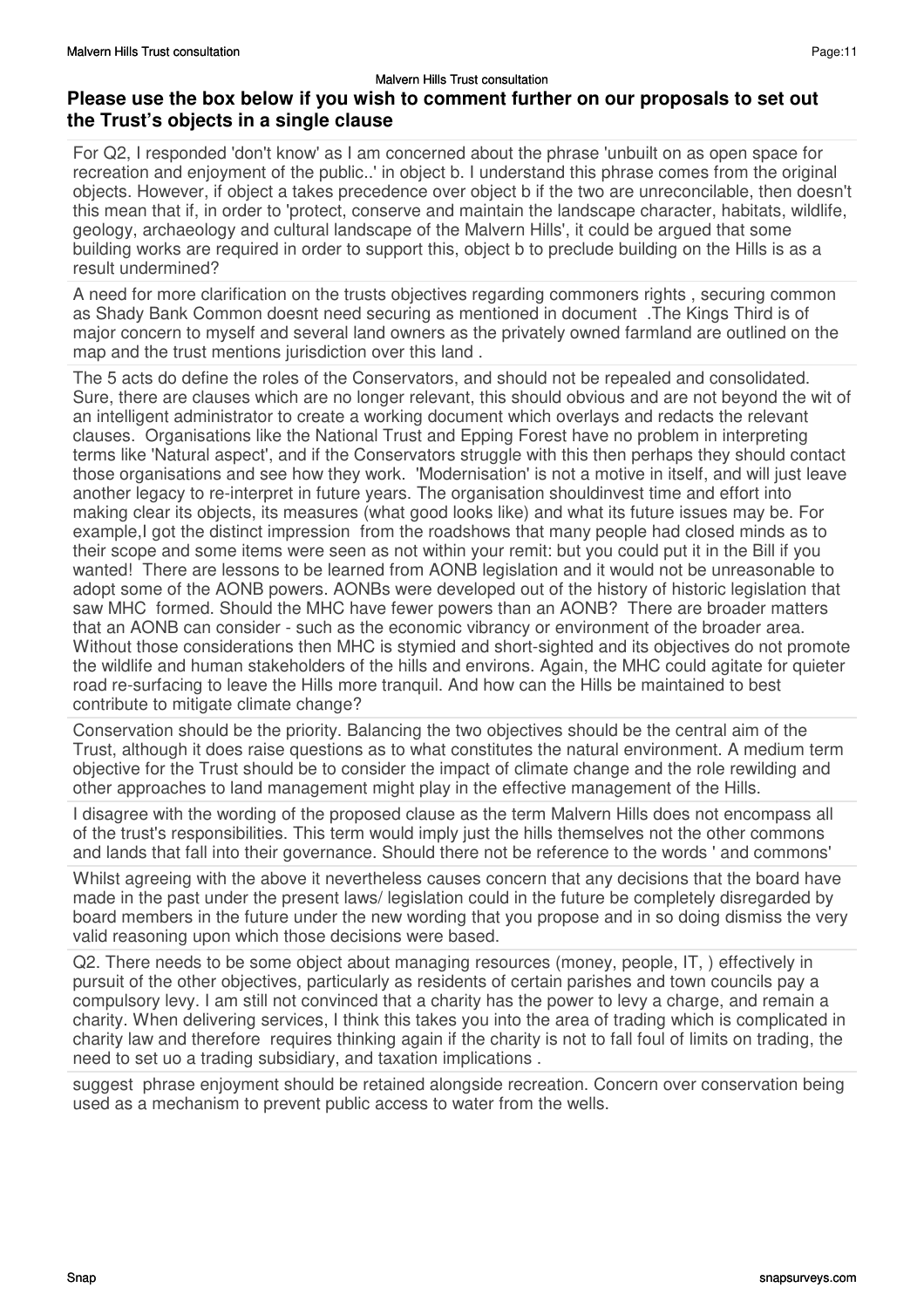### Malvern Hills Trust consultation **New arrangements for appointment of the Board - Page 10 (The size of the Board should be reduced)**



### **New arrangements for appointment of the Board - Page 10 (There should be a maximum of 12 trustees)**



### **New arrangements for appointment of the Board - Page 10 (Half the Board should be elected and half selected for their skills and experience)**



## **New arrangements for appointment of the Board - Page 10**

 **(Board members selected for their skills and experience should be nominated by an independent body)**

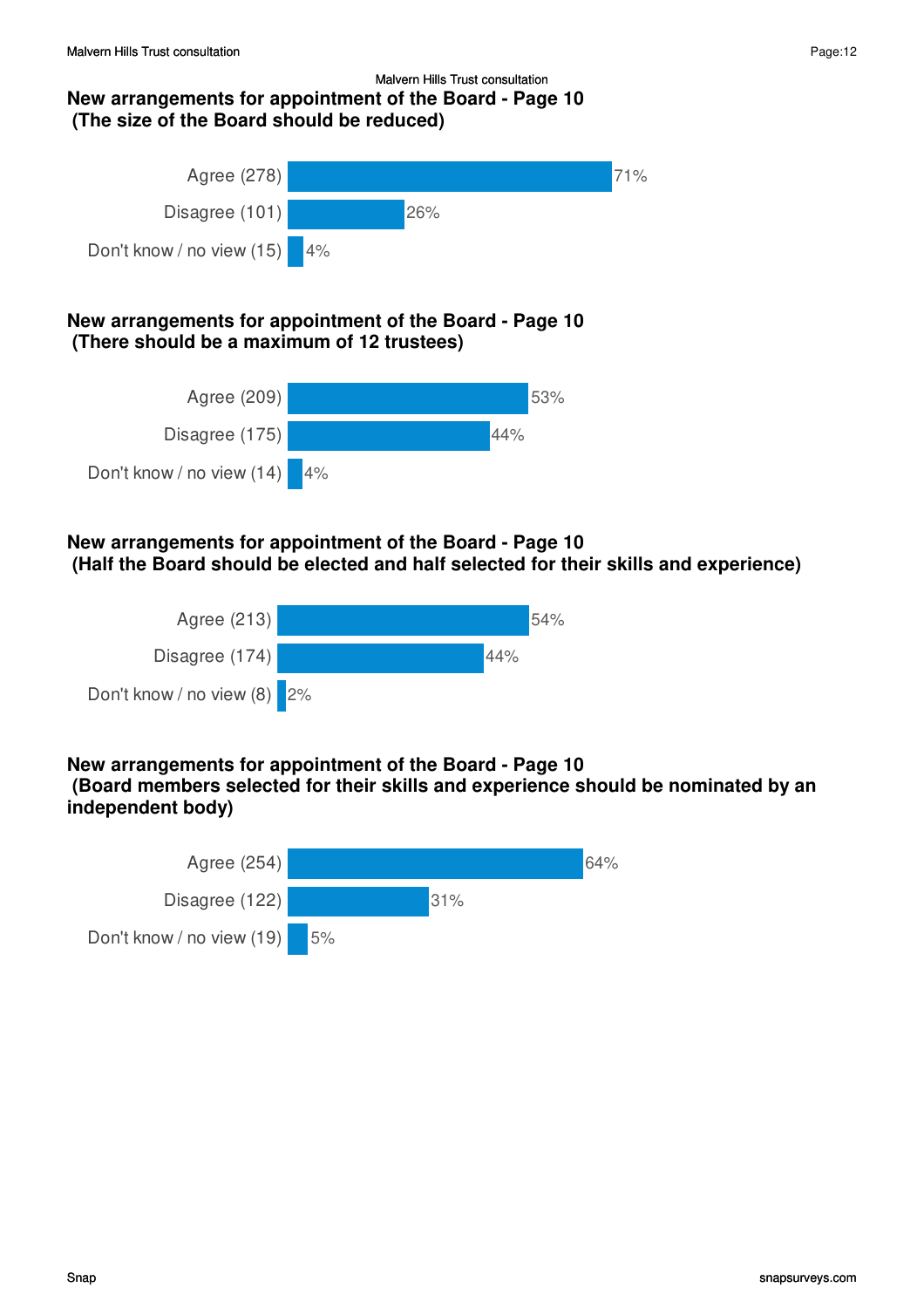### **New arrangements for appointment of the Board - Page 10**

 **(Given that elected trustees are required to serve the best interests of the charity rather than represent an area, combining the electoral areas is a fair way to overcome the current problem of inequalities in the size of the electorates)**



### **New arrangements for appointment of the Board - Page 10 (Candidates from the wider Malvern area should be able to stand for election to the Board)**



### **New arrangements for appointment of the Board - Page 10**

 **(The Board should be able to remove a trustee by special majority for any good reason, such as gross misconduct or long term ill health)**



### **New arrangements for appointment of the Board - Page 10 (The Trust should be able to conduct elections by post (with the option to vote online))**

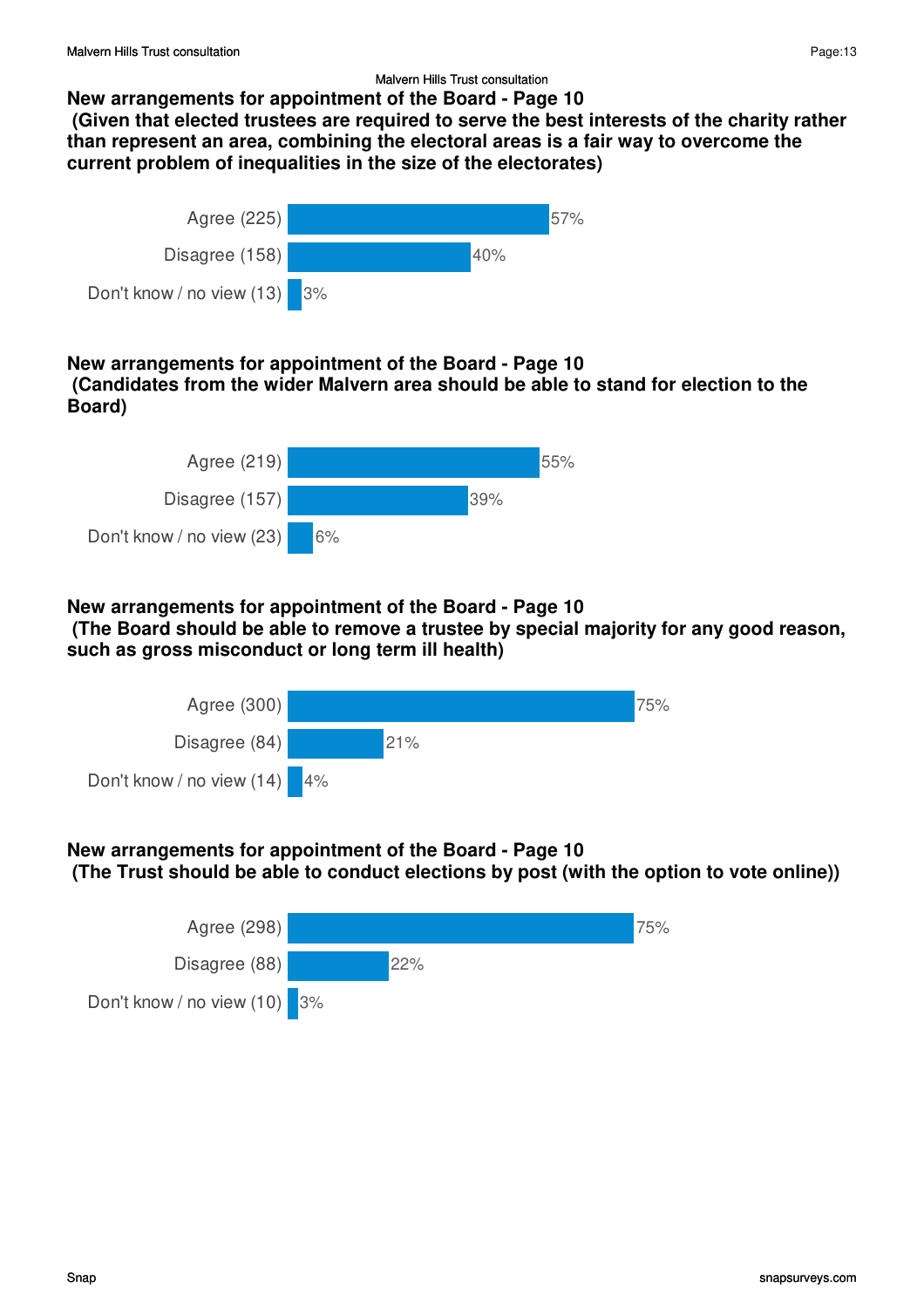### **New arrangements for appointment of the Board - Page 10 (Trustees should retire by rotation, rather than all at once, to ensure some continuity of Board membership)**



### **New arrangements for appointment of the Board - Page 10**

 **(When an interim vacancy is created by the departure of an elected trustee, that vacancy should be temporarily filled until the next scheduled election by a candidate put forward by the Independent Nomination Panel )**



### **Please use the box below if you wish to comment further on our proposals to update the way trustees are appointed (Please use the box below if you wish to comment further o...)**

I have reservations about the proposed independent body. Other charities' trustees are elected by their members. It is to be hoped that the MHT can build a sufficiently strong membership to enable this in the future. .

Purpose is to simplify election and reduce size. Add complication of appointment board and its control is making it complicated. Simply have elected as now (cut Colwal to one), and allow parishes with MHT land to appoint their trustee. We do not have Parliament with special expertise, and whwn expertise available not used (

I'd prefer to see a smaller number of elected trustees, perhaps a maximum of 4, since in my view having trustees who are appropriately experienced in the complete range of necessary skills is most important in serving the best interests of the charity. Whilst agreeing that board members should be selected for their skills and experience by an independent body, will there be guidelines for this? E.g. how will the INP judge there to be sufficient representation of skills, and how will they ensure coverage across all areas? Should more members have land management skills than some of the other skills, given this is the main aim of the Trust? Might it be possible to have either conditions or guidance on the skills that the INP members should possess as a whole, to ensure there are no skills gaps?

All 12 members of the Board of Conservators should be elected.

Retiring by rotation is an excellent and essential suggestion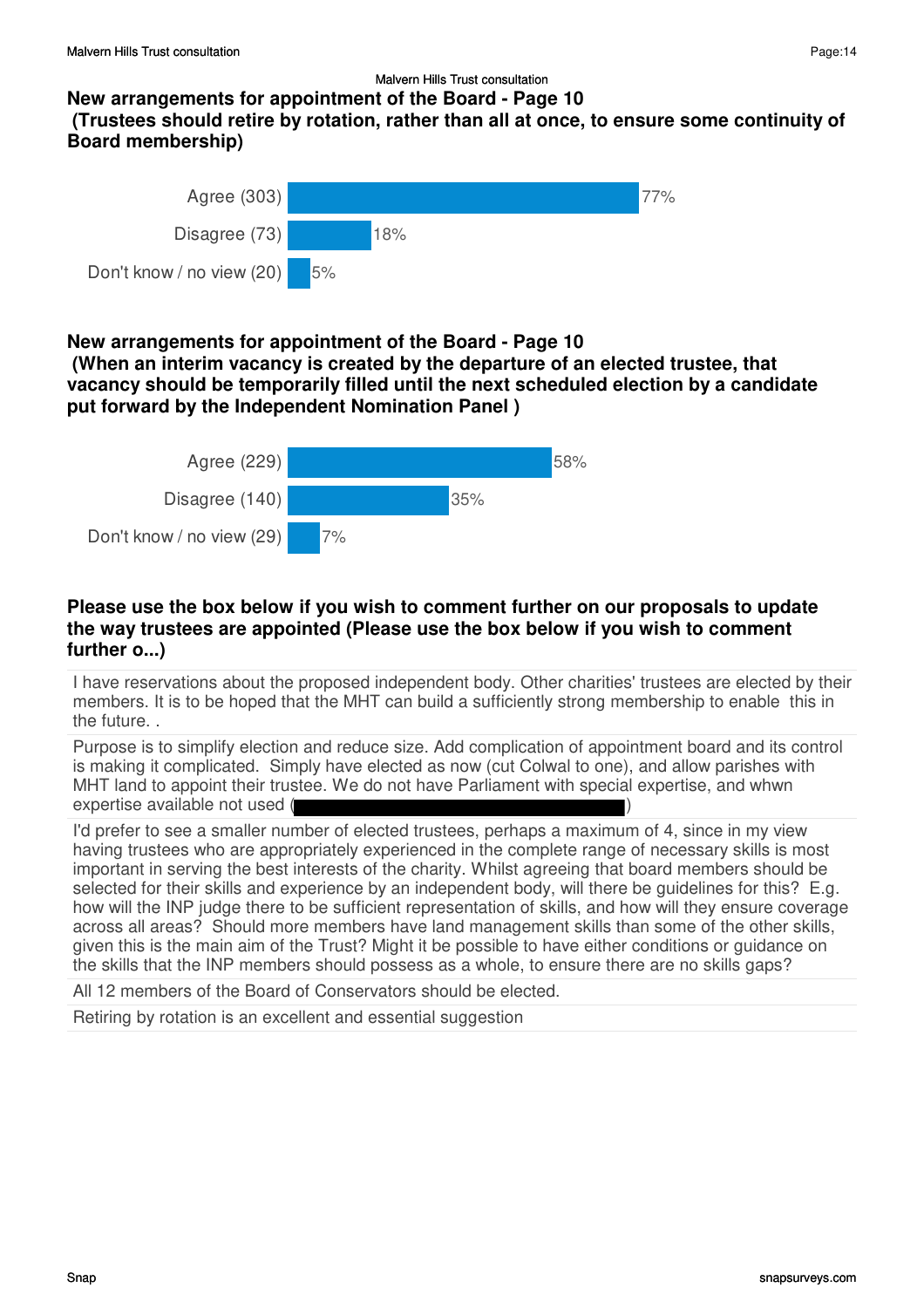The consultation constantly refers to the Charity Governance Code, the Malvern Hills Trust is not a "normal" charity it is largely funded by compulsory levy raised from the residents of the Malvern Area. The residents deserve to retain the right to elect representatives to look after their interests and those of their areas. Members with specialist skills are required, but the majority should be locally elected. This means that the board will need to be greater than 12 members. Reading the document it seems that the "optimal size" is 7, as appointees with special skills will be required any board of this size would have little or no locally elected representatives. If an elected member leaves the board they should be replaced by an elected member, postal and online elections would make this perfectly feasible.

I am a past elected board member (approx 2000 to 2008). First things first the MHC has been a conservation organisation funded by local precept far longer than it has been a charity. My understand is that was only registered as a charity in the 1970 to gain some grant benefits. The thrust of the proposed changes are to shift the organisation towards fund raising and membership bases a charity rather than an organisation founded in the local community and primarily funded by the local community. The size of the Board should be reduced: In my years on the board I never felts that decision were not made in a timely way or we didn't draw appropriately on the expertise of the officers. The 28 also ensured a slow pace of change that protects the Malvern Hills from latest fads and tin pot ideas. (i.e funicular railways), it also protects against single issue activist who would seek to highjack the organisation to progress certain agenda's. Half the Board should be elected and half selected for their skills and experience: the 28 boards members in my experience had considerable experience in a number of fields. Beyond that the officers and staff as superb and provide sound advice. serve the best interests of the charity rather than represent an area: What happens to the precept. The charity status is the secondary construct. the board members work within the act of parliament and should represent the people who pay for the organisation. (or hwo have provided the land managed by the organisation). Candidates from the wider Malvern area should be able to stand for election to the Board: do you propose to extend the precept. able to remove a trustee : with 28 this isn't a problem continuity of Board membership: with 28 this isn't a problem, the direct elections and the nominated members changed at different times, there was at least 50% continuity in my experience. The cost of the last change to the act of parliament was huge and you are subject to the will of the house of commons - what ever you might want. The existing board structure might be a little odd but so is the game of cricket but they both work - so why change.

local representation is very important you could up with6 elected members from miles away from our location

The small number of elected trustees does not allow for the precept payers to be fairly represented or heard. The idea of skilled trustees that possibly come from outside the area and have voting power over the elected trustees is not within the original acts understanding and wrong. These trustees could be placed on the board with the sole purpose of voting in favour of a particular proposal.

As I read it, there would be Malvern-wide elections every 2 years for the elected part of the Board. this seems pretty frequent. and could lead to voter apathy. Postal or e-voting would help though.Elected reps could serve a period of 6 years, resulting in an election every 3 years, but that would probably mean they could serve only one term,. So I agree with your proposal.

There should always be more elected members than appointed ones. This will ensure that the interests of the local people are served. Appointees are not answerable to the people of Malvern in the same way.

These proposals totally ignores the fact that some residents have no option but to pay the mandatory precept and how the "best interests" are served means trustees (and no one else) should decide what best enables the charity to carry out its purposes (The essential trustee, Charity Commission 2018). If someone, for whatever reason, does not pay the precept, they should not be allowed to dictate to those who are forced to pay the precept. Likewise combining electoral areas breaks the link between those who finance the MHC and those who interpret the objectives.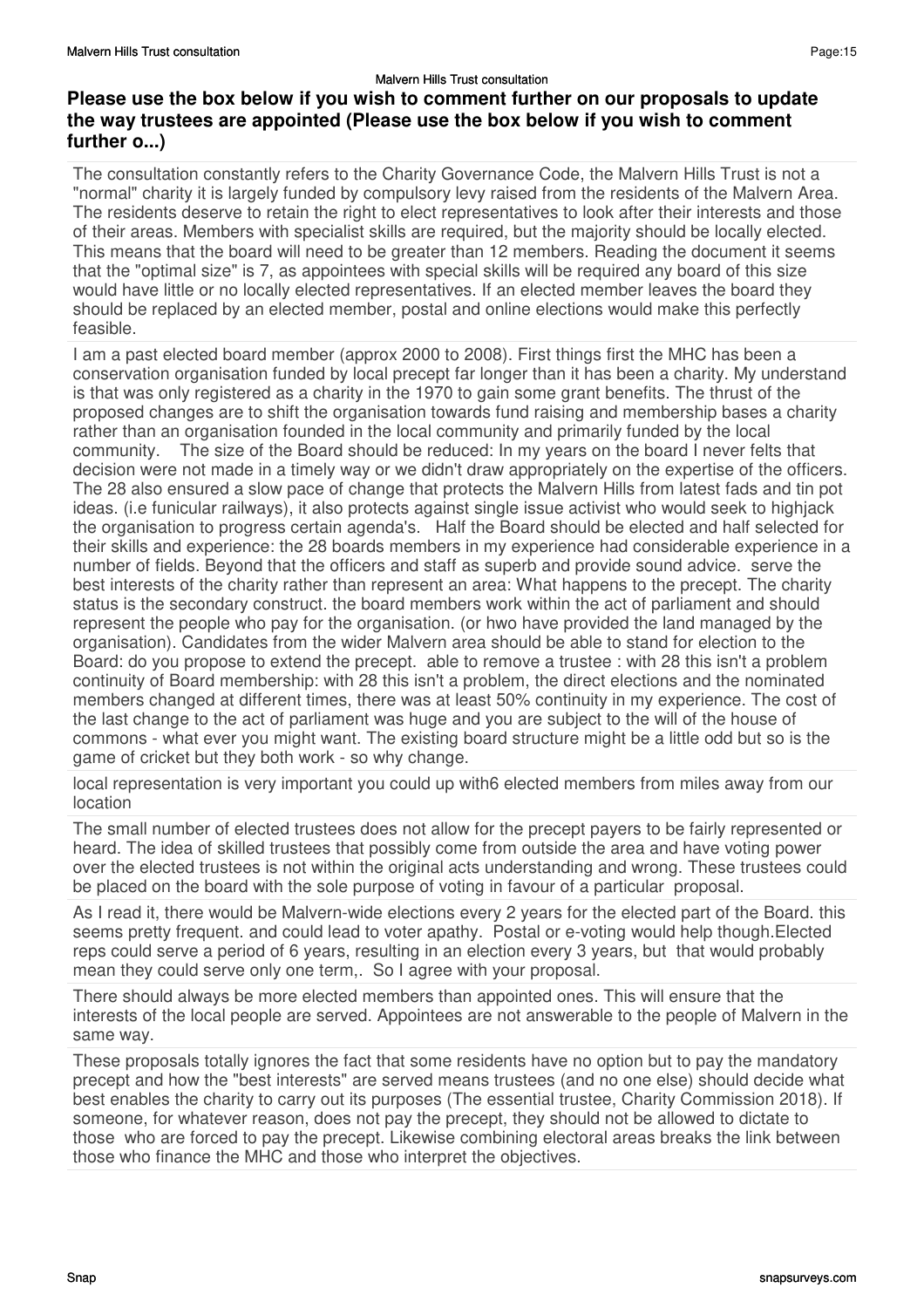## **Please use the box below if you wish to comment further on our proposals to update the way trustees are appointed (Please use the box below if you wish to comment further o...)**

Finding agreement amongst 12 people can still be a challenge. Perhaps the Board could be even smaller, maybe a maximum of 10?

The proposal that Trustees will be unable to represent those who elected them is contrary to the established status of the Trust being a Public body. Also the changes will make the Trust less accountable to precept payers which is undemocratic. Appointing people to the board who can live anywhere in the country, making decisions to spend the money of precept payers which will impact on the area we live in, but not theirs, is unreasonable. There are dangers in allowing Trustees to 'gang up' on another Trustee.

I think it is a disgrace that the "Trust" wants to reduce the number of our representatives. This will leave power to the few - often people who have little interest. Having seen the way they operated over the Guarlford Road easement proves we must have MORE not less elected members.

Good idea to have INP. I am concerned that those outside the levy area who do not pay for the Hills should have the same opportunities to be elected. There needs to be a grievance procedure in place to remove a trustee otherwise accusations of a kangaroo court. Just concerned whether enough people will come forward. MTC have had to co opt.

Defining the wider area as only extending 1 mile outside the boundaries seems rather too restrictive. 5 miles might be more appropriate. I appreciated the careful discussion of the options for the appointment of the board, and agree with the solution proposed.

I understand why the anomaly of the levy has not been addressed, but that is what has caused the difficulties of board membership and representation. The Trust is unusual in having some of its income raised in this way. This differentiates it from the other charities mentioned in the consultation document.

The Trust should have a higher proportion of elected members than those nominated by other agencies.

I think reduction to 12 from 29 is too drastic. I think that the proportion of elected to selected members of the board should not be equal. The levy payers should have a small majority. I think it would appropriate to even out the election areas for fairer representation. I do not think that town, district and county councils should have more that one board member each. Since it is not stated how the independent body would be chosen it is difficult to comment other than to say I hope that bias would not be involved. I do not think that candidates from a 'wider Malvern area' should be ble to stand otherwise, why are they not paying the levy like the rest of us?

We consider a board of 15 or 17 members would be more representative, with 7 or 8 being elected by the precept-paying residents.

There may a need for a mechanism to ensure that there is representation from all the geographical areas. This should not be on the current allocation by Wards. Could there be a provision for trustees to co-opt a member if this is deemed necessary to ensure that there is reasonable geographical representation? Possibly 5 (rather than 6) trustees could be elected from a single list. This would leave scope for co-option of an additional "geographical" member if necessary, without exceeding the maximum of 12 trustees. The co-option of a "geographical" member would be entirely at the discretion of the elected and nominated members of the Board. 6 of the Board members would be selected for their skills, as recommended.

All the Board should be elected for their skills surely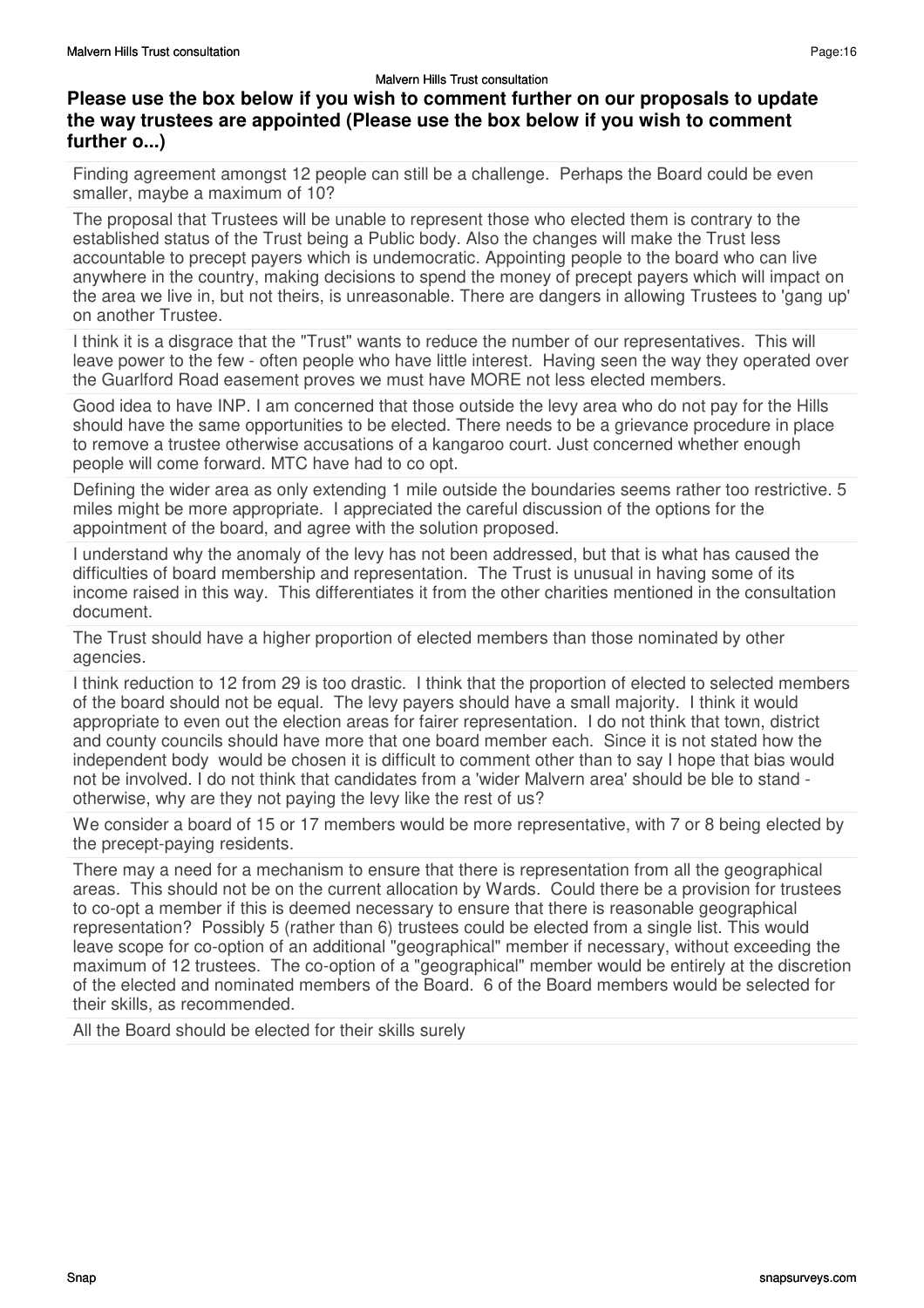Answering these questions is not helped by careless drafting, some contain more than one point and the sub-questions are not numbered! MHT is largely funded by public money and the fundamental principle of all trustees being elected should not be removed. The board does need to be reduced in size as the quality of some decision making is dismal but this should not be at the cost of transparency and public accountability at the ballot box. If there are to be co-opted members then they should be in the minority on the board and in each committee and any executive board. There should be no blurring of the boundaries between elected and non elected trustees as is envisaged by the final sub question. Enlarging electoral areas is unacceptable and appears to be an unhappy side effect of a scheme which seeks to shift accountability of trustees to local residents affected by their decisions to an under resourced charities commission. Whilst this may work for charities which are funded by voluntary donations it is not acceptable for a charity funded mainly by a compulsory precept. The issue of conflict of elected trustees and those co-opted by local government is exaggerated and misunderstood by MHT - rules which operate in local government should be applied to MHT as the comparison is much closer than to a typical charity. All elected trustees should be re-elected at the same time and no decisions taken during the period of the election - it works in local and national government and is a more appropriate model and more accountable. MHT should be able to conduct elections only in the same way that local government can so long as all the same safeguards and penalties are in place to prevent fraud. Ultimately if MHT is short of good quality trustee members it needs to ask itself why that is and change its approach to engaging with local residents many of whom have much to offer. It's very public performance on high profile decisions (St Ann's well and the Chance Lane easement) has been very poor with a lack of understanding as to its real legal status and the need to be transparent. This scheme seems intent on moving the power to the hands of a small number of trustee members who may not be elected and may not meet in public when making decisions about public money. This is the opposite direction to which MHT should be moving. Trustees should only be able to remove other trustees in very limited, extreme and defined circumstances to prevent abuse.

Wider area and Post is too open to abuse - vested interests and not locals with an understanding and appreciation of the Hills and Commons

The proposal would not allow diversity on the Board which would be controlled by an 'independent' panel selected by the Board. An effective way of ensuring there are no dissenting views from the few controlling Board members. Completely unacceptable.

### All should be elected.

I think it important that all trustees should be elected to gain local support ...those nominated, by way of supporting info. provided will show their skills and experience.

The proposed arrangements are more suited to a business rather than a public body that the Malvern Hills trust is.

The representatives of the precept payers would be legally obliged to act in the interests of the Charity and not take account of the local interests however strongly they were held by a significant proportion of precept payers. Also local interest is watered down through the "list" system.strongly held by Much of the vocabulary in this section is wishy washy, e.g. "the simpler option of creating a smaller board was "felt" to be a better approach. There is "general" agreement.... We "think" it more important.. There are no examples of how past decisions and operations have been hindered by the current arrangements.

EHT agrees that the MHT Board should function effectively and that the measures proposed are a step in the right direction, as long as appropriate expertise is maintained at Board level. For nominated members: it is appreciated that considerable scientific expertise resides with MHT staff; however, it is highly desirable that at least one independent trustee is scientifically-savvy, not least in geological matters. EHT would be happy to contribute here.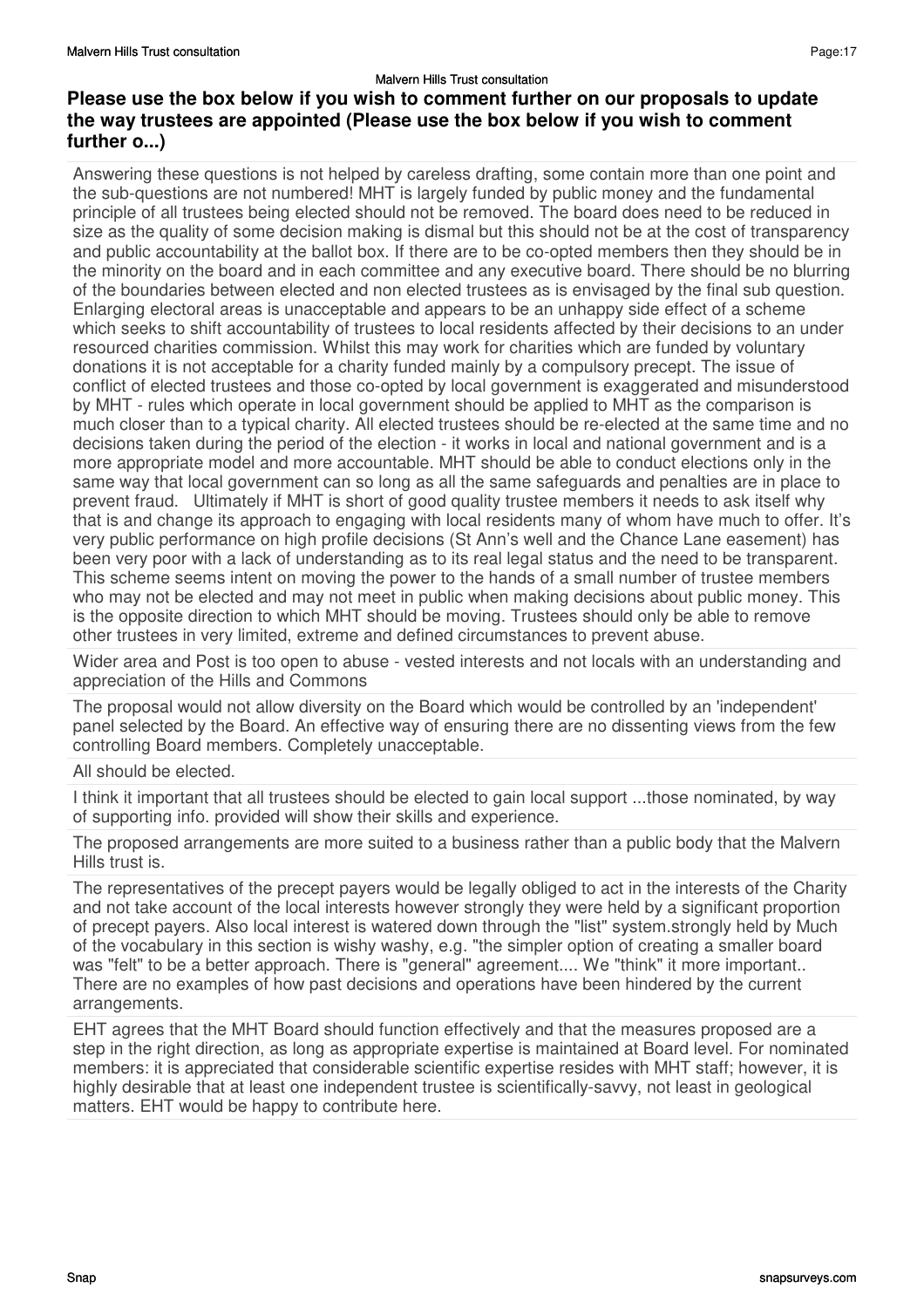## **Please use the box below if you wish to comment further on our proposals to update the way trustees are appointed (Please use the box below if you wish to comment further o...)**

More than half the Board should be elected. The proposed changes will make the Trust less accountable to Precept Payers, which is an UNDEMOCRATIC move. It is vital that the members of the Board are representative of a particular area and are prepared to take a personal interest in that area. Only local people are likely to have an in .depth knowledge and an interest in local affairs. Trustees should still be elected for specific areas.

Whilst there is some merit in reducing the number of Trustees, the number of elected Trustees should outweigh the unelected ones. The proposed changes make the Trust less accountable to Precept payers and yet Precept payers will have no choice, but to pay the levy. Any Trustees should live in Malvern and have a vested interest in the area. It is not acceptable that people can be Trustees who do not live or understand Malvern. Removing the representation of elected Trustees for particular Wards of Malvern makes the Trust less accountable to Precept payers and is an undemocratic move.

The board should be only made up of Malvern council tax payers as we fund the trust or the up coming charitiy .Which in my life you choose your charitiy donation its not taken without out asking,

The resulting board could be completely comprised of individuals that do not live in the area and allow them to wield increased powers purely in the interest of the charity. This is taxation without representation.

The initial independent body should be time limited to enable "independent" members to be selected and take over within say 12 months

The drive for modern trust and charity commission guidelines is understood but lacks applicability to some of the evident special purposes for which the Malvern Hills Conservators were formed. It should also be borne in mind that there are some concerns about the practices of the wider charity sector and, indeed, the charity commissions own governance. The model of significant board/trustee reduction endangers the representation of those who are paying the levy for the area. To disenfranchise below the consolidation to 20 members raises clear questions. The impact of a quorum of 7 would be disproportionate and unrepresentative so the option of a quorum of 11 from 20 seems the more acceptable solution. The charity is the Malvern hills which is an area which pays a levy and the statement that the best interests of the charity are the driver rather than representing an area is a worrying confusion of purpose and in direct conflict to the objects proposed. A charity is a means, not an end. If people outside the levy paying area wish to participate they become eligible by paying the levy, if those who do pay it agree? There is no clarity on how any arising temporary post is filled and the selection governed.

These proposals just dilute local representation. Only public bodies should receive a precept and the Trust should never have been allowed to register as a charity. This is taxation without representation.

The proposals have not been justified at any point in the documentation and could easily lead to a direction of travel at odds with local sentiment.

In order to increase the number of voters the elections need more publicity i.e. residents should be notified of elections by post and email. The present size of the board should not be reduced!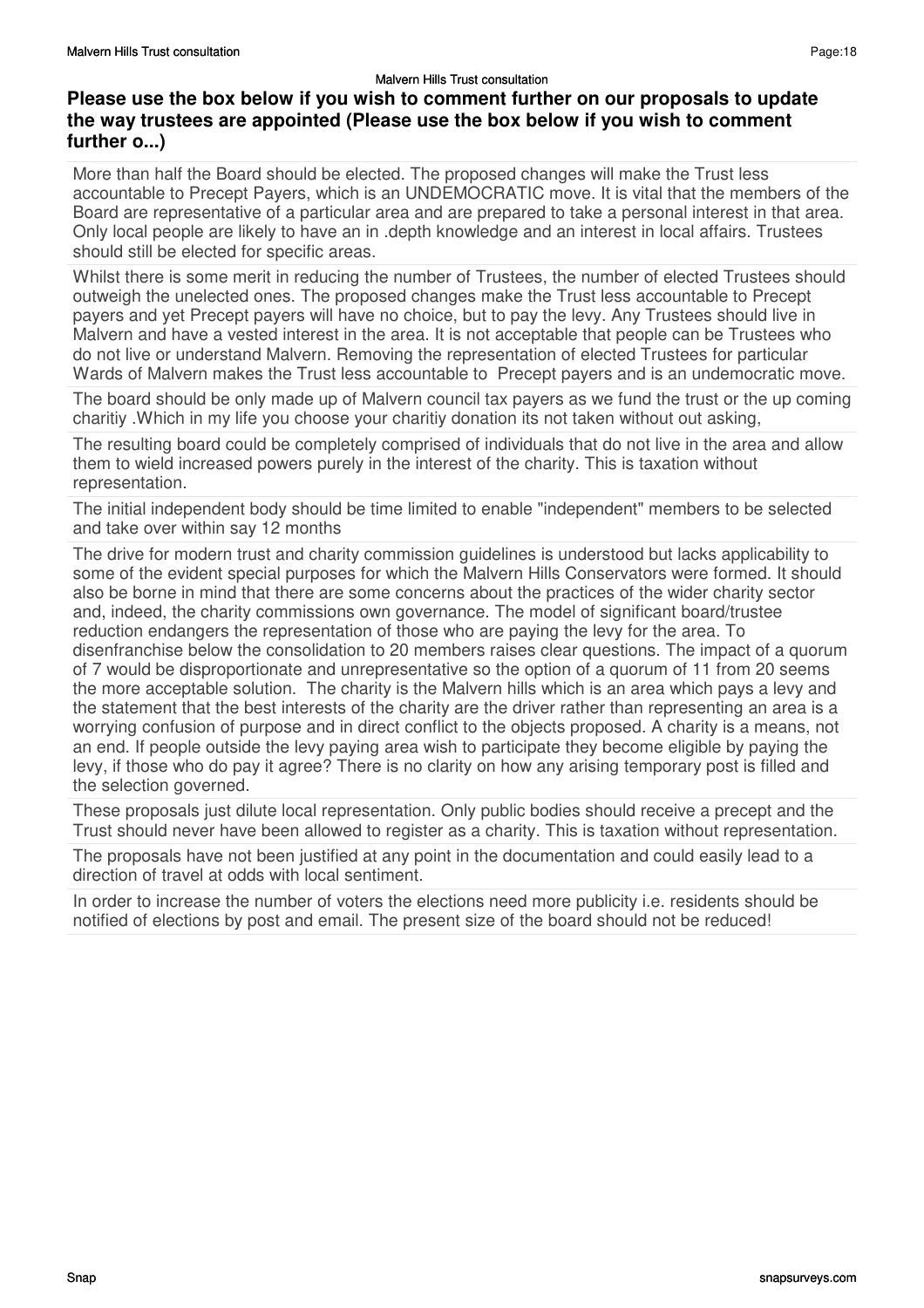This consultation is worrying. Anyone can answer it and their answers can then be used to justify actions that are detrimental to the people who have no option but to pay the precept. To allow both elected and unelected trustees to live outside the precept areas in wrong. It will mean that people who do not have to pay the precept dictating what should happens to the Hills and how much the precept payers must pay. In addition the consultation document is deeply flawed. Proposed actions are justified by reference to the Charity Governance Code, "Best Practice" and the duty of a trustee to the Charity alone. The Charity Governance Code has no legal or regulatory authority (as it admits on page 1). There is no mention of "Best Practice" anywhere in the Charities Act or the Charity Commission regulations or even the Charity Governance Code - and nore in management theory or practice. It is simply a politician's empty slogan. The reference to a trustees duties in the Consultation document is, at best, disingenuous. The duty is not set in tablets of stone. Here is what the Charity Commission says "what you and your co-trustees [and no one else] decide will best enable the charity to carry out its purposes". "In the (best) interests of the charity means in the (best) interests of carrying out the charity's objects, both now and in the future. It does not mean the interests of the charity as an entity in itself (charities do not exist in order to perpetuate themselves)." As a result of these failings there are multiple examples of a proposal being justified on these three false premises. Here's just one. The consultation documents uses the Charity Governance Code to justify not having an "elected or almost entirely elected Board" on the basis that that proposal would be "unable to conform with the Charity Governance Code". That is a false statement: (a) the Code has no authority whatsoever. The law and the Charity commission regulations are the only authority; (b) the Code make no mention whatsoever of the make up of the Board.

No real evidence of difficulty in desicion making has been presented. A smaller Board means fewer insights are available.

No taxation without representation. Trustees should have regard to views of those paying the Bill's.

It is reasonable that the Board contains some non-elected experts, but vital that it contains contains a majority of local people who have the best interests of the whole area at heart. These people must be accountable (ie: elected by the local residents [who of course also pay the precept]).I disagree with the concept that board members simply represent 'the charity' rather than represent an area as the two are synonymous; the good of the local area, the life of its residents, and the good of the Hills and Commons are completely interlinked. I disagree with the proposition that the size of the board be reduced. Small boards can easily become 'cliques', that offer too much power to the executive.

MHC is an unusual hybrid in that Council Tax payers are obliged to contribute to it while in essence it is a charitable trust, which is acknowledged by its new title as the 'Malvern Hills Trust'. This is a recognition that MHC's principal obligation is to comply with charitable law; it therefore follows that Board members should be appointed principally in accordance with what they are able to contribute to the Board. On the other hand, there can be 'no taxation without representation' from which it follows that some members must be elected. That number should be smaller than the selected members to reflect the fact that the Board's primary responsibility is to comply with charitable law and not to reflect the views of its electorate. I was elected to the Board in 2011 and my experience was that its size was a serious obstacle to constructive debate and decision making. I think a Board of seven members (four selected and three elected) would be perfectly adequate but that the Board should comprise an odd number of members to ensure a majority and that selected members should exceed elected members. In order to compensate for what may be perceived as a lack of power allotted to elected members I think it is reasonable to impose a requirement that candidates for election should be restricted to those paying the MHC levy.

All Trustees should be elected or from nominated organisations - as per National Trust.

a) The size of the Board should not be reduced; b) What is meant by "the wider Malvern area"? How wide? c) Better publicity for the Trust elections, please.

The levy is a mandatory tax and as tax payers we should be adequately represented on the board by at least 9 members to 6 appointed.

Levy payers should have more members appointed.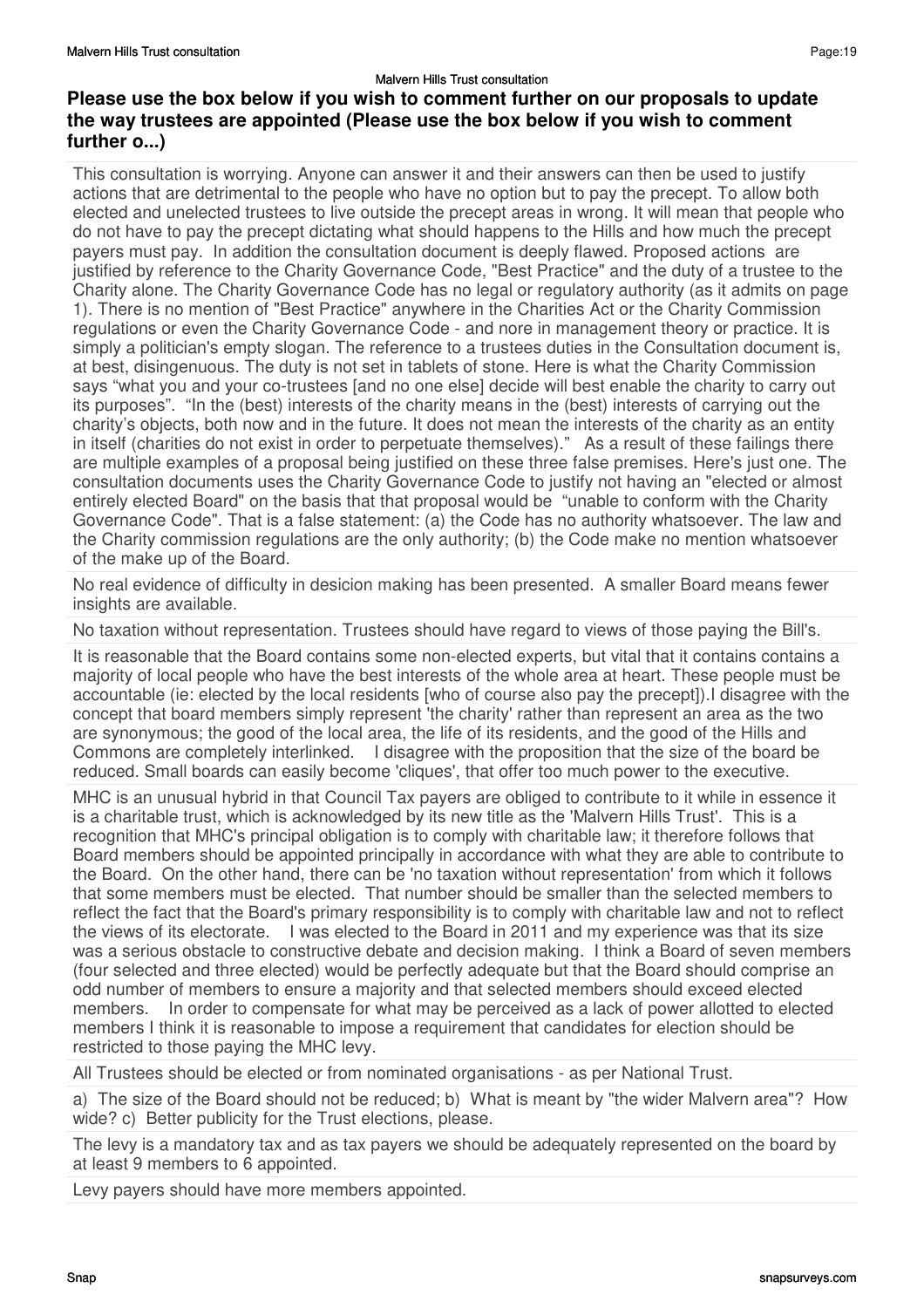## **Please use the box below if you wish to comment further on our proposals to update the way trustees are appointed (Please use the box below if you wish to comment further o...)**

Board should be uneven number of members

The appointment of trustees from outside the area will make them less accountable to precept payers.

Trustees from outside the area will have no accountability to precept payers.

It should be possible to co-opt people who have special skills or expertise that is relevant to particular isues for the duration of the particular requirement. They should not have any voting rights. There should be 14 trustees and all should be elected. Any replacement for a vacancy should be filled by election within 12 months.

This is turning it more into a private company than a land management charity giving more power to less people. Election is key.

As well as being required to act in the best interests of the charity, I support the concept that trustees should also act where possible according to their own best judgment, rather than being obliged to follow a mandate from their electorate as delegates.

Max 12 if not fewer, 9 would be seen a good governance in the C21st. The numbers must reduce to make the Trust a workable and modern charity delivering for the Hills.

Even 12 members may be too many. 9 would be better

I do not agree with the way that part 5 of this question is phrased. Why is 'Trustee' (a technical term for a Charity) being used rather than 'Conservator' or 'Board Member'? MHT is only the working name of the Malvern Hills Conservators.

Q5 I do not agree with the way that part 5 of this question is phrased. Why is 'Trustee' (a technical term for a Charity) being used rather than 'Conservator' or 'Board Member'? MHT is only the working name of the Malvern Hills Conservators.

The terms of reference of the INP should be broadly drawn to encourage their consideration of redressing electoral inequalities and to include local knowledge and diversity as significant factors as well as particular technical skills and knowledge.

All Trustees should be elected or from organisations nominated - as per National Trust

In answer to my 'disagreements': better to have an odd, rather than even number for a maximum of trustee, to avoid controversy over chair's casting vote. The presumption of the second 'disagreement' is my greatest puzzlement and would love to know how this can be sanctioned: every organization (police, fire brigade, local government, central government) that has a non-elective tax raising power, has representatives of those tax payers on its governing body. Think 1689 and the Bill of Rights - no taxation without representation. Whatever legislation/convention that allows this would be a boon to any body that receives its revenues from direct taxation, and so cut the overheads of democracy. This is not hostile point, but a request to know how this can be proposed because it would be most useful elsewhere.

The trouble with the Trust is they forget they are a statutory tax-raising body. Like even the smallest parish council, that has to involve board members being fully elected and who pay the precept; and who are elected by people who pay the precept. Nowhere in the Charities Act not Charity Commission guidance does it say that Board members should have functional skills. Even if it did, the staff already have those skills. As for being able to remove a member, as expressed in the consultation document, this is open-ended. As such it allows trustees to gang up on a trustee they do not like.

Due to the nature of the monies raised i.e. a levy on the council tax that cannot be avoided by those living within the Trust's area of influence then those households that are paying for the Malvern Hills must have a democratic right to elect board members. there needs to be more publicity when an election is being held, as at present a poll card if often all that is seen. Postal voting under the electrical commission rules is acceptable, however online voting is not currently available under the electoral commission and cannot be used until this changes. The charity commission aspect of Trust should not supersede the fact that your money comes from the rate payers of Malvern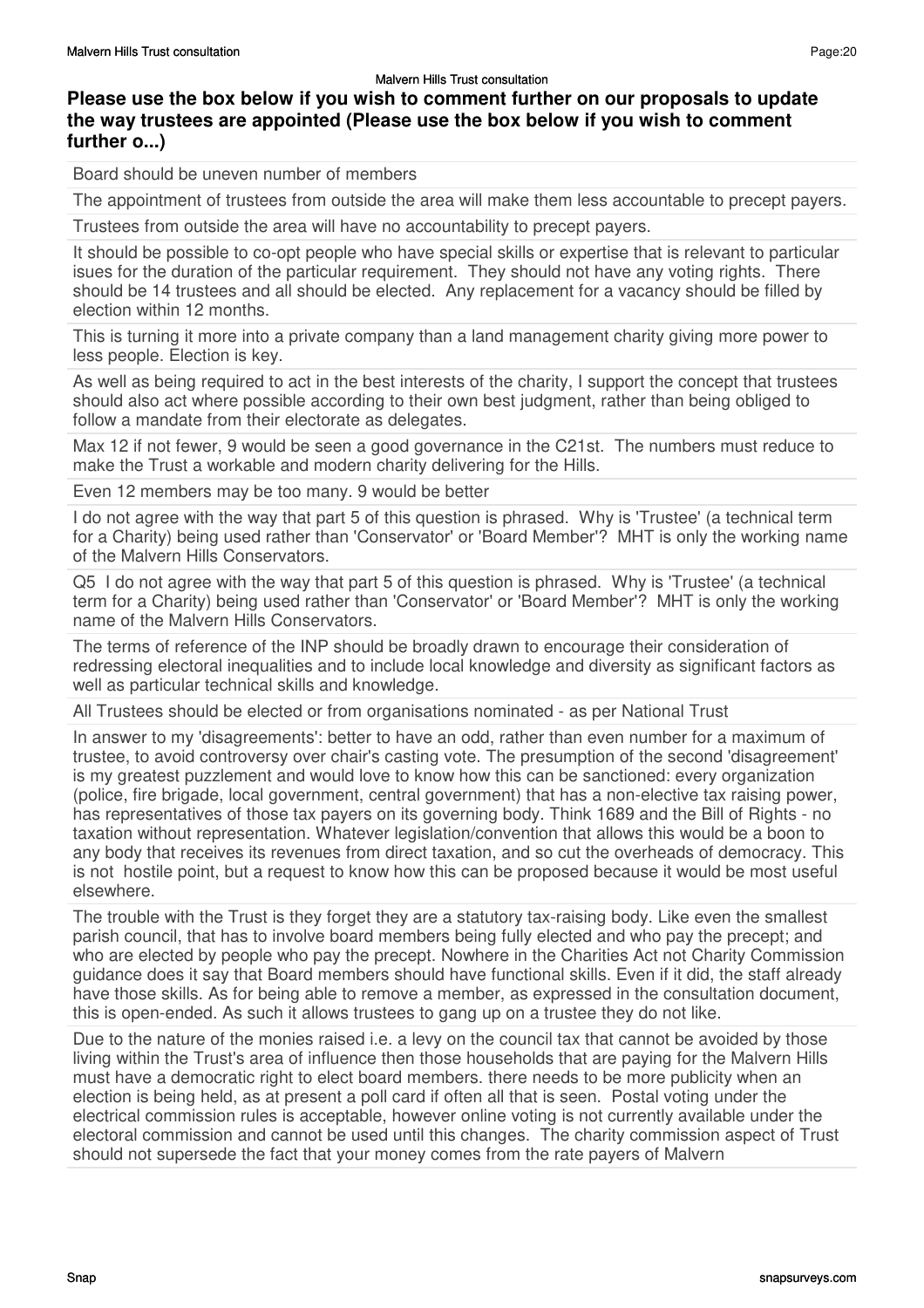The number of elected trustees should be higher than those selected for their skills and experience e.g. 9:6 rather than 6:6 Candidates should only be eligible for election if they are precept payers. If they are not, they can apply to be appointed based on their skills and experience.

If the Independent Selection Panel is to be truly independent – that is to say, independent from the managers of the Trust, then certain restrictions need to apply to its membership. No member of the Trust staff should be a member, even in a non-voting capacity. Whilst there would be no objection to Trust staff (and that includes the CEO) attending ISP meetings as members of the public (providing members of the public also can attend), they most certainly should not be allowed to speak or vote. If it is a closed meeting, then it must be closed to the CEO and other members of the staff as well. The ISP will need a Secretary and that should not be a member of the Trust staff – that would create a conflict of interest and would be an intrusion into the ISP's independence. The ISP should appoint an independent Secretary on a voluntary or paid basis. Independence is also required from people who benefit financially from their relationship with the Trust. This means excluding anyone who personally, or is employed or associated with, an organisation that has benefitted financially from their/its association with the Trust, say in the last 2 years. This would exclude, for example, their Solicitors, Land Agents, Consultants, Suppliers and those graziers receiving higher level stewardship awards and present and former employees. Independence also means that the members of the ISP should be independent of each other. They should not have been in any financially beneficial arrangement with each other as described above. Further still, they should not have worked together or have any vested interests together in any other capacity – for example as paid or unpaid members of other voluntary, charitable or commercial organisations, government departments, quasi-governmental bodies or local authorities. Regarding the 6 elected members, Trust staff should be disqualified from standing and I would advocate that the further restrictions listed above should also apply, to the extent that all 12 members are in every way possible truly independent of each other. The justification in Option 2 of it being a modern alternative should be withdrawn. The fact that something is modern does not in itself make it good thing. There are many aspects of modern life that people dislike. Things that are modern can make life worse, as anyone who objects to sitting near to someone using a mobile phone in a public place can testify. Under Proposed Changes, if candidates are allowed to receive full copy of the electoral register, this should be under the same conditions as an elected Parish Councillor receiving a copy and this should be made clear in the proposed change. That is, that they may not use it for commercial purposes and they may not share it with any other person. One Parish Councillor cannot even give a copy to another Parish Councillor.

Q5 I do not agree with the way that part 5 of this question is phrased. Why is 'Trustee' (a technical term for a Charity) being used rather than 'Conservator' or 'Board Member'? MHT is only the working name of the Malvern Hills Conservators.

Definitely approve of online, providing secure enough to avoid hacking... The consultation document mentions CEO in relation to the INP, but I cannot find any other mention of CEO, whether he or she should be paid, how his or her pay should be fixed etc. For the avoidance of doubt, I believe there should be strict restrictions on CEO and other employee pay for all charities, including the Trust.

All the Board should be elected and come from Malvern precept paying wards

I believe that all the trustees should be elected as happens in most charities. Election could be by residents in other parts of the area currently unrepresented and through a membership scheme which could attract voters who live outside the area, but support its objects. I think that the INP could become a single issue pressure group and the need for specific expertise can be filled by buying in services from third parties.

Appointing and maintaining the INP is obviously a difficult issue and there may need to be provision for this to be reviewed in future. Also ensuring that with a small board the necessary skills are provided together with representation from minorities who use the hills (farmers, graziers, residents, as well as walkers, cyclists etc) especially since changing the voting method may result in more board members with a purely recreational interests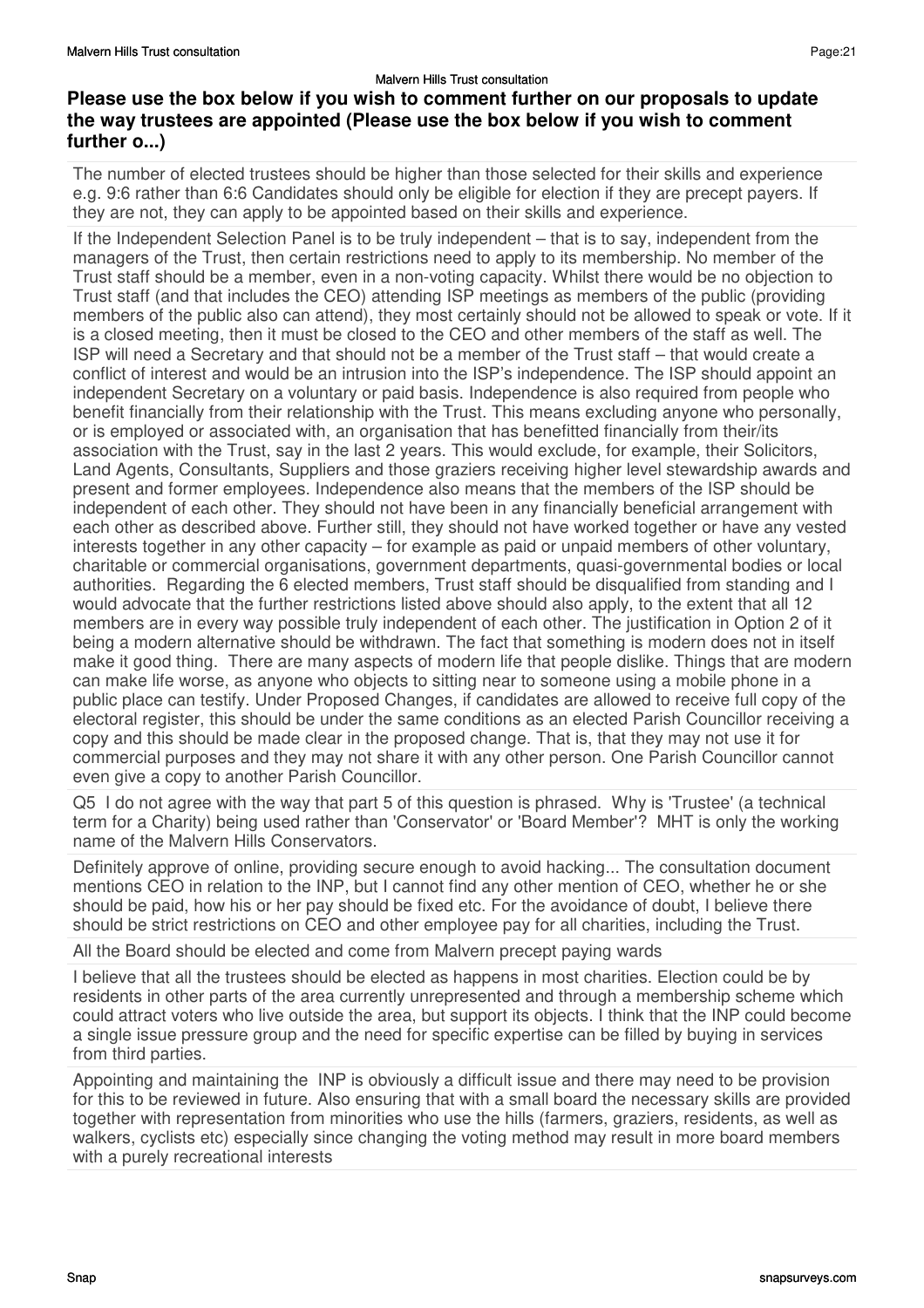Although the Charity Commission may prefer 12 or less board members the array of skills required for the Trust and the diversity of the tasks require more representation than this (If there is a conflict between what is right for the Trust and the Charity Commission then the Trust should cease to be a member of the Commission). Precept payers need to feel there are sufficient checks and balances in place to ensure diverse views are adequately considered. 12 or less members are too open to manipulation (real and perceived). The Trust modernisation is an opportunity to establish a good working relationship in the interest of The Hills and people living here. 15 members is the minimum number of Trust Board members. Candidates should only be eligible for election if they are precept payers. If they are not, they can apply to be appointed based on their skills and experience.

Q4 point 3 "Half the Board should be elected and half selected for their skills and experience" - Not in the way suggested. Q4 point 5 "Given that elected trustees are required to serve the best interests of the charity..." - Local members know and (we hope) love their part of the hills. What's the point of combining electoral area then giving board members special responsibility for a geographical area? Q4 point 6 "Candidates from the wider Malvern area should be able to stand for election to the Board" - Yes, but not in the way suggested. Q4 point 7 "The Board should be able to remove a trustee by special majority for any good reason..." - Too wide. Who decides what is good? Open to abuse. point 8 "The Trust should be able to conduct elections by post..." - Post is not secure, online is worse. Q4 point 10 "When an interim vacancy is created by the departure of an elected trustee..." - Proposed INP dangerous and given too much power. "First INP to be appointed by outgoing board and then appoints its own successors"! IT CANNOT BE INDEPENDENT if constituted in that way. No checks and balances, no mechanism for eradicating bias and problems get worse with 'inbreeding' (no offence intended).

Would not agree with any less than 12 maximum. Would not fairly represent a large area.

The Malvern Hills Conservators is a public body established by parliament and funded by a levy on local ratepayers. The majority of board members are currently elected, either directly by voters or by the nomination of elected councillors from the MHDC etc. They have a direct link with parishes and wards, providing a point of contact for the public, and can be voted out if the public are not happy with their performance. Taking each point one by one. It seems reasonable that the number of board members should be reduced, but given Board members serve on a number of committees it is not clear by how much. With regard to specialist knowledge rather than half the Board members being elected by an Independent panel it seem far simpler for the Board to be given powers to coopt up to say three specialist NON VOTING Board members. The Consultation document talks about Best Practice but there is no such thing - all organisations are different and the Charity Governance Code has no legal standing nor is it I believe a Charity Commission document. It is suggested that present number of 11 elected board members should be retained, but that the numbers of nominated Board members could be reduced eg by removing the Worcestershire County Council and Herefordshire Count Council and Church Commissioner representatives, and reducing the number of MHDC representatives. It seems reasonable to allow candidates to stand from a slightly wider area than currently, were that simple to administer. With regard to the removal of Trustees, proposed changes a, b and c are fine but d could be open to abuse eg a way of 'bullying' a Trustee. To avoid doubt either leave d out or have a list of circumstances.

Elections should be adequately publicised and advertised, and not be undertaken in a semi-covert manner

Some board members should be elected for their skills and experience but not necessarily 50%. I disagree with the premise that elected board members are not there to represent their area. Their remit should be to represent the best interests of the residents in their area and the best interests of the Trust. These two points should not be in conflict if the Trust is there to protect the hills for the people. The Board should be able to remove trustees in some limited circumstances but these circumstances should be clearly stated with no room for ambiguity.

These proposals are all entirely sensible, long overdue and a key step forward to make MHT more efficient and capable into the future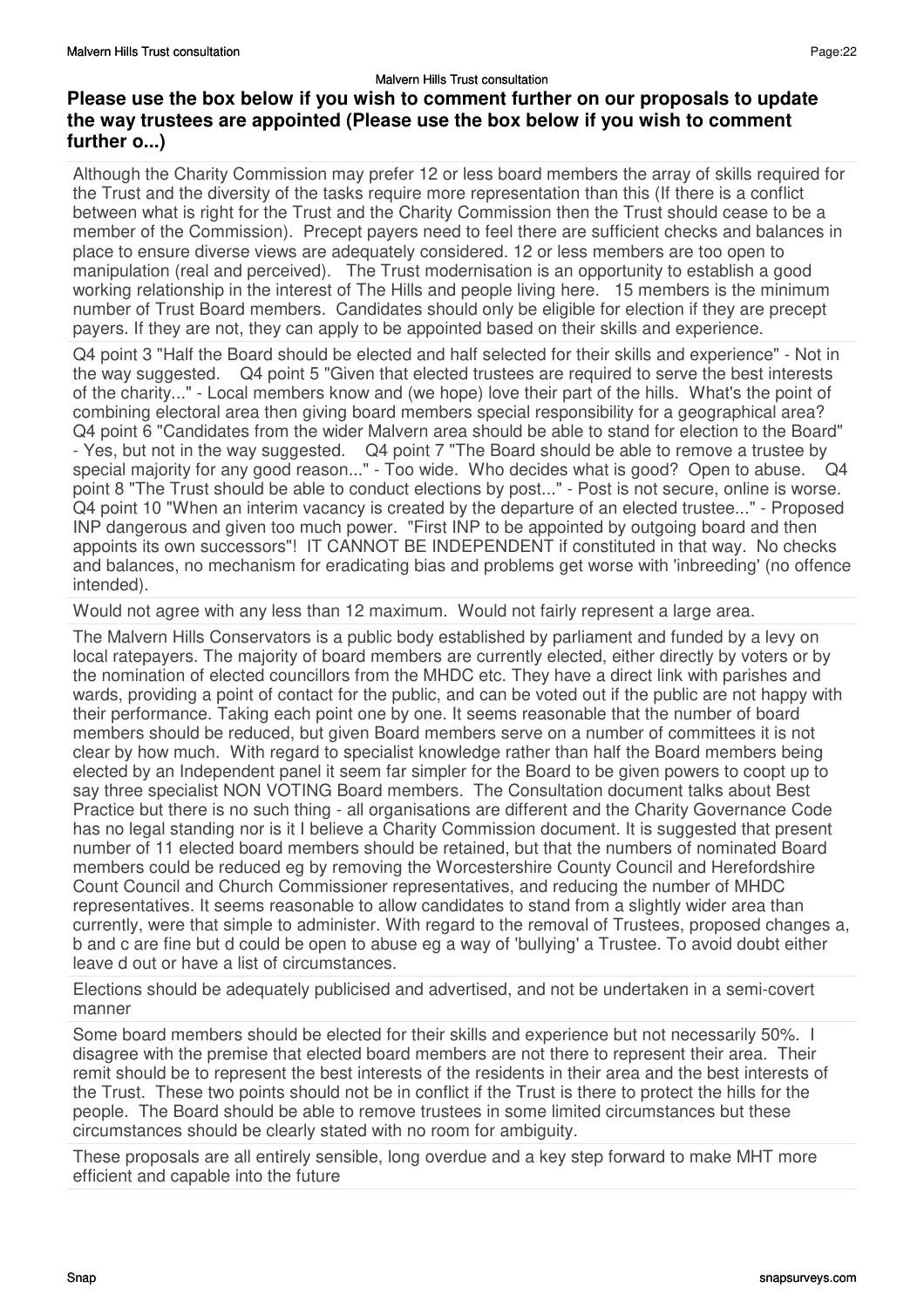## **Please use the box below if you wish to comment further on our proposals to update the way trustees are appointed (Please use the box below if you wish to comment further o...)**

I agree the board could be reduced, but 12 is too few it should be at least15 with 10 elected. Area representation is a reasonable way of finding trustees. Candidates form outside the area could advise, but should not be part of the Board

What is the 'independent body' that will select board members? Who comprises the 'Independent Nomination Panel'?

I think that it is extremely important that the Malvern Hills trust answers to the public that fund it. If The board feel they lack expertise in a certain area, they should find an expert to provide advice. They're is no need to have said expert as a serving board member. I think that board should be able to remove a trustee by simple majority for gross misconduct. I think that "any good reason" is far to broad. I think that the interim vacancy policy should be dependent on the length of time until the next election.

Under the 1884 act the Trust appear to have the power to raise a levy if they see fit.

I'm not sure that the security of online voting is up to the task yet.

I feel strongly that the board should be made up of a majority of elected local people. I would think that the best interests of the charity (ie: to protect and preserve the hills and common land and protect them from commercial exploitation first and foremost) will also align with the best interests and wishes of people the local area so trustees should continue to be drawn directly from those local areas that are affected most by Trust decisions. Some areas with relatively small populations have a large proportion of MHT common land so they should continue to be well represented. This strong locally elected representation also brings accountability.

"Representatives" / local ward councillors should be allowed to vote on such as planning issues for easements as residents of wards pay at least 50% (via council tax) to Trust.

Trustees who are local ward councillors should be allowed to vote on planning/easement issues as ward residents pay about 50% via council tax to trust.

Each Parish that has land administered by the Trust should have representative elected by secret ballot by the parishioners. The trustees should be working in the best interests of the land and the people that use it, and not the Trust.

I am not certain that appointing people with particular skills works. Good in theory but probably not so good in practice. First find the person, then do they want to join the Board. And the people with the time and inclination are often retired which means they could be out of touch anyway. I would go for 12 elected members, but people with desirable knowledge could be put on the list. And how would the staggering of retirement work? With a new Board, would you ask half to retire after two years? If there were no volunteers, the proposed system would fail. Possibly you could run the Board with six members for the first two years, then elect another six

Being able to remove a Trustee for "Any good reason" is too open to possible abuse. The example given of ill health is covered by proposed change 'c' on page 19 which allows for a Trustee to be removed if he or she fails to attend meetings for six months. "Gross misconduct" is, again, a specific reason that would normally apply to any trustee.

While it is common practice and only a minor point, the casting vote system seems unsatisfactory. Chairman often either use their casting vote to vote as they had voted earlier or to maintain the status quo. While it would not totally resolve such issues, it is suggested that the Board should be made up of an odd number of Trustees, eg 11 or 13 with the balance in favour of the elected members. Moreover, if a casting vote is needed the Chairman should be guided to vote to maintain the status quo so that the issue can be raised again, if appropriate, at a future meeting.

I agree that the Trust should be able to remove members. I disagree that a person who wishes to resign should be prevented from doing so. He might be moving miles away to another country, or not wish to remain subject to the burdens of trusteeship. Resignation means terminating a relationship, and is a matter for the terminator.

I would prefer 15 trustees to be considered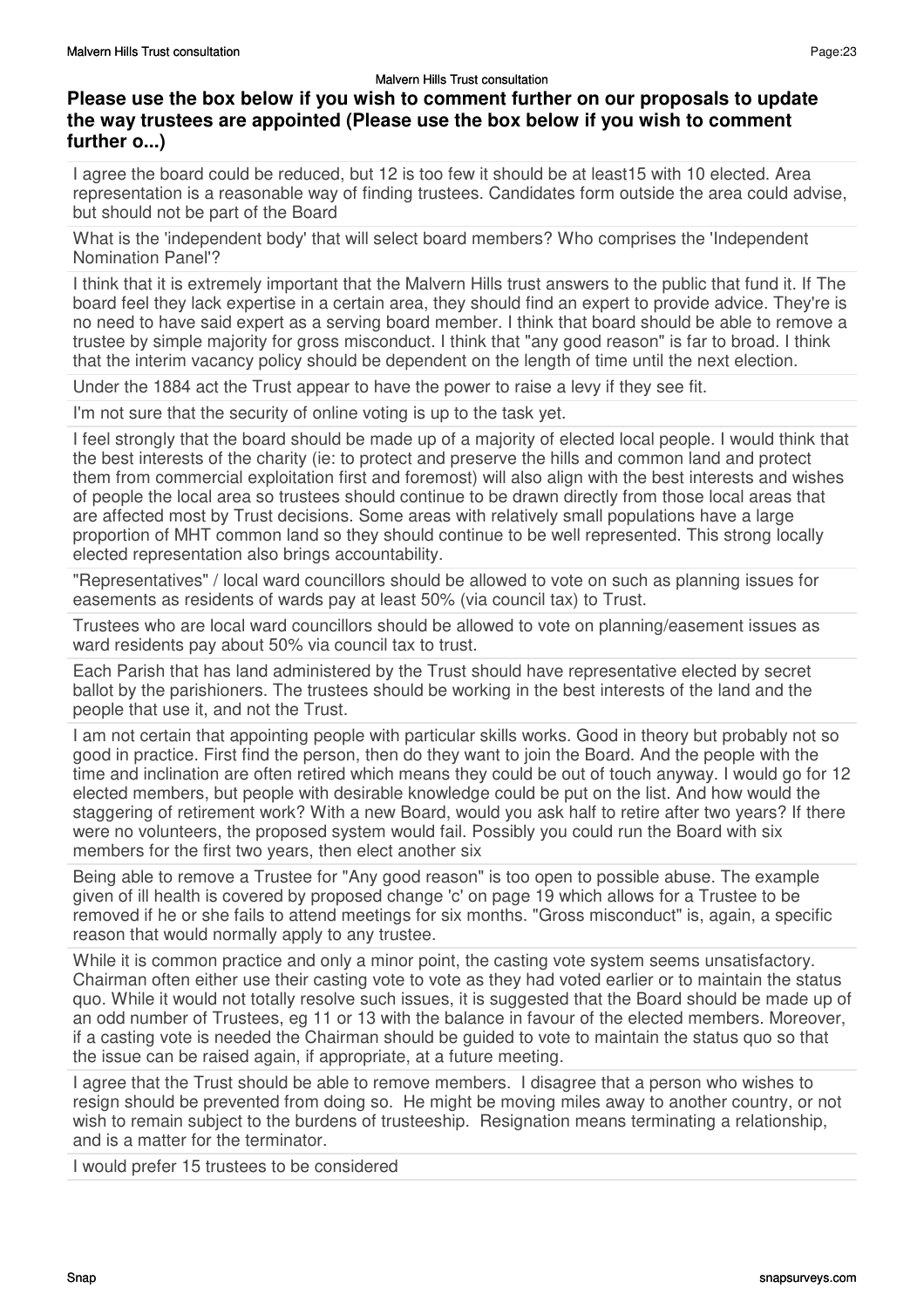The Board could benefit from being slightly reduced in number, but the MHT proposal is far too drastic. I suggest that the Board should consist of the eleven elected members as at present, plus three or five nominated by the MHDC and possibly three from the outlying villages of Castlemorton, Newland and Powick, (an odd number of trustees is important). This would ensure that all members are in some way elected by people living in the Malvern Hills and Commons, thus maintaining the important link between accountability and democracy. I do not think that half of the Board should be nominated and certainly not by a so-called 'independent' body. I cannot see what skills are lacking in the present Board or already elected candidates that need a specially nominated trustee to provide. If it were to arise that particular 'specialised skills' were needed temporarily, they could be 'bought in' or non-voting members co-opted. I do not accept that elected trustees are required first and foremost to serve 'the best interests of the charity'. The MHT is a public body with charitable status, wherein the elected trustees represent and are accountable to those who elected them - that doesn't mean that they have to agree with everyone, just explain their decisions. Combining the electoral areas into one body would disadvantage those precept payers living in the more outlying areas, where there are fewer electors but larger areas of MHT land. Removal of trustees - there should be more examples given of how or why trustees should be removed. The phrase 'for any good reason' should be omitted, as it could be open to abuse. Yes, elections by post, but would online be safe? Retiring by rotation would involve frequent elections. The MHT Board alone should co-opt a new member, not some INP.

Whilst the duty of an elected trustee would be to serve the interests of the Trust, there is nevertheless a significant element of representation of the wards and parishes in the area. Combining the electoral areas into one presents danger that the smaller electoral wards and parishes are vulnerable to inadvertent or even concerted actions against what would be a minority. There needs to be a way to ensure that the minority wards/parishes are represented. It is important that the elected trustees retain a real connection with the Malvern area and only those from the area should be allowed to stand for election. Non-elected trustees from the wider Malvern area are acceptable.

This looks like a power grab away from local people

Combining areas considered possible but needs to include non levy paying areas.

15 maximum Board members.

Should be an odd number, 13 or 15.

Malvern Hills Conservators are not a usual charity, so the Charity Guidance Code (which is voluntary) should not be applied to choose the number of trustees. A single area of representation for all the electors who pay the levy, combined with an INP working to the CEO's "advice" and then selecting half the Board, has connotations of the Mafia's best practice and is fiercely opposed. Diversity and local independent views are the key to the future of the Malvern Hills. Board members need to live locally - and pay the levy -- so that each of them has a proper stake and commitment to the future governance of the Malvern Hills.

### ON THE FIFTH QUESTION THE STATEMENTS DONT ANSWER THE PARISH REPRESENTATION ISSUES

I disagree with the proposal that no residence criteria be applied in respect of candidates nominated by the INP. I recognise the need to have the ability to bring in specific expertise but this should not be at the expense of the board reflecting local views. It is suggested that at least 50% (i.e. three) selected trustees should hail from the wider Malvern area, applying the same criteria as for elected trustees - this would ensure that 75% of trustees have a local connection but allow for some outside expertise to be brought in.

RE. Board members selected - At least two members should be selected because they admire and love the landscape, and have shown they do by their painting, photography, essays, novels, journalism, lectures or wonderful conversation about the Malvern Hills. (This is an aesthetic concern such as inspired the initial Conservators. The members of the Trust should not be composed ONLY of scientific ecologists, archaeologists, botanists and Council representatives - valuable though each is.)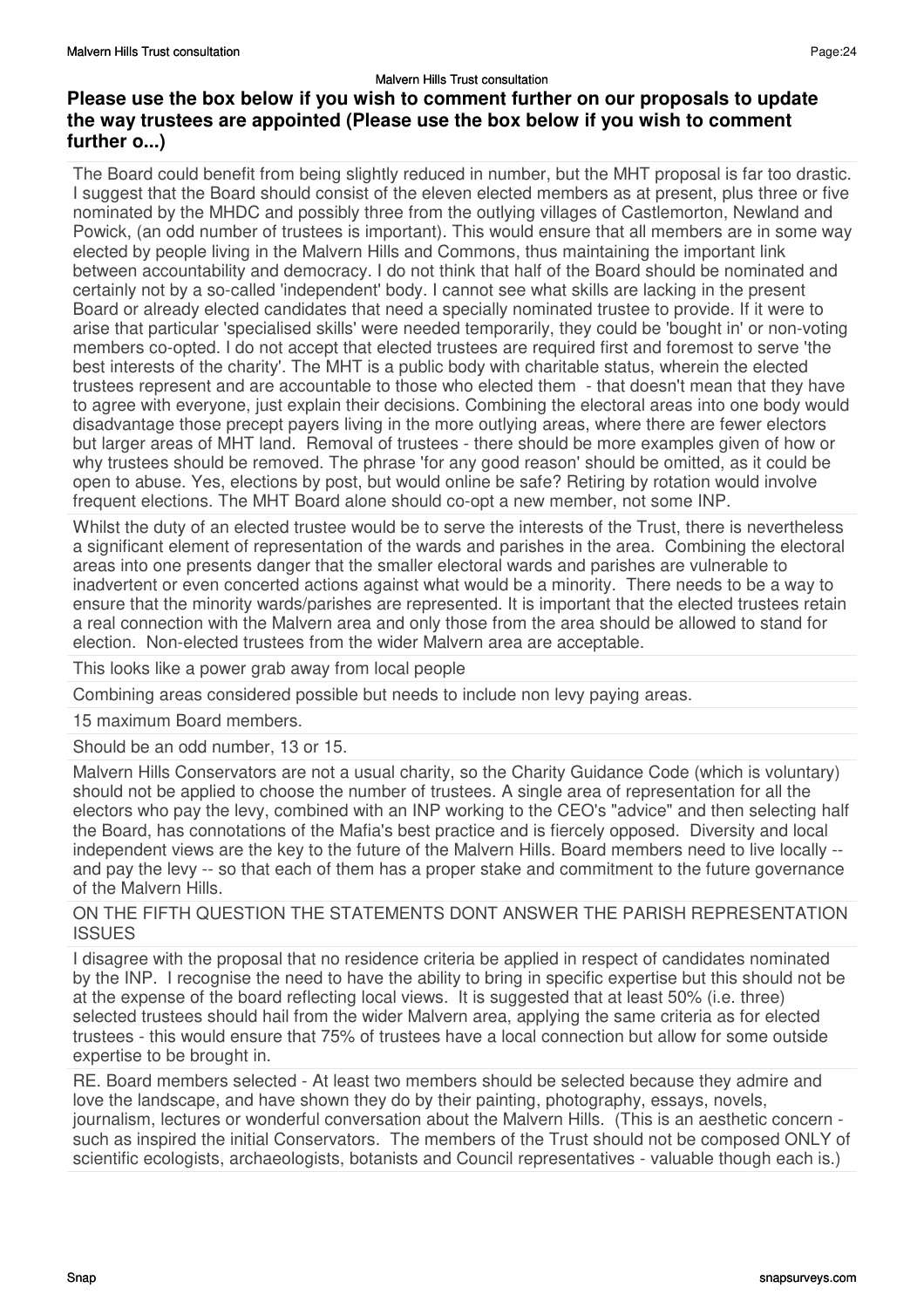The view of the Town Council is that current electoral arrangements should be mirrored, with ten elected members from the district wards of Priory, Pickersleigh, Dyson Perrins, Chase, Link, West, Wells and parishes of Guarlford, Mathon and Colwall. A further four nominated members should be taken, one from each of Malvern Town Council, Malvern Hills District Council, Worcestershire County Council and Herefordshire County Council. The current electoral rules for Town and Parishes should apply as to which area candidates can come from when standing for election. If an interim vacancy is created, it should be filled as per the normal rules unless it is within six months of a normal election.

With regard to the proposal to be able to remove a trustee because of long term illness and/ or failure to attend meetings for some time. I think you need to consider that this might conflict with Equalities Legislation towards: (a) disabled people, (b) pregnant women and (c) new mothers. I also think that the role of carers (for sick or elderly relatives) needs to be considered. Disability, pregnancy, new motherhood and caring responsibilities can all result in people being unable to attend meetings. These factors need to be considered before removing a person from the board. Additionally, modern technology can enable people to participate in meetings, without being physically present, via for example Skype. This would enable board members with issues identified above to continue to contribute and would be a 'reasonable adjustment ' under Equalities law.

I do not agree that the trustees should be elected by only the precept paying areas. Those potential voters are largely disengaged from the process (15% turnout) whilst people who live in and around the MHT land, such as Castlemorton, should be able to influence the membership of the board. This could be done in several ways. One is mentioned in the consultation document "council and board" another would be to give voting rights to the proposed membership and a third would be to apply the precept to areas such as Castlemorton.

29 trustees is certainly an unwieldy number but reduction to 9 or 12 is rather too drastic. It is important that there should be no taxation without representation. Representative of people living in the area are important. It seems that this proposal is to be convenient for the running of meetings of the MHT and not to improve the achieving of its objectives. It is essential that trustees selected for their skills should not just be knowledgeable about administration but should also include those who know about the natural history which the Trust aims to look after and especially someone with geological knowledge. Geology and geomorphology underpin and shape the whole of the MHT area. Damage has been caused to designated Local Geological Sites., though ignorance of the importance of the geodiversity. On notice boards the amount of geological information has been reduced or replaced so that it contains errors. This must be put right by consulting someone with geological expertise. It is essential that staff working at Malvern Hills Trust should learn more about the geology of the Malvern Hills area. Could training courses and field trips be organised. There is so much ignorance at present.

Keep the existing area representation for diversity of views. I would not trust an INP "advised" by the CEO. Only levy-payers should be able to stand for the Board, which should be more than 12 strong.

Clearly a board of 29 is too many, as decisions cannot possibly be made effectively. Having a board of twelve would be far more reasonable.

This is the most important section of the whole consultation. I am impressed with the thoroughness with which this document has been compiled and fully support the move to make the Trust fit for purpose in the 21st century.

Need to ensure board members have local knowledge, local understanding, and an interest in the area rather than just wanting the trust to be successful

At least one of the board members should have a good understanding of the geology and ecology of the Hills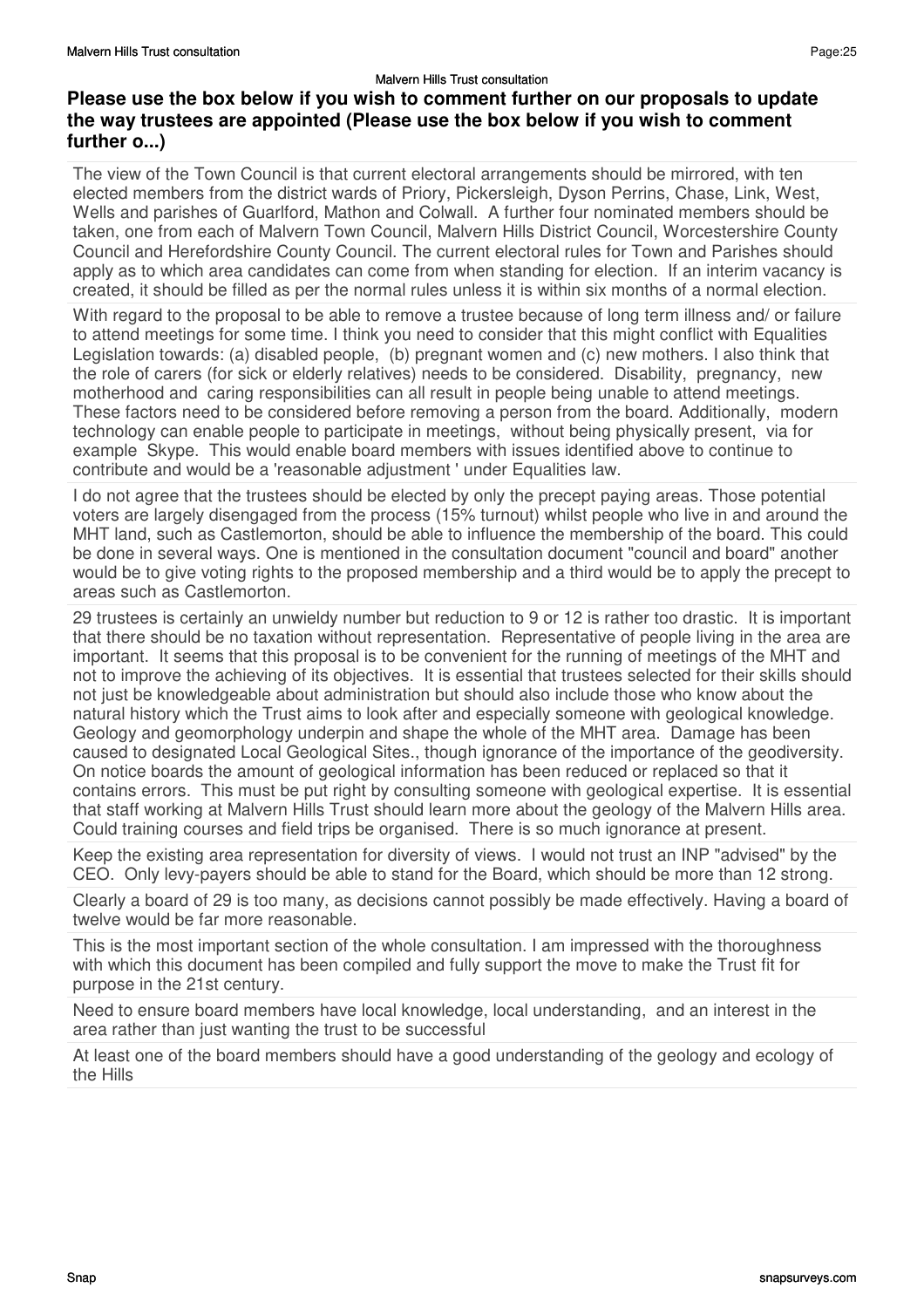There should be a predominance of elected board members on the board, elected by the precept payers. The link between tax paying and meaningful representation is fundamental. The proposed single list election arrangements will result in the built up area of the town having a disproportionate influence on the board compared with the outlying areas which are most directly affected by the Trust's activities. If the composition of the board has to be changed then priority should be given to ensuring that the board has a geographically spread set of elected trustees. This could be achieved with a board of 16 comprising one elected member for each of the wards and parishes which presently elect board member(s), together with up to 6 "experts", if required. Many decision making bodies operate successfully with memberships of comparable or larger size such as: Malvern Hills District Council (38), The House of Commons Committee for Privileges and Conduct (16), the Cabinet (33), The House of Commons Delegated Legislation Committee (17), to name just a few. The proposed power to dismiss elected members is too open to abuse as "any good reason" is undefined. The Trust has shown, through its inability until recently to post searchable documents on their web site, that they lack the capacity to manage online elections safely. When a vacancy arises for an elected member there should be a by election. That is the normal democratic process.

I and many people I have spoken strongly object to the reduction of the board to 12. It is far too small particularly if voters are absent or abstain. Malvern Hills Trust is not obliged to follow Charity Commission guidelines. This is a niche charity which taxes the people of Malvern so it is different to an ordinary charity. 15 should be the absolute minimum, and maintenance of elected representatives from the wards is highly important. Local interest should be preserved with members residing in the area. 12 with 6 nominated will lead to cliques and coersion. It is totally unreasonable to reduce a board of 29 members to 12 in one sweeping change and this endangers the hills from outside threats eg the cable car and easements over its land for housing developments. For 12 members the quorum would be ridiculously small and liable to misjudged decisions.

The WHOLE Board must be elected; the notion of an INP is abhorrent. This is a small local charity whose interests are local and parochial, and must remain so. It is not the Board of the National Park or the NT type of body. Regarding the ballot, online is not good enough. Proof of postage is not proof of receipt.

Strongly disagree. 12 is far too small, quorum could lead to misrepresentation. Hills Trust not governed by Charity Commission, Reduction from 29 to 20 would be best first step anyway. !2 is too radical.

Q4 point 6 "Wider Malvern..." - Not clear - how far - could be London

The method of selection of Trustees as proposed is wide open to abuse, particularly the "INP" if overseen by a Director or Secretary of the MHC. Board members should be representative of all residents of Malvern area.

In the interest of good corporate governance the Chair rather than CEO of the Malvern Hills Trust should be a member of the Independent Nomination Panel (p.18 of Consultation Document)

1 removal of Trustees should include a specific reference to a criminal conviction in addition to gross misconduct 2 the CEO should not have a role in the selection and appointment of trustees

A maximum of 12 is acceptable only if 8 are elected and 4 are appointed. Parishes that currently do not pay the precept should not be allowed to vote. Trustees (elected) should still be linked to areas or wards.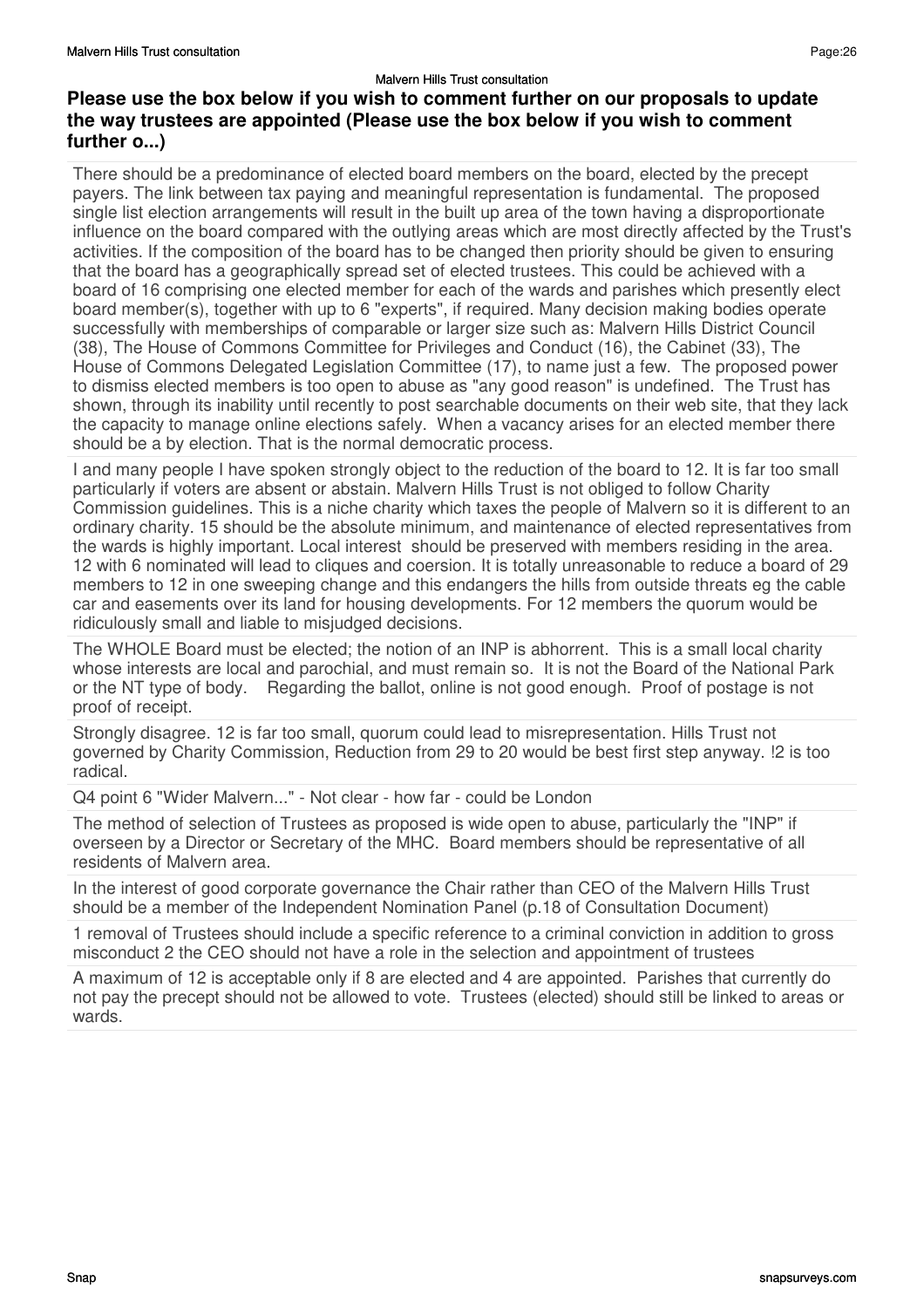1. Could the issue being addressed be met by having a board structure that allowed for an Executive Board of somewhere between 6 to 12 fully committed members with specific portfolios supported by board members acting in sub-committee under the direction of an executive board member. In this way the current electoral and nomination procedures need not be changed significantly particularly where this might prove contentious although the proposed arrangement of combining electoral areas might have some merit. In this suggested scheme the Executive Board positions would be given welldefined terms of reference and delegated powers of representation to give the improvement in responsiveness that the new arrangement is seeking. 2. In whatever way the appointment process is changed there needs to be consideration of the way in which the special situation regarding Castlemorton is taken into account. The Trust's land holding in Castlemorton represents something like 25 - 30% of the area administered by the Trust and it would be reassuring to see some reference to a requirement that Board appointments should reflect this with at least one member being selected for having a specific connection with and understanding of the Castlemorton Commons.

### Takingpoweraway from electors

29 board members is way too many. 12 would be much more workable.

Only people who paytge precept should tell us how much we sbould pay

It is unclear how the 'Independent Nomination Panel' would be composed and what oversight applies to the process of appointing nominees. The possibility of introducing members who are not resident in the area, or even this country is unacceptable. Reducing the elected representatives so dramatically and to a simple 50/50 with 'experts' does not give confidence that there will be sufficient democratic input to a body that is funded by precept from parts of the community.

The precept payers pay for the care of the bills. They sbould elect the trustees. How would they be ae to reach all the precept payers for a postal vote? The electoral register does not belong to the Trust.

I N BODY NO WAY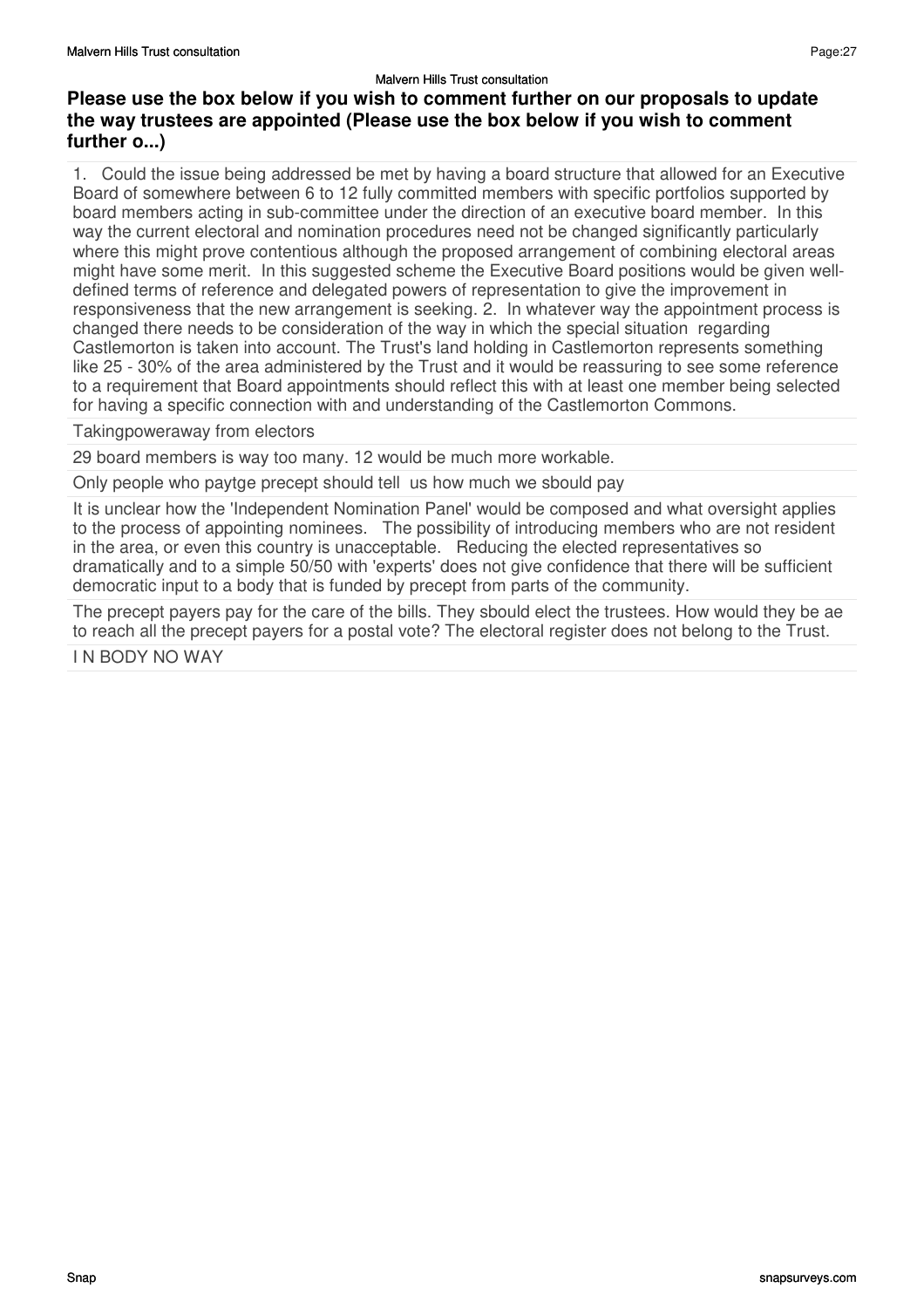A reduction to 20 might be acceptable but it is difficult to see how a smaller number would provide adequate representation. The intention of the first Act was that the Hills would be managed by local people together with owners of land within their jurisdiction. Prior to local government reorganisation the parish vestry was the lowest level of parish administration. By the time of the 1924 Act Colwall, Mathon and Guarlford had parish councils the remaining areas did not - hence the delegation of appointments of the former vestries for Great Malvern et al passing to MHUDC. Prior to the submission of the Bill which led to the Act of 1995, a working party was formed with representatives of the board, MHC, and parish councils to try to find a way of INCREASING LOCAL REPRESENTATION on the board (without increasing the overall number). Although it proved impossible to incorporate this into the Act the promise was made that further steps would be taken to bring these changes about, after the passing of the Act, but certainly not in the way now envisaged. The disparity is misleading as only one side of the argument is set out - the other being the amount of Hill land within various parishes and therefore its impact on the lives of those living within the various parishes or wards. The argument that of potential board members being uncomfortable with the election process is just silly. No doubt there are politicians who enjoy the whole process of electioneering and the final tension of the count - for most people an election is a means of showing their willingness and suitability to serve as a representative of an organisation / charity to which they believe they could make useful contribution. It seems unlikely that such shrinking violets would be much use in public debate and might better be employed as consultants as necessary. While recognising that board members represent the Conservators as a whole, that does not mitigate the usefulness of individual members being from each of the parishes which contain land administered by the board and having an intimate knowledge of the land within their own area. Among other advantages this enables them to notice and report minor problems before they become major ones. It also leads to local people raising matters of concern with them; neither of which mitigates their impartiality. To reduce the number of the board to 12 seems unnecessarily draconian especially if there are efficient committees who are able to look at specific subjects in greater detail. A reduction to 20 would seem more reasonable. To create a single voting area with a single voting list would certainly be the very best way for the board to be taken over by a pressure group, "political" or otherwise. Those who would argue that this couldn't happen were not around at the time of the "New Conservators" in the 1990s. To say that it couldn't happen is to overlook bother general voter apathy (to which you refer) and the powers of persuasion of those with a cause. That power could also extend to convincing "appointed trustees" of the strength of their arguments. The argument put forward for a substantial number of nominated members is unconvincing. Surely the skills and knowledge relating to land management and finance are fully covered by the paid administrative staff? This was certainly the case in the past. At times professional consultants were brought in for their knowledge which was beyond the scope of the office staff, e.g. the safety of quarries. Weighting of elected over nominated members would still reduce the members of the board while maintaining the appropriate balance of those responsible to the local electorate. "Candidates who apply to the INP for appointment as trustees would not have to fulfil any residence criteria". Why not? In theory it would be possible for appointees to reside in Derby or Hampshire because of their amazingly "relevant talents and backgrounds". Provided they were prepared to attend meetings (expenses paid) a lack of local knowledge and commitment is obviously considered irrelevant. There is no indication in the document as to how the INP would themselves be selected, and it would appear that their remit will be to select those with interests and skills relating to administration rather than a knowledge of and interest in conservation of the Hills. Term of office: If someone who has been elected for two terms, gaining knowledge and therefore able to make a greater contribution to the work of the board; should they be prepared to stand for a third term there is no valid reason why they should not do so.

The proposals create the very real possibility of a Board consisting of members who do not have the long-term interest of the Malvern Hills, but rather the interests of the Trust (as an organisation) at heart. This risk increased by the proposal to reduce public access to meetings. The invocation of the Charities Commission does not give the Trust's Board permission to reduce visibility and public accountability.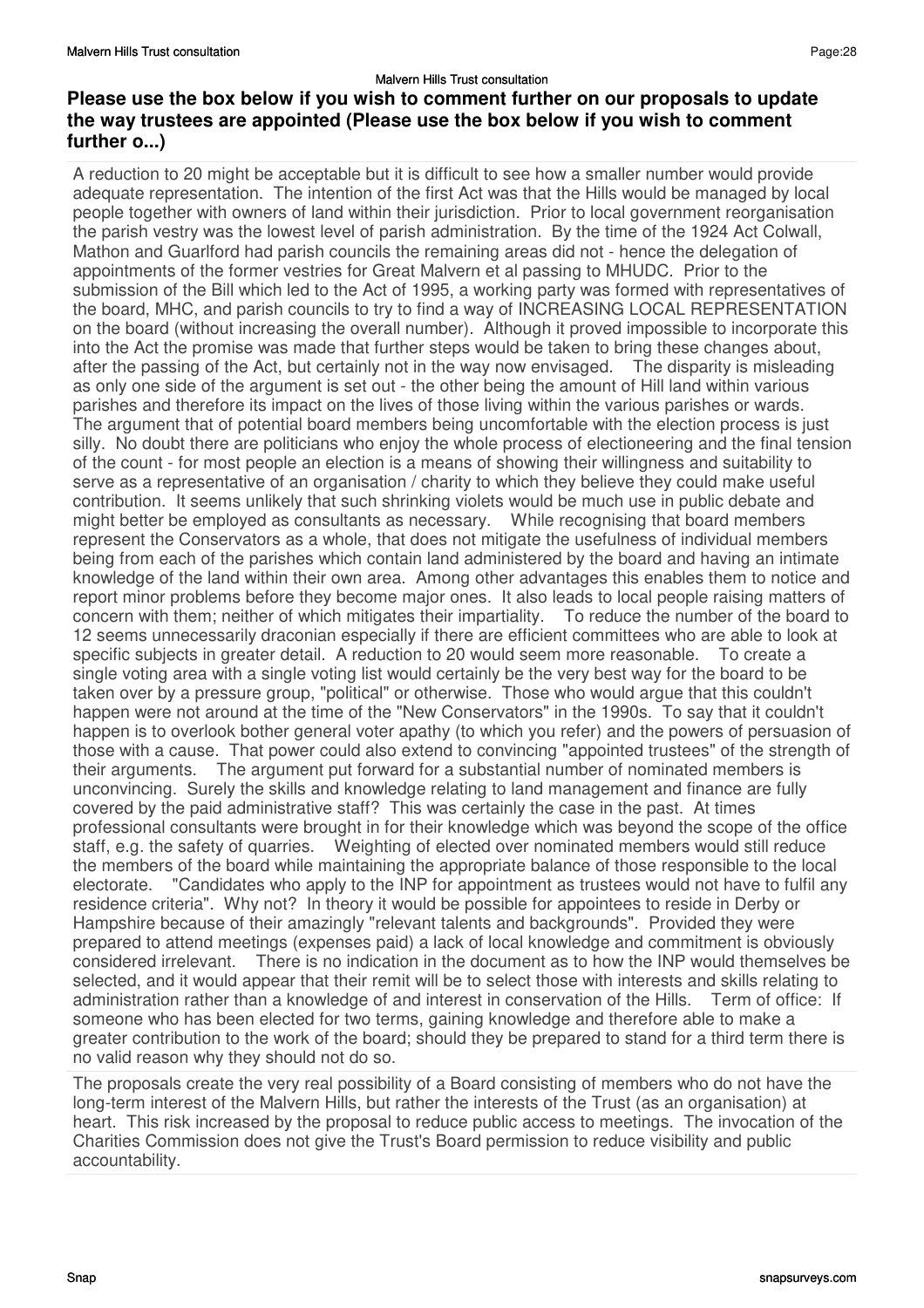Suggest that the number elected could be reduced to 11/12, e.g. by amalgamation of the smaller parishes/wards into the larger. Surely the role of e.g. The Chase Ward elected board member should be to represent issues of their electors.

I think that the make up of the Trustees should be widened to include young people (perhaps 16-21) and people who have disabilities. Young people have a stake in the future, as also do those with a disability but with the additional knowledge to contribute a wider experience to decision making and facilities.

Why not 14, if that is an alternative maximum?

I think it is essential that candidates for appointment to the board are limited to persons residing within the counties of Herefordshire , Worcestershire and possibly Gloucestershire. I would not be in favour of trustees being appointed because they have experience of charitable or trust work in large organisations or who may have retired to The Malvern area recently. The representation needs to reasonably local where there already exists a wealth of experience and talent.

Dangerous precedents being proposed. The board is made up of 29 members, as set out in the acts of parliament. The imposition of a "restructured" board of a maximum of 12 "trustees" is completely at odds with the role of the conservators and is allowing charity law to supercede the malvern hills acts. However, in the past, people have stood for election to the board with the intent of "shaking things up" and this has created conflict. However, the past has shown that overall, this has had little effect. The board does need reform with respect to the disparity of the numbers of electors in each area. West Malvern, Colwall, Mathon and Cradley can be slimmed down to 2 elected members, merge Guarlford and Chase, Powick and Newland. This will need further exploration. I express deep concern at the inclusion of the "diversity" mentioned on page 13. The board should be constructed based on ability ALONE and not skewed to tick some diversity box. Appointing someone to simply increase board diversity at the expense of ability is a recipe for disaster. Don't even go there. The board itself does not need the full range of skills. In any organisation, those who make the decisions, in this case the board, should have access to a group of advisors, similar to SPADS for government ministers. On that basis, formation of the independent nomination panel is unrequired. Decisions should be taken based on the evidence presented, and that evidence is in any other organisation, impartial. The proposals run the risk of board members pushing forward an agenda and using their own professional expertise to hoodwink the rest of the board. Page 22 indicates the charity governance code has trustees standing for no more than 9 years. Conservators have served the board in some instances for decades, and such knowledge is invaluable. Once again, forced removal after 9 years because the charity commission says so is, once again, the tail wagging the dog.

It is important that board is more representative of the wider community (not "pale, male and stale"), contains experts with relevant experience, and not suffer from cognitive impairment, or undisclosed special interests like membership of the Masons

I believe that the majority of conservators have served well. Allowing the trustees to dismiss another trustee, is open to abuse. Areas on the outskirts of Malvern with a relatively small number of electors, but a relatively high proportion of common land, will be at a distinct disadvantage. I oppose the formation of an independent body that would select trustees, as this could give rise to paid jobs and cronyism.

The idea that an independent body would select the trustees is unrealistic, and would give rise to cronyism. It could also lead to the independent body becoming fully paid. Inequality in the size of electorates is a red herring. Those areas with a small number of electors, but a high proportion of common land, would be disadvantaged. People making decisions regarding the Malvern Hills and Commons should live, work, or have a business within the area, and preferably be precept payers. Trustees removing trustees could be misused to get rid of a trustee whose views did not concur with the executive.

A quorum should constitute at least 7 trustees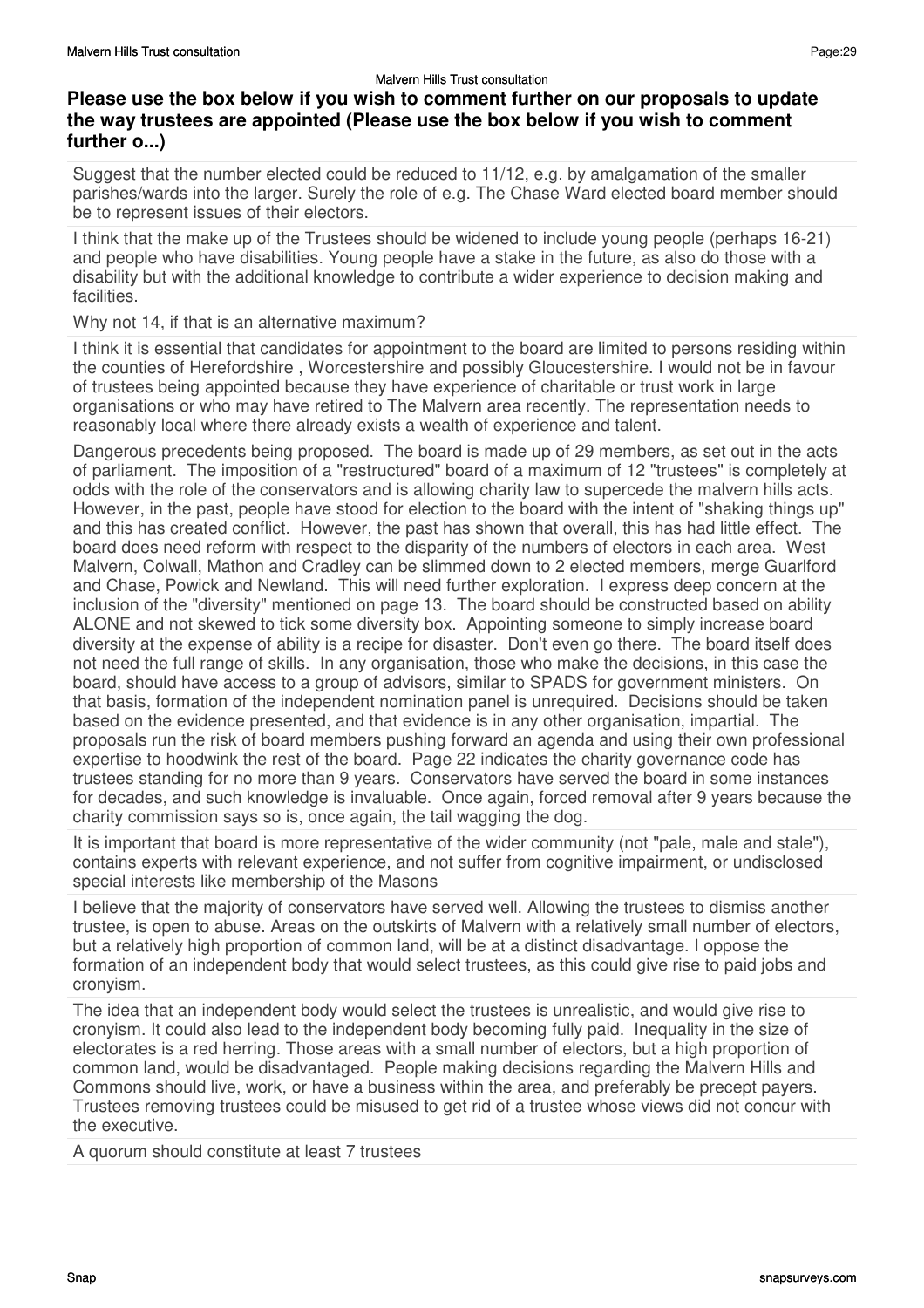Page 15 of consultation document states the INP should have option to agree it is unnecessary to fill all 6 posts if it felt sufficient expertise available with less people. STRONGLY DISAGREE. All 12 places should be filled regardless to ensure a robust and democratic maximum number on the board and avoid too much power in too few hands. Why is there no question on this document asking if people agreed with this option? Re last question- 'disagree' is answer until way INP is created is known.

Elections by post or on-line will be expensive, given the costs of circulating details of candidates by post to all voters, and open to abuse by disinterested parties a la 'Boatie McBoatface',- I don't think the prime objective of this process is to increase the percentage vote. It would be wrong to build in a process whereby selected trustees will tend to be able to outvote elected ones,- better to leave the post vacant whether it be a selected or elected candidate who has dropped out.

The larger the size of the Board the greater the protection provided. Smaller Boards will be subject to greater pressure and will not provide the range and independence that a larger Board creates. The wider Malvern area has not been defined but those who live on and near the Hills , who walk them daily and in many cases have grown up and lived with them are best placed to protect them.

Elections by post or online but only after public notification and the publishing of results afterwards.

I absolutely agree that the size of the Board should be reduced, as 29 is truly unwieldy. Charity commission guidance is now for a Board of 7-9 people (and an odd number) and I would favour this lower number, but understand the reason for selecting a maximum of 12. I am fully in favour of the proposals for 6 elected and 6 selected Trustees, and consider that this is essential to acheive the balance of skills and experience needed for a Board which is responsible for the future of our hills. These Trustees should be subject to modern governance practice, including retiring by rotation, length of service and the ability to remove Trustees under specific circumstances. The transitional arrangments will need careful consideration to retain an initial balance of Trustees with relevant experience and Trustees bring new skills and experience to the Board.

These changes are long overdue if MHT wants to be seen and to operate as a modern charity

If there is an interim vacancy created by the departure of an elected Trustee, then another Trustee should be elected, not replaced by the INP.

I strongly oppose the Malvern Hills Conservators / Trust scheme to reduce board membership. The proposed scheme very unfairly managed with lack of publicity, and total disregard to democracy. We the precept paying local residents of 11 specific areas who largely have to fund the Malvern Hills Conservators , yet the Board appear to act on "Best practice guidelines" form the Charity commission rather than consider fully their tax paying residents. Indeed it has been alleged that some £100,000 has already been spent on the scheme prior to consultation and some additional funding will be required to complete the project! This is public money and the precept paying public have a right to know in detail the expenditure. The 11 truly elected membership should not be reduced in any way as each member would be responsible for concerns of residents to the specific area they represent.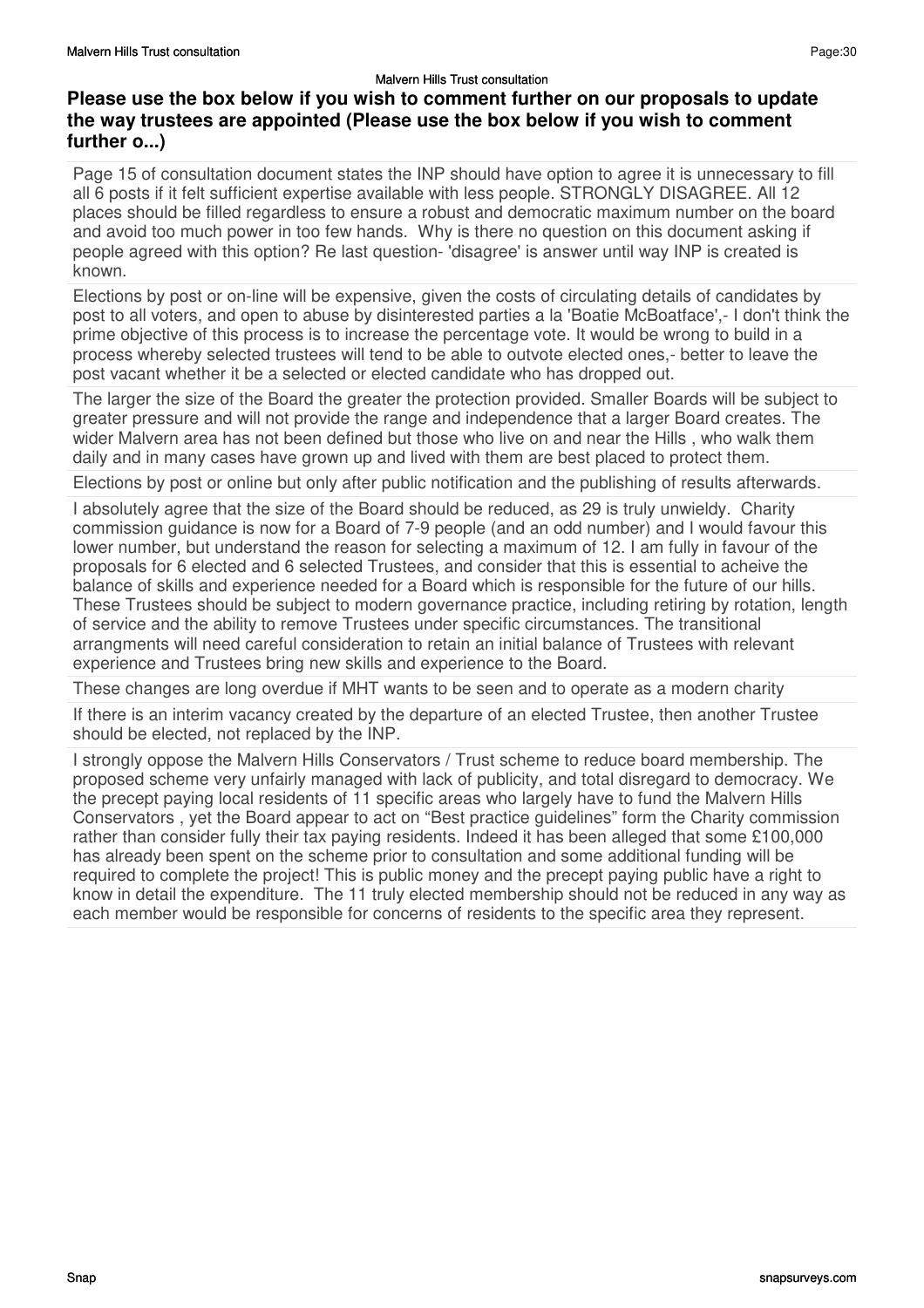## **Please use the box below if you wish to comment further on our proposals to update the way trustees are appointed (Please use the box below if you wish to comment further o...)**

Any reduction of the size of the Board should not reduce the number of elected Trustees; the number of those elected should exceed any nominated ones. It would seem that there are too many District Councillors on the Board and it is those that should be reduced. A pre-requisite for any Trustee should be that they live in Malvern; it is unacceptable that someone from another part of the country can be part of the decision making in Malvern and dictating how our funds(from Precept payers) are spent when they have no vested interest in the area and make no financial contribution to the area. Losing the representation of elected trustees for particular wards of Malvern and the proposed nature of its elections, make the Trust less accountable to Precept payers. Such a move is undemocratic and regressive. Besides, the assertion that Trustees cannot represent those who elected them, is in direct contradiction with the established status of the Trust being a public body. Areas on the outskirts of Malvern with a relatively small number of electors, but a relatively high proportion of Common land will be at a distinct disadvantage under the new arrangements compared to the existing ones. Under the new proposals, those in wards and parishes containing the largest areas of MHT land will lose influence on the Board compared to more populous wards and parishes with comparatively little MHT land within their boundaries. There are dangers of allowing the Trustees to dismiss another Trustee. The conditions under which this might be done must be precisely specified, so that it cannot be done on a 'whim'.

Those within the area are the best to stand, the problem is the visibility of the elections and not the fact that it needs people from a wider reach.

I am currently a trustee of a small medical charity and the size of the board makes an enormous impact on the ability of the board to take decisions and manage the charity effectively. Having trustees with expertise relevant to the charity's objects and more general management is also hugely advantageous.

Having taught Corporate Governance at university for many years I am astounded that this change has not been made before. The way the trust is run at the moment is against ALL Corporate Governance Codes. These Codes were influenced by Sir Adrian Cadbury, who was a pupil at the Downs School and whose grandmother lived on Jubilee Drive. Having such a large number of people involved leads to factions and in fighting rather than efficiency. All the proposals are sensible and advisable and should be adopted.

Elected candidates should be drawn from the precept paying areas.

I think "wider Malvern area" should be more closely defined in order to retain the local focus. Although I have agreed to the necessity of reducing the number of Board member, I think it would be worth considering a total of 14: 8 being elected and 6 nominated in order to emphasise local connection and help to allay fears expressed by the public that the close links many of them feel to the Hills is in some way being changed.

I comment as someone who visits the Hills regularly but lives outside the area. I teach corporate governance at a university in the West Midlands and have done so for almost twenty years. The proposals are eminently sensible. They reflect current best practice whilst recognising the unique nature of the Trust, its work and its place within the wider community. More specifically, it is now unusual for boards to have a membership over 12; indeed, the norm is closer to 9. The board needs to have a clear focus and its members need to appreciate that the law requires them to act in the best interests of the trust. There is a great deal of academic research which explores what makes an effective board. Diversity is important, as is the requirement that the board should - overall - have the requisite balance of skills, experience and knowledge. This becomes more important given the plans for the future work of the trust outlined in the consultation document. The proposed board structure half elected and half selected - strikes an appropriate balance, in my opinion, between local representation and recognising that for the board to operate effectively it needs to have on it an appropriate balance of skills, experience and knowledge. I can see the merits of permitting someone from outside the area serving on the Board - they may be someone with a national (or international) reputation in conservation, science or the management of a charity who is able to bring to the Board something it currently lacks.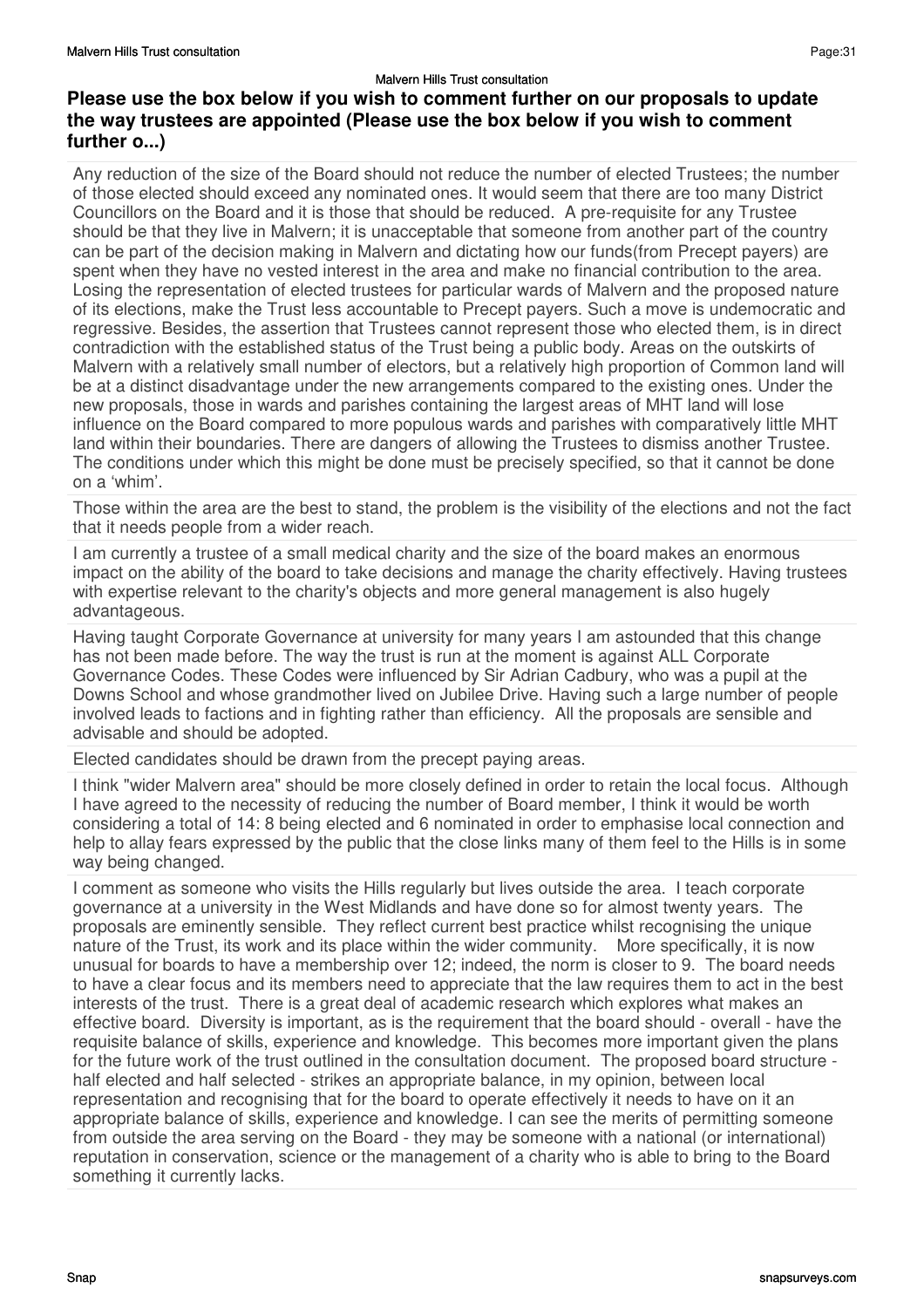Based on the historical background and outstanding work put in by directly elected members, it would be reasonable for such members to form a majority of the board of trustees. They are locally based and are likely to have much useful knowledge of the area and the issues around its conservation. The specialised knowledge from nominated "experts" is welcome; but, this has always been readily available without the need for such people to be "board members" or trustees.

A fully elected board is preferable. 15 board member seems a sensible number. Do not agree with there being an INP & definitely how it is proposed to be set up - this does not seem very impartial as suggested

The majority of the Board should be elected by the precept payers.

The words above [5th question of Q 4] starting "Given that" are "leading" the question would be unacceptable in cross examination in any Court of Law. Such words are totally unacceptable here - Such words are presumptive and incorrect . Elected Trustees/Conservators and indeed all Trustees/ Conservators have at the least several important duties. The 1st and fundamental duty is to act in the Public Interest [see above please], the 2nd is to ensure that the Conservators /Trust act in the Public Interest and the 3rd is for all Members of the Board to understand every area the Conservators/ Trust land covers. It is therefore important to ensure where there may be less people but a significant area of land in the Conservators'/Trust's Jurisdiction such as Mathon, Guarlford and The Chase Parishes/Ward, then Elected representatives can act in a responsible manner to protect those areas for those people who will understand it better than anyone.

Trustees should be local to the area with at least forty years as a rate payer to the Malverrn Hills District Council to ensure that local knowledge can be referred to and it should be of paramount impotance that all trustees are working with the conservation of the Malvern Hills as their main reason for working in this capacity NOT purely for financial gain!

It's a "No" to an Panel of experts (INP) as set out in the document. It gives too much power to a very small group & to the executive and is effectively self- perpetuating! Proposed 9 year term indicates the real intention here, in my view, exceeding as it does, the terms suggested for the elected Trustees of the Board and for continuous terms of non-paid office in Local Government. Please, look at this with scepticism! It shows a weak, rather than a robust, attitude to future accountability. Co-option would be fine,to get the skills in that are needed, so long as co-optees are paid only for expenses and are non -voting. Voting members of the charity's Board should not have a financial interest in offering their professional services. Any such (services) should be bought in by the trustees The size of the Board I acknowledge as too large but suggest 11+ elected area trustees must continue in the Malvern Hills Trust, since wards of small population, but large area of (open) Trust land, are more likely to have issues requiring consultation than populous areas of almost saturation development.The people in these"open" areas' still need a channel and a "voice, in an era when predatory developers have registered interests in up to 900 land parcels in the South Worcs.Development plan. Non-precept paying areas should be given the option by consultation, whether to become precept- payers OR whether to have their rights looked after by other trustees who have little population but whose wards are all currently precept payers. My example: Guarlford's elected trustee could look after the interests of Newland (its contiguous parish), Colwall's, the interests of Castlemorton; Mathon's 241 electors residents could be asked (by cheap postal vote) if they would accept the representation by Powick's trustee or would prefer to merge with Colwall. To change all the electors' terms is an unnecessary and costly step and lessens accountability.

The elected trustees should outnumber the nominated trustees so more consideration is given to the local views. Why is it necessary to have experts as trustees why not just seek their advise as and when required

See former comments.

Absenteeism would always ensure the number is less than the maximum. The more people the more ideas are put forward and a more balanced decision is made.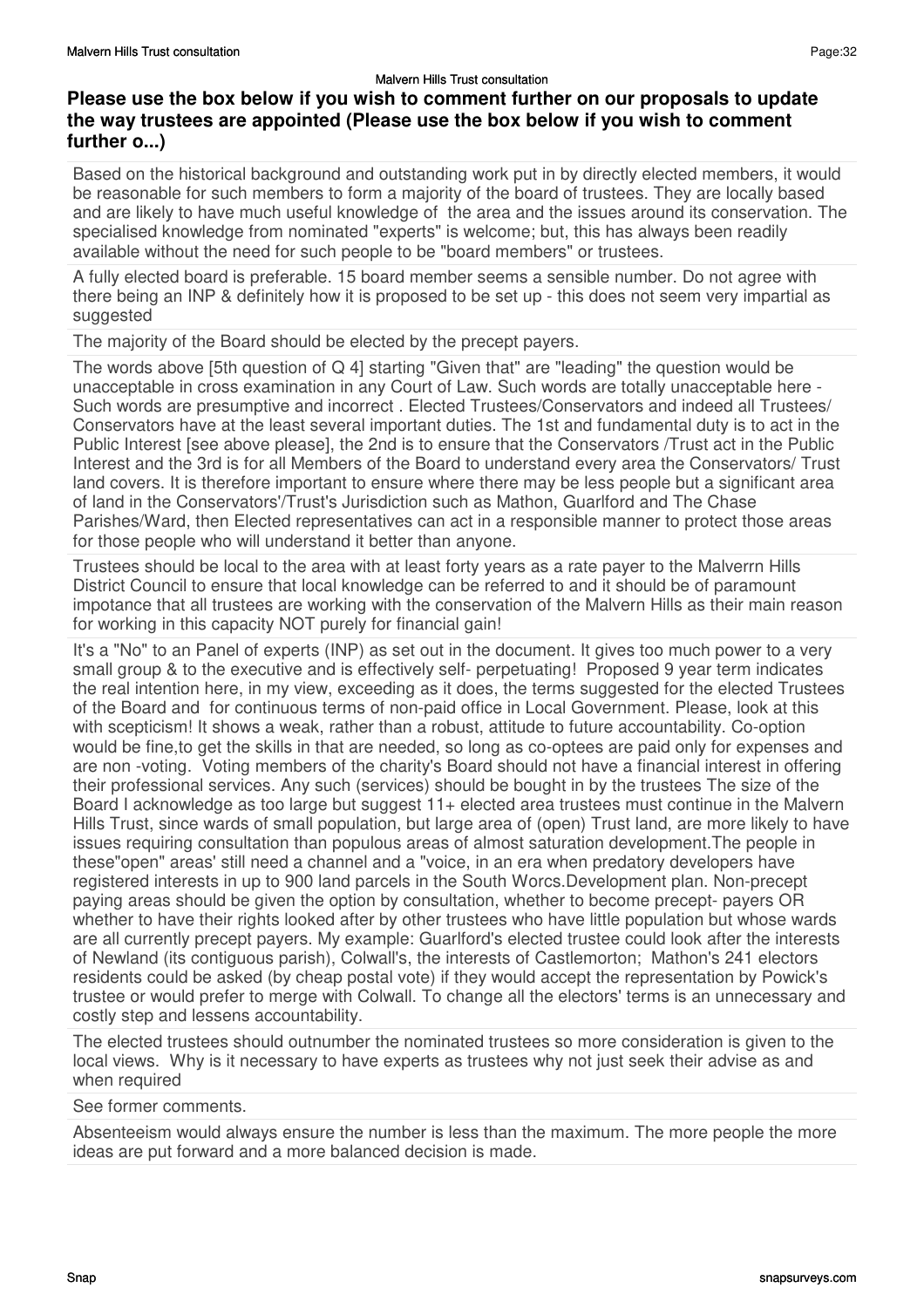I'm not sure how an INP would be able to "find" these candidates without some prior knowledge and therefore not impartial and also how the INP members would be selected. Again, it would be difficult to find anyone who was impartial without someone recommending/suggesting them.

I agree the current number of Trustees is too cumbersome for them to all do their duty as Trustees. There will need to be much better communication to all about candidates seeking election. Hence in future it may be wise to hold such elections on the same date as other local lections (district and county council elections). Mailings can be included with other mailings from the MHDC for these events. What is the plan for electing trustees so they are not all elected at the same time? Two a year or what? What will be the interim arrangements until this pattern is established?

Having the most appropriate and effective appointed trustees to work alongside elected trustees is essential to the MHT's future. This approach should enhance accountability, both actual and perceived I therefore very much support the concept of the INP. The panel's initial composition is especially important given the INP's absolutely critical initial responsibility to decide on the mix of appointed trustees and the specification for each role – and subsequently to find and appoint the right people to fill these roles The consultation document rightly says that how to appoint the first INP is "problematic". As it stands, I do not believe that the proposal in the document for appointing the INP is sufficiently rigorous, relying as it does on the current unwieldy Board supported only by the Board Secretary as Convenor. I am unconvinced that this largely internal approach would give other stakeholders the confidence in the independence of the initial appointments. My suggestion, as a start-point for consideration, would therefore be broadly as follows A small "Initial INP Selection Working Group" should be formed. This should comprise: an 'internally sourced' component of the CEO and 4 [say] current Board members chosen by the full Board; together with an 'external component' of 3 [say] a senior member of the Charity Commission, an experienced Chairperson of a charity with similar challenges/scope of activity to the MHT, and a senior consultant experienced in facilitating the development/governance of not-for profit organisations. I suggest the Charity Commission should recommend the external members and that their input be funded by the MHT. Supported by the current Secretary, this group would be responsible for in sequence proposing to the full Board for agreement • The number and skill sets of INP members • The process for identifying, selecting and appointing the initial INP • Executing the appointment process This approach would combine the insights and experience of existing Board members with informed but independent external expertise and skills

All trustees should be elected, as very difficult to establish true 'independence' of independent body.

I feel that it is important that trustees are still appointed from specific wards, 'no taxation without representation'. The number should certainly be reduced, I think to 15

As a former member and chairman of the board I strongly disagree with the proposed size of the board in the proposed document. It seems to me that the proposed size of the board seems to be dictated by a one size fits all charity commission template. I agree that there are some anomalies that need to be rectified such the presence of a church commissioner representative which seems outdated and perverse. The other anomaly that needs fixing is that some wards have more than one elected representative. It should be one member per ward. This would produce a board with 19/20 representatives. as a correspondent to the Malvern Gazette rightly stated this week that the principle of no taxation without representation should be fully upheld especially when the board raised nearly £500k last year. It should also be open and transparent and the proposal to hold committee meetings in private is totally unacceptable particularly when easements are being determined. To conclude the trust is a curious beast that cannot be pigeon holed I would strongly urge that you take care to take both my and other peoples comments on board. If you go ahead at what you are currently proposing I am sure that you are running the risk of a crowd funding being set up to finance a judicial review and that would be in one's interest.

Page:33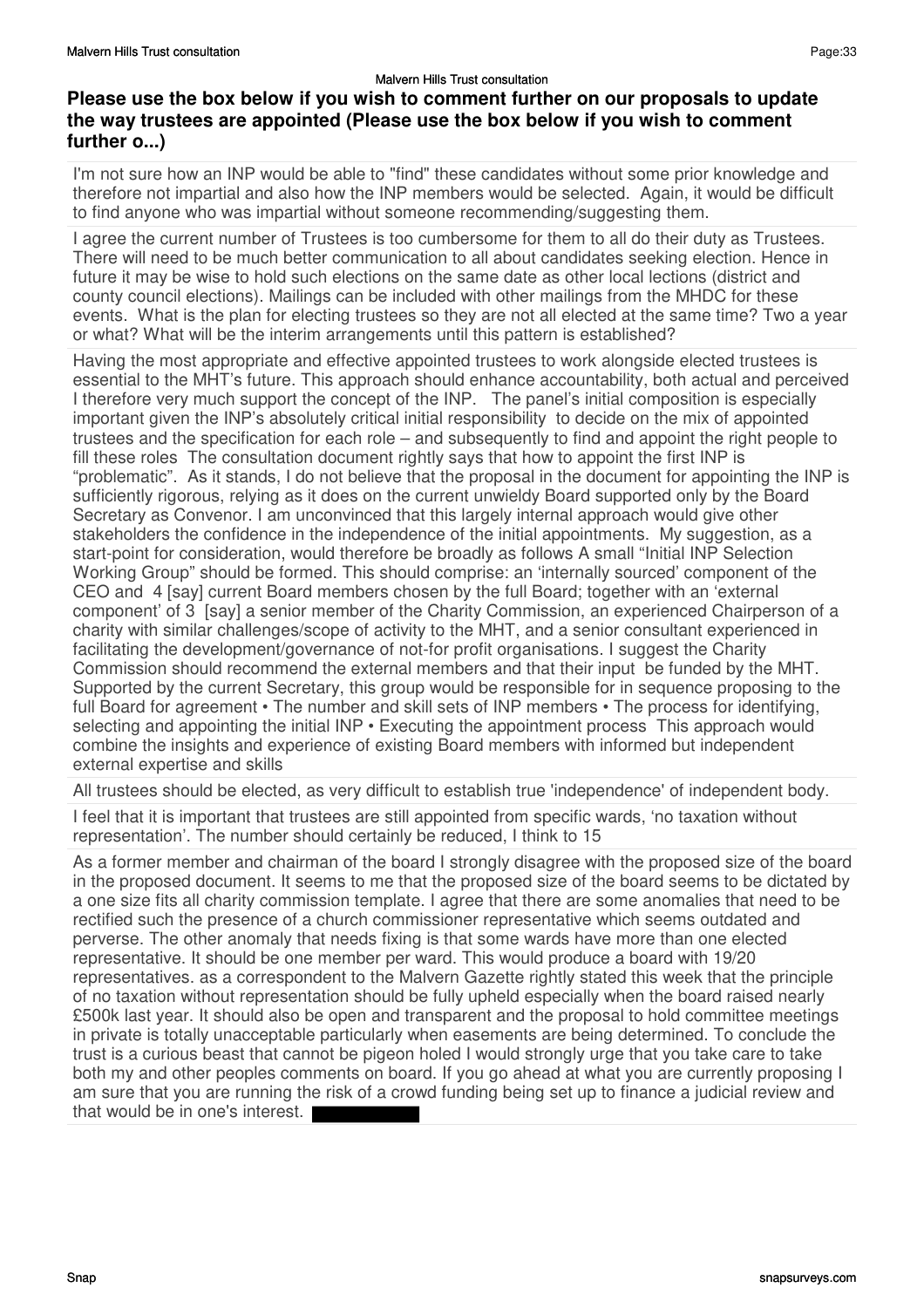A) 12 trustees is too few. All levied Parishes/Wards (within which MHT land is situated) should have the ability to elect their own representatives to the board. The residents of those Parishes/Wards will know the land in question and no doubt value it as a part of our wonderful Hills. Mandated precept payers not only fund the activities of MHT but are also directly affected by its decisions. There must be a link between levy-payers and trusteeship. Elected trustees are required to act in the best interests of the Charity but the Charity is also a public body for most purposes (see later) and if the election process is to mean anything the elected trustees should be democratically accountable B) Other Local Authority representatives who are very likely to have no real knowledge of MHT land or appreciation of its value should not be elected or nominated as trustees. C) The number of trustees who may be nominated by the proposed INP must be small (say 2/3 persons maximum). The CEO should not have a vote in any circumstances on the appointment of any trustee by the INP D) When considering the appointment of trustees the INP should have to consider the individual(s) concerned according to the factors outlined on page 17 of the Consultation document and preference given to any who are familiar with the Hills by virtue of nearby residence

A) 12 trustees is too few. All levied Parishes/Wards (within which MHT land is situated) should have the ability to elect their own representatives to the board. The residents of those Parishes/Wards will know the land in question and no doubt value it as a part of our wonderful Hills. Mandated precept payers not only fund the activities of MHT but are also directly affected by its decisions. There must be a link between levy-payers and trusteeship. Elected trustees are required to act in the best interests of the Charity but the Charity is also a public body for most purposes (see later) and if the election process is to mean anything the elected trustees should be democratically accountable B) Other Local Authority representatives who are very likely to have no real knowledge of MHT land or appreciation of its value should not be elected or nominated as trustees. C) The number of trustees who may be nominated by the proposed INP must be small (say 2/3 persons maximum). The CEO should not have a vote in any circumstances on the appointment of any trustee by the INP D) When considering the appointment of trustees the INP should have to consider the individual(s) concerned according to the factors outlined on page 17 of the Consultation document and preference given to any who are familiar with the Hills by virtue of nearby residence

The Board could be reduced but not by the savage cuts proposed. A Board of about 20-22 would seem reasonable to accommodate sufficiently wide representation and to enable meaningful committees to be established. The apparent desire to introduce an unrepresentative `quango' is reprehensible. Direct election by the taxpayers for specific areas should be strengthened not diminished. Direct election by taxpayers and the right to precept are two of the greatest strengths of the Malvern Hills Acts. Nomination by bodies (such as Malvern Hills District Council) should be greatly reduced or in other cases (such as Church Commissioners and outlying Parish Councils) eliminated altogether. Everyone paying the precept should have a right to vote in an election for their own area. No Parish should elect more than one member. Some bodies have no interest in this and in current practice they are given a name by the Board's office to appoint. Parishes that contain substantial amounts of the Board's land should be added to the precepted parishes and each should have the right to elect a conservator. By that means County nominations for parish representatives could cease. Board members elected by taxpayers should not be removable unless for a criminal offence. Whistleblowers would be vulnerable to arbitrary removal. Vacancies should be filled in by-elections. The selection of one or two full members by co-option for very specific skills or experience could be considered but in no circumstances should such co-opted members be more than 10% of the membership'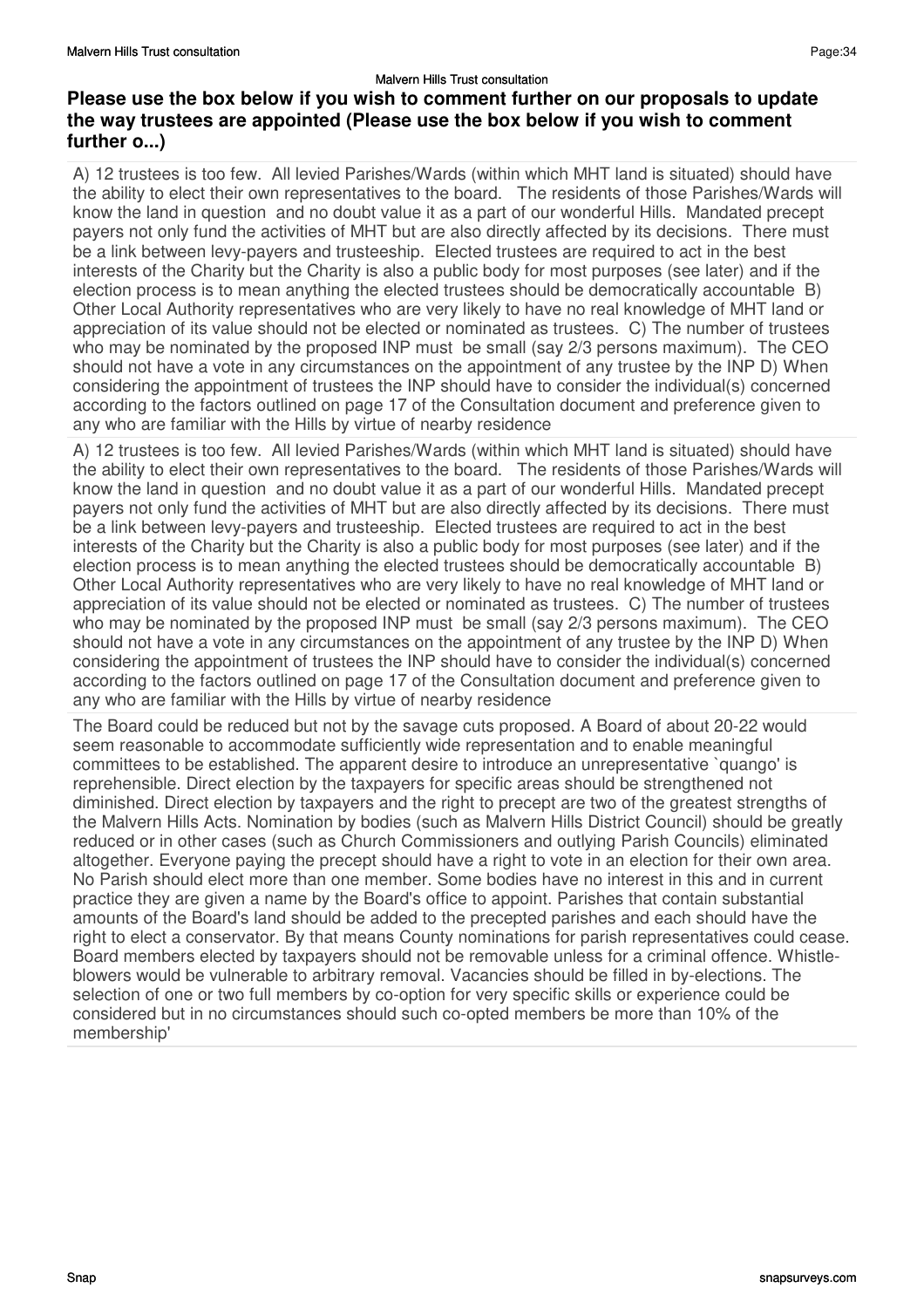There should be an uneven number of trustees with at least one more elected trustee to ensure local views are paramount. I see the benefit of recruiting some specific skills - not health and safety please but I question the use of nomination to increase diversity. This should not lead to the dilution of genuine local knowledge in favour of special interest groups. Please not previous problems within other charities eg the RSPCA taken over at high level by vegans with anti livestock farming aims and the National Trust with a membership scheme that enables expensive debates on anti hunting with hounds and shooting on land donated with that specific proviso. Ecological provisions should as badger culling should not go the way of vaccination as on National Trust land locally leading to loss of balance and diversity. The IMP should be seen to be independent and have at least 5 members. Combining could enable one area to dominate all the others. No problem with the wider area but not beyond. The INP should not focus on health and safety there is a risk they will not know enough. 9 years for an appointment is fare too long. 4 years is long enough.

I'm not entirely supportive of the notion of voting online (until other governmental elections are done that way). My preference would be to have the voting with the Council Elections, but if the necessary access to the electoral register could be provided then postal (not online as identifying individuals from the electoral register will be too difficult) voting in November would be acceptable. In the event of a series of resignations then I think a set of elections should be held rather than filling by INP. E.g. if several of the elected Trustees were to resign together, it would be unfortunate and give a very bad impression if they were replaced by the INP rather than election.

I understand this proposal and there is always a tension with membership organisations. As someone who has worked extensively with Voluntary Organisations I would favour 7/5 in favour of members, however i think it is imperative to good governance that The Chair and and Chair of Audit Committee are independent trustees and I can see no reference to wether this will happen I appreciate why this is being done however it may mean as fare as I understand that all the trustees could come from say 2 wards ??? I would like there Wider Malvern area described e g Tewksbury or Cheltenham etc . The area of benefit I think should be defined and is not clear

Para 2 (above) With a minimum eight trustees - to efficiently accommodate both a quarter retiring by rotation and the 'half and half' ratio of elected and appointed trustees. Para 3 (above) THAT IT BE MANDATORY THAT A MINIMUM OF ONE OF THE APPOINTED TRUSTEES BE ASSIGNED A LIAISON ROLE COVERING THOSE PARISHES WHERE THE TRUST HAS LAND - OR WHERE TRUST LAND LIES WITHIN ONE MILE OF THE BOUNDARY OF THE PARISH - BUT WHICH HOLD NO VOTING RIGHTS (ie non-levy land) Para 8 (above) Election process: In order to protect personal data and to minimize the possibility of electoral fraud, Option 1 as shown on p20 of the Consultation Document should be retained. Para 10 (above) Appointed Trustees and Temporary Trustees nominated by the INP must receive approval by the Board of Trustees as a whole, by special majority Constitution of Proposed INP: The INP should be a minimum of five persons and a maximum of seven persons. The initial INP should be approved by the existing Board of Trustees, by special majority. Subsequent members of the INP may be selected by the INP but must be approved by the Board of Trustees as a whole, by special majority.

If we look at the proposed primary objectives of the charity a) to protect, conserve and maintain the landscape character, habitats, geology, archaeology and cultural landscape of the Malvern Hills I think its is very apparent that by definition the people best placed and skilled to fulfill this role are likely to come from the local area. Historical and cultural knowledge is in itself a big asset to the charity and appears not to be valued in your proposals. Yes specialist professional skills are needed but in reality these are qualities that can be brought in to supplement the skills of the officers as and when required. I am not sure that they need to be on the board as voting members. The case for a board size of 12- 15 is convincing. I do not like the independent selection panel and feel this whole section needs reassessing. Hopefully you may get some alternative viable suggestions from this process to try and find a solution whereby the charity can move forward and take the majority of the people with it.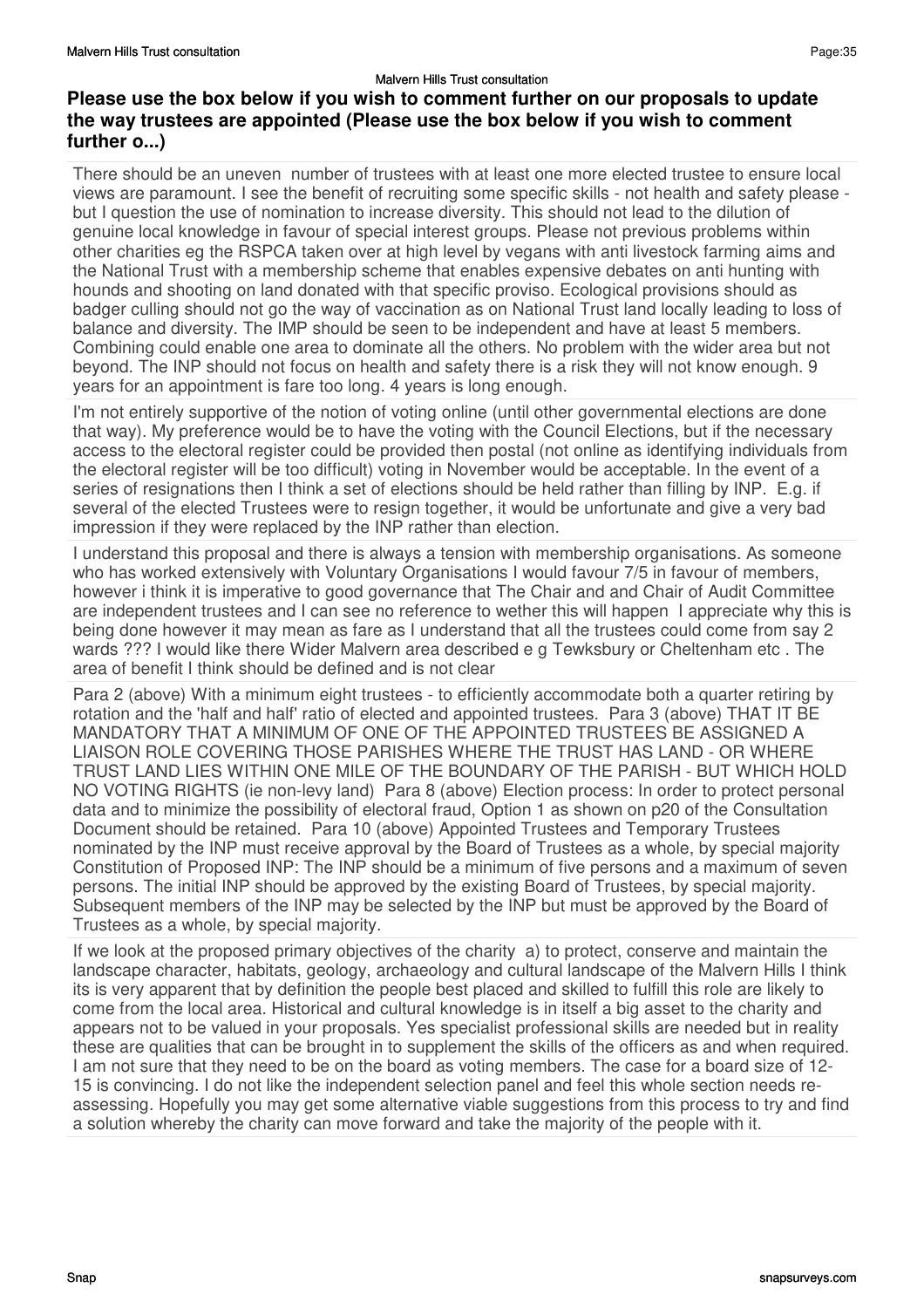I agree that the current board of 29 is too large and that it needs to be reduced. However the board should maintain the current elected representation with 10 board members (one per ward/parish) being elected from the wards of Chase, Link, Priory, Pickersleigh, Dyson, West Malvern, Malvern Wells, and the parishes of Gualford, Colwell and Mathon. Nominated members (one each) should be taken from Worcestershire County Council, Herefordshire County Council and Malvern Hills DC. Where special skills / experience are required, people with these attributes can still be recruited but would be non exe broad members with NO voting rights.

Despite you best effort, reducing the Board size will make it asier for specisl interest (e.g. commercial0 groups to gain influence on the Board.

it is important that the board represents a wide body of opinion especially represent those whose lives and environments will be affected by the decisions of the trust board

it is important the board is of a suitable size to allow a wide range of opinions and discussion also it should ideally be elected from those areas it is responsible for to allow the feelings of those most effected by its decisions to be understood correctly

There needs to be an odd number of board members, I would suggest a minimum of 13 so that the CEO does not need to have the casting vote. Further, as I pointed out at a meeting last year, Castlemorton Common represents approx 20% of the Trust's land area and I feel it is important that at least one board member is a resident of the Common and elected by the residents How can we be sure that an independent panel is independent, when "actively sourced" by the current employees of the Trust? The major issue at the moment is that the residents are represented by people who do not live here so I am against the wider Malvern area

the board should be larger than 12 to allow a full Ange of opinions . Also it should be fully elected from the areas that its land covers

I agree the board should be reduced, I think it should be a minimum of 12 maximum 15 No taxation without representation.

With respect to the INP, once formed, appointing its own successors, how would we be sure that the INP only proposes candidates on the basis of their skills rather than a specific (political?economic?) agenda in mind? Re the interim vacancy of elected trustee, surely this is not necessary if the trustee numbers are still within the Charity Commission recommended board sizes?

Anyone who has common rights on the trusts land should be allowed to vote for trustees or stand for elections to be a trustee. Those people who are not allowed to pay the levy but have rights to use the Commons for stock and access to their property and land should also have rights to vote regardless wether they pay a levy or not.

Do ensure democratic accountability a majority (even if just one) of the bord should be elected rather than appointed e.g. 7 elected and 6 appointed.

The size of the board should be reduced to 15 trustees ,but not by an independent body and certainly not by 6 appointed trustees as this would lead to a closed shop scenario and communication with the trust is difficult enough at present it would become impossible if this were allowed to happen

I recognise that too big a board is impossible to coordinate efficiently, or make clear decisions. The loss of individual parish representatives is a problem, some sort of geographic responsibility is desirable. However it would be better if, say, a larger voting area returned two representatives rather than just one, as that means that you are reliant on one person to represent any concerns. . However, there should be a casting vote which comes from elected representatives. There is also a major constitutional issue if you introduce the concept of membership. Does a member have more or less voting rights or influence than a precept payer with a representative? Or do they just receive an email newsletter? This needs to be properly understood and described and put out for consultation in its own right.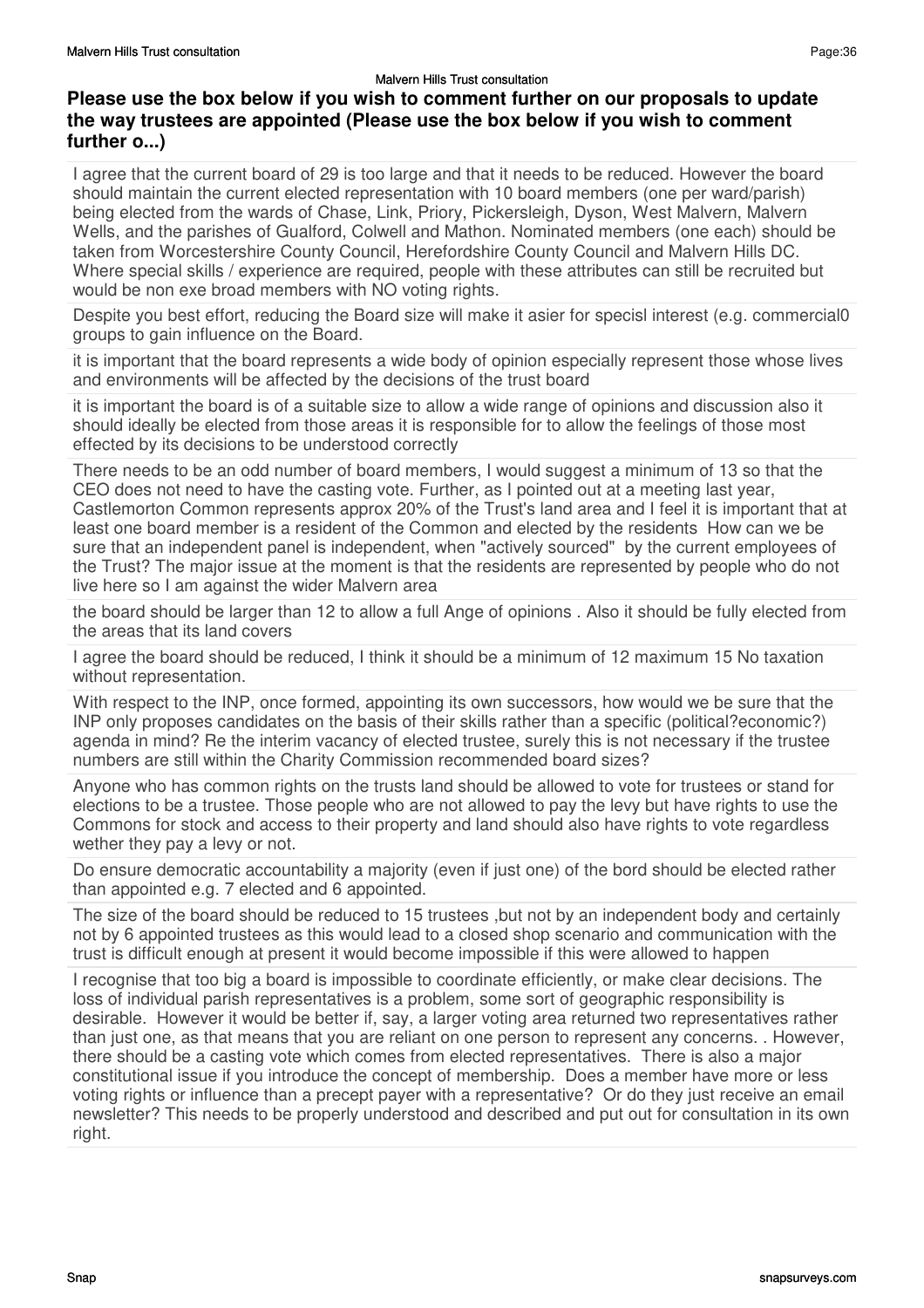# **Please use the box below if you wish to comment further on our proposals to update the way trustees are appointed (Please use the box below if you wish to comment further o...)**

b) Minimum of 8 trustees in total. c) Of the appointed trustees, at least one to be assigned to act in a liaison capacity for the parishes where the Trust has land, residents cannot vote for an elected trustee. h) Elections: Option 1 on p20 of the Consultation Document to be retained. j) Trustees, or temporary trustees appointed by the INP should receive Board approval by special majority. INP: There should be a minimum of 5 members of the Panel, suggest a maximum of 7. Initial panel to be approved by existing Board, by special majority; subsequently INP members may be selected by the sitting INP, but must be approved by special majority of the full Board.

Candidates from the local Malvern area should be in the majority e.g 7/5.

11 trustees would be preferable to 12, minimising the potential for tied votes. Although the proposals to simplify the election appear appropriate a more radical solution might be to dispense with direct elections entirely. Malvern Hills District Council and Herefordshire Council could simply nominate councillors to be trustees, providing a means for accountability for their funding of Malvern Hills Trust. Arguably that provides a more effective democratic mechanism that the current electoral arrangements that have typically seen low turnouts and lack of candidates to stand for election.

I agree that the size of the present board is unwieldy but my reasons for disagreeing with the remainder of the points is that there seems to be a fundamental shift in emphasis as to what the board of trustees is for. The need for a 'business approach ' to the board make up would appear to be in line with later proposals that the trustees are going to be managing a business making enterprise rather than one with the aim of preserving the land in its care. Hence the need for 'specific skills' in the make up of the board. There would seem to be a requirement here for more careful thought. The language used in the questions is confusing. There is the use of words -Board, trustee, and Trust and they seem interchangeable so that answering the questions is perplexing.

I can fully appreciate why there is a desire to reduce the size of the board from the present 29. However, I do not agree with the reasoning behind most of the remaining points which allow the opportunity for misuse of power and is open to abuse. For example, 'the removal of a trustee for gross misconduct or long term ill health' seems valid enough but this also means that if a trustee has a viewpoint that is influenced by the opinion of precept payers then that trustee might be accused of gross misconduct because they are not, in the opinion of other board members 'acting in the best interests of the Trust. Hence I have changed my opinion from 'agree' to 'disagree'. Your term 'any good reason' is too vague and allows for the abuse of power referred to.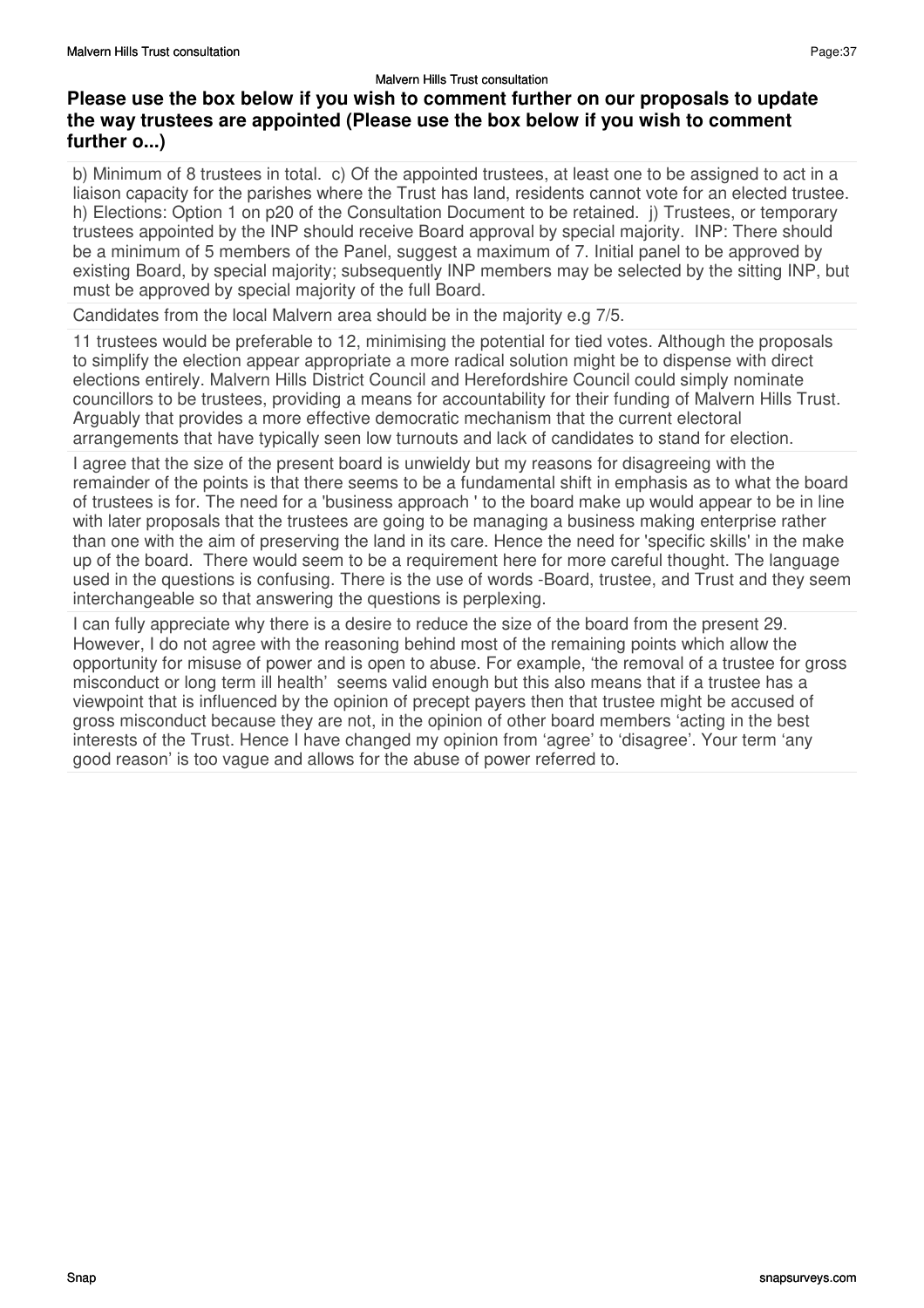#### Malvern Hills Trust consultation **Please use the box below if you wish to comment further on our proposals to update the way trustees are appointed (Please use the box below if you wish to comment further o...)**

Q.4There seems to be throughout the document an assumption that just because the legislation dealing with the Hills is old, it must therefore be swept away, for example on p.11 of the consultation document : "The arrangements for appointment of board members are contained in the 1924 Act and are therefore almost 95 years old." I do not agree that wholesale replacement is the answer, it would be better to have parliamentary scheme which recodifies the legislation, taking account of modern good practice. I am deeply concerned that a statutory body, with tax levying powers is being turned into a charity. I do not know on what basis I should be expected to make a compulsory payment to a charity but I do not think this is legal and I will ask for an investigation if it is carried out. The proposals recognise that representatives should be elected but then seek to muzzle them by saying that, once elected, they are bound to act in the best interests of the charity and not necessarily in those of the people who have elected them. This is against the principle of no taxation without representation. Representatives must reflect the views of those who elect them, not necessarily the interests of the charity. I think this will not lead to good decision making. Take the recent case of the developer who wanted to cross conservators land and promised a big payment: there were many people who were very concerned that the interests of the Conservators (plugging a big gap in the pensions fund) would lead to the decision going in favour of the developer. If this came up under the new arrangements and it was judged essential for financial survival that the Charity acted to the developers proposals, how could local people influence the decision if the decision makers are hampered by their obligation being to the charity? I do not think it is a safeguard to have other independent people who may have no roots in the locality coopted onto the board, in fact I think it is a democratic shortfall. By all means create advisory panels of experts but they should not be involved in the decision making. The issue of inequalities in the size of electorates is not resolved by combining the areas into a wider board, it loses sight of the principle of localism especially when the idea of allowing people from the wider Malvern area is included. The Conservators have never managed to publicise elections effectively and have made no efforts to widen the pool of candidates. To then complain that good people don't put themselves forward is to mistake the symptom and the cause. Having elections at the same time as district elections, wider publicity, better promotion of the Conservators all year round and effexctively making the case for more involvement would bring more involvement and a wider pool of local people. Postal voting is a possibility but is costly and unproven in the UK as the sole means of conducting an election. Events have already been held for new candidates, before the scheme is settled, which must be ultra vires expenditure and is something else I would like clarified. The INP is a curious proposal - it looks like a mechanism to 'get the right people on the board ' under the control of the Board Secretary. Why would people want to be on this group, and yet not want to be Conservators themselves? The proposal for a 9 year term, while it is mentioned in the Charity Code of Governance, goes against the fairly widely held principle, as far as I am aware, that charity trustees and members of public bodies should hold office for a maximum of two terms , each of three years and renewable subject to performance review. 9 years is too long.

I wonder whether a separate elected body would be better and the elected body select the board. This would be similar to the national trust who has a 36 member council half elected. Who then appoints the board

It's important to have representatives elected from the area.

Concern about the move away from democratically elected representatives. Useful to have expert advice but they could be advisory rather than board members.

for as long as the public pay a Levy, all Board members should be selected for their skills interviewed by an independent body and then face election by public vote

MHC (MHT) is unique and has survived for over 100 years partially due to the broad range of interested individuals on the Board. The proposal to reduce the number is rational, however I believe that 12 is too few, especially when read in conjunction with the accompanying change in composition. A halfway house of say 20 trustees may be a more appropriate number, together with a commitment to review the success of such in 25 years (there is no rush to have all the proposed changes implemented in one go, and if 20 proves to be unwieldy, then revised proposals can be tabled as long as no detrimental impacts have been recorded)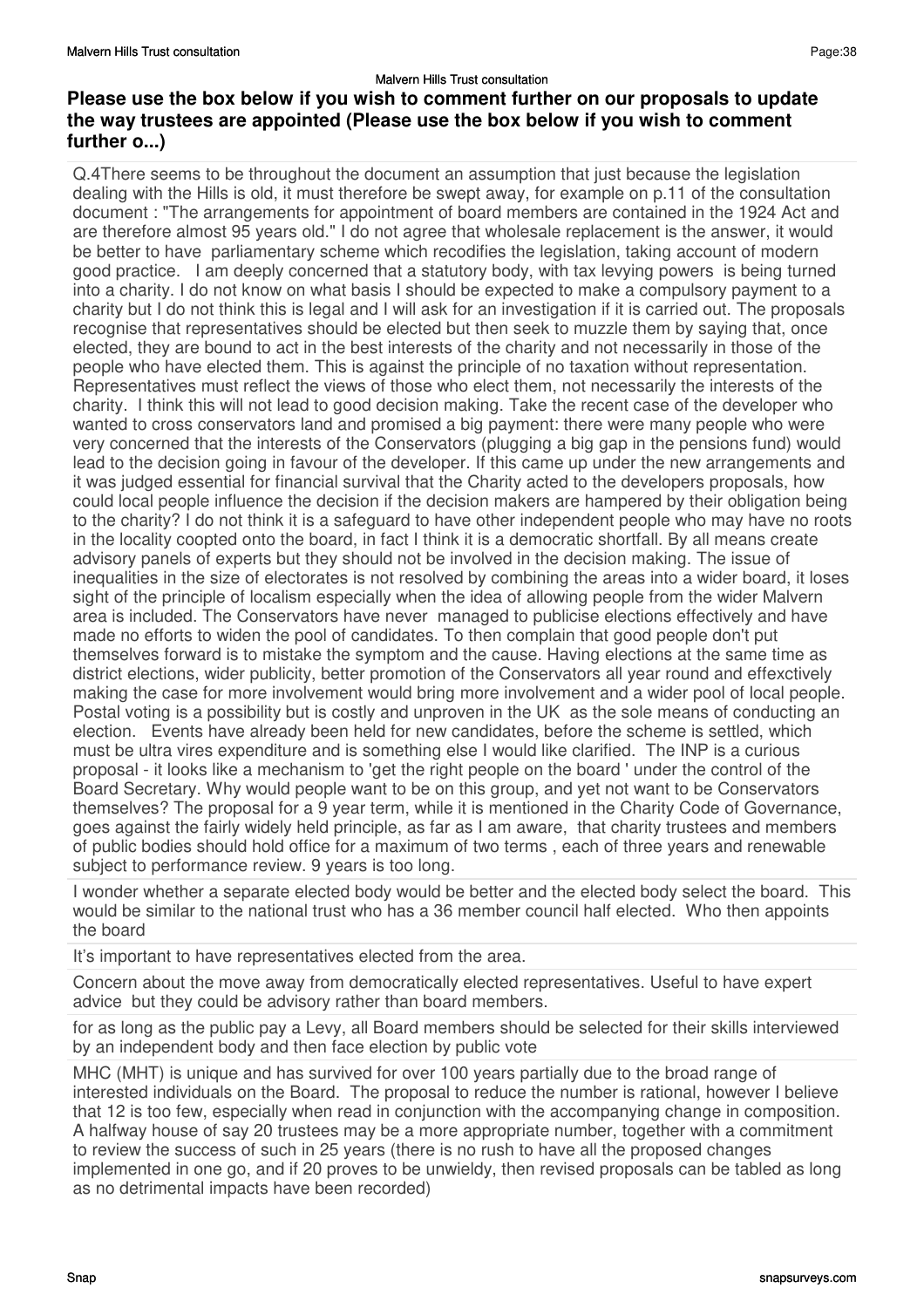# **Modernising the Board's administration - Page 24**

 **(A limited number of trustees should be able to take part in meetings remotely by televisual or other electronic means whereby all participants may communicate simultaneously)**



#### **Modernising the Board's administration - Page 24 (The trustees should be able to make urgent decisions by unanimous written agreement without the need for a meeting)**



## **Modernising the Board's administration - Page 24**

 **(The Trust should not be required to admit the public to Committee meetings, but any decisions made should be reported at the next Board meeting)**



## **Modernising the Board's administration - Page 24 (The Board should appoint the Trust's auditors)**

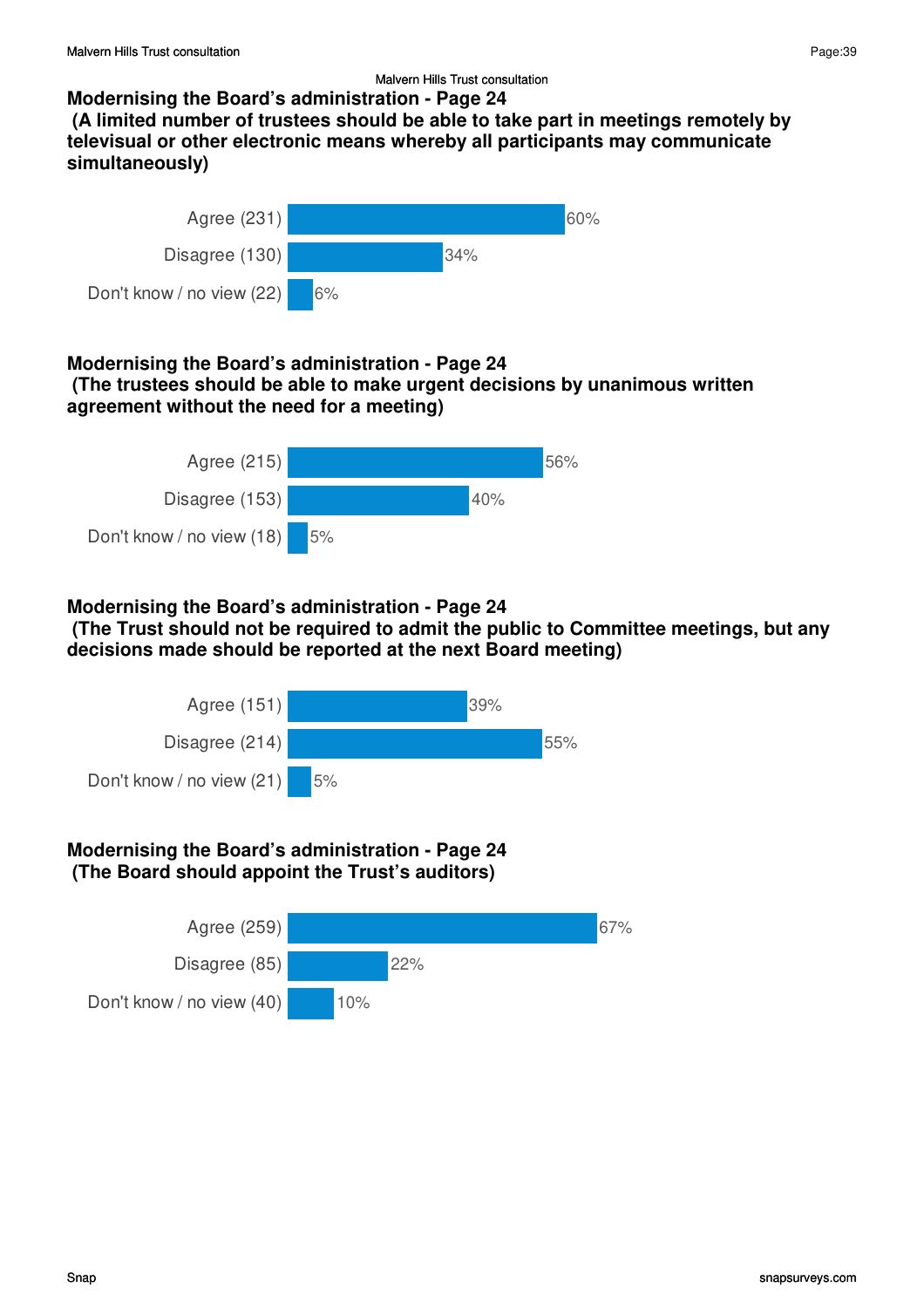#### Malvern Hills Trust consultation **Modernising the Board's administration - Page 24 (The Trust should have a power to set up a membership organisation)**



# **Modernising the Board's administration - Page 24**

 **(The Trust should have a general power to do any lawful thing not expressly prohibited by its Acts)**



# **Modernising the Board's administration - Page 24**

 **(Trustees should be able to reclaim reasonable out of pocket expenses, as trustees of other charities can)**



# **Modernising the Board's administration - Page 24 (The Trust's existing powers to borrow money should be consolidated)**

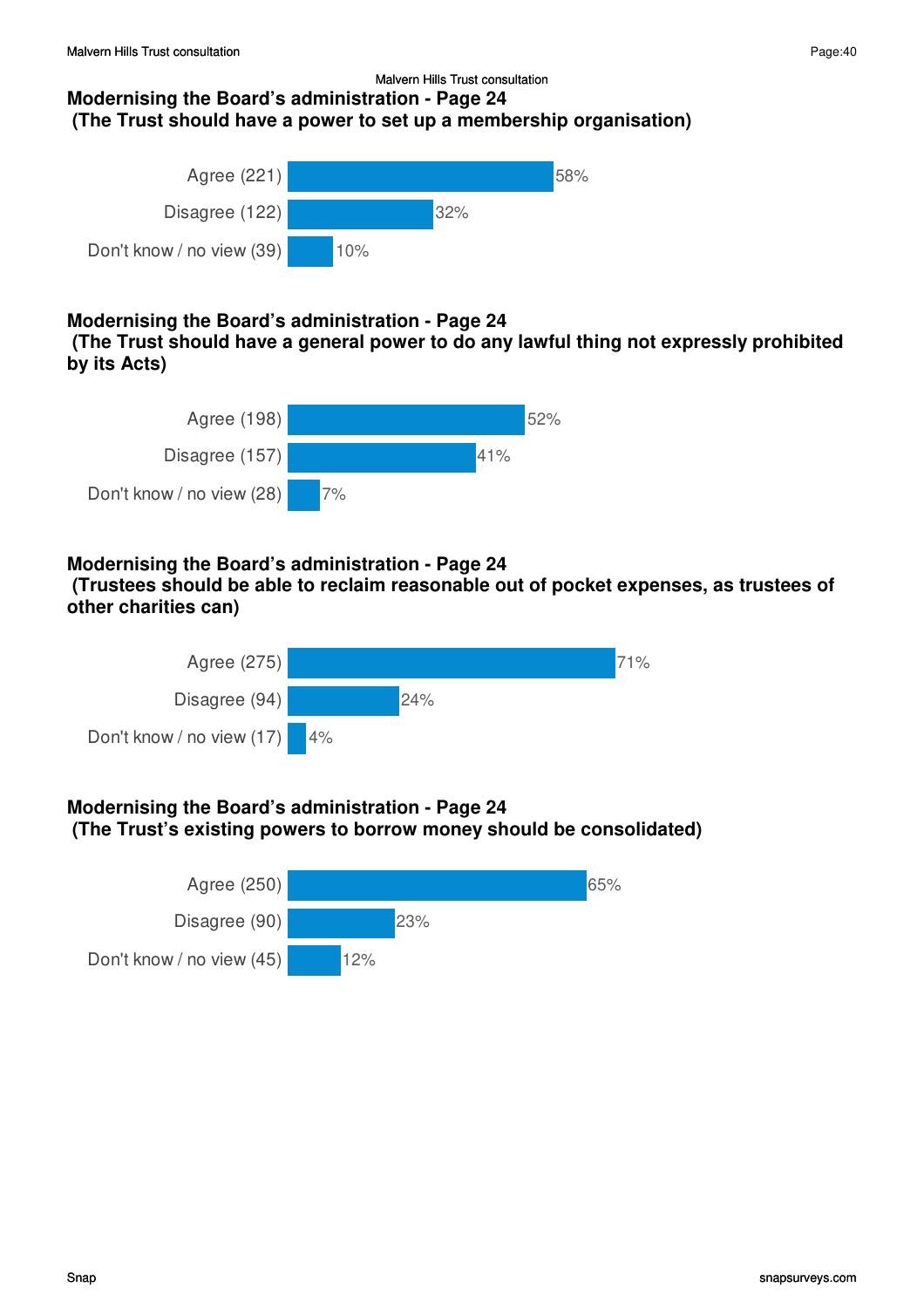## **Modernising the Board's administration - Page 24**

# **(The Trust should be able to secure borrowings against its Ancillary Land and against revenues without seeking the consent of the Secretary of State )**



## **Please use the box below if you wish to comment further on our proposals to update the arrangements for the Board's administration, including the list of generic powers set out on pages 28-29 (Please use the box below if you wish to comment further o...)**

Important that views of Trustees are heard by all members, not just write there own prejudices. We are meant to be open to the public scrutiny let it continue. Not sure that a general power would be used wisely and consistently in all circumstances. Expenses not appropriate, and it will mean additional audit effort - keep it simple.

Whilst fully agreeing the Trust should have the ability to raise money, I would want to see some form of appropriate environmental standards to be specified for such enterprises e.g. no use of plastic bags to bag up compost, tea room run with zero waste policy or zero plastic policy (including use of tea bags and other 'hidden' plastic sources), and use of sustainable power sources. Avoid use of recyclables, as there is no guarantee they will actually be recycled, and it can be too easy an option when appearing to be 'green'.

Public should attend all but confidential meetings on personnel matters. Board could/should recommend auditors bu not appoint.

The working of the board should be open to public scrutiny at all times.

trustees should be able to take part in meetings remotely: How silly, the decisions and discussions whould be made in the shadow of the hill which are to be impacted. (not from the office of some London expert) urgent decisions by unanimous: Whats wrong with the urgent business committee made up of the chairman and, and chairs of the other committees'. not be required to admit the public to Committee meetings: Meeting can currently be held in private by vote of the committee. membership organisation: yes I can understand the desire and demand. But MHC/T is not primarily a charity. It is a land management organization, that draws on the precepts of the local people. People can volunteer, and gift money is they are so motivated. Reasonable out of pocket expenses: moving firmly into the charity sector where the management receive significant reward based on the contributions of others. There is no need for this, local people will not be travelling far and therefore won't need their expenses covered. However if you are getting experts on the board, then I'm sure they will need cost of travel from long a couple of meals and a night in the abbey. The Trust should be able to secure borrowings: NO NO NO NO. this opens up land to be disposed of. Senario, MHC/T invites expert onto board to recommend investment in money making good cause scheme. The expert is in league with a developer who has an interest in woodfords meadow, and recommends the borrowing is secured aginst that field, O the scheme is a disaster, and woodfords meadow is lost to the people of malvern.

you act as you are law onto your self with more requirements

The trust should be open to precept payer and public scrutiny and all meetings except those where there are other conditions to be considered should be open to the public. The questions are constantly referring to the trust as a charity and whils5 this may be the case it is also a public body. Do not forget that the main area of funding comes from taxation through the precept and this makes the need for the public to continue to have a right to ask questi9bs and see the trust in acti9n.

Re remote attendance at Board meetings, I think the qualifying percentage of members to be actually present is too high; I think 50% would be fine.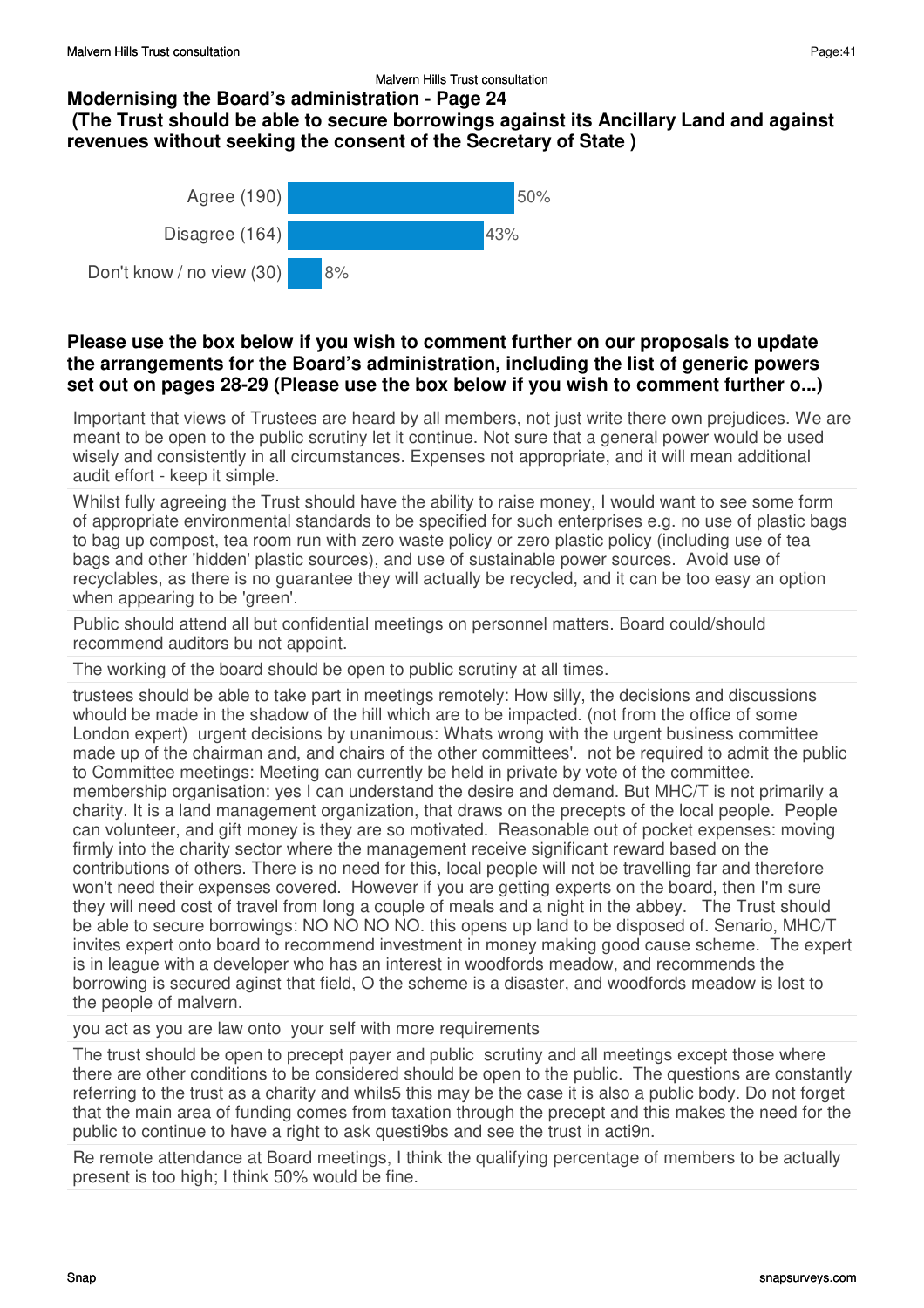## **Please use the box below if you wish to comment further on our proposals to update the arrangements for the Board's administration, including the list of generic powers set out on pages 28-29 (Please use the box below if you wish to comment further o...)**

The public must not be prevented from attending meetings as this reduces democratic accountability. The Trust should not be able to borrow against ancillary land.

This whole consultation process ignores the fact that the MHC is a statutory body. It is vital that the democratic link in the the form of openness and accountability is maintained. Abandon the precept and you can do what you want. Keep it and allow the democratic process to continue.

The Public should not be excluded from Committee meetings as this will make the Trust less accountable and risks undermining the confidence of the Public in them. This is particularly important where precept payers are concerned. It is unclear what benefits a membership organisation will have, but whatever they are, the precept payers should have at least the same benefits.

To exclude public precept payers from meetings is a disgrace. It seems they wish to do things behind closed doors. What are they trying to hide?

A trustee could move to Devon and still actively take part in MHT without turning up. In the interest of transparency maybe the Board should consider video conferencing meetings. I think Easement issues for planning should be held in public a membership organisation was set up in 2000 Lawful issue is too open ended.

I would have liked to have seen some more details on the proposed membership organization, however the principle is sound.

Yes, at last a membership organisation -long overdue!

A membership scheme may have unintended consequences. Other charities have been 'ambushed' by groups of members with particular grievances, eg National Trust, RSPCA

I agree with all the points expressed in Q6 but feel unqualified to express an informed opinion on some financial matters - although they seem very reasonable.

How many or what proportion would a 'limited number' be (1st question). How many would be required to make the 'urgent decisions'? I think this could lead to bias or even corruption. Define 'membership organisation' - what would it be empowered to do? Open Committee meetings please. What amount of out of pocket expenses is reasonable? There should be caution with this and an upper limit per annum set.

- General powers are too broad - Borrowing is detrimental to the long term good management of the trust

Many of these proposals represent an unacceptable reduction in public accountability. It is completely unacceptable that committee meetings in which decisions are taken should exclude the public when MHT receives funding from a compulsory precept. A membership organisation is not required, MHT is answerable to local precept payers not completely unconnected people who will then get a voice in decision making. The proposed provision in relation to a general power is far too loose and open to abuse. Mortgaging with a power of sale is incompatible with what should be the objectives of the conservators. It runs the risk of less careful decisions being made about land swaps and seems irrelevant. MHT has plenty of money to spend on its objectives but doesn't have a reason to spend it.

Not convinced by the membership argument - don't understand why the MHT isn't talking to the general public at the Three Counties three main shows.

The Board should not have the right to exclude members of the public from meetings, which has happened on numerous occasions recently under the guise of confidentiality. This is a reason many precept payers have lost trust in the Conservators. The Board is trying to present itself almost exclusively as a charity and playing down its role as a public body.

Tight control of remote involvement in meetings/discussions necessary. Committee meeting minutes should be available on-line Membership organisation ? good idea but what structure / involvement / benefits ? ....Complement other local groups ?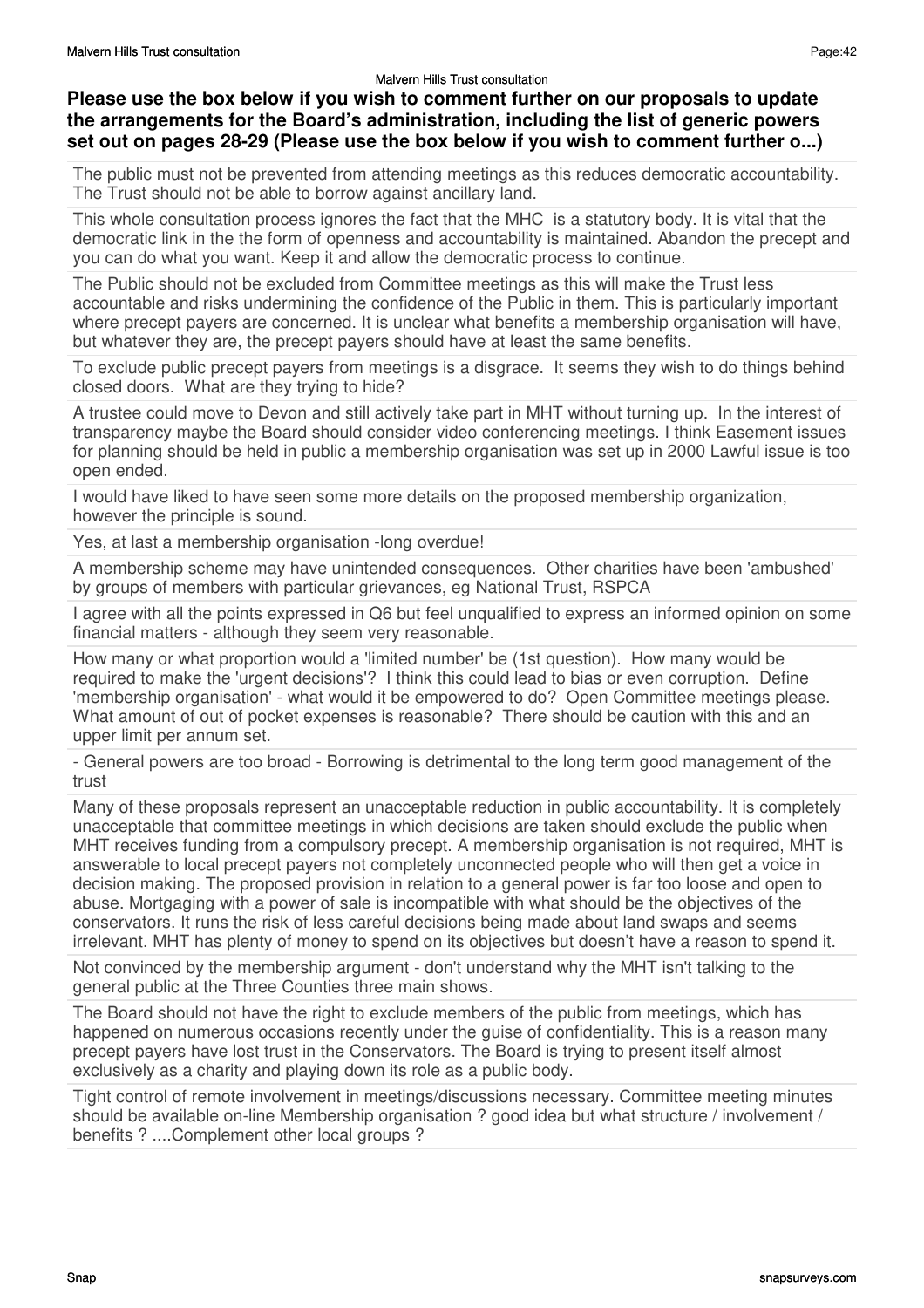## **Please use the box below if you wish to comment further on our proposals to update the arrangements for the Board's administration, including the list of generic powers set out on pages 28-29 (Please use the box below if you wish to comment further o...)**

These proposals further remove the local element of representation and encourage membership of the Board by individuals who have no local interest and can operate remotely. This is not conducive even to the proposal that Board member should have a local liaison role.

These proposals will make the Trust even more remote from local people. Why is there a fear of public access to meetings, particularly as a large percentage of the funding is from local people through the precept. The proposals for a membership organisation to facilitate greater engagement with those living outside the levy-paying area is paradoxical as the engagement with levy paying individuals is being reduce - e.g. no access to board meetings, no direct representation, the objects of the charity taking precedence over any local requirements.

EHT regards these as sensible steps

The proposed extension of the Trusts Power is unacceptable. They will have far too much power to make decisions which would be very UNDEMOCRATIC.

The extension of the Trusts' powers will give them far too much power to make decisions which could result in it being used in ways inconsistent with the intentions of Parliament when the Acts were drawn up. Any meetings, electronic or otherwise should be held in public, with attendance of all Board members and open to scrutiny. It is undemocratic to disallow the Public to attend meetings especially when they are expected to pay the Precept.

I understand why the Trust would want a membership organisation but could those living in the levypaying area pay a discounted joining fee?

The public must be able to attend any meeting as we the Malvern public pay for you the trust to run?

In the interest of transparency, especially as the Trust has a tricky relationship with commoners, I think that the public should be able to attend meetings.

The facility for members of the public to attend meetings is valuable democratic arrangement particularly for those who fund the public body through their council tax precept.What have the Trust wish to hide?

Remote access is reasonable but the amount is not defined. It would be reasonable to require a maximum for remote attendance, perhaps no more than 20% of the meeting attendance? Unanimous urgent written agreement should be enabled only if it is simultaneously made public. The public must have access to all meetings as must all of future members. Such a suggestion is of some concern. The appointment of auditors should only be with the trustees if there is a clear policy of rotation/periodicity for the auditors to be changed. The trust is bounded by the purposes for which is was founded and should neither seek nor accept "general power." The level of expenses outlined in the document are both too broad and expansive. Detail for all costs must be specific and date, time and output related with a clear authorising signature. The trust should continue to be bounded by the Secretary of State in respect of borrowings.

This would further reduce the local nature of the Trust by encouraging Board members from well outside of the Malver area because they do not even have to attend meetings but can dial in.

Th Public should be admitted to meetings for reasons of transparency and to ensure that local opinion is considered - particularly as a substantial proportion of funding comes from local Council Tax payers.

The Trust needs to remember it is more than a Charity: it is also a statutorily established tax-raising body. Denying the public access to Committee meetings fits ill against the Nolan Principles on public life. The suggestion that the Trust should be given carte blanche powers to do whatever they want irrespective of their responsibility to their tax/precept payers is frankly disgraceful

'The Trust should have a generall power to do any lawful thing not expressly prohibed by its Acts' - Needs re-wording to refer to the need for any lawful thing to be in pursuit ONLY of the Trust's stated aims as set out already.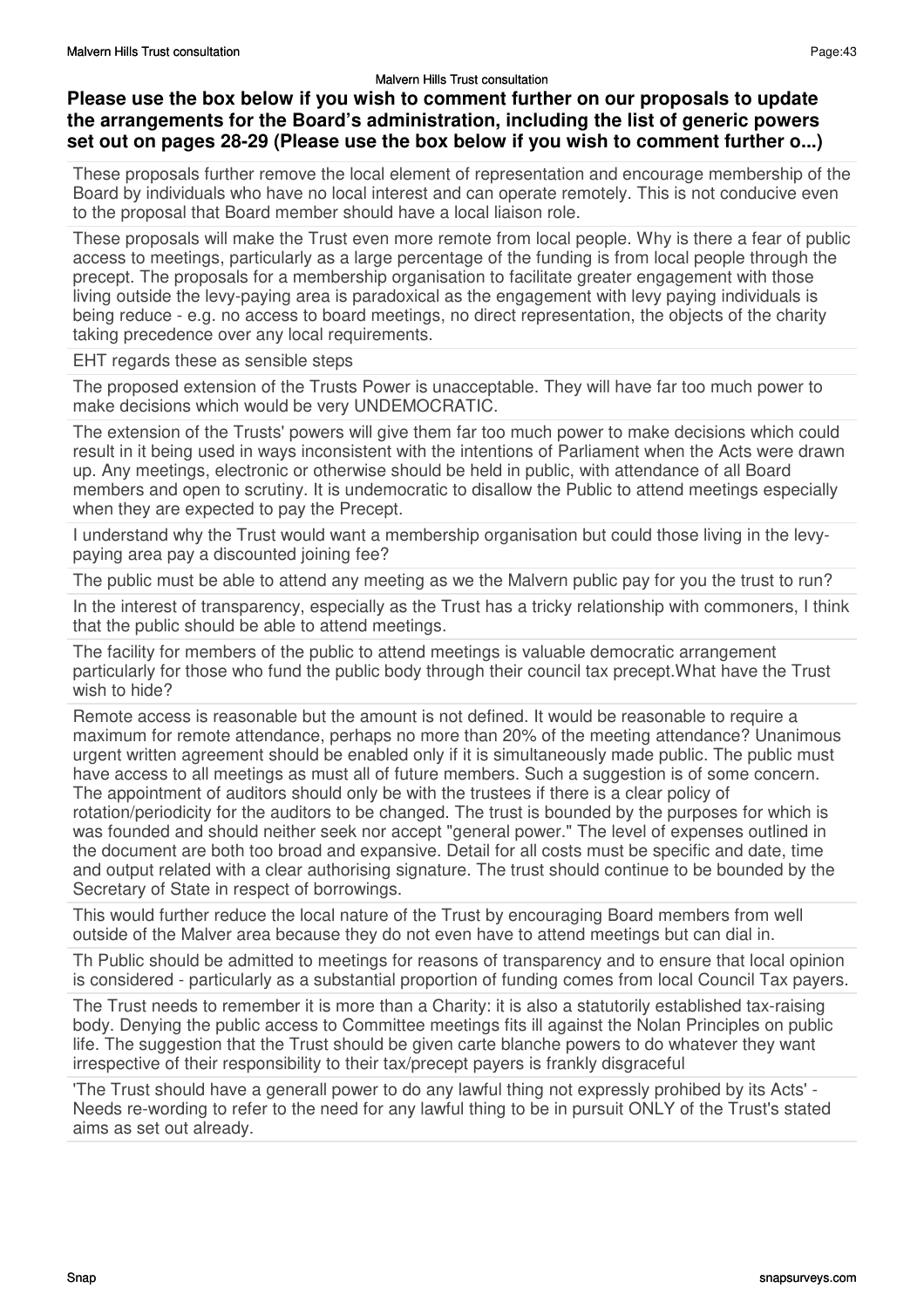## **Please use the box below if you wish to comment further on our proposals to update the arrangements for the Board's administration, including the list of generic powers set out on pages 28-29 (Please use the box below if you wish to comment further o...)**

The positions for 11 directly elected trustees should be retained. The total number of trustees should not exceed 20. As the trust is a public body, largely funded by the precept payers, it should be run on democratic principles. 'No taxation without representation.' Also, the Trust must be required to admit the public to all Committee meetings, so that we can scrutinise its deliberations and decisions.

I strongly disagree with the proposal that the trust might decide not to admit members of the public to Committee meetings. It is vital that the Trust remains full transparent and accountable to the local residents and precept payers.

My experience both as a Trustee and as a solicitor is that meetings involving more than 3 people cannot be satisfactorily conducted remotely; they are likely to be disjointed and indecisive.

A general power is worrying far too wide. This would give a legal right to current questionable practices of charging for "licences" for organised events, drone flying etc. These should be specific rights granted only by Parliament in By-Laws, or such charging not allowed.

Proposed extension to trust powers are disproportionate to what the trust should be trying to achieve and could lead to the trust being sabotaged.

The Trust should admit the public to their meetings except when matters that are confidential are to be discussed. j k (page 29) It should NOT support or set up any other charity. m (page 29) If a memebrship organiusation is set up, members outside the area should not be elegible to become trustees.

The MHC should never be able to borrow money against the land. It is not their land to risk. This is completely irresponsible.

I have reservations as to the effectiveness of communication both to and from a meeting around a table and a remote individual. I think this method should only be used where justified by circumstances i.e. that there is no other way that a decision can be taken when it is required. I also feel that urgent decisions based on written submissions should only be used exceptionally where circumstances necessitate it.

The list includes some items that are rather worrisome (g, h, k, and particularly (m). These would be included if the resolution were passed, so it is not a case of selecting ones deemed inappropriate, it is all or none. Why exclude the public? Again, worrisome - maybe for no reason, but that is how it comes across. Would rather all rejected than include those mentioned.

Trust members should be able to claim reasonable expenses. Otherwise only wealthy people will be able to afford to be trustees, and this is discriminatory

Q 7 Far too wide-ranging. The Conservators (aka MHT) are primarily a Public Body set up by Parliament and only comparatively recently became a Charity as well. Why do these questions refer to Trustees behaving like those of 'other charities'?

Q7 Far too wide-ranging. The Conservators (aka MHT) are primarily a Public Body set up by Parliament and only comparatively recently became a Charity as well. Why do these questions refer to Trustees behaving like those of 'other charities'?

The Trust's inability to establish a membership organisation has been a major inhibitor to the sort of public engagement that is vital to the Trust fulfilling its objects in a fulsome and progressive way. This is a literally vital power. It is unreasonable to expect the Trust to meet the future, unanticipated challenges to the discharge of its objects without a general power of competence such as that enjoyed by almost all other public and charitable bodies. Restricting the power to be used only in the furtherance of its objects is a sound precaution. The Trust must remain alert to the requirement for decision making meetings to be held in public. This may represent some challenges in relation to remote participation. Will the rules for quorum be the same for urgent written decisions. Is unanimity defined by all trustees or only those participating in the written decision making? All the powers in the list of administrative provisions a - w are entirely reasonable, if not essential, to the proper functioning of a body engaged in stewardship of public assets

Trustees should turn up to meetings. Never been able to reclaim expenses before.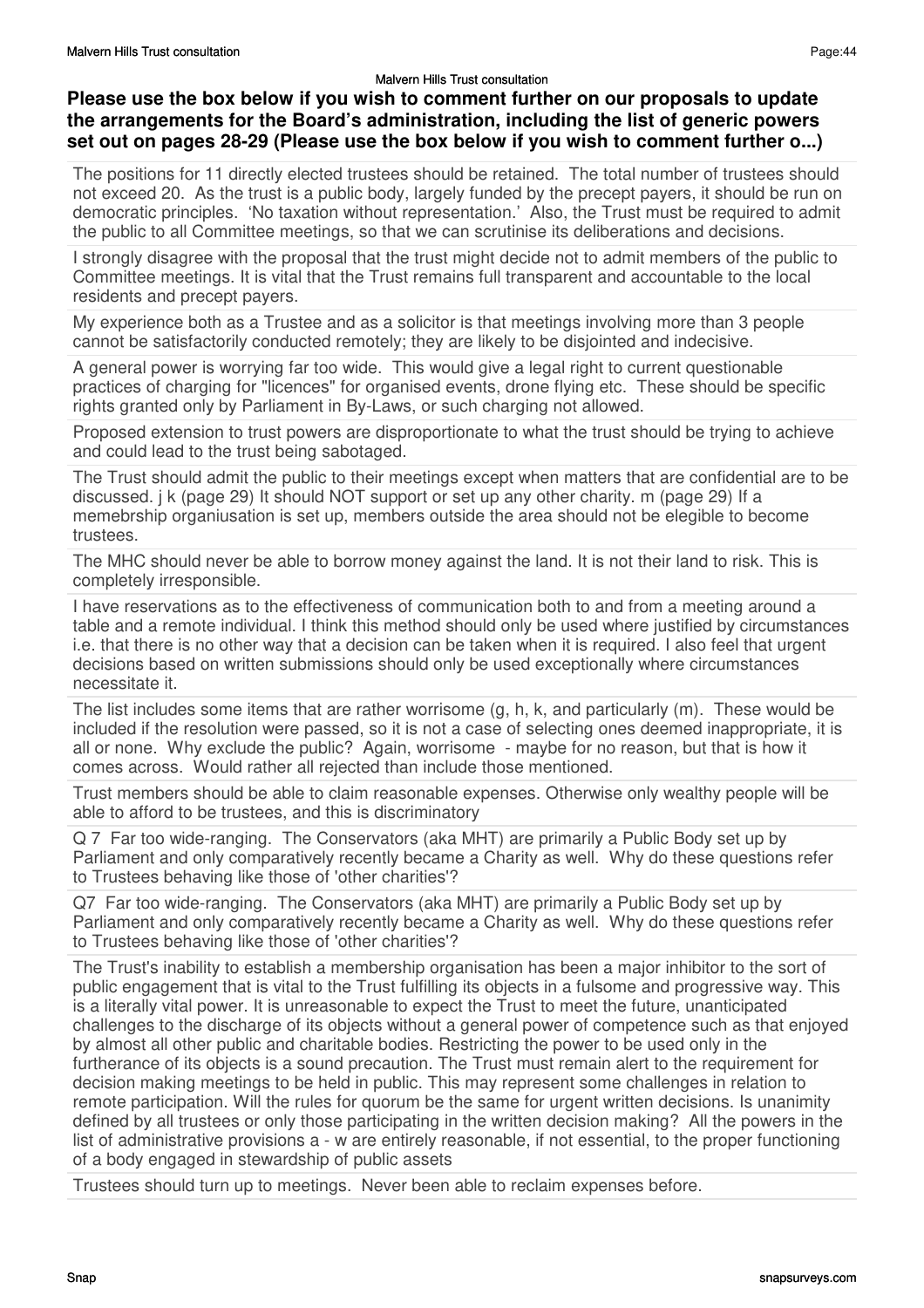#### **Please use the box below if you wish to comment further on our proposals to update the arrangements for the Board's administration, including the list of generic powers set out on pages 28-29 (Please use the box below if you wish to comment further o...)**

Of my disagreements: the first: if there's no representation for the those that pay non-elective taxes, then there the public should be able to attend Committee meetings: transparency is all - see the design of Council Chamber in WCC, and the Reichstag, Berlin. The second: many of the major public company failures in recent years have been because of the connivance of Boards and auditors: isn't there legislation on the books about this? The main principle is to break the link between the audited and the auditors. And the third: borrowing against ancillary land, yes, but not against the revenues, if revenue means the tax base. Otherwise you just end up like national governments, raising taxes to pay off debts - think Greece! So ask the SOS for borrowing against revenues alone.

The trustees need to remember that they are a statutory tax-raising organisation. As such, they should actively implement the Nolan Principles. Allowing decisions about the use of precept-payers money without allowing them in to meetings smacks of North Korea, not South Worcestershire. The banning of the public from Committee Meetings in a disgraceful proposal.

Public right of access to an elected/charity body is a prerequisite of all charities, any charity commission welcomes outsiders to attend its meetings as observers and given the nature of the Trust it should be open and transparent. This means the right of an interested party to attend any meeting that they feel is relevant to a topic they wish to know about. closing meeting to the public will raise suspicion that you are "up to something" even if you are only acting in the best interests of the Malvern Hills.

Any "urgent" decisions made must be truly uncontroversial. If there is any doubt or it is challenged, these decisions must be voided and taken to the next board meeting. The public should always be admitted to committee meetings (with the exception of exempt matters). There is no valid reason not to allow this - the Trust is largely funded by local taxation. An express power to close a meeting to the public is heavy handed and unnecessary. There are no historic examples of undue disruption by the public, trustees must expect to be under scrutiny when making controversial decisions.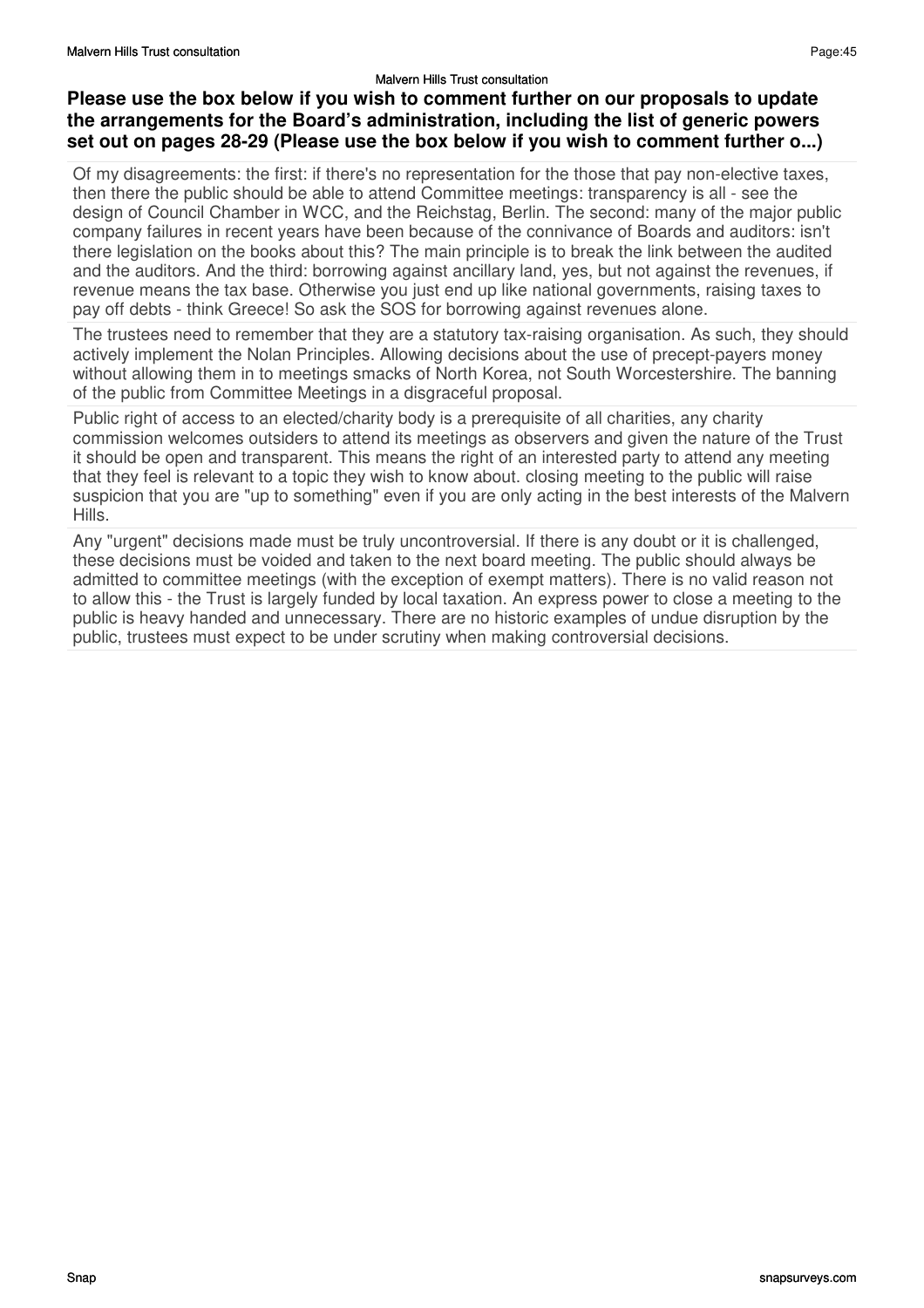## **Please use the box below if you wish to comment further on our proposals to update the arrangements for the Board's administration, including the list of generic powers set out on pages 28-29 (Please use the box below if you wish to comment further o...)**

If a meeting to which the public is entitled to attend is to be held in any way other than by all participants being present in the room, then the public must have the same 'other access' as all the participants – to see and hear exactly what they see and hear. Also, when a member of the public has asked a question, then all, participants must be able to hear the question asked and the reply, as if they were in the room. The informal meetings between Board members and officers, which already take place, can to take place in private and (rightly) no minutes are required. This is an opportunity for trustees to discuss certain matters openly and frankly. When trustees meet formally as a committee, the public should continue to be admitted, especially so that dissenting views amongst trustees can be heard. It should be confirmed here that full minutes of Committee Meetings will be published on the Trust's web site. I support the power to set up a separate enterprise to raise funds for the Trust. However, there needs to be protection against the risk of losses and against staff time and resources being diverted 'free of charge' in order to run the enterprise – disguising its true financial position. Apart from a one off (repayable) loan to set it up, the Trust must be specifically disempowered from underwriting or guaranteeing any of the debts or borrowings of the enterprise, and from making further loans to it. Any use of Trust staff time and resources must be identified for in the Trust's accounts and paid for by the trading enterprise. I see nothing in the Acts that requires the Trust to 'promote a better understanding of what the makes the Malvern landscape special' nor any requirement 'to engage with the wider public'. As I have said elsewhere, their original objectives are quite clear and are simply about getting on with managing the land for which they are responsible. The Trust has a limited budget and it needs to concentrate on its legal obligations and avoid unnecessary peripheral activities. I have no objection to the Trust setting up a Membership Organisation, providing its objective is to bring in additional net income. In which case, it should be part of the proposed separate trading enterprise. I do object to a Membership Organisation being run by the Trust as part of its mainstream activities. Many charities may have a general power. However, the Trust is not like other charities. It is a small charity, with well-defined objectives, responsible for looking after 3000 acres of common land. Unlike other charities, it already has the power to make bylaws for any of its purposes (Section 10, 1884 Act) No case has been made for a general power being necessary. The power to make bylaws in order to carry out the Trust's purposes is sufficient. Further, on page 77 the Trust seeks the power to amend the scheme by application to the Charity Commission. A general power is not necessary and is open to abuse, because the use of it might have to be challenged by individuals or small organisations who would be at a financial disadvantage in arguing their case. Further, this proposed power does not limit the Trust to general powers to carry out is objectives, but gives it power to do anything not expressly prohibited. This is virtually a carte blanche do anything. This request for a general power should be refused. Some senior people employed in public organisations or private or public companies may be entitled to 'reasonable' expenses as befits their seniority in their role. For example, first class rail travel, extensive use of taxis, 5 star hotels, high budget evening meals with wine etc. I have heard of a member of one medical organisation who lives in Malvern who travels to meetings in London by taxi and the taxi waits in London all day to take him home. 'Seniority' should cease in anybody's role as a trustee and more modest levels of expenses should be set as part of any Charity's expenses policy. Any expenses claimed should be required to be supported by receipts. Item g. For trustees to be independent they should have no financial involvement in the Trust's affairs whatsoever. Even if they, or some organisation they work for, have valuable expertise, it will not be unique, and another supplier should be sourced instead. If it essential to use an individual or their associated organisation, they should stand down as a trustee and be ineligible to be elected to be appointed again afterwards.

Q7 Far too wide-ranging. The Conservators (aka MHT) are primarily a Public Body set up by Parliament and only comparatively recently became a Charity as well. Why do these questions refer to Trustees behaving like those of 'other charities'?

One could claim that holding a pop festival on the Hills to raise money is in furtherance of the aims, and I think would be permitted by "any lawful thing". However I would strongly oppose such an event.

Full minutes, not just decisions should be available to the Board and therefore the public at Board meetings. Just because other charities have general power, why should MHT? This needs justification.

Will the minutes of committee meetings also remain confidential?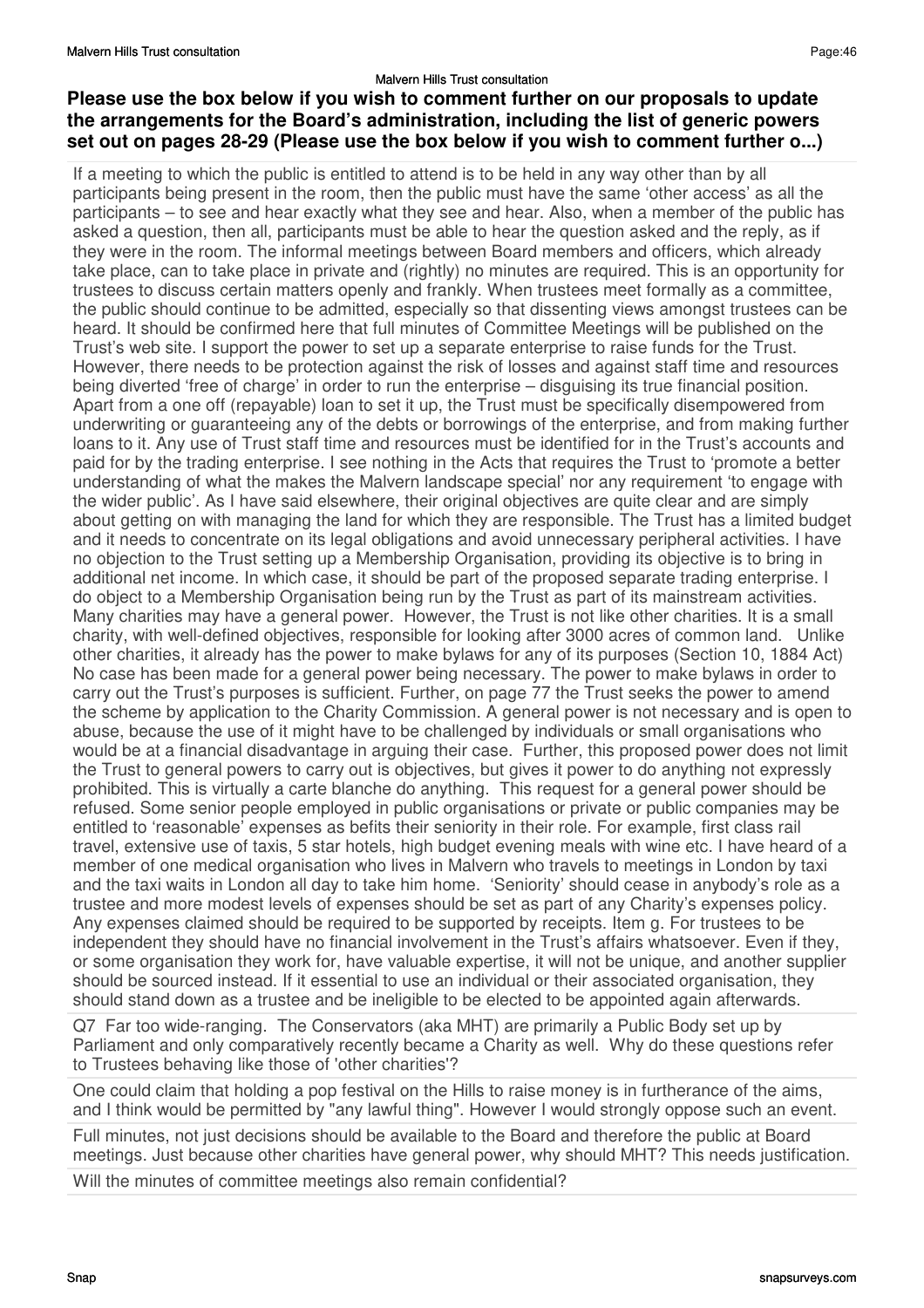## **Please use the box below if you wish to comment further on our proposals to update the arrangements for the Board's administration, including the list of generic powers set out on pages 28-29 (Please use the box below if you wish to comment further o...)**

Any "urgent" decisions made must be truly uncontroversial. If there is any doubt or it is challenged, these decisions must be voided and taken to the next board meeting. The public should always be admitted to committee meetings (with the exception of exempt matters). There is no valid reason not to allow this - the Trust is largely funded by local taxation. An express power to close a meeting to the public is heavy handed and unnecessary. There are no historic examples of undue disruption by the public, trustees must expect to be under scrutiny when making controversial decisions.

"Proposed to seek a general power to cover any possible omissions"- NO! Too wide, open to abuse. Reference to "very old fashioned language" obscures the fact that the language of the Acts is very careful and precise for good reason. Is the intention of the proposals to correct "completely out of date" provisions or to grant Board huge new powers under the guise of mere harmless modernisation? I am very unhappy with g, h, j, m u, v and possibly q, which I don't understand. Main objection is that provisions are too vague, too wide and open to abuse. Re g and h, I don't pay council tax so that the Trust can set up commercial activities such as charity shops and selling souvenirs.

Re electronic communication - No member should be allowed to cover all meetings electronically.

Since the Malvern Hills Conservators are a public body funded by ratepayers democracy requires that the public should be able to attend all meetings, except when a confidential matter is being discussed. Further a new clause should be added requiring the Trust to act as though it were subject to the Freedom of Information Act. The Trust asks for powers to set up a Membership Organisation, but seems to have no idea of what form this will take. So add "subject to the approval of the Secretary of State". If a DO ANY LAWFUL THING general clause there to be added there should be safeguards to prevent abuse.

In the interests of transparency and democracy all decisions should be made through meetings to which the public are able to attend.

I feel that as the general public are paying for the Trust they should have greater access to decision making. The Trust needs to be transparent and fully accountable to its financial providers. As I know from personal exerience elsewhere it is very rare for the public to bother to attend commitee meetings unless there is a contentious issue which affects them directly. It is too late to only see the decisions when the minutes appear. There is nothing wrong with a member of the public asking a question (with a time limit) at a meeting.

Meetings and access to these by the public are a necessary event for transparency and effective decision making

The Trust should still allow public to the Board Meetings.

Excluding the public from committee meetings is tricky because the more paranoid critics will assume that it is to hide inconvenient truths rather than enable free discussion. I suspect many will not understand that decisions taken by committees must be brought to the board and therefore can be seen by the public. I think that will need a bit more selling...

Keep it simple - electronic meetings might discourage attendance and local involvement. Trustees should attend regularly and have an affinity for the area and the land. Of course the public must continue to be permitted to attend meetings. It is after all the public via the precept payers that fund the trust and they have a right to have their voices heard. This also gives transparency to the meetings and will stop any accusations of secrecy.

All expenses should be made public.

As the Trust, with best interest of the charity must fulfil its purpose for the PUBLIC benefit it is deemed essential that locals, residing in the wards, are allowed to attend meetings.

The trust with its purpose for the public benefit should allow locals to attend meetings.

Payable of expenses should be rigidly controlled and overseen to prevent a similar fiasco to that of MP's expenses.

Page:47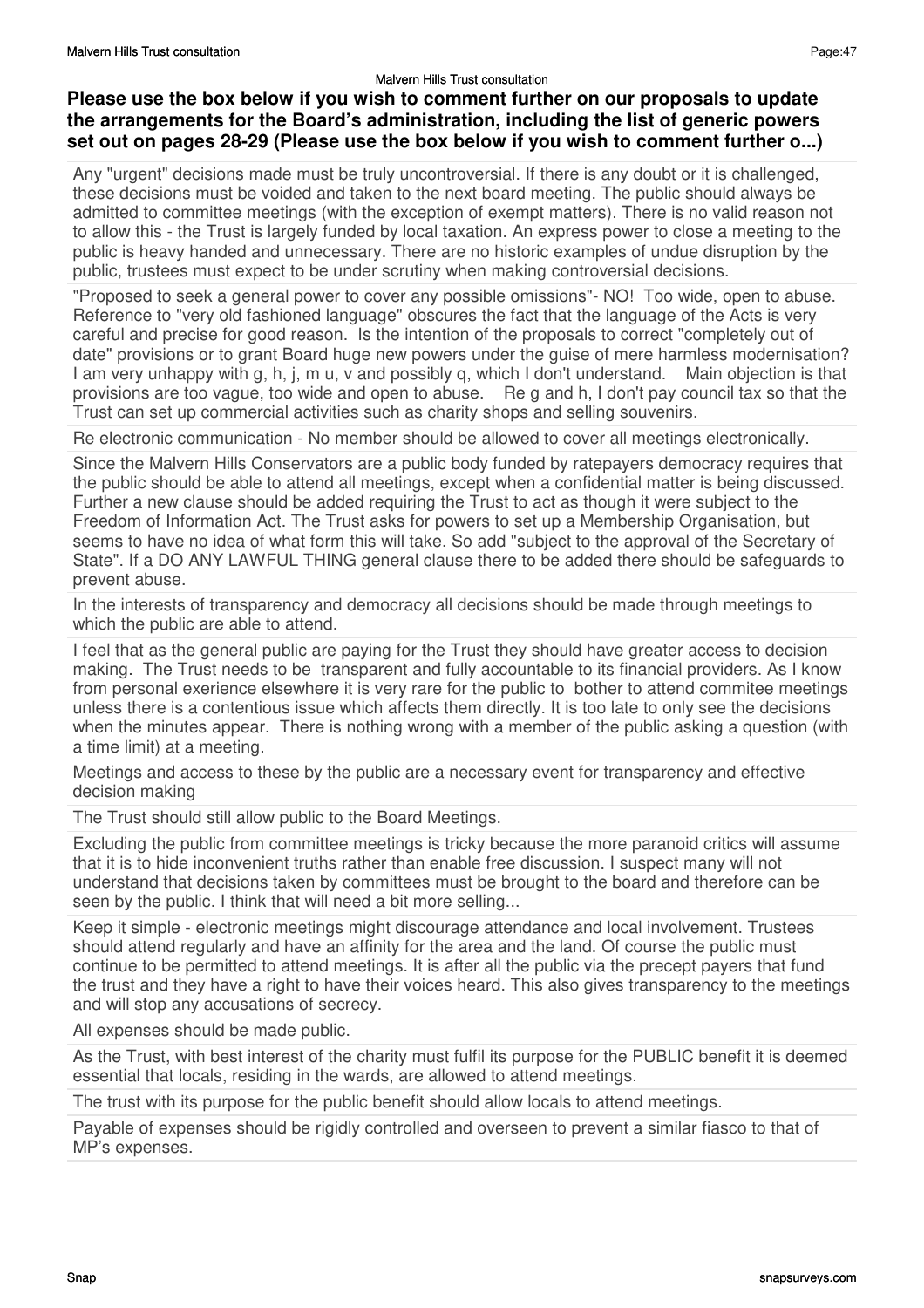## **Please use the box below if you wish to comment further on our proposals to update the arrangements for the Board's administration, including the list of generic powers set out on pages 28-29 (Please use the box below if you wish to comment further o...)**

Concern about the cost of new governance - over £100 has been spent already. The cost of the consultation should be weighed against the benefits and be part of the consultation to enable the public to offer an opinion. In view of the presumption that the Courts will take a pragmatic decision in the light of current legislation, may make the consultation a waste of effort.

Membership organisation excellent. When I was on the Board I can think of two definite occasions where a decision was influenced by members of the public being present. Why should the Board need to borrow money, when it has millions of pounds invested? Dangerous path for a public charitable organisation

"The trustees should be able to make urgent decisions by unanimous written agreement without the need for a meeting" seems to be unnecessarily limiting. If only one person is unavailable due to, for instance, illness or holiday, then the urgent decision cannot be taken. Similarly, the complex requirements regarding electronic participation are limiting. The Charity Commission rules allow for meetings to be held remotely so long as the people can see each other. In this way, normal voting rules apply. I would like to see Q6 parts 1 & 2 combined to simply allow the Trust to follow Charity Commission rules applying at the time.

The underlying purpose and need for a membership organisation and potential membership benefits needs more detail and discussion. For example is it envisaged that membership benefits would include improved access to Trust land, eg closed areas, reduced parking charges, or greater consultation on issues than was provided to the general public?.

Your proposals say nothing about the national Code of Conduct, or the Nolan Principles. Only the person declaring an interest truly knows the circumstances. Either you have an interest or you do not, and the idea that anyone else can judge whether you have one is ludicrous. The duties of the Trust are clearly specified. The idea of a general power overrides the point of objects!

"Electronic means" is too wide a description. Seeing people face to face is important. If getting to meetings is difficult, should that person volunteer to be a trustee? Urgent decisions require proper discussions, which cannot be carried out by email. Obviously I would say that members of the public should be admitted to committee meetings. A report sent to the Board meeting is inevitably a precis and would not cover all the points discussed or how; Who composes the precis? Members of the public are all too often asked to leave for 'confidential reasons'. Does the Board realise what impression this gives? The MHT should not have the power to raise funds by subscription, listed as f on page 29. The MHT is a public body with charitable status supported mostly by levy payers. Adding membership to the mix would be difficult and contentious. It was significant at the workshop that no method of putting this into practice was set out. The clause about having a general power should be deleted, as it is too sweeping and could be misused.

A public body should be open and transparent and allow the ublic into meetings

Use of such televisual/electronic provision as they see fit.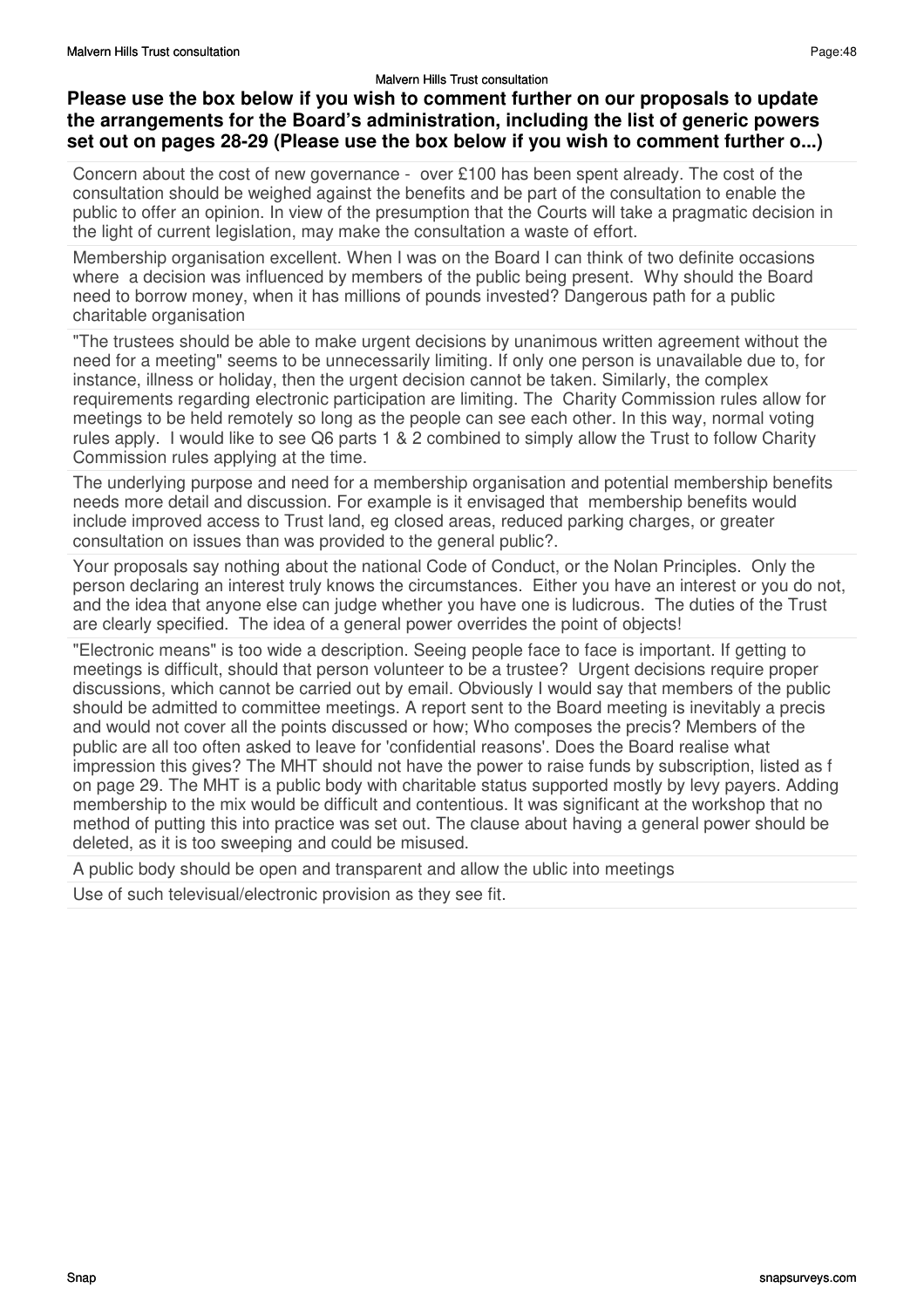## **Please use the box below if you wish to comment further on our proposals to update the arrangements for the Board's administration, including the list of generic powers set out on pages 28-29 (Please use the box below if you wish to comment further o...)**

Democracy requires open, accountable discussion at Committee Meetings -- why the apparent desire for a secrecy culture ? For Q6, the promise on Page 31's paragraph entitled "Benefits of change" that "The proposed wording set out below is expressly limited to furthering the objects of the Trust" is not reflected in the wording of the Question in the box: that needs to be expanded to include this limitation so that this part of the Document is so limited. Similarly, in a paragraph also entitled "Benefits of change" but this time for Q7 on Pages 28 and 29 and much more lengthy, both the proposal "to seek a general power to cover any possible omissions" and the whole List in the next paragraph need to have the same express limitation included in them to be acceptable for consideration. When this has been done, the List needs to be resubmitted for proper Consultation of the proposed powers in it. Indeed, "Q7" (above this box) should be treated just like other Sections in the Document by giving it the title "Administrative powers -- Pages 28 and 29" in bold above the text. Then set out below the text should be, in tick-box format, individually each of the 23 proposed "following powers" (you also call them "generic powers", listed from "a." to "w.") just as used in the previous Questions. Each proposed power needs much better explanation, with a view to justifying why there has to be such wide-ranging expansion of the Board's powers over and above those in the existing Acts. This must be done to avoid the accusation that Section "6. Administrative Powers" is like the original Trojan Horse - sneaked in by looking innocuous but actually filled with danger for the locals. Until this has been done, please record my "Disagreement" for all 23 of the powers proposed.

It is considered reasonable to expect trustees to attend meetings in person, particularly if the claiming of expenses is to be permitted. There is otherwise the possibility that some trustees may never or hardly ever attend in person, hindering the formation of effective working relationships.

Committee meetings should be open to the public unless a decision is taken to the contrary for an appropriate reason on the item of business, which should be given at the meeting. It is agreed that The Trust should have a power to set up a membership organisation so long as precept payers are not disadvantaged by said membership. It is agreed that The Trust should have a general power to do any lawful thing not expressly prohibited by its Acts providing that it is consistent with furthering The Trust's purposes and providing that the Board is appointed as in question 5 and is properly constituted as per our comments above.

See my comments, with regard to the previous question.

Modern communications enable quick, electronic meetings. By establishing a quorum, decisions on urgent matters can be made.

I have worked for charities all my life & not claimed any expenses (I am not wealthy). I am suspicious of those who do.

I see no reason why 75% of the trustees need be present. With increasing use of technology the number need not be so limited.

Public should not be excluded from committee meetings. This is yet another move to make MHT less democratic. Why should meetings be held in secret when MHT is working for the public good? The general power to do any lawful thing is too vague. This could be something that the public would not want.

Committee meetings should be open to the public just as now. The proposed "general power" must be "expressly limited to furthering the objects of the Trust" as you promised on page 31 of the document (but seem to have forgotten to carry forward to the 5th sentence in Q6 above).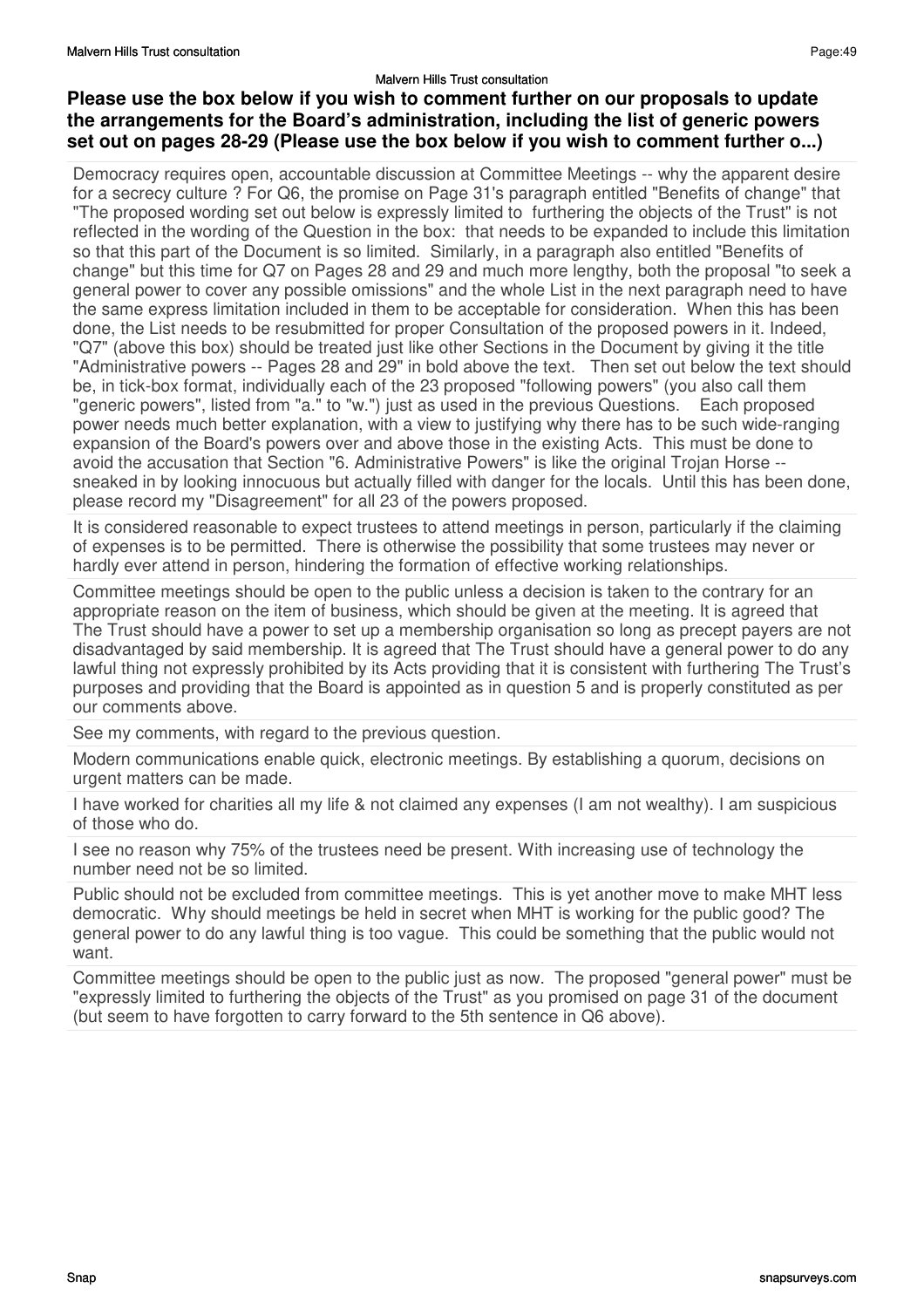## **Please use the box below if you wish to comment further on our proposals to update the arrangements for the Board's administration, including the list of generic powers set out on pages 28-29 (Please use the box below if you wish to comment further o...)**

The idea of some Trustees attending meetings remotely is fine. The trouble is that an organisation which has proved unable to turn microphones on as required in public meetings, and which has already held public meetings which were completely inaudible, is unlikely to be able to make remote contributions to their meetings accessible to members the public who are in attendance. The Trust has made no case that the membership organisation will be self funding. There are no safeguards proposed to protect the precept payer from the costs of running the membership organisation which the Trust has stated would require additional staff. The Trusts proposals for a membership organisation neglect to recognise the involuntary membership fee paid by way of the precept. No power to set up a membership organisation should be given without the requirement that all precept payers receive the full benefits of members without additional charge. All decisions of the Trust should be made in the public view as they are a public body. Lawful acts are not necessarily without risk or cost and the precept payer will have to underwrite the actions taken under the general power provision. I do not support this extension of the precept payer's liability. Similarly the extensions of the Trusts powers set out on pages 28-29 are unacceptable because the precept payer will have to foot the bill. In particular provisions j,k l,m,n,o,s,t,u and v have nothing to do with the Trusts current objectives and should not be paid for by the precept payers of Malvern. The present trustees act voluntarily. The proposal to pay expenses to expert, possibly out of area expert trustees will place a new burden on the precept payer to whom the trustees will be unaccountable. In general other charities receive only voluntary donations and bequests, unlike MHT who raise a precept.

It is important to allow public into meetings.

Q6 point 6 is a "get out of jail" card, which could circumvent 1. prohibition or 2. parts of a Parliamentary Act which have been rejected and not approved. All parishes with common land should be enfranchised. The 1884 Act s.31 permits this. WCC and HC are empowered to raise a local or county levy for MHC. Abandon the MHC precept and use that money from WCC and HC instead and announce all parishes adjoining the Hills can vote for the Board. For the public to have trust in MHC affairs, openness is an absolute must. Opacity equals secrecy.

The existing powers covered by the Acts already cover most things effectively.

General Power (p.31): For the avoidance of doubt I have agreed the slightly simplified above general power question on the basis that the wording of this clause will follow that set out on page 31, including the crucial initial words: "In furtherance of the objects but not otherwise".

1 attendance at the board and committees should be in person and not capable of being performed remotely! 2 if the reformed executive structure is adopted it is essential that a robust membership body is established. I am not persuaded that an NT style Council is necessarily too "cumbersome". Residents must be given a means to input to and secure accountability from the governing body additional to the reduced electoral arrangements proposed.

I agree with the idea of a membership organisation ONLY if precept payers are allowed to become members, without any further annual payment.

Far too much power grabbing

Not \*\*\*\*\*\* on Public \*\*\*\*\*\*\*

More secrecy. What is the matter with them? And power to do anything? No thank you. They should be concentrating on the hills- what the are supposed to be doing

Borrowing need to be watched what for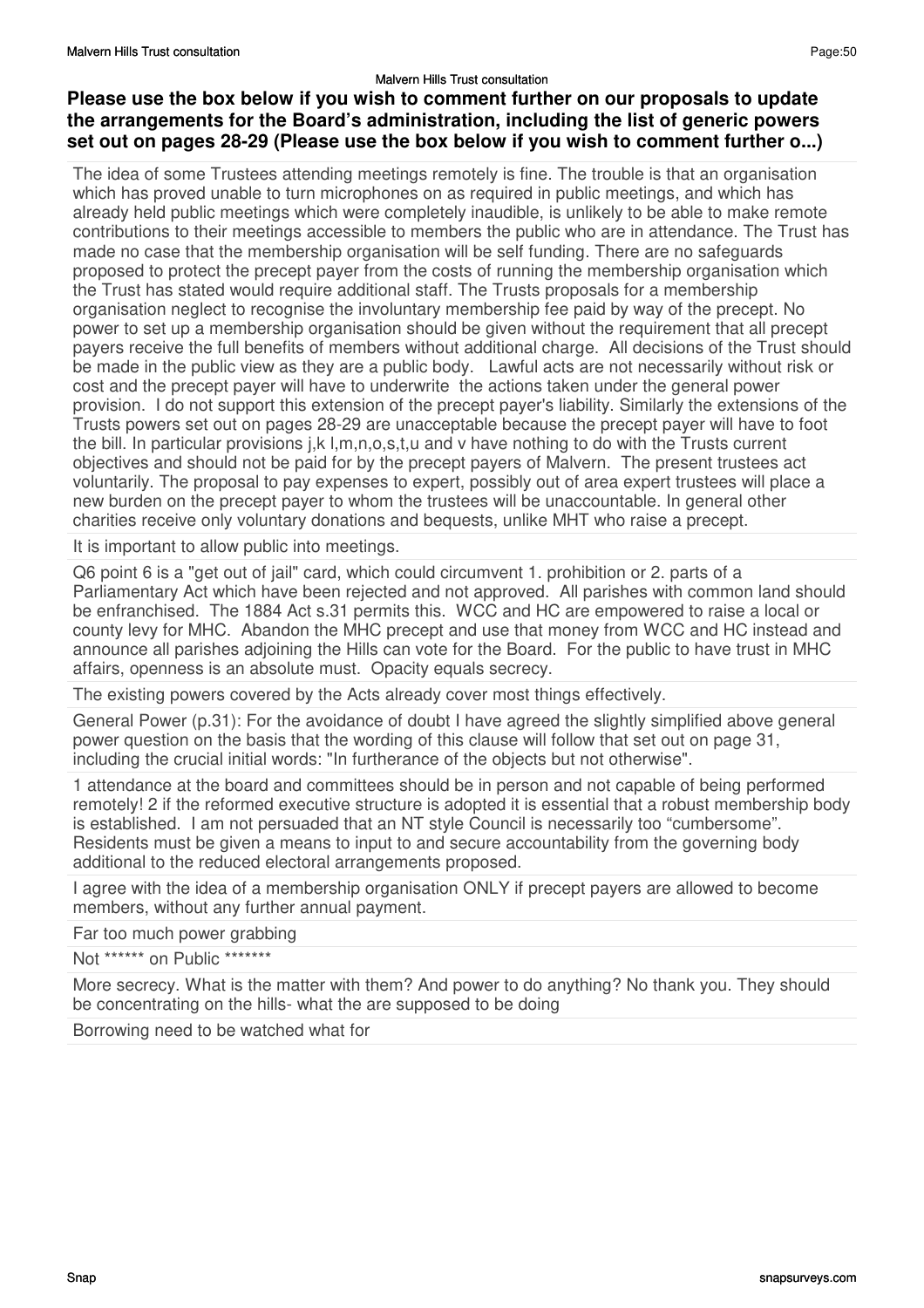## **Please use the box below if you wish to comment further on our proposals to update the arrangements for the Board's administration, including the list of generic powers set out on pages 28-29 (Please use the box below if you wish to comment further o...)**

Conflicts of interest: Whilst agreeing with the principle I have reservations about the inclusion of the additional policy. My reservations stem from the emphasis throughout the document of board members representing a "charity" not a particular area. If a member lives in a particular area being discussed (whether voted into office by that area or not) surely it is "in the best interest of the charity" for that person to be able to give information to the board from the perspective of local knowledge. This applies equally to ornithology or cyclists. I strongly disagree that "trustees" should be able to claim expenses. Regarding travel, very little mileage is involved unless one envisages those "appointed" under the new proposals coming from much further afield; in which case their willingness to personally cover any expenses involved would reflect their commitment to the organisation. The single parent/carer scenario is nothing but falling in line with current PC absurdities. It would be interesting to know how many people have been deterred from standing for election or whose role as a conservator has led to financial difficulties.

The Trust's financial objectives should be carefully managed - some of the comments over the Jackpit Lane easement application indicated a pursuit of revenue over the long term well-being of the land under their care.

I think public access to meetings is an important principle. though I feel access to view meetings via video access to watch the proceedings with no way to interact with the meeting would be acceptable. with the right of reply after the meeting to give views.

The Trust is accountable to the electors/precept payers and the meetings should be open.

Not only could meetings take place televisually, but surely the public should also be able to listen to the deliberations, with perhaps an open question time at the end of the meeting? I know the argument is often put forward that some decisions may be so sensitive that they should not be discussed/agreed in public, but surely the Trustees should be looking for greater openness and transparency in the digital age? There are people who would like to attend meetings but are prohibited by age, disability, commitments to family, etc.

Expenses should be strictly controlled and available for scrutiny by the electorate. Expense accounts should be available on the trusts website and updated at least annually.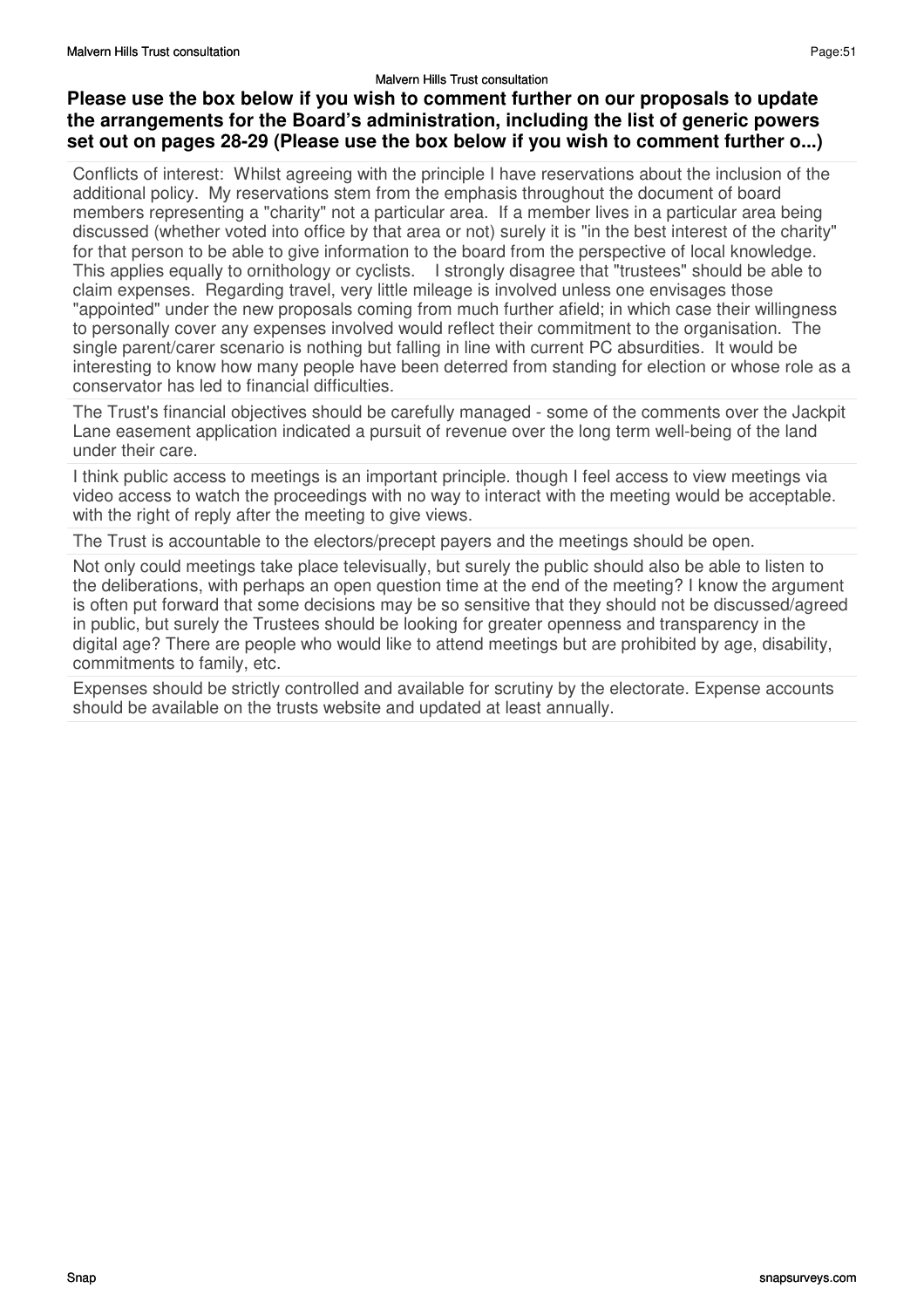## **Please use the box below if you wish to comment further on our proposals to update the arrangements for the Board's administration, including the list of generic powers set out on pages 28-29 (Please use the box below if you wish to comment further o...)**

Agree with the above, it is merely natural progression. However, page 24 made for abhorrent reading. Paragraph 1 wording of legislation might appear out of date but legislation evolves through subsequent rulings from the Lords (now a supreme court). For example, if an act written in 1884 talks about a restriction on horse drawn vehicles, in 2019 that would apply to all vehicles, whether motorised or not. So if in 1884 someone is restricted from driving a horse and cart down a bridleway, where that horse and cart has evolved to mean a motor car, it would similarly apply to a motor car. The driver of the motor car is then within their rights to challenge the decision and a ruling in the supreme court would clarify the legislation. If "the Trust" is having difficulty in appreciating that, then perhaps the issues lie not with the legislation and the way it is worded, it is having employees of the trust who are not fully informed. Para 2 - benefits of change - alligning the trust with other charities. Other charities are not bound by a specific series of acts. The Malvern Hills acts, quite simply, put the Malvern Hills Trust in a COMPLETELY different situation to other charities. Again, charity status completely at odds with the primary function of the conservators. This is a recurring theme, again on pages 27 and 28 charity law being seen to supercede the actions of the conservators. Again, out of date law that is "difficult to comprehend" is not an issue, legislation evolves through supreme court rulings. Last question in this section, I have selected NO - the trust should have to seek consent from the SofS. This is because it is becoming rapidly apparent the trust is so conflicted between charity law and the purpose of the conservators, and the inability to interpret legislation that such decisions need to be authorised by a higher authority to prevent the trust from doing something stupid. Something that is currently guaranteed. Membership organisation. Good idea. Already happens with volunteer days. Just because the acts do not prohibit something doesn't mean it's a good idea. On that basis, can we have naked morris dancing on the hills? The acts don't prohibit naked morris dancing....Do you see my point? The point about drones is valid, but is covered under other legislation. Set out such policies for such things. Page 31, para 2 is extremely concerning. Why are you applying to the charity commission to do certain things, the "trust" is there to uphold the malvern hills acts. You are first and foremost NOT a charity, you are there to uphold the Malvern Hills acts; once again trust status conflicting with the work of the conservators. The work of the conservators is bound by precedent. What decisions have been taken in the past surrounding similar incidents? I would be interested to speak in person about the incidents to which are referred to in the supporting document; it is almost certain that similar incidents have been dealt with before, and the conservators have adopted a policy. For example, with reference to drones, the conservators have made decisions surrounding kite flying. On page 34 of the supporting document, regarding the purchase of land. Why would the trust require security on a purchase? I stood for election in Guarlford twice, and during those years learnt a LOT about the conservators. I was made aware of the size of the pot of money for land purchases, courtesy of some very supportive board members who saw my potential as a board member. If you are talking about requiring security on land purchases, what happened to the pot of money? It was quite a substantial sum, too. Over the subsequent years, with adequate management, donations, covenents, legacies and inflation I would not be surprised if that pot was in the region of £10 million. I would be horrified if the pot was below £4 million - that's what it stood at in 2000. In any event, as stated in the 1909 act, the security is the precept. If the charities commission are buggering about with that, then there are serious issues.

I think the board should consist of 15 to 18 members

There isn't a specific question about this but I am concerned at the arrangements for operation with small numbers in a meeting. Specifically I disagree with the provision for a quorum to be as low as 4 people, since it allows important decisions to be made by a very small group. I would like a quorum to be left at 7, irrespective of how many trustees are currently appointed. Also I don't understand the meaning of "supporting" other charitable organisations, as described under item j on page 29. Does this mean financial support? If yes then I wouldn't support that.

I strongly disagree that members of the public, precept payers, will be excluded from committee meetings. NO TAXATION WITHOUT REPRESENTATION.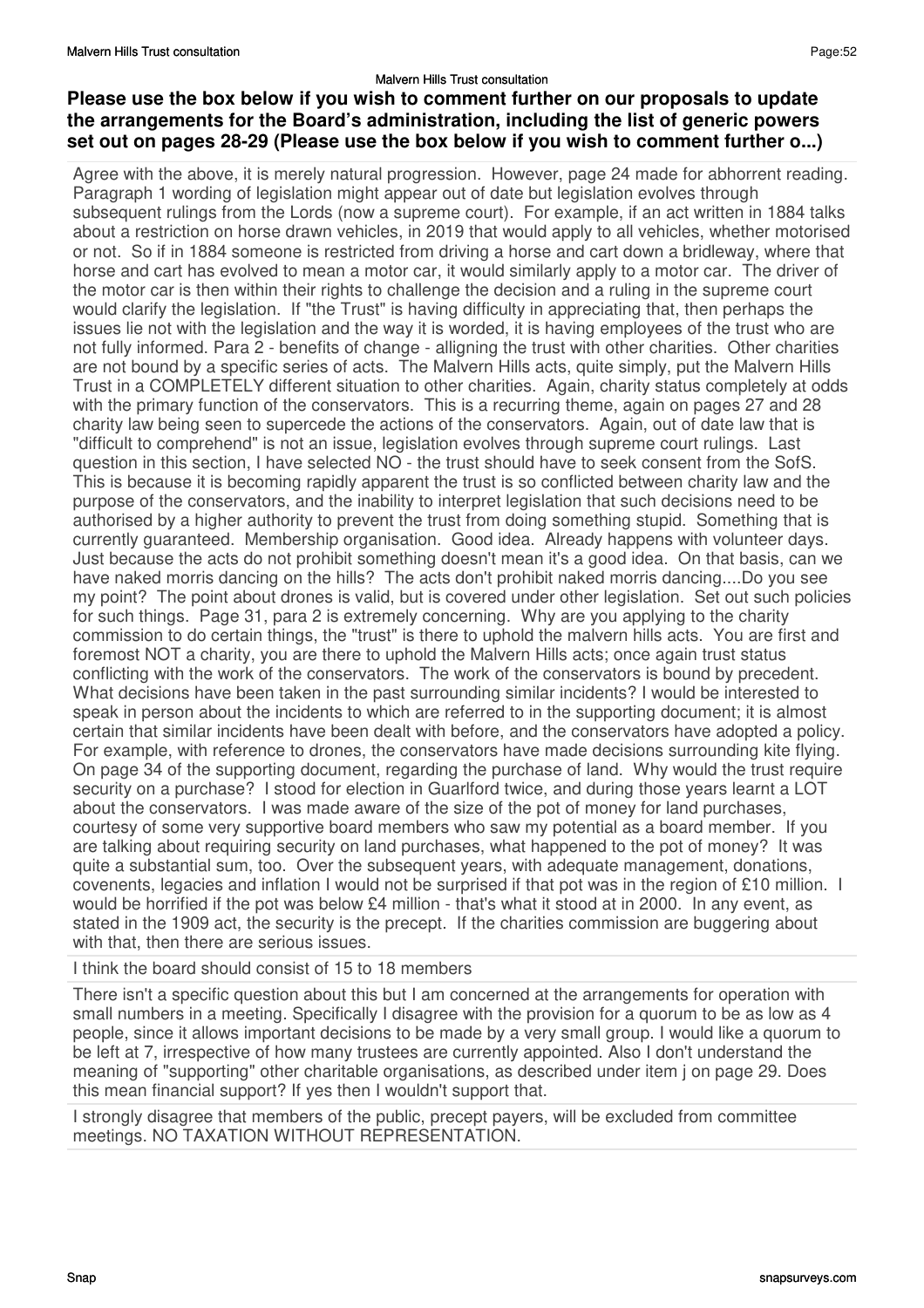# **Please use the box below if you wish to comment further on our proposals to update the arrangements for the Board's administration, including the list of generic powers set out on pages 28-29 (Please use the box below if you wish to comment further o...)**

There are several references in the document to the National Trust, which is a charity. The Malvern Hill Conservators are a public body, but with charitable status. I pay a precept to this public body, and disagree most strongly with the suggestion that members of the public should be excused from committee meetings. I have the choice to be a member of the National Trust, but no choice as a Chase Ward homeowner.

The items marked 'disagree' above are due to fact the final composition of the Board is not known at this stage.

The Trust is possibly unique amongst all charities in that it has the legal power to precept for the monies that it requires in order to fulfil its objects. Rather than have the power to borrow further funds it should increase its precept and justify this to its electors. To do otherwise detaches it from the public it is supposed to serve.

If the Board was to be reduced in the manner suggested I would have grave misgivings about providing it with greater powers particularly financial Protection of the Hills should stem from a love of the Hills and no one should put themselves forwards to a position unless they feel this way expenses go against this ethos. Expenses would also require administration and auditing which will create greater expense There is no need for a membership - there are plenty of people who are happy to spend time volunteering without a membership.. Memberships can cause people to feel excluded.

Expenses policy to be set out by independent body and not by trustees themselves.

Again it is vitally important that the Trustees operate to modern Governance standards. I am fully behind the proposal to remove the requirment for all formal meetings to be open to the public, as this can be disruptive and clearly places undue pressure on Trustees when controversial decisions have to be taken. I definitely agree that Trustees should be able to claim expense and believe that this would increase the diversity of the Board. Personally, I know of 3 younger people who were not able to put themselves forward as Trustees because they would not have been able to claim for expenses to cover their caring responsibilities (for children, aged parents or sick partners) whilst at meetings. I agree that the current diverse powers of borrowing are arcance and should be regularised as suggested

Whilst we agree that MHT should have the power to set up a membership organisation, there is the potential for this to conflict with the operations of Wildlife Trusts.

#### unbelievable!!

The proposed extension of the Trust's power is unconstrained and the 'general power' will give the Trust too much power to make decisions. This could result in it being used in ways inconsistent with the intentions of Parliament when the present Acts were drawn up. There is no reassurance that there will be any restriction in its scope. The phrase 'general power' is much too vague. The proposals give the executive disproportionate power on the board. The powers now being sought are far greater than are needed for Conservation and could lead to exploitation. The proposals will allow the Trust to engage in a number of commercial activities which would have been a completely alienable concept to that envisaged by the founding conservators. The extensive powers being sought are a complete negation of the original aims of the Trust. Given that Trust members are only in office for a period of time, there is no knowing how these extensive powers will be utilised in the future, with the result that the Malvern Hills could be ruined forever. The proposal to exclude members of the Public from Committee Meetings is unacceptable. The Trustees must be accountable for their decisions to the Public who pay the Precept. Restricting public access to meetings is a retrograde step and contrary to the principles of openness, transparency and accountability, which a public body should advocate. Decisions should not be made by a limited number of Trustees, but taken at a full board meeting which can be minuted and attended by the public. There is no accountability if decisions are only made by a few in 'Meetings' where there is no record of what has gone on. Neither should Trustees be able to have online or televisual 'Meetings' as the public cannot attend these and there is not necessarily any minuted account of what has gone on. Again a lack of accountability to the Precept paying public. The proposals should provide all the benefits for Precept payers as those suggested for those participating in the Membership scheme.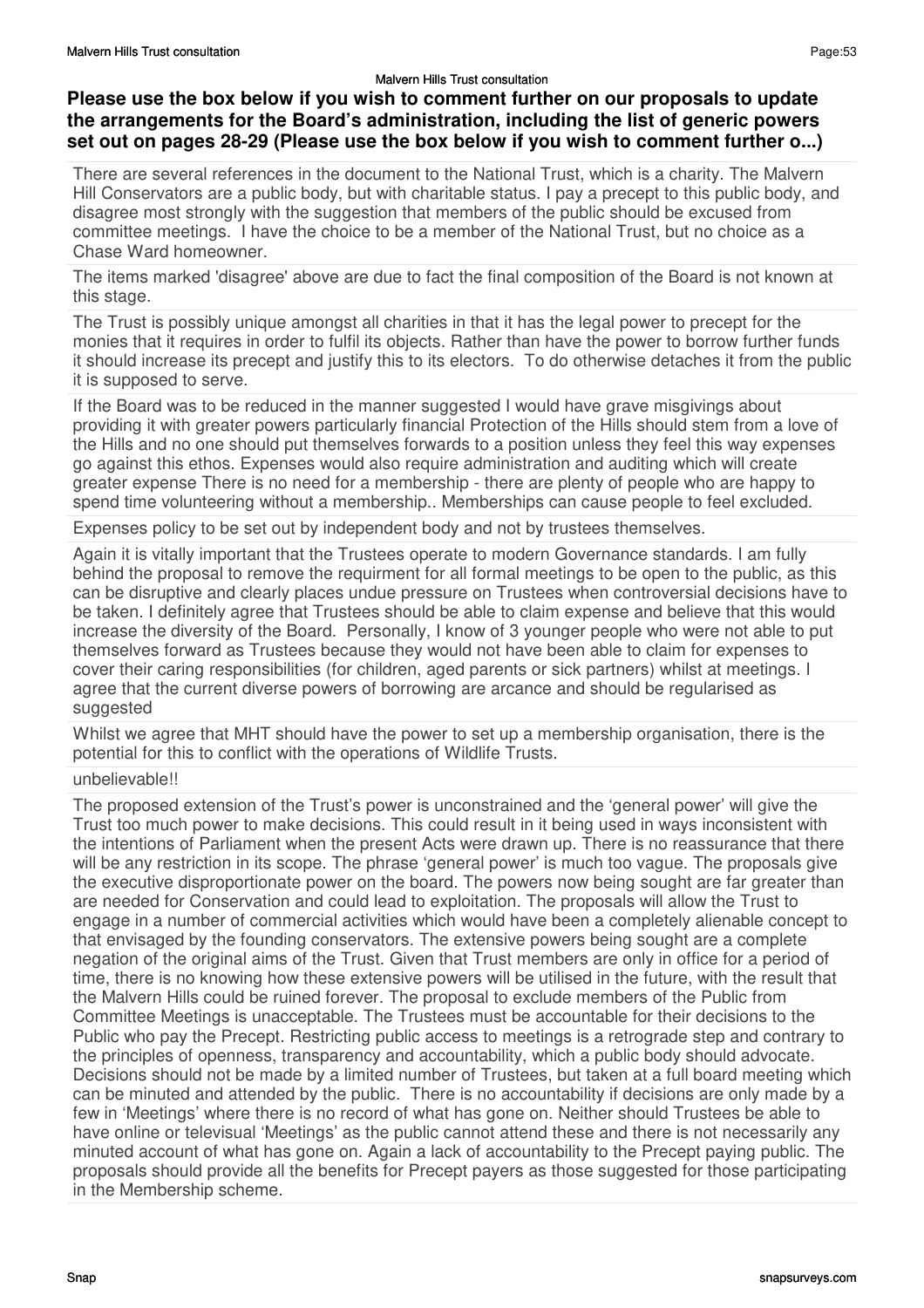## **Please use the box below if you wish to comment further on our proposals to update the arrangements for the Board's administration, including the list of generic powers set out on pages 28-29 (Please use the box below if you wish to comment further o...)**

The existing powers and set-up are adequate for the original intent of the M H act, these changes are unnecessary and provide too much autonomy for the charity.

Could this lead to too many urgent decisions being made for convenience sake? B. If the Public were not in agreement to a decision made without them could this lead to entangled long lasting disputes C.Could this lead to too much power to Trust which might not be what the public agrees with?

These proposals are sensible. I agree that permitting participation in meeting remotely is a sensible provision, where appropriate safeguards are in place and the agenda of the relevant meeting is set in advance and its purpose made clear in advance. I would suggest that remote participation should not become the norm for a particular trustee; there can, I think, be no substitute for participation face to face not least because much of what we learn from others comes from signs and gestures other than the spoken word. Some thought should be given to the manner in which the Board appoints the auditors. It may be appropriate for a committee of the board to be given delegated responsibility for the process, with the Board itself endorsing the final recommendation. If a committee of the Board is chosen, then it is important that at least one of those members has recent and relevant financial experience - that person needs to be able to be able to judge and assess the work of the auditor and to make a judgment about the likely quality of audit work. The auditor appointment process should be transparent.

The Trust and the Board must be careful not to stray into the land inhabited by much reviled Quangos.

Trustees should only be able to take part in meeting remotely in exceptional circumstances e.g. heath/injury 7 not on a regular basis (e.g. no more than one per year). Auditors need to be impartial whoever selected. It depends on the nature of the urgent decision needed - minor decisions fine without a meeting, but who decides what is minor or not?! It depends on the type of membership those with full voting rights should not be allowed as extremist groups may get power this way and they may be able overturn the trust powers

If non local Board members are to be appointed, f e from Evesham, Pershore, of even further afield, their expenses are likely to be very high. As precept payers local residents are entitled to attend committee meetings.

I absolutely disagree that the Conservators/Trust should not be required to admit the Public to Committee Meeting. Indeed I argue the opposite should happen at all times. The Conservators/Trust are a Public Body governed by Public Law and the Charities Act 2011 and the provisions of the MH Acts where these are in the Public Interest. Accordingly is should abide by Public Law especially when it is Public Funds that are mainly financing its operations. The Freedom of Information Act 2000 should apply to all its actions and decisions. The Conservators/Trustees should at all times act in an open and transparent manner.

The Trust MUST aknowledge that they ARE working for a charity and it is not a cash cow for any member of the trust to help themselve willy nilly. All borrowings must be justified and have the consent of the secretary of State and should be approved by an independent board who are not related in any way to the trustees and out of pocket expenses should also be approved by the independent board.Interest free loans will not be allowed

Video or Tele-conferencing may make it difficult for the public to hear or see what is going on, already very difficult in the town council chamber which the Trust uses. The public should not be excluded from meetings, committee or otherwise, as it restricts accountability when discussion is needed. The general powers mentioned seem very sweeping. Must be subject to closer legal definition than indicated here. I could not see Ancillary land marked on the consultation map, so it's difficult to comment, but decisions over seeming small parcels of land can have far reaching consequences for local people. Secretary of State needs to be the final arbiter.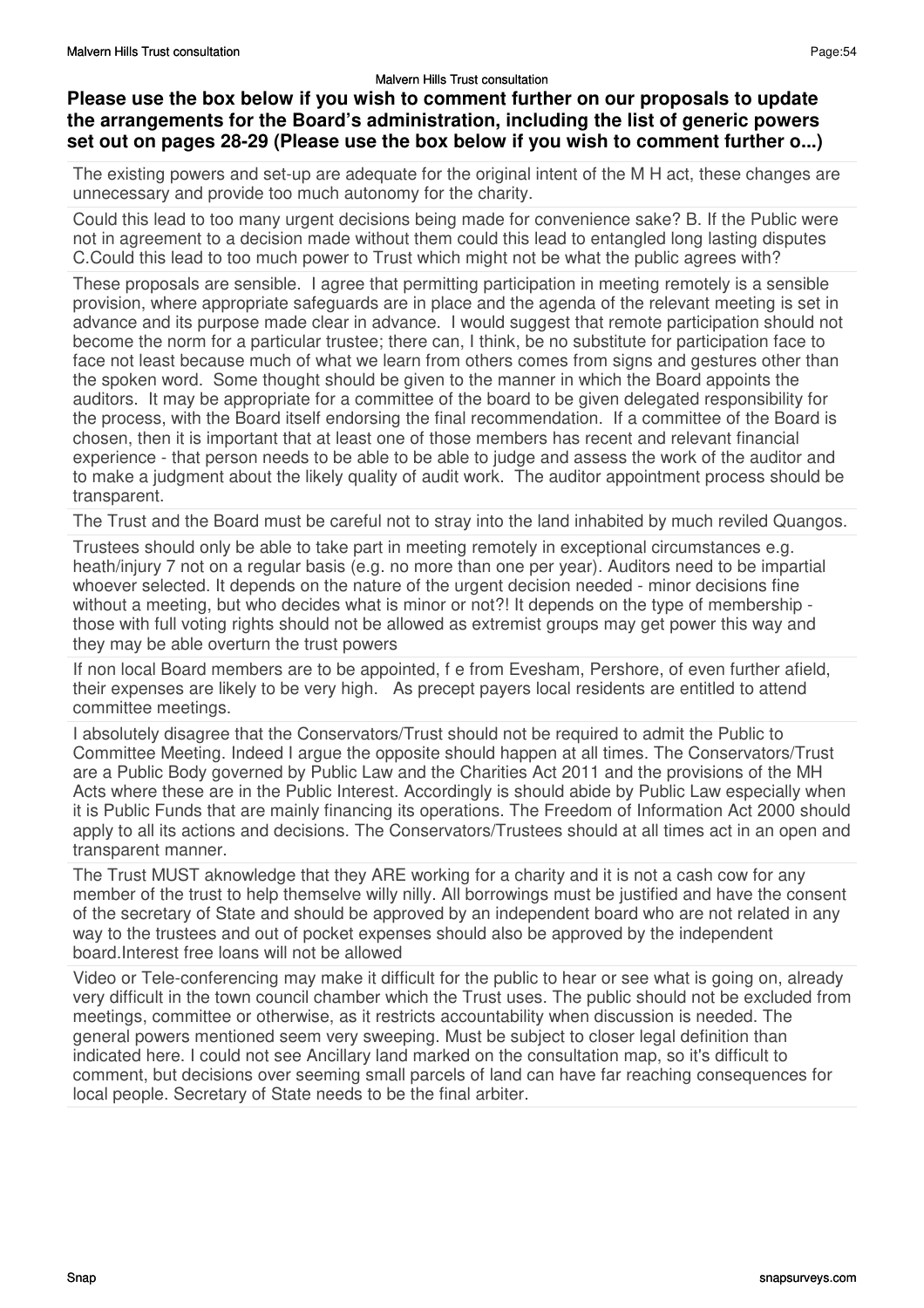## Page:55

## **Please use the box below if you wish to comment further on our proposals to update the arrangements for the Board's administration, including the list of generic powers set out on pages 28-29 (Please use the box below if you wish to comment further o...)**

Having the ability for Trustees to attend meetings using Audio visual aids seems wise, especially if there are issues where maximum participation is needed. If the public cannot attend the Trustee's committee meetings then there must be laid down some means for the general public to be kept aware of what is going on. There should be an "Annual General Meeting" which the public can attend. This needs to be incorporated in the new regulations for the Trust. How can the public request an open meeting to discuss very contentious issues?

Public attendance at committee meetings, such as the Land Management Committee, should continue to be allowed. The Trust's auditors should be appointed by an independent body.

A. To be clear there should be no remote participation in meetings where the matter under discussion requires a special majority B. If a meeting of the trustees is inquorate they should not take a decision and given the status and importance of being a trustee certainly not on the appointment of a trustee to fill a vacancy. The trustees should ensure that at all times they are quorate C. Whilst charity trustees may delegate in appropriate circumstances they are constrained by anything in their governing instrument. There would appear to be nothing in the Malvern Hills Acts relating to delegation. It is important that the proposed Scheme should deal with this in an appropriate way D. All Committee decisions should be reported to the board and be approved by the board E. The terms "uncontroversial" and "urgent" are not defined in the Consultation document Pages 25/26). The trustees must be required to act reasonably at all times when considering whether a matter is uncontroversial or urgent F. Exempt matters/information as referred to on page 26 of the Consultation document is not defined. MHT is a public body for most purposes (see later ) and meetings of the board and committees must be open to the public unless very good reason why the public should be excluded is demonstrated. There have been far too many occasions in the recent past when the public have been excluded from board or committee meetings for no good reason. It is wholly unacceptable for committee meetings to be held in private G. There is reference on page 26 of the Consultation document to the board's ability to close a meeting to the public if the normal conduct of the business is being disrupted. The board must be required to be reasonable in this regard. At an extremely important and controversial meeting of the board on 19/3/19 at which over 150 members of the public were present the board subsequently sought on wholly spurious grounds to cast doubt on the validity of the proceedings and the almost unanimous decision of the board against a proposal recommended for acceptance by the secretary and the CEO. A number of Parish Council members were present at that meeting and can testify that there were very spasmodic and minimal exchanges only between the board and the members of the public such that the Chairman rightly did not feel it necessary to require the public to leave the meeting H. With regard to conflicts of interest and loyalty any genuinely conflicted trustee on the grounds of conflict of loyalty should be permitted to speak if not to vote. If a trustee is a member of the board and a member of a planning committee he/she should be required to leave the second of the meetings (viz the board meeting or the planning meeting) called to consider the matter. Any trustee genuinely conflicted in terms of loyalty should be entitled to speak to the board meeting if not to vote I. Minutes of all meetings save the parts thereof (if any) dealing with genuinely exempt matters should always be available to the public J. A general power to do any lawful thing not expressly prohibited by its Acts is far too wide and could give rise to interpretation issues as to what is and what is not prohibited by the Acts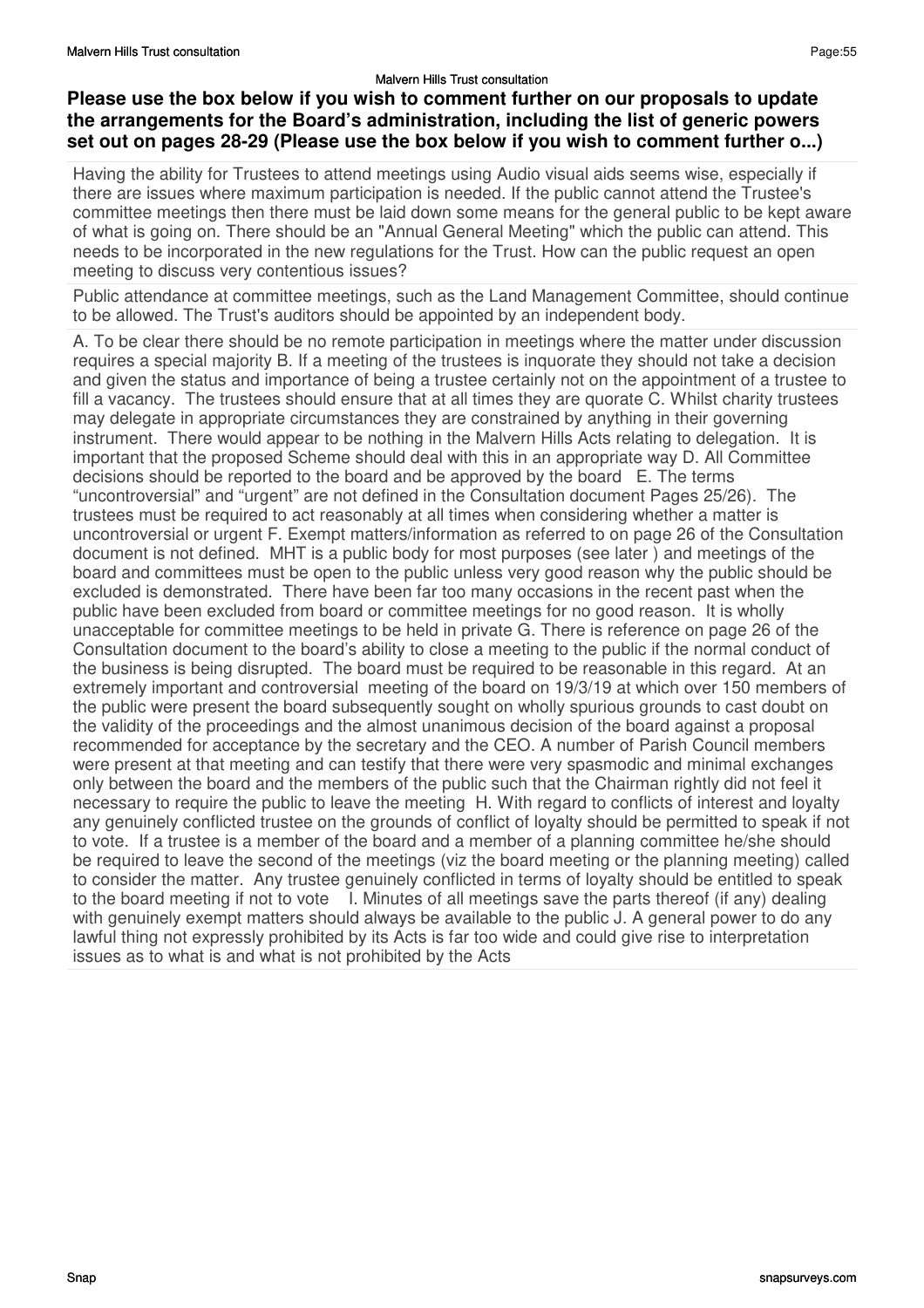## **Please use the box below if you wish to comment further on our proposals to update the arrangements for the Board's administration, including the list of generic powers set out on pages 28-29 (Please use the box below if you wish to comment further o...)**

A. To be clear there should be no remote participation in meetings where the matter under discussion requires a special majority B. If a meeting of the trustees is inquorate they should not take a decision and given the status and importance of being a trustee certainly not on the appointment of a trustee to fill a vacancy. The trustees should ensure that at all times they are quorate C. Whilst charity trustees may delegate in appropriate circumstances they are constrained by anything in their governing instrument. There would appear to be nothing in the Malvern Hills Acts relating to delegation. It is important that the proposed Scheme should deal with this in an appropriate way D. All Committee decisions should be reported to the board and be approved by the board E. The terms "uncontroversial" and "urgent" are not defined in the Consultation document Pages 25/26). The trustees must be required to act reasonably at all times when considering whether a matter is uncontroversial or urgent F. Exempt matters/information as referred to on page 26 of the Consultation document is not defined. MHT is a public body for most purposes (see later ) and meetings of the board and committees must be open to the public unless very good reason why the public should be excluded is demonstrated. There have been far too many occasions in the recent past when the public have been excluded from board or committee meetings for no good reason. It is wholly unacceptable for committee meetings to be held in private G. There is reference on page 26 of the Consultation document to the board's ability to close a meeting to the public if the normal conduct of the business is being disrupted. The board must be required to be reasonable in this regard. At an extremely important and controversial meeting of the board on 19/3/19 at which over 150 members of the public were present the board subsequently sought on wholly spurious grounds to cast doubt on the validity of the proceedings and the almost unanimous decision of the board against a proposal recommended for acceptance by the secretary and the CEO. A number of Parish Council members were present at that meeting and can testify that there were very spasmodic and minimal exchanges only between the board and the members of the public such that the Chairman rightly did not feel it necessary to require the public to leave the meeting H. With regard to conflicts of interest and loyalty any genuinely conflicted trustee on the grounds of conflict of loyalty should be permitted to speak if not to vote. If a trustee is a member of the board and a member of a planning committee he/she should be required to leave the second of the meetings (viz the board meeting or the planning meeting) called to consider the matter. Any trustee genuinely conflicted in terms of loyalty should be entitled to speak to the board meeting if not to vote I. Minutes of all meetings save the parts thereof (if any) dealing with genuinely exempt matters should always be available to the public J. A general power to do any lawful thing not expressly prohibited by its Acts is far too wide and could give rise to interpretation issues as to what is and what is not prohibited by the Acts

Communicating electronically should not be used by a single trustee on a regular basis. It should not result in the cost of equipment being reimbursed. Committee meetings should only have public access removed if they are video's and the meeting is available electronically. This could be after the event but would need to be quickly available. I disagree with a member organisation, The impact of Member votes are questionable eg National Trust costs and issues involved. The aims of the Trust are for the benefit of the public as a whole and a membership a scheme could therefore affect diversity. Although I agree about reasonable expenses being claimed this should not extend to expenses due because someone lives a long way away or needs special equipment. The Trust should continue to need SOS approval as this is a necessary check and balance.

Being able to participate virtually is a useful aim for the future. Having tried to participate in meetings in this way myself over many years I still find it very difficult currently, but it would be a useful power to have for the future. I agree that urgent decisions be made by unanimous written agreement but there may be a need to clarify "urgent" and avoid situations where matters that are important become classified as "urgent".

There is no independent Ombudsman such as that required by local government organisations. Any complaints are appealed to another set of Trustees The lgo.org website has details of how to complain - the Trust is a publicly funded body after all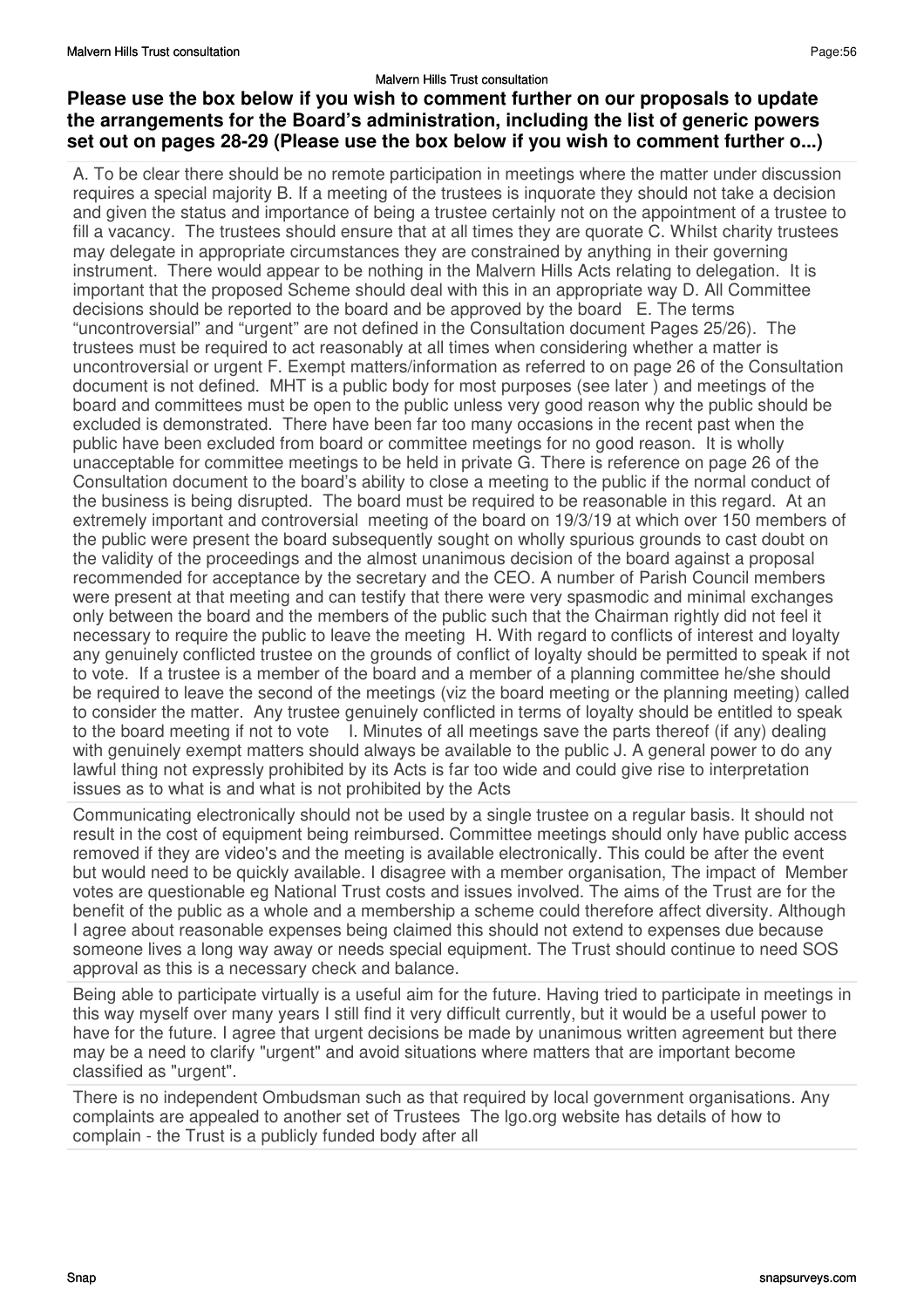## **Please use the box below if you wish to comment further on our proposals to update the arrangements for the Board's administration, including the list of generic powers set out on pages 28-29 (Please use the box below if you wish to comment further o...)**

Not sure as this may lead to a habit of not holding meetings, resulting in secrecy and the wider membership not being aware of what is going on. I would hope that you consider this further and that there is a set number say 5 meetings which must be held annually face to face etc I think the public should be able to attend and only excluded by exception particularly as you intend to set up an limited company whose meetings will be held as commercial in confidence. It will exclude interest groups such as Malvern Cycle Sports of which I am the Chair . We have a real interest in continuing to build a positive e relationship with you. Not being transparent is not in line with best practice of the Charity Commission and leads to an unaccountable body which affects all residents in Malvern and the wider area. Of course expenses should be claimed however I think this clause would benefit from being tighter. Good intentions in this area without clear and transparent arrangements as to what exactly is allowable will in time cause problems.

Para 1 (above) If a meeting is only a quorum (eg 7 of the 12 trustees) all must be present, as 7 represents fewer than 75% of trustees. Para 3 (above) Decisions made at Committee level must be reported to AND RATIFIED BY the Board at the next Board meeting. Para 5 (above) A Membership Organisation may leave MHT vulnerable to infiltration by pressure groups. Para 6 (above) Concerned about the extent of Powers in Sections f, j, k, m, o, v & w. (p29 of Consultation Document) Para 9 (above) A. re: Item 2 in Consultation Document p 35. ...'relevant land or buildings on relevant land'... is mentioned without clarification. If the clarification given in Item 3b applies, this should be shown where the term is first mentioned. B. MHT to be aware of possibility of 'negative equity'.

I strongly disagree with the suggestion of holding meetings in private routinely. There is already a facility to exclude the public for confidential items. The fact that currently the meetings are open and the public can read the agenda and keep abreast with what is happening is surely a strength of the organisation. A desirable quality of a potential board member should be an ability to communicate well in a public situation Section 8 General Power I disagree with the general power in the strongest possible terms and feel that its suggestion actually undermines the whole principle of this consultation exercise and also the Malvern Hills acts themselves. Whilst it may be true that many other charities have it, the Malvern Hills Conservators have many things that other charities dont have ;not least the ability to raise a compulsory precept and the power to make byelaws. They have always had a very distinct identity with a very specific function and this should not always be viewed negatively. Proposed changes c) any reasonable and proper rent for premises let by any trustee or connected person g) reasonable and proper remuneration to any trustee for any goods or services supplied to the trust on the instructions of the trustees. What is this even doing in here? MHT spend much time talking of conflicts of interests amongst its current trustees; yet it is being proposed that up to half of the trustees in any one financial year can be receiving remuneration for services to the trust. This will certainly not help build a positive image for the organization No trustee or directly connected person should be doing any paid professional work or renting any premises to the trust. It is not hard to see a position of trustee being quite attractive to a solicitor if it is acceptable for them to then carry out paid professional work for the trust. MHT would do well to review the historic newspaper headlines surrounding the Price Water House Cooper review of the Conservators in the late 90 s in relation to legal work carried out by the then Clerke to the board.

The current arrangements for Board meetings to be held in Public should be maintained. The Hills belong to all of us and decisions about them should not be held behind closed doors! I agree that the Board should be able to set up a membership organisation as long as it does not disadvantage precept payers.

the trusts is there to protect the Malvern hills area for the benefit of all especially those who live in Malvern. It is inconceivable that the charity should not meet in public .its decisions effect the public directly it should be transparent and open and allow the public to see this in order for the public to have confidence the trust is behaving with the hills and the environment around them as its main focus

the trust is there to look after the malvern Hills and its surroundings for the benefit of all. it is a public charity it is monstrous that you would not allow the public to watch the proceedings of the trust and so allow the public to judge for itself if the trust is doing its job correctly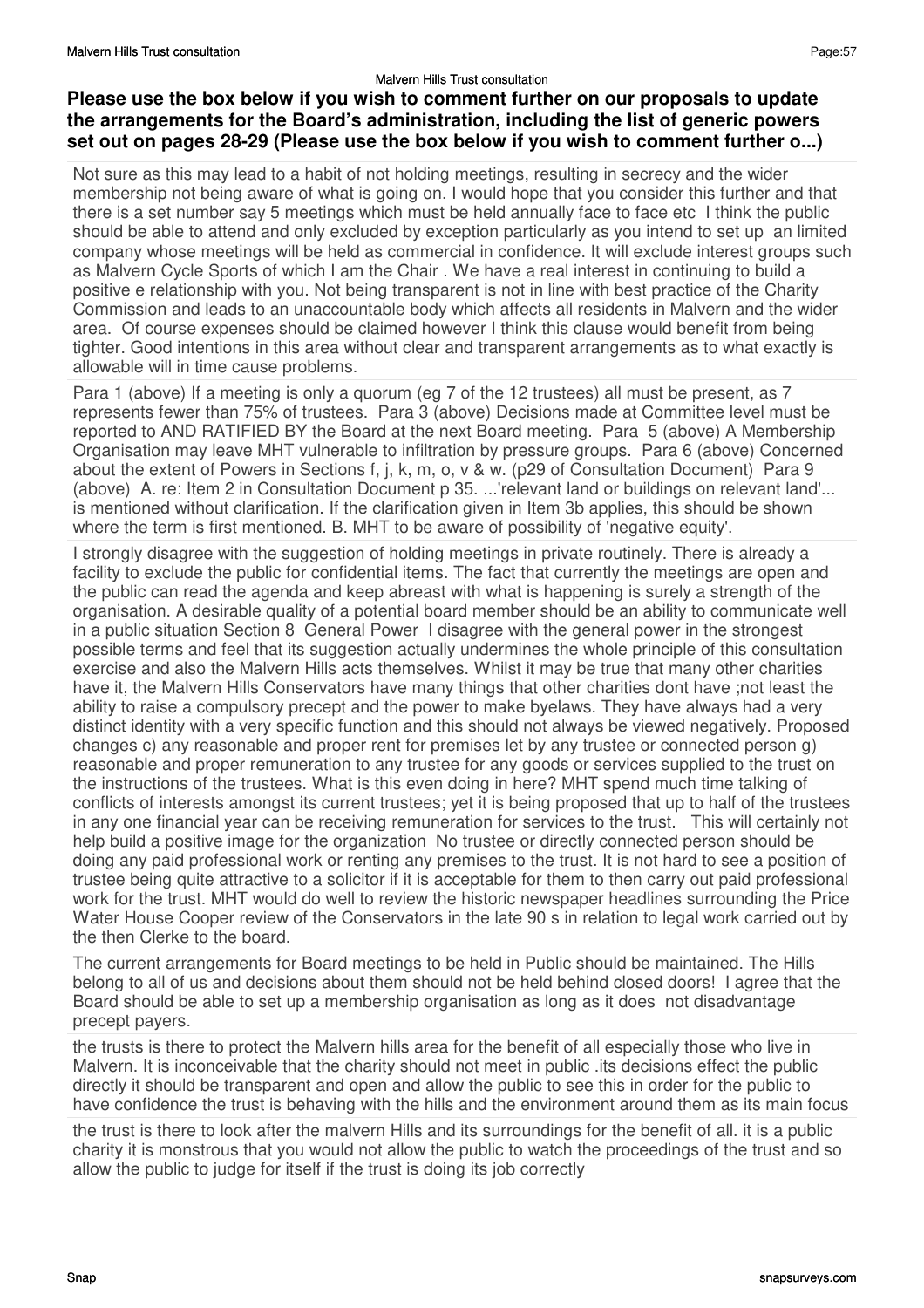# **Please use the box below if you wish to comment further on our proposals to update the arrangements for the Board's administration, including the list of generic powers set out on pages 28-29 (Please use the box below if you wish to comment further o...)**

The Trust already have sufficient 'power' to look after the land, some of which must already be in place eg operating bank accounts

it is outrageous the public should not be allowed to attend meetings that make decisions about the areas the public lives in. this is a public charity and a public body as such the public should have a right to scrutinise the meeting activity in real time by being present. not just after decisions have been made by reading past minutes.

Re question above and borrowings, is this in line with other charities? I fundamentally disagree with this - this is not in line with other statutory bodies as far as I understand. The Malvern Hills Trust should not be able to operate, for example, as a company can - its purposes are very different. With respect to the generic powers, I am very concerned by (l.) Power to undertake and execute charitable trusts including permanent endowment and (m.) Power to impose restrictions, revocable or irrevocable on use of property of the Trust including creating permanent endowment. In respect of (l) it appears that the Trust could give way its money/land to other unspecified persons, which would prevent the Trust ensuring all its monies are to go towards furthering its objects and (m) because the Trust should not have unlimited powers to restrict use of the Hills - particularly not irrevocable restrictions. On whom are these restrictions to be placed? To what purpose? Who is checking that this is proportionate and fair? I am also very concerned by (w.) Power to sell renewable energy (limited to production eg from solar panels on buildings). Does this give a pre-emption in favour of, for example, the erection of wind turbines on the hills? I would be utterly opposed to this, or any generic power that could be interpreted as such.

To ensure open-ness and accountability, the public should have access to meetings without restriction. Any suspicions of decisions being taken "behind closed doors" risks a loss of credibility and confidence by the public.

The trust are a charity so transparency to the public is important ,if the public not admitted to meetings then the full minutes should be made available ,but with this option parts can be left out ,and as in previous comment communication is the trusts strongest point

My experience is that if an issue is genuinely urgent then decisions should be made with the majority of trustees present (in person or virtually.) Otherwise this facility will be abused, and trustees will be circumvented. . Transparency is important for an organisation this size, so removal of 'the public' should never be considered - its rather shocking that this is even being proposed. The reality is that 'the public' tends to be informed and motivated people - even if they are sometimes awkward. The trust is not a sophisticated financial organisation and so they are liable to be naive to complications that can arise from taking out debt or loans or bonds.

a) If a meeting comprises fewer than 75% of total number of trustees, all must be present in person. c) Committee decisions must be reported to the next Board meeting and RATIFIED by the Board. e) Danger of infiltration by activists or pressure groups from outside the area. i) Document does not indicate that, if borrowing or acquiring a mortgage against land etc., the re-sale value may fall.

Expenses - there should be evidence of all expenses and payment made based on actual expenditure - not a civil service day rate etc.

All of these changes appear to represent sensible modernisation of the governance arrangements for the Trust, bringing them into line with best practice seen in other settings.

I disagree with trustees not attending meetings as this is not giving a full commitment to their role. The admittance of the public to meetings is not acceptable as precept payers should be able to understand where their money is being spent and feel that matters are well managed.

In endeavouring to establish 'trustees' with the skills for today and into the future then those trustees should be expected to attend meetings in person and BE SEEN to be giving 100% to the matters before them. Your alternative of being present 'electronically ' is not acceptable. I am strongly opposed to the suggestion that the public be excluded from committee meetings, as a precept payer I expect to be allowed to observe that your actions and your powers are using my money in a satisfactory and worthwhile manner.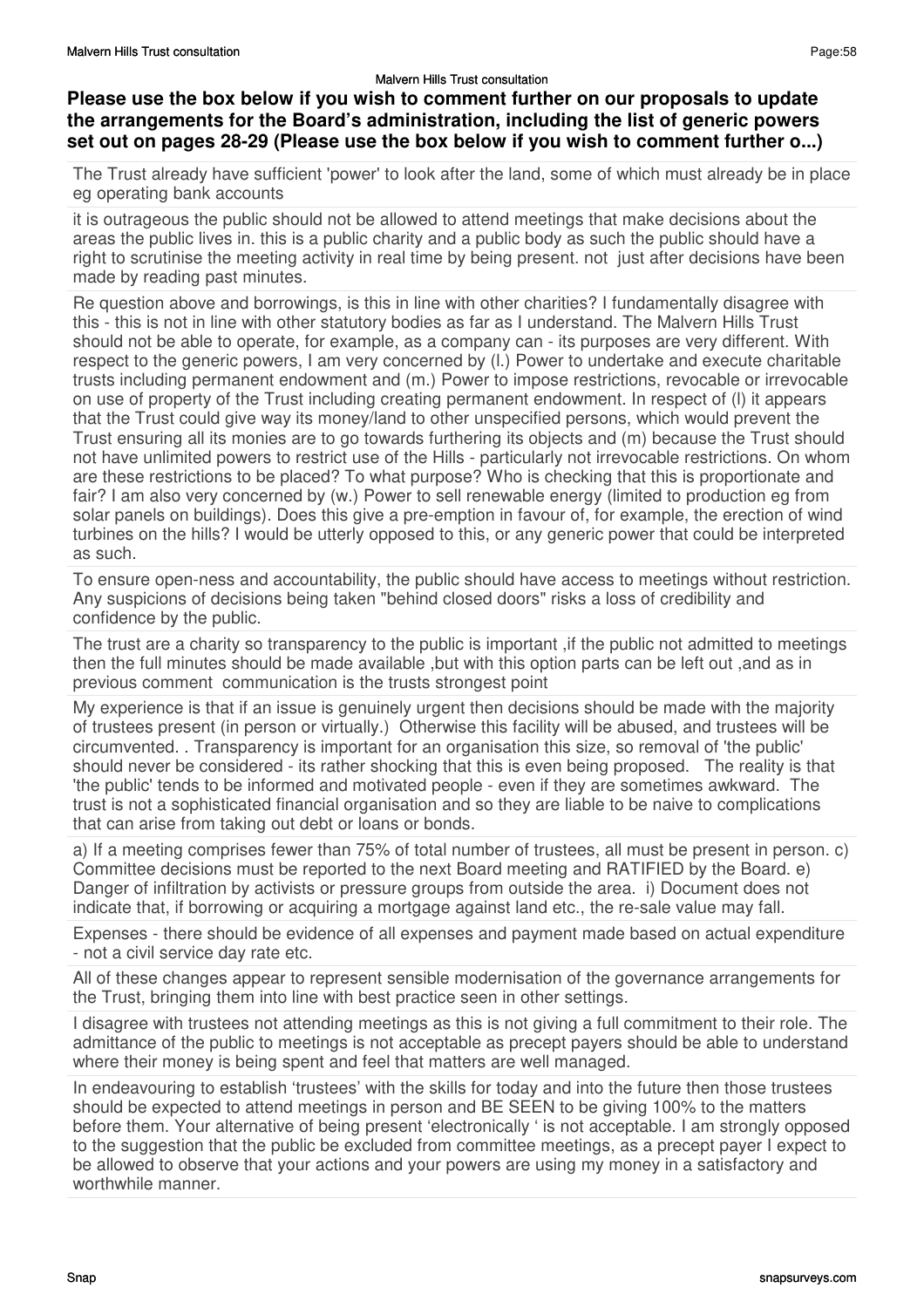## **Please use the box below if you wish to comment further on our proposals to update the arrangements for the Board's administration, including the list of generic powers set out on pages 28-29 (Please use the box below if you wish to comment further o...)**

Q6.It is obviously sensible to allow trustees to take part in meetings remotely in special circumstances, but not as a matter of course. All meetings should be open to the public and there should not be a power to close a meeting to the public if items are controversial. I have concerns about setting up a membership organisation without more information about what it would be for- particularly as this leads in the document to a proposal that the membership organisation could appoint candidates to the board. This dilutes the geographical principle of representation and allows those who pay membership to have a say over those of us who live here and pay a levy. The objective could be achieved by the membership organisation having an advisory panel to the board.

Most important is transparency and it is imperative that the public should attend meetings.

Concern about accountability to fee payers. Important to have representatives who are invested in the area.

Presumably unanimous written agreement means electronically written

Consultation document refers to outcomes from committee meetings but question above refers to decisions, why the different term?

Q7 Agree to all the powers listed on the condition that Levy payers , the public , get to ratify via election all the Trustees selected by an Independent panel. [Q 6 for as long as the public pay a Levy , the Trust should be required to admit the public to Committee meetings ]

Consolidation of power in fewer hands with greater autonomy to raise funds, borrow money without the oversight which has been in place for >100 years. My belief remains that a reduction from 29 to 12 trustees is far too extreme given all the additional changes being proposed. Similarly the desire to exclude the public from meetings also raises anxiety levels and creates a potential situation where a small number of individuals could make undesirable changes in the future without oversight. I strongly disagree with those proposals.

#### **Land Management**

#### **Securing the commons, temporary fencing and livestock - Page 40**

**In all cases set out below, the public would continue to have access to the areas in question (The Trust should be able to secure the perimeter of a common, to make it stock proof, subject to the consent of the Secretary of State and any other necessary permissions)**

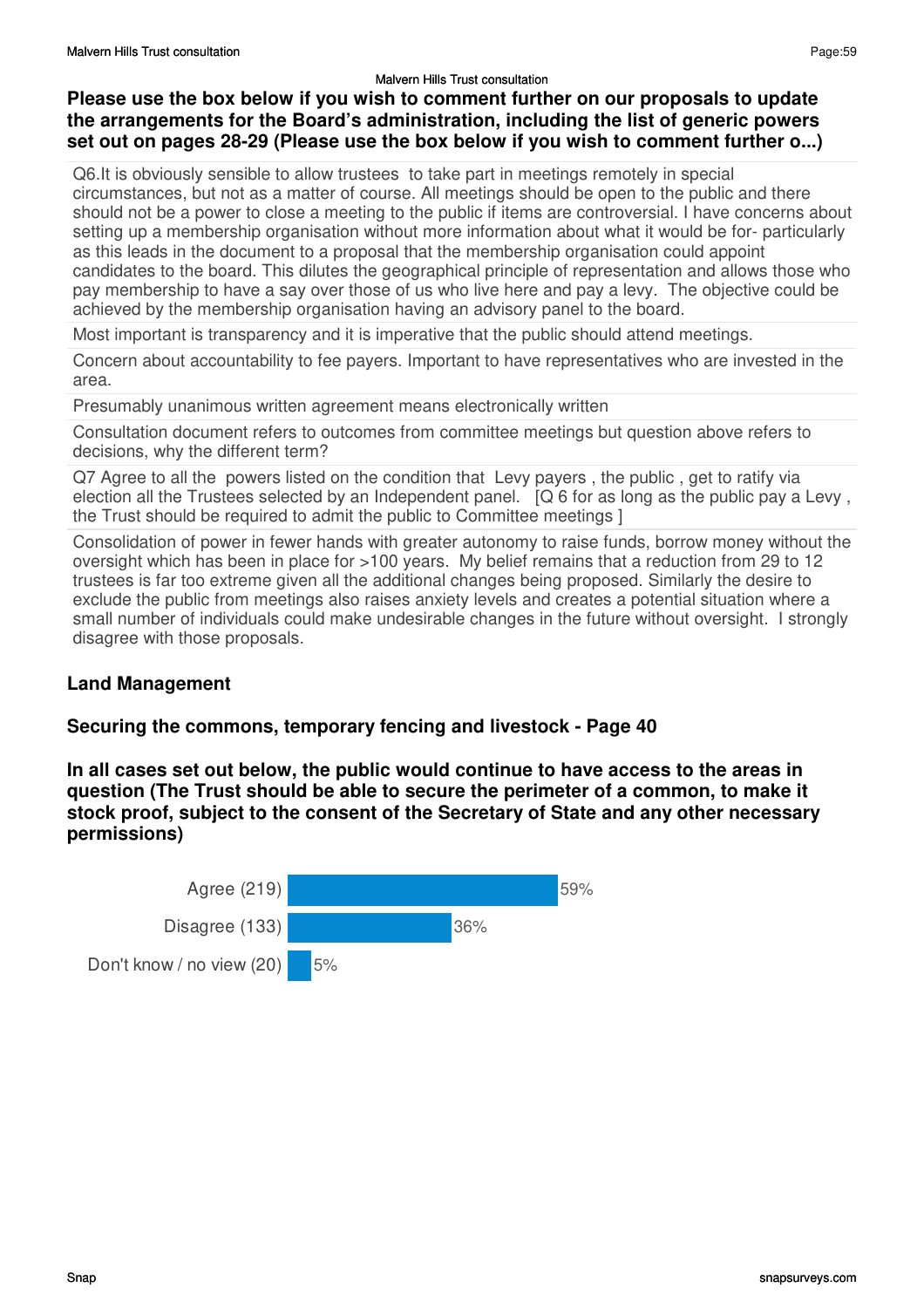Page:60

#### **Land Management**

# **Securing the commons, temporary fencing and livestock - Page 40**

**In all cases set out below, the public would continue to have access to the areas in question (The Trust should have a power to set up temporary grazing compartments for up to 60 days)**



## **Land Management**

# **Securing the commons, temporary fencing and livestock - Page 40**

**In all cases set out below, the public would continue to have access to the areas in question (The Trust should have a power (subject to a requirement to consult) to put up temporary fences on the common for up to 12 months in the interests of animal health)**



## **Land Management**

**Securing the commons, temporary fencing and livestock - Page 40** 

**In all cases set out below, the public would continue to have access to the areas in question (The Trust should have a power to own and manage livestock)**

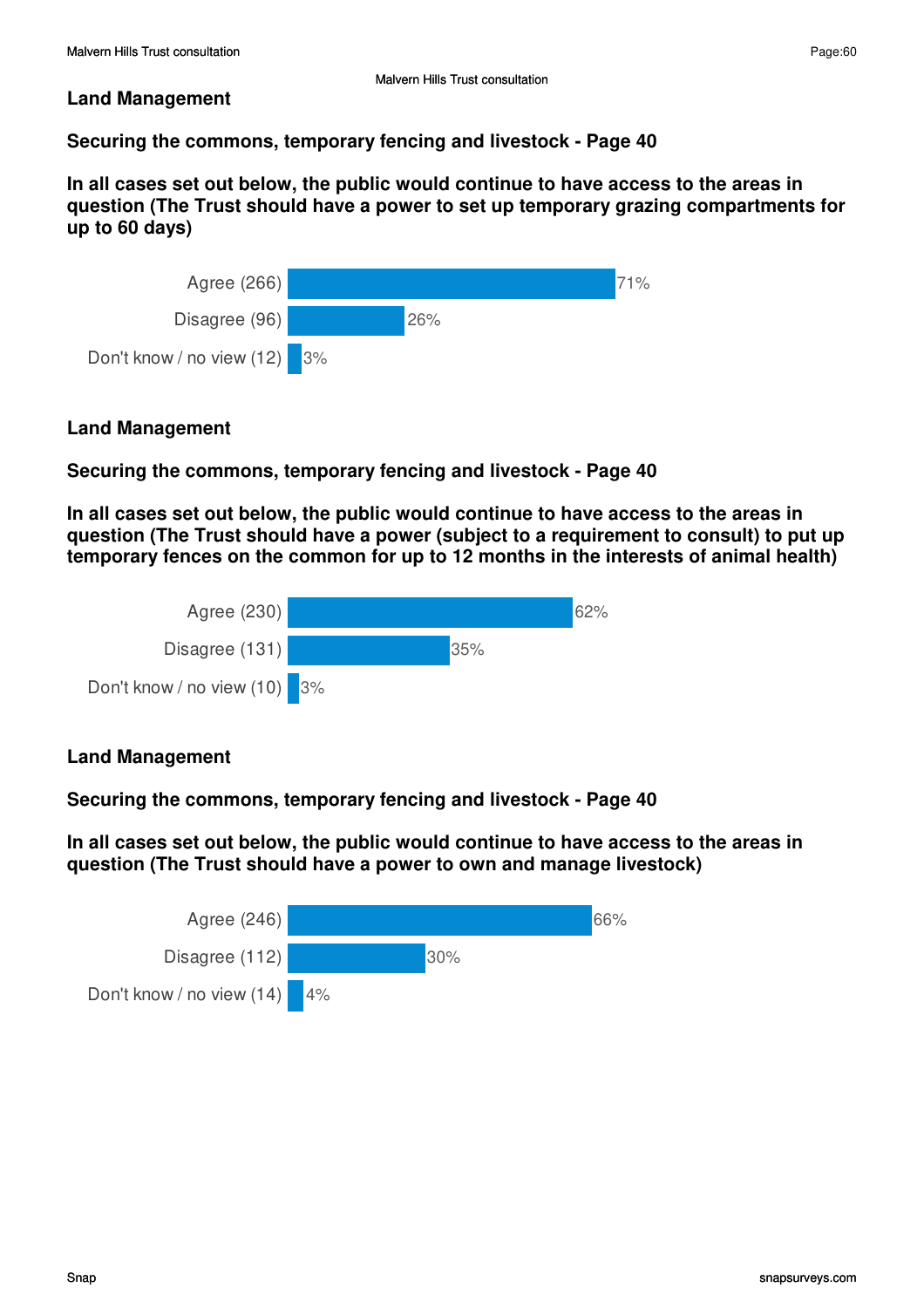#### **Land Management**

# **Securing the commons, temporary fencing and livestock - Page 40**

**In all cases set out below, the public would continue to have access to the areas in question (The Trust should have a power to install sensitively placed watering points on its land)**



## **Land Management**

## **Securing the commons, temporary fencing and livestock - Page 40**

**In all cases set out below, the public would continue to have access to the areas in question (The Trust should have a power to deal with injured or ailing animals which are on the Malvern Hills in breach of the byelaws)**



#### **Please use the box below if you wish to comment further on our proposals to secure the commons, the proposed temporary fencing powers and on looking after livestock (Please use the box below if you wish to comment further o...)**

The hills are OK for sheep and bullocks but Castlemorton Common is not suitable for these animals as it is too boggy and nearly all of the adult sheep are lame with foot rot from standing on wet ground.

Land is for folk to walk across any where. Permanent fencing not on. It could mean that that Malvern Link Common has fencing around the each of the four compartments.

Nowhere in the document can I find reference to rewilding. This is a policy the National Trust is and is the large-scale conservation aimed at restoring and protecting natural processes and core wilderness areas, providing connectivity between such areas, and protecting or reintroducing apex predators and keystone species. Policies of allowing overgrazing of the Malvern hills is counter to this laudable aim.

PLEASE don't fence off the common!! This would wreck it. A huge part of the area's unique charm and character rests on the sheep being able to wander down the roads. As far as I know, nobody has a problem with this. Personally I love waking up early in the morning to hear them come down New Rd and graze on the grass strip outside my gate. If you fence off the common, the New Road / Eight Oaks / Quarry Rd area will look like some suburban park - with more limited access than now (regardless of the intent). The livestock is what make this area unique - there may well be a good argument for putting up improved signage to make drivers take care - but fencing off this area would be hideous. Please, please, please, don't do this. If you feel that you absolutely HAVE to do it, please do so on the A and B roads only (e.g. in the Birtsmorton, Berrow, Rye Cross area). But preferably not at all. It looks like a hideous over-reaction.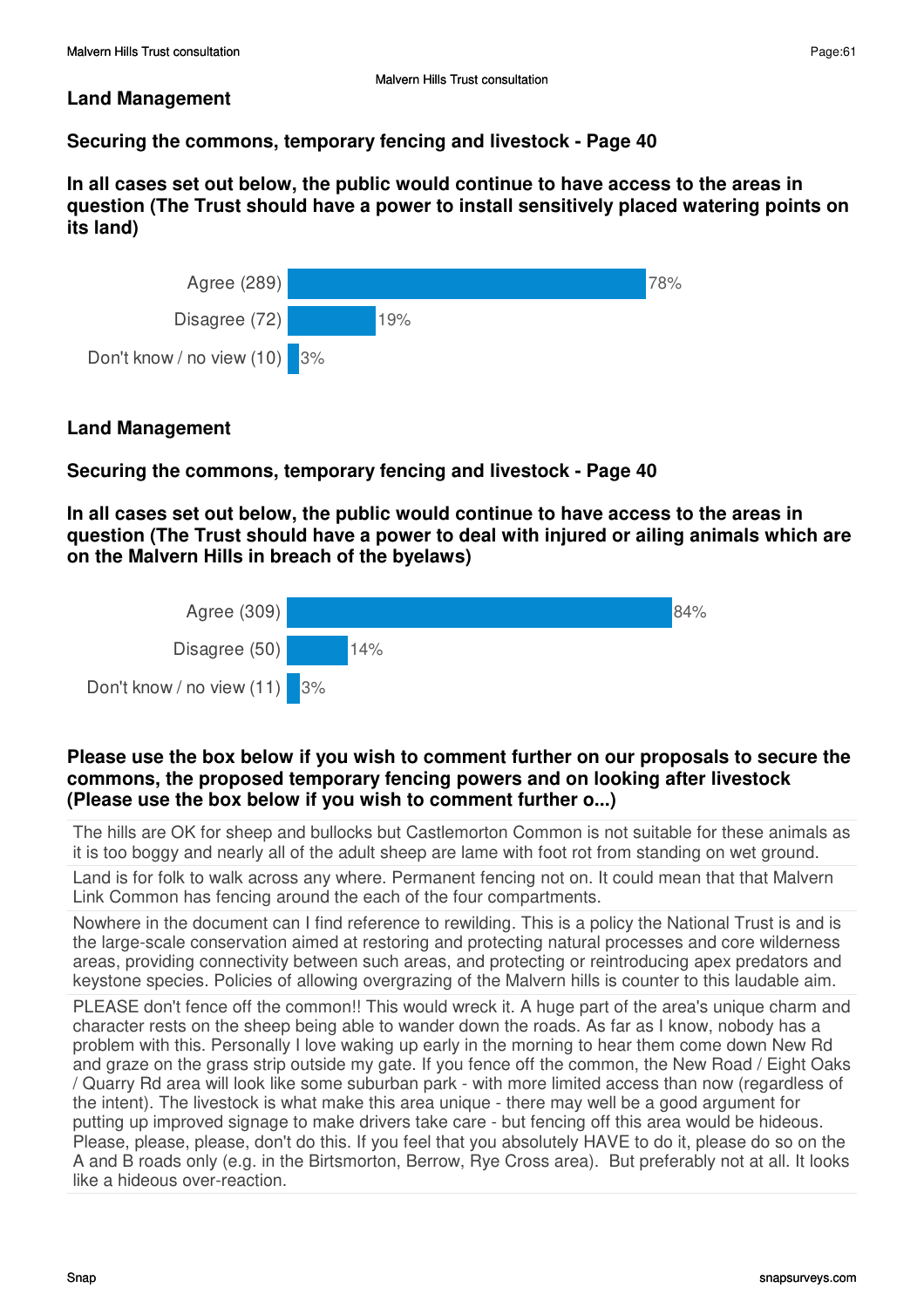# **Please use the box below if you wish to comment further on our proposals to secure the commons, the proposed temporary fencing powers and on looking after livestock (Please use the box below if you wish to comment further o...)**

The placing of stock proof fencing on the roadside perimiter of commons is going to change the aspect of these commons irrevocably. The open aspect will change completely and affect the flora, insects and animals and birds as well as the landscape. Land on the edge of roads will become completely different in character (weeds will have to be controlled by mechanical or chemical means, the view will change totally) and I believe this will contravene the original intention of the Conservators as well as changing the environment from one we all know and love. I feel that restricting the speed of traffic drastically in the affected areas would be a far better way to conserve the essential characteristics of the land. It will also educate people to realise what is special about these areas and I think it is the duty of the Trust to do that. It is not the duty of the trust to make things easier for motorists or dog owners or for farmers who enjoy commoners rights or for the Trusts' own agricultural practices. It makes it difficult for these people but thats just the conditions under which they place stock on the common land or travel through it and we should not be twisting the management of the Hills to suit modern requirements dictated by car or dog owners. The flora and other wildlife of the Hills are dependent on management that protects and conserves them, that was the original intention when it was set up and it is the intention now under rules of HLS and SSSI.

The fencing on the hills is an eyesore and difficult to deal with. I would hate to see more of it and would prefer to see any money raised be used to manage the land on the hills manually and not with livestock. The livestock also do a lot of damage to the paths. The whole aspect of fencing the hills and running livestock is destroying the whole ethos of the beauty of the hills and ruining the pleasure of walking there.

All of these proposals endanger the very principle of common land and the original objectives of the Malvern hill acts. be able to secure the perimeter of a common: Fencing om commons (Malvern Link common fenced) this risks the open aspect of the hills and commons, and will change the nature of malvern and surrounding areas. compartments for up to 60 days: Why surely you will not want to over graze an area of they long own and manage livestock: Commoner have that right.

After 45 years of living within the area you now wish to promote very thing you have said it not in the interest. of MHT you have made your minds up what you stand for

Watering points should also include those for humans - to save on single use plastic bottles being discarded.

There seems to be an increase in the use of livestock on the hills. Are there areas which might be better left to revert to woodland, to reduce the need for grazing and increase the number of trees in the area?

As the Trust is needs to reflect modern best practice in the 21st century, all livestock grazing should be stopped as it has a damaging impact on the environment and climate.

All Malvern Hills Conservator land should be kept open to the Public at all times, otherwise large areas could be fenced off, thereby closed to the Public for very little reason.

Dog Attacks on Animals is not being addressed with Prosecution, it would take a long time for the Police to get there, my View and I guess all animal lovers is your Wardens should be able to issue Instant Fines, Animals should never Die being Ripped apart.

These are all sensible and necessary powers. I am relieved to hear that the intent is to fence the boundaries rather than to fence off roads such as those crossing Castlemorton Common.

Not all commons are the same! To fence CL9 would contradict it as an unenclosed historical area. It may also encroach on commoners' rights which are protected under other legislation. The Trust's position on estovers is subject to these commoners' rights. Investigation into the appropriate definition of estovers in relation to properties is necessary before any change can be made. Not all trees on the Trust's land are 'planted' by the Trust. There are very many self seeded trees, now of a good size. Clarification is needed.

Perhaps some specific sites should have restricted access - particularly dogs and cyclists - for the benefit of the fauna and flora.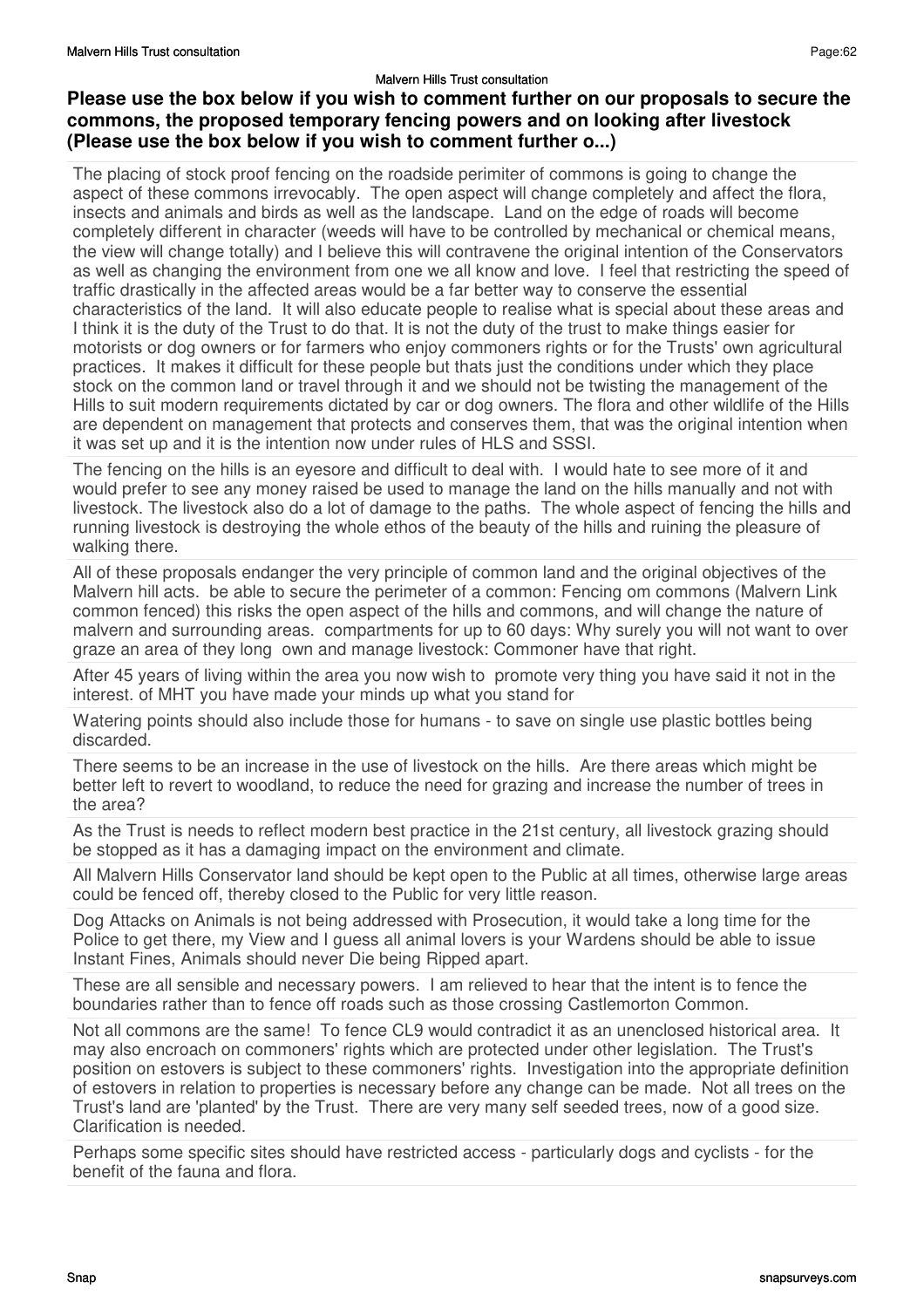## **Please use the box below if you wish to comment further on our proposals to secure the commons, the proposed temporary fencing powers and on looking after livestock (Please use the box below if you wish to comment further o...)**

Securing such areas should allow for reasonable access as at present. (As a disabled person it would be good to have access for a mobility scooter where viable. I live at Poolbrook & the common there has no way for folk like me to access it because of the boulders and high kerb. It would be good to be able to follow my grandchildren on to the Common for play. I would like to be treated as well as the sheep and cattle!!)

Securing the perimeter. E.g. fencing along roads, is counter to the unique character of the hills. This must be strongly resisted, and alternative solutions sought. 12 months is not temporary. This is fencing by the back door. A single season (3m) could be a more appropriate maximum.

In relation to the first point, in relation to permanent fencing I believe it should be a requirement to carry out local consultation as well as obtaining Secretary of State approval. Local knowledge and prejudices should be reflected in decisions. For instance, I note that access points are deemed acceptable by the inclusion of gates, stiles or the like. Although I believe current management would not contemplate the use of stiles, any future intention should be subject to challenge.

The Conservators were not set up to be livestock farmers and I presume have no relevant expertise. This would be contrary to that which the levy payers thought their contribution was supporting

I would also strongly disagree the use of any cattle grids on roads securing the commons. Vehicles crossing grids are extremely noisy, plus the additional deceleration/acceleration of vehicles using grids produce an increase of harmful exhaust emissions, therefore being totally unacceptable near houses. In addition, grids pose a potential risk to young children, night time walkers, small animals & run-away horses.

In addition, I absolutely disagree with using cattle grids on the commons. The noise cattle grids produce is totally unacceptable & will be strongly contested if proposed near houses. The grazing animals permitted on the common should NOT be allowed supplementary feeding. Animals should be simply used to graze grass & browse where this is required. Areas where animals are being fed currently, during winter months, are being ruined by vehicles delivering hay etc. thus producing large areas of mud. Also, the excess manure/ nitrogen produced in these feeding areas is changing the natural flora. If supplementary feeding is required this surely can be done on the grazier's property.

As general statements these are largely ok but it depends what the governing objectives and policies are. So, if as the consultation documents suggests it is to support the rights of commoners and this is clearly and expressly stated then fine, but if not, such that in the hands of the wrong trustees it could strip commoners of their rights and lead to more permanent enclosure, then what is proposed is not ok.

Very strongly support! The Commons in particular require grazing by BOTH cattle and sheep. Scrub is on the increase everywhere. They are the Bare Hills and Commons for grazing stock on.

I agree with stock-proof perimeters on places like Castlemorton Common but not on the hills where the trees on the lower slopes should be allowed to regenerate and become naturalised above their current level as they would without livestock interference. At this time of climate change we need all the trees we can get because they are hugely beneficial and this would obviate the need for livestock and fencing on the hills and make them truly accessible to the public while removing the possibility of injury by dogs. Strategic places could be kept clear for visitors viewing by humans mainly with hand-held equipment. I do not agree with the Trust owning livestock. Somewhere along the line it would have to become a commercial venture because you will invariably end up with far too many animals.

I am against cattle grids being used. Cattle grids are dangerous to horses & their riders, especially children riders. They are also a trap for small mammals & reptiles like snakes & slow worms etc. Cattle grids would also be exceptionally noisy for residents living on the commons, please disregard their use.

Absolutely disagree to cattle grids. They are very antisocial due to the noise factor. Cattle grids can also seriously injure horses & ponies that simply don't recognize what they are.

Re livestock management .....is sponsorship an option ....possibly linked to the membership suggestion ?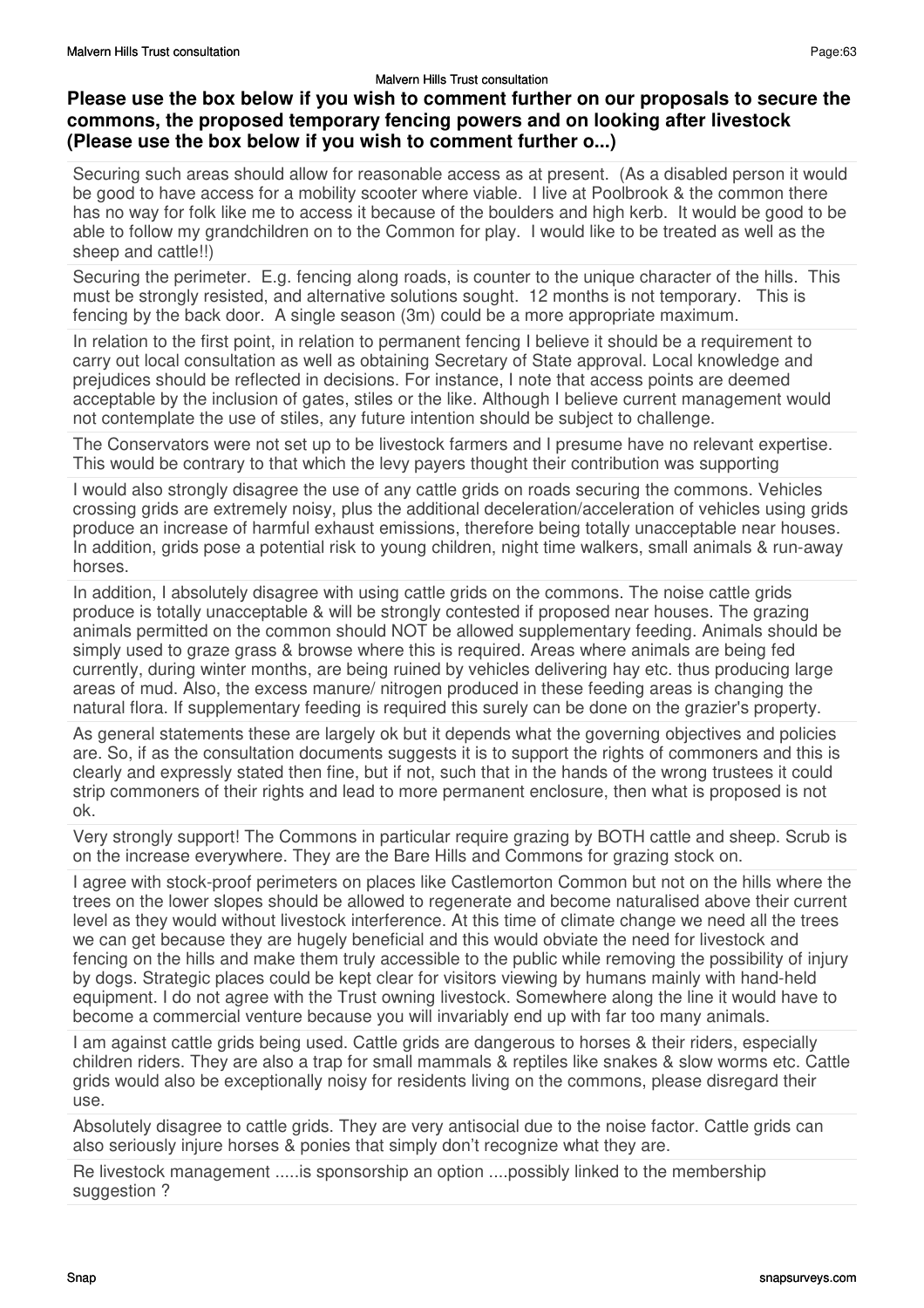## **Please use the box below if you wish to comment further on our proposals to secure the commons, the proposed temporary fencing powers and on looking after livestock (Please use the box below if you wish to comment further o...)**

These proposals are directly related to the proposal that the Trust become a business. The existing fencing that has been introduced on the hills to allow grazing already interferes with access for able bodied and disabled visitors.

The application of an unlimited right to the above powers could significantly change the natural aspects of the Malvern Hills and militate against easy access.

#### No further comment here

The Trust should keep their land open to public access at all times and not be able to use it extensively for grazing purposes. In doing that the land will no longer be open to public access.

The look of the commons will change considerably if these provision are used over generously. The "minimum ncessary" should be practised.

I was under the idea the Malvern hills are common land ?

It could be useful to put cattle grids on roads entering and leaving the commons but I strongly object to any fencing erected along roadsides or other similar places which would detract from the nature of an open common, effectively turning it into "fields". There is a place for temporary grazing compartments /fences but 60 days and a year do not seem very temporary. With temporary fencing, putting in stiles as a means of access would be totally inappropriate for horse riders and mountain bikers as it would effectively prevent their access.

Additional fencing and livestock has the potential to completely change the natural features of the Malvern Hills. (Malvern Hills includes of the land aged by the Trust not just that on the main Malvern Hills area)

Nervous that if the Trust own animals is takes away the necessity to persuade commoners to be active. That can lead to the Trust favouring themselves as the preferred grazier

I am concerned at the implications in respect of access and the rights of the public to common land. This is an acceptable measure for controlling grazing. 12 months of fencing on common land must surely be in breach of public access. If animal health is in question there are other appropriate bodies. It is not the function of the trust to farm livestock. "Sensitively placed watering points" Too generic a statement; how many? Where? Looking like what?

There are already fences on the hills that were introduced a few years ago to allow grazing and they interfere with access by able bodied and particularly disabled access.

Livestock only for keeping down unwanted growth, not for marketing.

Land should be kept as open as possible to allow public access and to maintain the natural aspect.

There are already enough livestock on the hills. We don't need more fences and unsighlty water points. IT iS NOT A FARM.

This all points, to me, towards the intent to farm the land. Livestock were introduced as a measure to 'cut the grass', but this is now far in excess of that. Bad enough walking through areas with cow and sheep dung, but this would be far worse in scope and effect. The trust have not yet cut down the trees as was promised several years ago, I do not believe that could manage a 'farm' scale operation with any benefit to the hills, commons or public.

Q8.6 Is it the Trust or the animals in breach of the bylaws? Does MHT just stand back and watch animals suffering at the moment?

Q8.6 Is it the Trust or the animals in breach of the byelaws? Does MHT just stand back and watch animals suffering at the moment?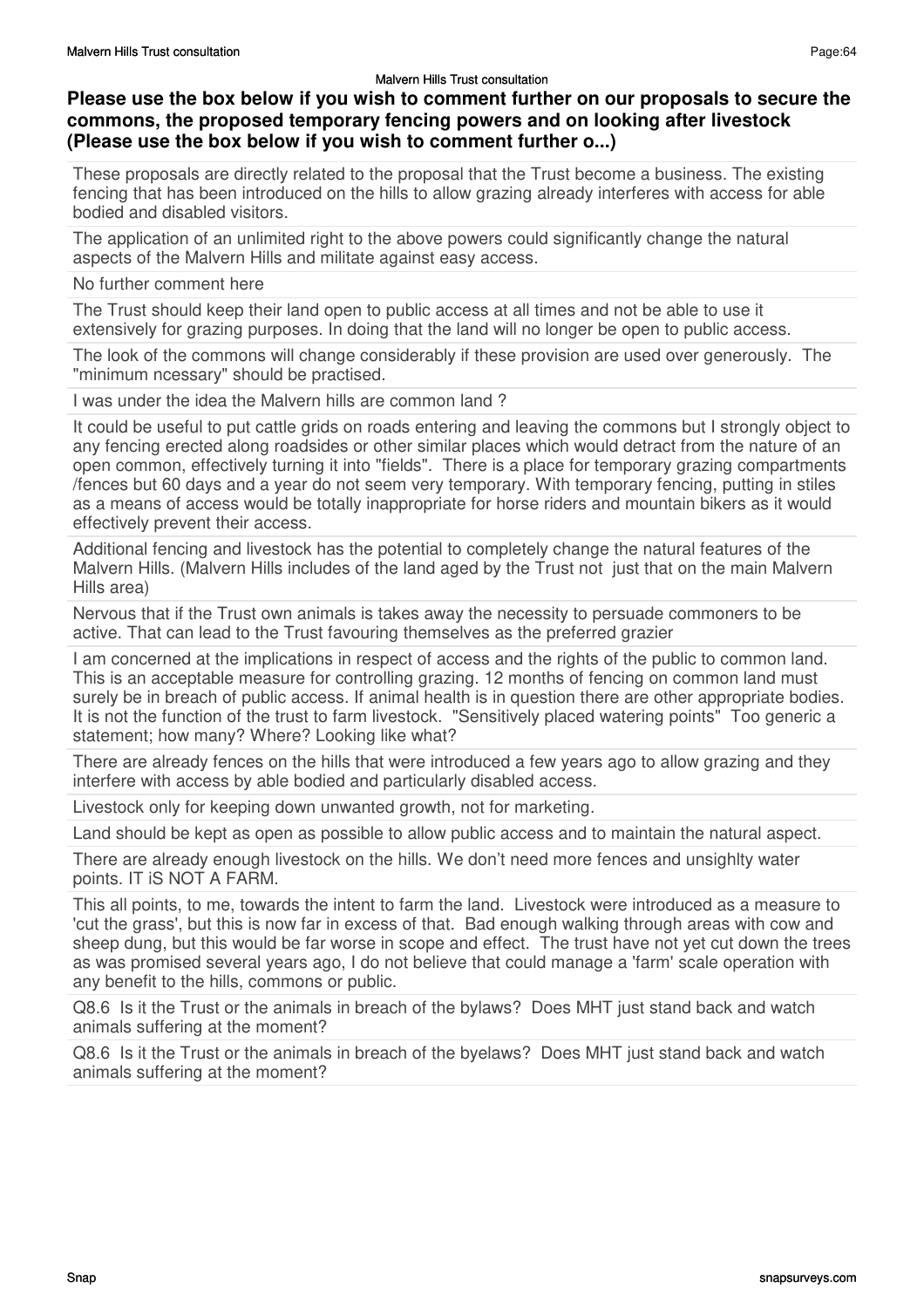## **Please use the box below if you wish to comment further on our proposals to secure the commons, the proposed temporary fencing powers and on looking after livestock (Please use the box below if you wish to comment further o...)**

On walking the hills over the last couple of years it feels like we are walking through a farmyard. The electric are an eyesore and also hazardous to small children. The droppings left by the livestock do not help with the wild flora as they require poorer soil and because the animals are always moving around this has a impact. Additionally, we have noticed significant damage and erosion to the flora from cattle and the heavy vehicle used to attend to the animals. We feel the hills are too vulnerable to damage and need to be protected.

It is not clear if the proposed powers for temporary fencing are to be subject to the consent of the Secretary of State and how the temporary grazing permission varies from that which the Trust currently uses in managing its grazing today.

The Conservators should keep the land as open spaces and free from enclosure

Are cattle grids included in this, or aerials to manage electronically tagged livestock?

The commons are unenclosed. Enclosure is a legal term and once a common is enclosed it ceases to become common land and all commoners' rights are extinguished. The correct word here is 'unfenced'. 'Much loved' is an emotive term and these two words should be removed. Many people prefer to live in towns an apparently have no passion for the countryside. 'Conservation objectives' is too strong a reference to unspecified conservation matters and could be taken to mean that there are 'wildlife trust' conservation responsibilities – objected to under Page 8. The words should read - to preserve the natural aspect of the land, one of the objects of the Trust. The Trust should support local commoners in the exercise of their registered rights. The words 'sensitive' and 'traditional' are superfluous – these are legal responsibilities and legal rights and do not need qualifying. Whilst it may be true that 92% of the perimeter of CL9 is already secure, this is not through any action taken by the Trust. It is because private landowners have fenced their land against the common in order to project their own land and this should have been made clear in the Consultation Document. Entry points to a secured common should include provision for horse riders and disabled access. The word 'stiles' should be removed. Temporary grazing – these proposed powers are not sufficiently clear. For example, they do not say within what period the same piece of land can be re-fenced, not do they limited the area to be fenced. As proposed, the Trust would be able to fence large areas of the common for 6 months, followed by another six months and so indefinitely. Instead, The Trust should adopt the Temporary Fencing on Common Land guidance notes from DEFRA and Natural England, 20 September 2016. The question is, perhaps, why should the Trust be exempt from these guidance notes? Erecting fencing for up to 6 months You can erect temporary fencing on commons for up to 6 months to restrict the movement of grazing animals. To do this, you must be: • the owner of the land • a commoner (anyone who has rights of common on the land) • anyone acting with written consent of the owner The area you want to fence off must not be bigger than either 10 hectares or 10% of the area of registered common land that it's part of, whichever is the smaller area. It can't exceed this size limit, either by itself or cumulatively with any other areas in the same area of registered common land which you have fenced off without section 38 consent. If you fence off a piece of land for 6 months under this exemption, you must then remove the fences for 6 months before you can fence it off again. Erecting fencing for up to 1 year You can put up temporary fencing for up to 1 year (or up to 3 years on moorland) to protect vegetation if you're growing or restoring it. The area you fence off must not be larger than 1% of the area of registered common land it's part of. It also can't have been enclosed within the previous year. To do this, you must be: • the owner of the land • a commoner (anyone who has rights of common on the land) • anyone acting with written consent of the owner Erecting fencing for up to 5 years You can put up temporary fencing for up to 5 years if you're restricting access to conserve nature. The area you want to fence off can't be bigger than 1% of the area of registered common land that it's part of, by itself or along with other areas in the same area. To do this, you must: • own the land or have written consent from the owner to prove you're working on their behalf • have a written agreement with Natural England or the Secretary of State requiring you to conserve nature

Worcestershire LAF (WLAF) has reservations about putting up temporary fences across any public rights of way - particularly bridleways and permissive cycleways. We have indicted our agreement on the basis that Item 5 of the proposal on page 43 is adhered to.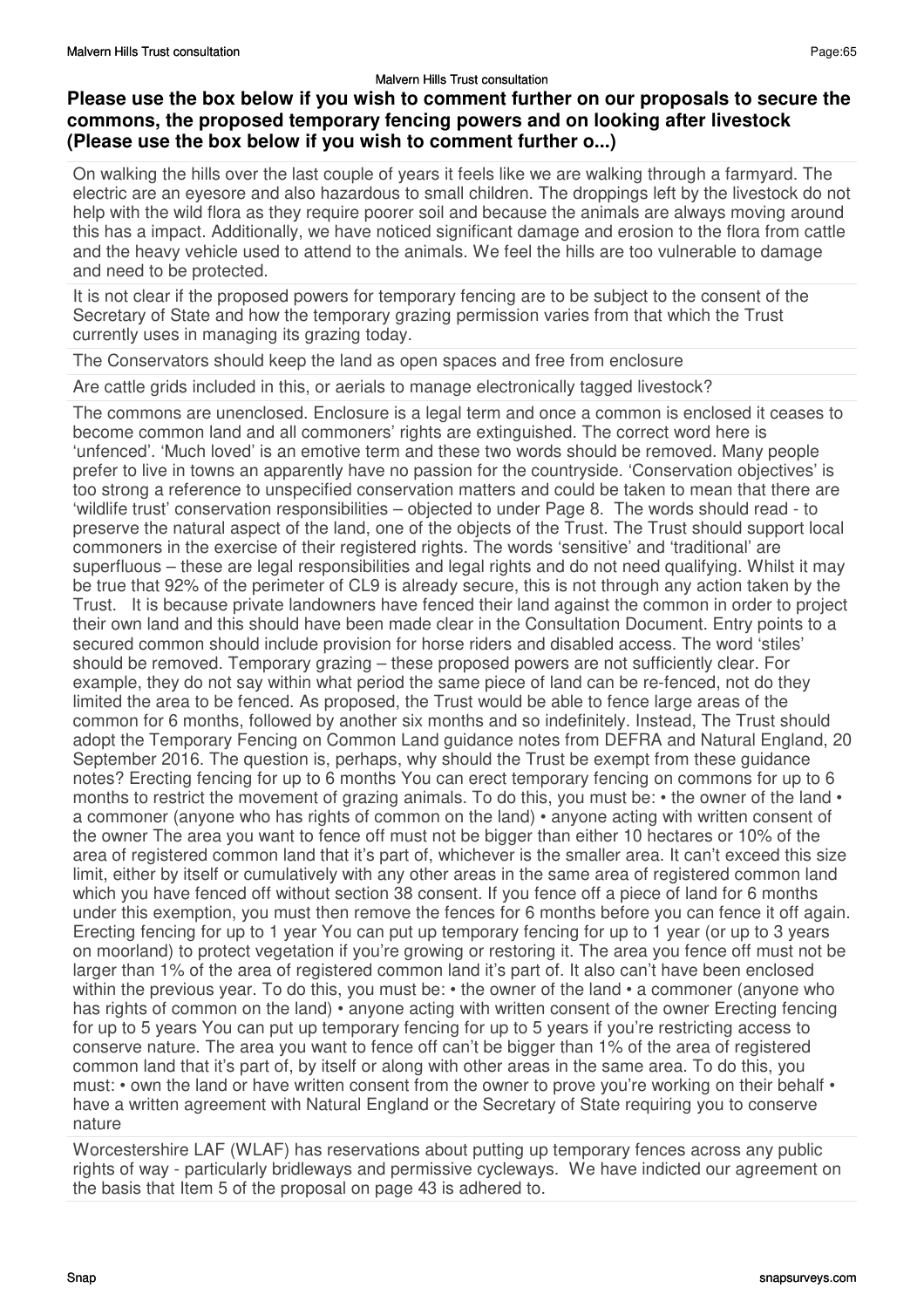## **Please use the box below if you wish to comment further on our proposals to secure the commons, the proposed temporary fencing powers and on looking after livestock (Please use the box below if you wish to comment further o...)**

Q8.6 Is it the Trust or the animals in breach of the byelaws? Does MHT just stand back and watch animals suffering at the moment?

I believe that 2016 DEFRA guidelines exist re temporary fencing on commons for animal health reasons. Why not use these?

There should be a prohibition against any gates in the perimeter fencing being locked.

Climate change requires that we urgently reforest areas where possible. On the hills this can be done by natural regeneration. The UK has one of the lowest proportions of tree cover in Europe, so there is no need for grazing other than that employed by those with commoners' rights.

These powers appear reasonable providing they are not abused. Safeguards should be built into the legislation. Access should be provided for disable people through gates. Animals should not be kept which might injure the public passing through an enclosure.

The role of The Trust is to protect the hills and surrounding area first and foremost. Livestock management requires expertise in an area not called for in The Trust's main duties

Grazing is a key aspect of maintaining the Hills and commons and removes the need for mechanical cutting etc. These changes would all seem to make that grazing easier for the Grazier or indeed MHT of required

A 28 day limit would be sufficient for temporary grazing compartments, 60 days is too long and unnecessary.

What do you mean "deal with" animals? I agree helping them would be acceptable

Commoners having grazing rights should have the ability to fence livestock near to their property on a common. This for the large part would be to protect animals straying on to a road adjacent or crossing any common.

The function of the Trust should be to protect the land, not act as farmers. Livestock owners should be allowed to apply to graze stock and pay for the facilities provided for them to enable the use for grazing.

The Trust should make more use of natural streams that originate from springs on the hills, clear a lot of the alder trees that are blocking their routes.

Permanent fencing gives the impression that it is private land and this deters visitors. Why would MHT want to own its own livestock? Although grazing may be beneficial to the land ( difficult to prove), it is not cost effective. After Brexit, the money might not be so readily available. As a veterinary surgeon, the last point is important, and for some time I have been concerned about the state of some of the sheep on Castlemorton Common - especially the level of lameness

Any and all access points must be by bridle gates as all the land is open to horse riders. To even mention using stiles in the consultation document is an insult to all disabled people. Please bear in mind that the current metal gates used in conjunction with electric fencing are often difficult to open and are restrictive in that the metal bar on the ground makes it difficult or impossible for a mobility scooter to cross.

Page:66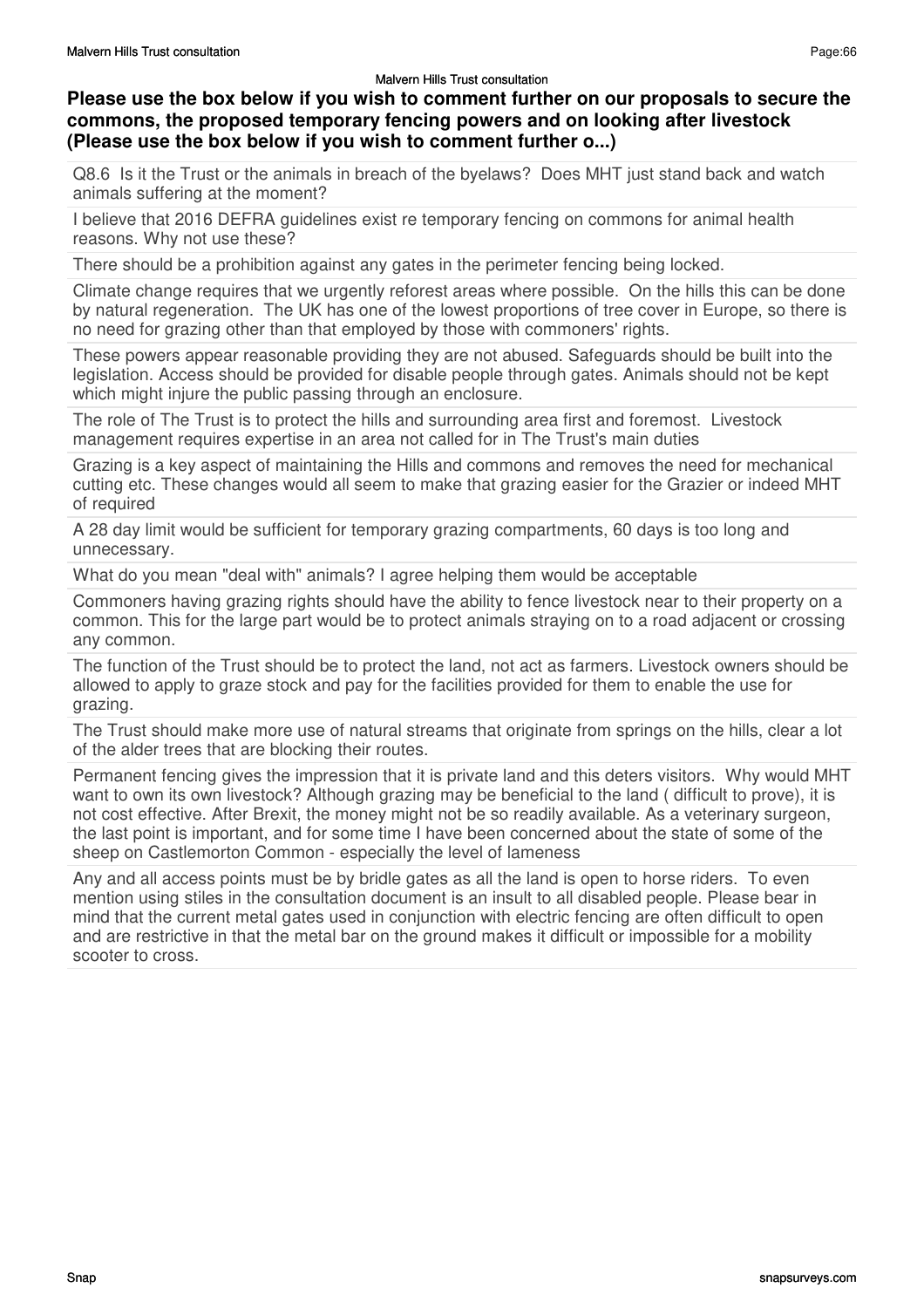## **Please use the box below if you wish to comment further on our proposals to secure the commons, the proposed temporary fencing powers and on looking after livestock (Please use the box below if you wish to comment further o...)**

The proposals for perimeter securing seem very unclear and are, we believe, misleading. They need much more detail. 1. The consultation document refers to A roads but we contend that there are no nationally classified A roads on or crossing Castlemorton, Shadybank and Hollybed Commons. The highest classification road appears to be the B4208 although the A438 may run along the western perimeter of Hollybed Common depending upon the area defined as this Common. Moreover there appears to be no public roads at all but only public rights of way on Shadybank Common according to the WCC GIS Online Roads map. 2. Although not explicitly stated it is assumed that the intention is to fence many public roads where they cross Commons with fences on both sides of the road, eg the B4208 across Castlemorton Common. This will very significantly change the 'Natural Aspect', 'Landscape Character' and 'Cultural Landscape' of the area and remove the feeling of 'open space for the recreation and enjoyment of the public' as required by s3 1930 Act. 3. It may seem too detailed a point at this stage of the consultation but fencing can come in many forms and sizes and these could have a significant impact on the natural and enjoyment changes to the area. However they are not considered or controlled by the proposals. 4. Although the consultation document advises that detailed fencing proposals would be subjected to public consultation and possible public inquiry requirements, the proposed 'Securing common land' formal clause at 4(b) does not explicitly state this but vaguely refers to 'processes that may be required' 5. We do appreciate the modern day pressures for stock, stock control and stock safety measures on commons and are not totally unsympathetic to some limited perimeter fencing solution. However the current proposals lack detail whilst introducing significant changes. Thus consultees have to make many assumptions about just how the proposals would impact the open nature, enjoyment and access of this public land. We recommend that much more detailed proposals and examples for the securing of the perimeter of the Commons are provided and that these are then publically consulted again. NB. We have subsequently been told that the proposal is to secure only the perimeter of the commons and not, as we had interpreted, including the roads across the commons which may or may not be legally highway land rather than common land. Moreover the derivation of the numbers in the Castlemorton area example of reducing live stock to just 7.6km of roads is very, very unclear as to which roads are involved and whether or not they are roads on common land or just roads linking common land. Indeed the example encourages the consultee to believe that it is common land roads that are to be secured. Thus we continue to claim that the policy for securing the commons needs much more detail in order to allow proper interpretation and consultation.

Why bother with 'breach of the byelaws'? I am concerned - although having no personal experience of the effect of fencing on disabled people. I also feel the Trust should secure the consent of someone for a 12 month activity. And who decides what "temporary" means?

I have agreed to securing the perimeter of a common but with some misgivings. It really depends on where and how. Ii hope that the words "subject to the consent of the Secretary of State and other necessary conditions" would avoid having unsightly fencing beside roads.

Who will pick up the bill if trading in livestock makes a loss particularly at a time when the eating of meat and dairy is to be reduced in order to assist with climate change reduction.

The present 28 days temporary grazing considered adequate. Would require consent of graziers for 12 months temporary fences.

I disagree that "Grazing by livestock is essential to the ongoing management of the Malvern Hills" and think this element of the trust's work should be discontinued. Some limited cutting and mowing at the highest points would be sufficient to maintain the most important views, and apart from this, the hills should be allowed to become gradually reforested to create maximum biodiversity and CO2 absorption. If there is no longer much interest from farmers in grazing the hills, it is perverse for the trust to make special efforts of its own to do so.

The state of the Common at present is overstocked. Watering points will just add to the boggy areas and not maintained.

Are temporary fences for the whole common or just small areas? Depending on the answer, 12 months might be too long.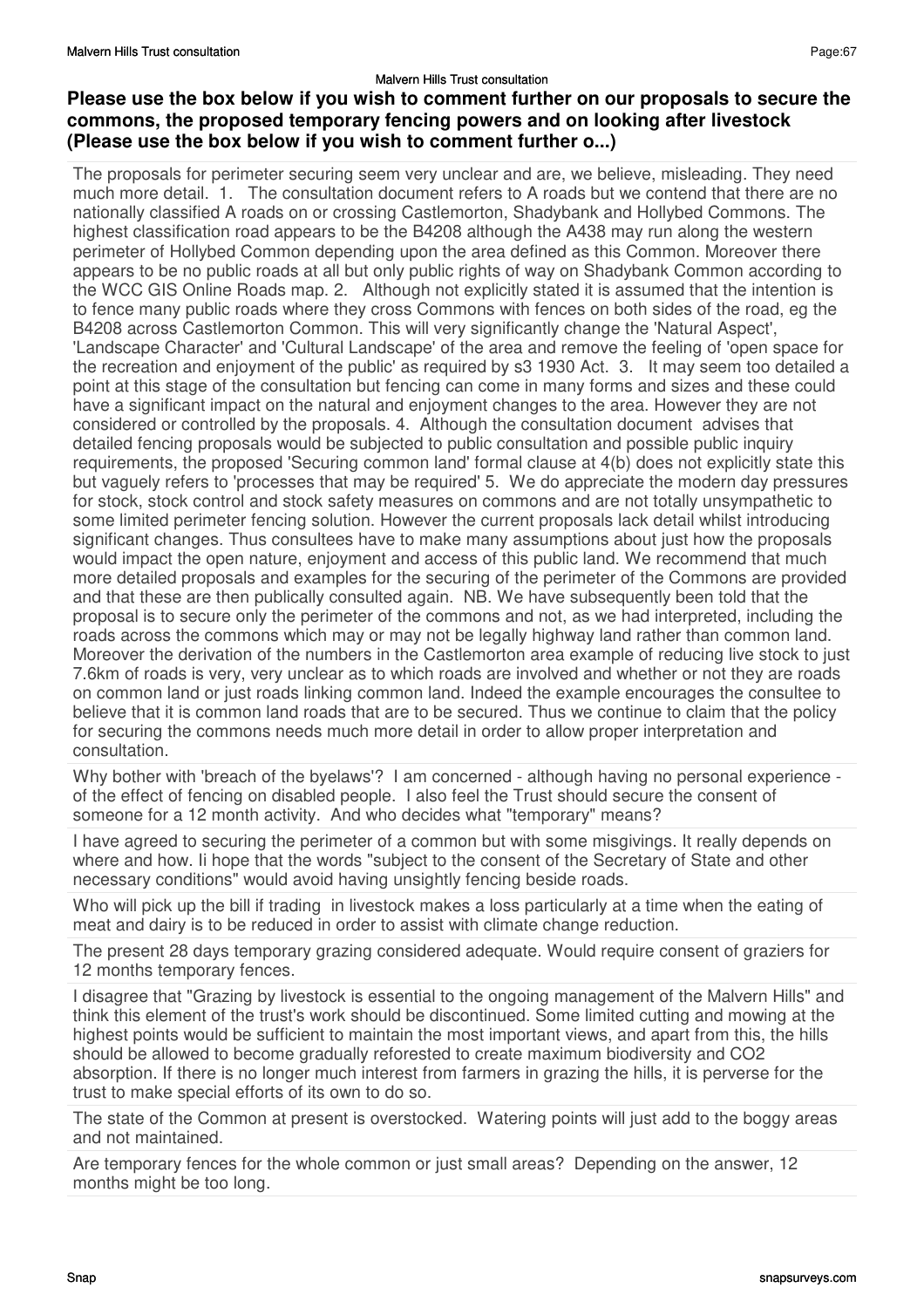## **Please use the box below if you wish to comment further on our proposals to secure the commons, the proposed temporary fencing powers and on looking after livestock (Please use the box below if you wish to comment further o...)**

Livestock should be looked after by their owners. Grazing is for commoners not for the Trust to use as a business.

Open access is required, unrestricted in any man-made way, except for short periods of one month maximum for grazing purposes.

Where roads cross the land of the Conservators/Trust on which sheep have enjoyed an ancient right to road and to graze, the Conservators' right to construct cattle-grids should be asserted. (I have in mind particularly the road in Hollybush, beside Hollybush Church, etc. where two cattle-grids would save sheep from frequent death and injury and from straying further. Cattle-grids would also slow down traffic and, as in royal parks, would happily advertise the speciality of the Trust's land and its ancient rights.

Maintaining landscapes in their non-natural state takes work and creates problems. There wouldn't be an issue with bracken if the natural state of woodland were allowed to regenerate. And neither would there be a debate about how to manage grazing animals. Livestock brings flies, ticks and climateaffecting emissions (both natural and vehicular), questions surrounding animal rights, as well as a need for fencing. Aside from managing the meadows designated as SSSIs, do the reasons for grazing other areas of the hills justify generating these problems? In a time where tree planting has become a necessity in an attempt to mitigate climate change, grazing to prevent tree growth could be viewed as counter productive, slightly bizarre even. Might it not make better economic and environmental sense to manage less and allow nature to take its course more, particularly on the slopes of the hills?

The consultation document does not appear to allude to cattle grids as a way of controlling livestock, These are likely to be part of the solution. The consultation document recognizes that landscape considerations would be key in the exercise of any power to fence. Our agreement with Q8 part 1 is subject to acceptable solutions being found that minimize the impact of fencing on the character of the AONB landscape.

#### No comments

Dogs should be on a lead, in areas fenced for livestock, in line with legislation.

I am impressed with the control of livestock on the hills. I walk with my dogs in many AONB & National Parks. None do it better. I particularly like that, not only do you put up signs saying when a dog needs to be on a lead, but also when/where they can run free safely. I have not come across anywhere else that does this. I think it should be encouraged.

In the "seizure of stray animals" section clause 13 appears to contradict clauses 9/10 and the phrase "in breach of the byelaws" appears in the question but not the proposed changes. Clarification is needed.

The Trust should only secure the area of a common if there are sufficient gateways to allow the people to easily enter the area as it is required that the MHT keeps areas accessible to the public.

Temporary "grazing compartments" should be for a maximum of 30 days, but otherwise the Hills should be open and unrestricted as now. Leave livestock to the professionals, i.e. farmers.

Cattle grids can be used to help keep livestock from roads. / Temporary fencing for 28 days, as at present, works well for target grazing, no need to make it 60 days. / Fencing for 12 months is taking away commoners rights, no need, - use hardy traditional breeds, better for eating scrub, less likely to have parasites.  $\overline{1}$  The wording in your text states graziers consent, and proposals don't. S. 10 1884 act - Not to enclose the common or hills / Any livestock trust owns should be traditional breeds, / Clean out existing ponds ditches plenty of watering points no need to install troughs / Dangerous to have powers to kill livestock without a vet certificate as your proposals state.

Sheep are often seen wandering on roads in the Castlemorton area, and often escape through electric fences on the Hills, so these need to be made more secure.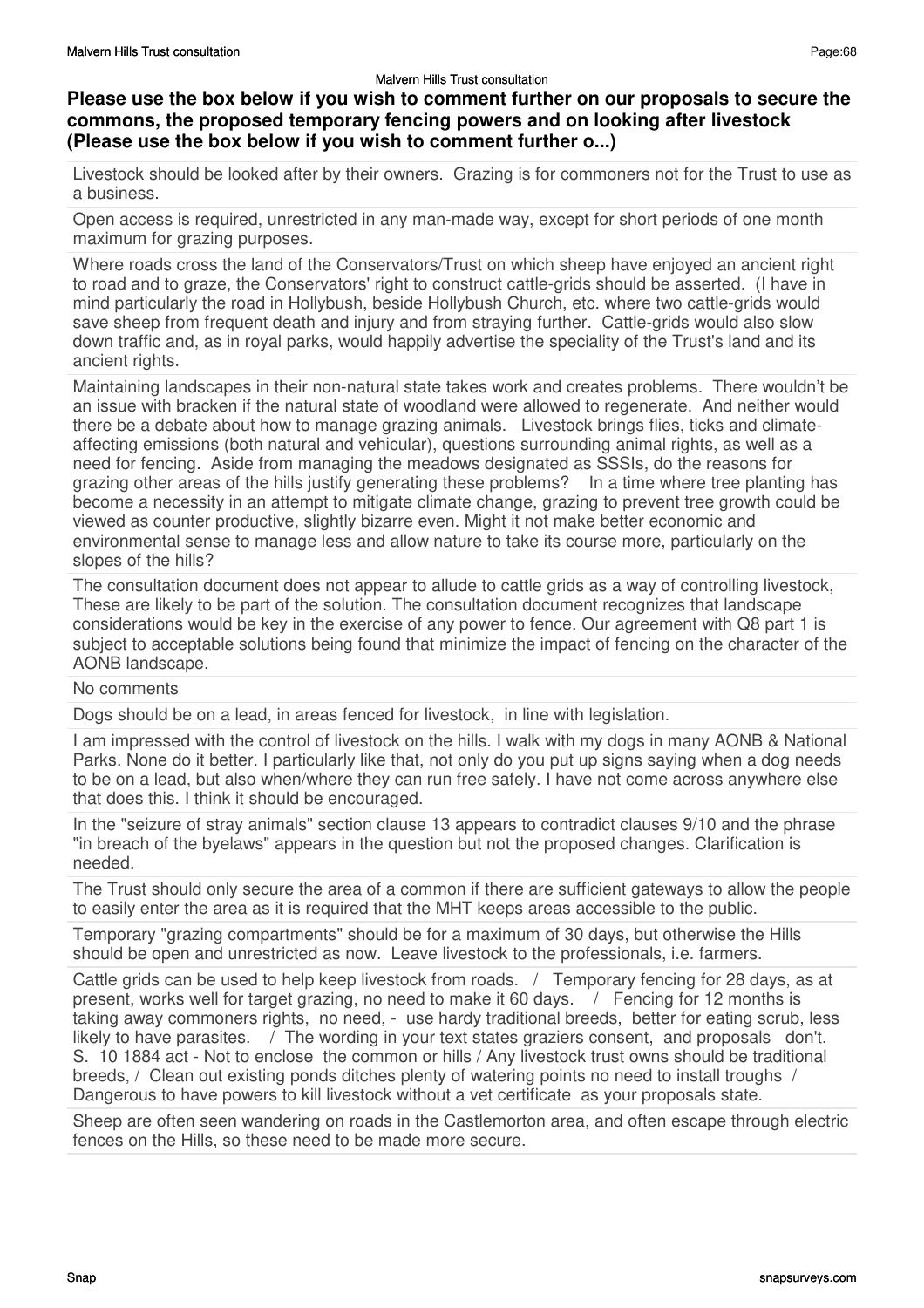## **Please use the box below if you wish to comment further on our proposals to secure the commons, the proposed temporary fencing powers and on looking after livestock (Please use the box below if you wish to comment further o...)**

In exercising a power to manage livestock, the Trust will increase the liabilities to the precept payer through an expanded organisation. The proposal, like many others in the consultation would be acceptable if the trust's income were only from voluntary sources, but it is not. The care of injured or ailing animals which are on the Malvern Hills in breach of the byelaws should be referred to the RSPCA whose funding is entirely voluntary, unlike that of the Trust.

Disagree with permanent enclosure of hills and commons. Surely putting temporary fencing for up to 12 months will lead to permanent enclosure as 12 months rolls over? People with pacemakers have to keep away from electric fencing so I disagree with invisible fencing where one would not know how close one is. Batteries should not be near gtes for the same reason.

Q8 points 2 and 3 can be obtained from the Secretary of State now.

Temporary grazing 6 weeks max due to path erosion. Goats or more sheep needed.

Temporary grazing 6 weeks only as paths are wrecked by cows, but more grazing of sheep needed and more areas grazed. Felling of trees higher up essential to preserve acid grassland.

One of the most pleasant and unique features of areas such as Castlemorton Common, is the open aspect right to the verge. While I take the point that there can be animal fatalities, adequate signing and driving with due care and attention should minimise this issue. Whilst I accept the legal definitions mentioned, fencing the boundary of a common, changes its character beyond recognition. Effectively, you lose a common and gain a large field. Don't forget the absolute priority and purpose of the Malvern Hills Trust.

Water Supply \*\*\*\*\*\* checked for \*\*\*\*\*\*\*\*

Watering points cause poaching Livestock should not make a loss

(p41) I write as an historian not as a lawyer but I think you will find that in 1884 there was still a difference in meaning between enclosure and inclosure which was fully understood by those responsible for the Act. Enclosure being to erect a hedge or fence around a plot of land. You quote the New Forest as an example of an area where commons have been secured by stock-proof fencing alongside roads. This gives no indication of the limits of that fencing in relation to the size of the Forest or its limited effect on the landscape and nature of the open common lands. At least once a year I travel on the A337 from Cadnam to Lymington and the historical nature of the landscae is preserved in that most of the areas of the common land are still unfenced. I have also travelled on many of the other roads in the Forest and can verify that fenced off areas are rarely to be seen. Signage makes the motorist fully aware of the situation, as does a cattle grid at the entrance to and egress from the areas of common land. The speed limit throughout the area is 40mph, but maybe if those using our local roads are less prepared to consider animal welfare a 20mph limit could be considered rather than the loss of this very special aspect of our heritage.

Fencing of the Commons must be kept to a minimum, this is an essential characteristic of the area and an environment that is more akin to a National Park than modern agricultural land.

I am concerned that hard fencing will spoil the "gentle" view of the commons and create a perceived barrier to entry

All of the above are necessary for good practices in stock husbandry. However, commons need not be enclosed if the original cattle grids were reinstalled. Free roaming livestock is something that contributes to the overall aesthetics of the Malvern Hills and makes it a unique area. On the hills themselves, it'll be difficult to install purpose built watering points, notwithstanding the simple fact that water pressure is not high enough to be elevated a further 500 feet. If you attach a hose at the water supply at the wyche cutting, and run a pipe to the top of the beacon, the water pressure is insufficient to allow water to appear from the end of the hose. section 13 para d with respect to animal health, pasture management is crucial, as is stock rotation. If there is currently an issue regarding parasitic infections I might be in a position to advise further.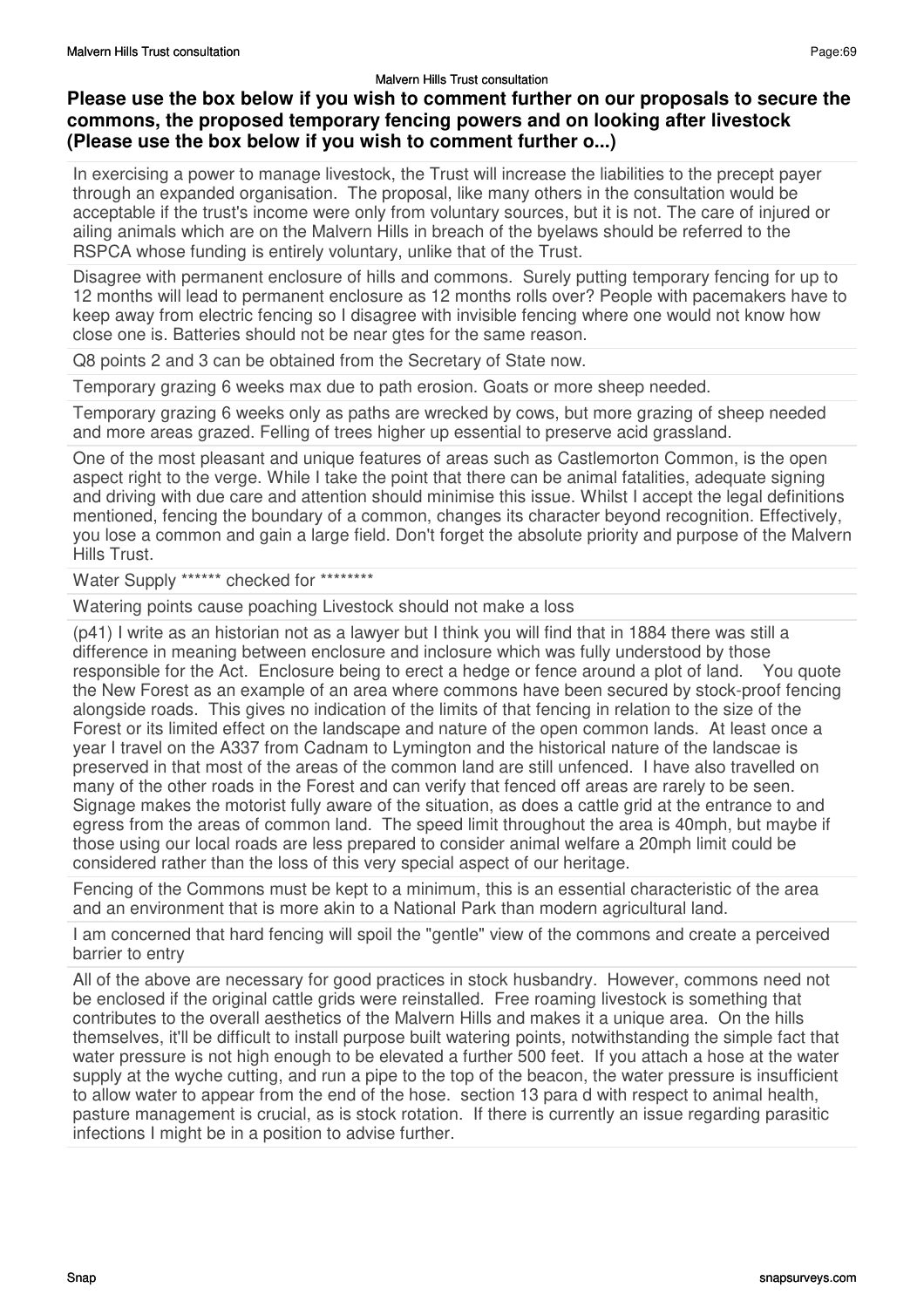## **Please use the box below if you wish to comment further on our proposals to secure the commons, the proposed temporary fencing powers and on looking after livestock (Please use the box below if you wish to comment further o...)**

Enclosures are the opposite policy to todays requirement of "Rewilding". Any planned temporary enclosures should remain subject to local consultation. Where common grazing has lapsed, livestock farmers should be asked to tender for tenancy.

Farmers and smallholders exercising their common rights should not be disadvantaged. You should not put their livelihoods at risk.

I agree with owning and managing of livestock, as long as this would not affect existing commoners exercising their rights.

No animals on the Malvern Hills - period. This land is supposed to be wild, end of.

Some people will remember the public furore fifteen years or so ago when the Conservators sought to contain stock by building cattle grids. Therefore the Trust absolutely must use any new containment powers it gains through this scheme with the utmost caution.

The Hills are increasingly being treated like a farm. The temporary fencing and watering points are very ugly- in the last three years there has been an increasing use of mechanised vehicles to assist in the erection of fences. Livestock has always grazed on the lower common lands and the whole character of these areas would be ruined if fences were erected. The psychological aspect of fencing does not seem to have been considered - practical advantages should not outweigh beauty.

All fencing only to be allowed on a temporary basis for 60-90 days. A 12 months time scale indicates a more permanent barriers and no agricultural land is grazed continuously..

The wording in the current acts with regard to fencing is extremely ambiguous. Grazing is an essential management tool for the hills and commons and the Trust should clearly have the power to install fencing and other modes of securing boundaries to allow grazing to continue alongside the many other modern competing users.

Grazing is universally recognised as an essential conservation management tool, and full provision should be made for MHT carry out or facilitate grazing on the hills

Conservator land should be kept open to Public access and unenclosed according to the Acts of Parliament.

Malvern Hills Conservator land should be kept open to Public Access otherwise large areas could be fenced off and closed to the Public for prolonged periods with little reason. The Conservators duties are to keep the Malvern Hills unenclosed as open spaces for the recreation and enjoyment of the public. To do otherwise is a negation of the original aims and intentions of the Conservators.

Fencing of commons would significantly alter the traditional look and feel of the area. other solutions such as speed restrictions could be used to tackle problem of livestock straying onto roads

The more sheep the better to control tree growth h .

Any injured animal or sick animal should be whether or not in breach of byelaws. Otherwise you could shrug your shoulders and leave poorcreature to suffer

The ability to manage the land and livestock is fundamental to the Trust.

As a dog owner, I am totally sympathetic with the desire of the Trust to be able to secure the perimeter of the common for the protection of livestock.

Fencing an area such as Castlemorton Common would be enormously expensive. A cheaper and better alternative would be to press for a reduction in the speed limit between Welland and The Plume of Feathers.

Only the perimeter of the common should be secured and NOT minor internal roads. Fencing for 12 months has NOT been shown to remove worm burden, is NOT welcomed by graziers and there are better ways of promoting animal health such as faecal egg counts so strategic wormers can be used and culling animals that become resistant to worms. Old fashioned water tanks could lead to poaching of land around them, perhaps bore hole type bowsers can be used in a location of a short period of time during dry periods to avoid land poaching

Page:70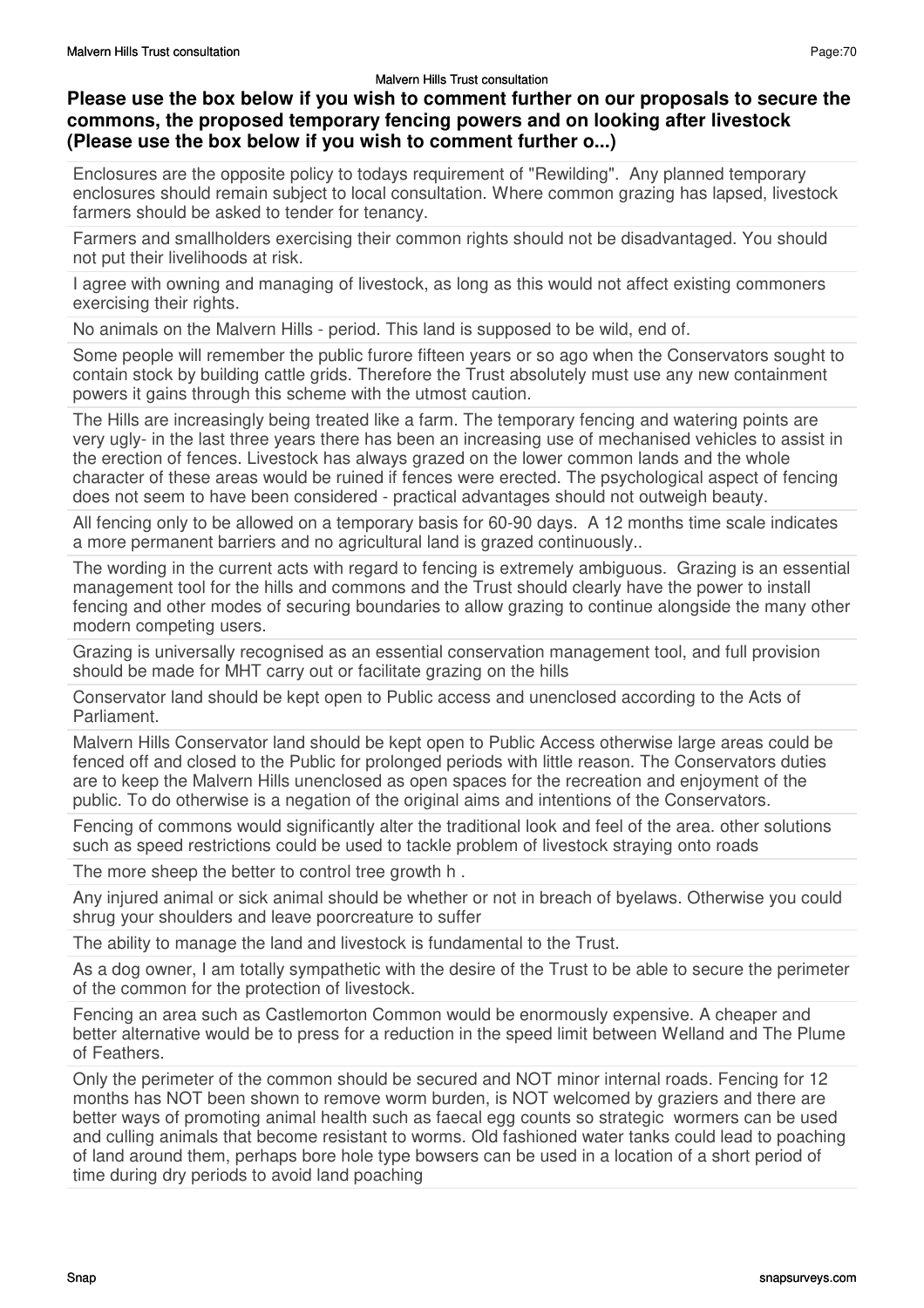## **Please use the box below if you wish to comment further on our proposals to secure the commons, the proposed temporary fencing powers and on looking after livestock (Please use the box below if you wish to comment further o...)**

There are no figures included as to injury/death of livestock .There is already a process in place to deal with this rare occurrence

Temporary fencing for 12 months? Automatically renewable?

I agree "Conditionally" to the power to set up temporary grazing compartments for up to 60 days. These Conditions should be that a) such fencing does NOT interfere with "Commoners existing grazing rights" in any manner or form b) it will not interfere with any grants, subsidies or RPA/DEFRA payments the Commoners are entitled to claim and c) the power of temporary grazing compartments allow the occupier/owner of the animals using these the absolute rights to feed his/her/its animals as is considered in the best interests of animal welfare without referral to the Conservators/Trustees or any of the staff in any capacity. Any Contract with outside parties allowed to graze the land under the Conservators/Trustees Jurisdiction should provide that ability for the owner of the livestock to make such decisions. It is essential for the Conservators/Trust to be responsible at all times to enquire about Commoners Right/Grazing Rights existing and should make any necessary enquiries on a regular basis [Annually] by Publication in the Local Press and its Website for to ensure those with "Common rights" and "Graziers" can confirm this.

The trust must agree that they are working for the public especially MHDC ratepayers and NOT be allowed to use their position for personal financial gain. They must respect the fact that there are a lot of people who have commoners rights and are legally entitled to keep animals on the common and for anybody to assume these rights are breaking the law,as for having the power to deal with injured or ailing animals this would be fine if a registered Veterinay Surgeon is brought in to ensure that the animal/s are given a fair chance and only as a last resort, are euthenased humanely.

I believe these points are sensible and respect the ability to appeal to the Secretary of State in any case. Unsure about power to own livestock if that will alter the Trust's relationship to the land and Commons. I am not qualified enough to comment.

The commons under discussion would be greatly helped if the speed limit was reduced. The setting up of temporary fencing for 60days is fine provided after 60days it is removed also the fencing is not on the edge of paths as it is at present. As I frequently advise your office horses are very afraid of fencing and bolt if they touch it. With all the obstacles horses have to deal with on the hill handgliders remote controlled gliders out of control cyclists push chairs umbrellas loose and aggressive dogs and owners to have your horse in a sweat about fencing is about the last straw

There is a need to put a limit on the percentage of land that is fenced under the combined 12 month and 60 day rule at any one time.

Having livestock and land open to the public doesn't go together - in the winter the land gets far too muddy to be able to walk on the commons where it has been grazed (and you also have to be very careful where you walk which is difficult with children). I believe that the hills and commons should be open for us to walk, cycle and horse ride on for our enjoyment and that only machinery and hand work is used for any necessary cut backs. Using animals for grazing is not necessary and does not enhance the area in any way. Trees are the lifeblood of the planet - and absolutely vital if this planet is to survive - so we should be allowing wherever trees can survive on the hills to do so. People will always be able to make their way around such 'obstacles' if necessary and there will be more of the natural environment to appreciate.

Please see Q13 comment for combined powers to own and manage livestock and buy/develop ancillary land and buildings, to explain my concerns

The agricultural model upon which this whole plan is based - humans farming animals - is immoral and ultimately unsustainable. I do not agree that the hills and commons should be used for grazing livestock. Nor do I agree that this form of land use genuinely and sustainably protects wildlife habitats (with, perhaps, the exception of the fritillary butterfly). I am suspicious of commercial motives behind this specific aspect of the proposals.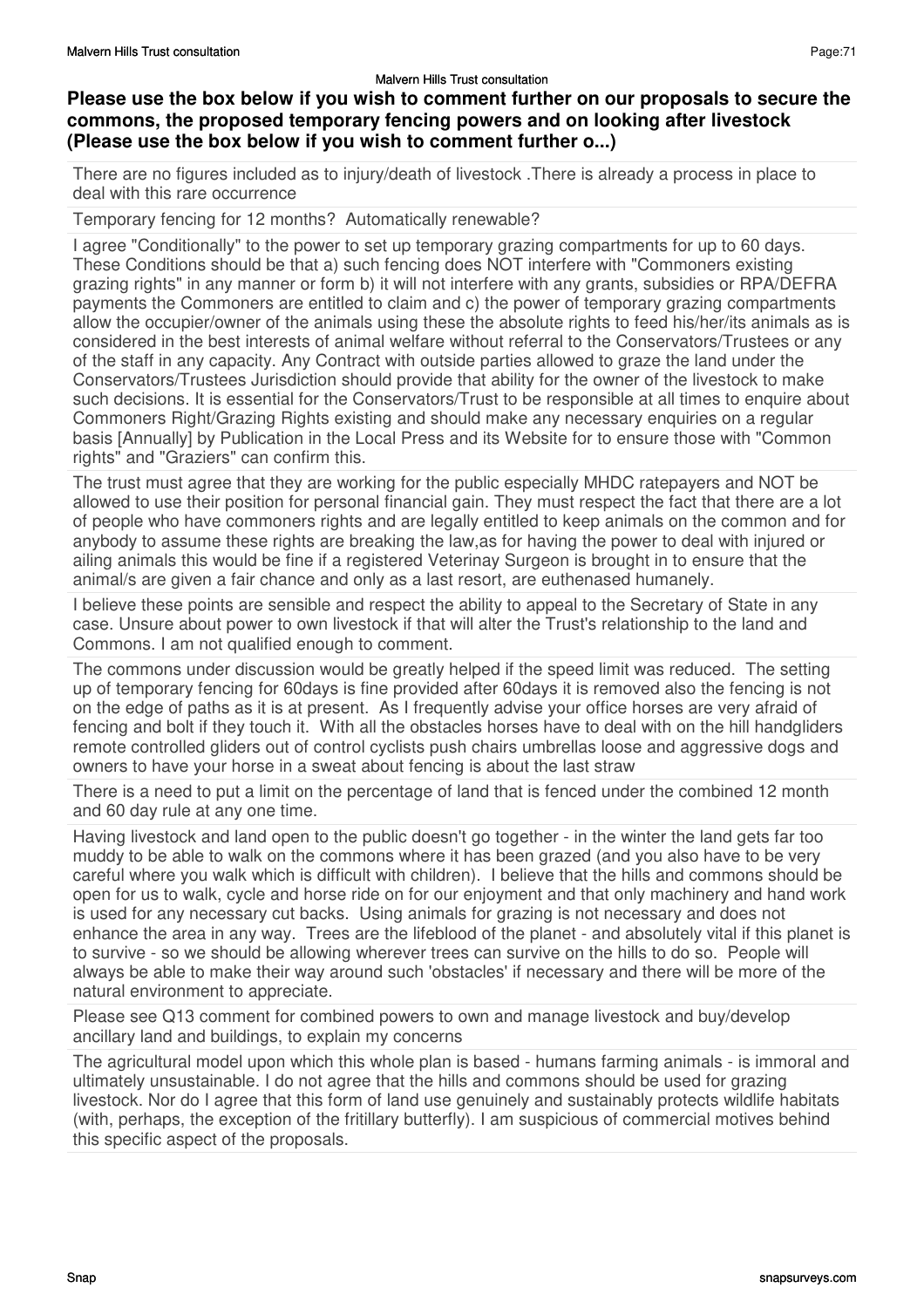# **Please use the box below if you wish to comment further on our proposals to secure the commons, the proposed temporary fencing powers and on looking after livestock (Please use the box below if you wish to comment further o...)**

The commons should remain COMPLETELY OPEN, with no cattle grids or permanent fencing. Previous schemes for cattle grids, for example, have shown how extensive permanent fencing associated with cattle grids at some locations needs to be, thus negating the basic policy of 'keeping the commons and hills open'. Across the country, livestock, and horses in flight, have been seriously injured, sometimes necessitating euthanasia, after being involved with cattle grids. Control of livestock should be by electronic tagging and associated methods, taking advantage of ever-improving modern technology.

Securing the perimeter of the common would completely alter its character so I disagree. 12 month temporary fences are hardly temporary. This is not necessary for conservation or public enjoyment and is contrary to the key object. The Trust should not own livestock but could manage them as many farmers borrow grazers.

The Trust should not try to act as farmers - they are not capable. Open access to the Trust commons is a paramount right of the public and rate-payers and should not be reserved for a few

Para 1 (above) Securing the perimeter of a common unlikely to solve the problem of stock straying onto those (A & B) roads within the perimeter.

Proposal 3: "The trustees may erect, maintain, and repair fencing on common land for a period not exceeding 12 months for the reasons of animal health, following such consultation as the trustees consider appropriate." This has been categorically rejected by all the current graziers including even the one who has had worm resistance issues. It was once suggested by one graziers vet, therefore the statement in the consultation document is actually disingenuous. The only way in which it could be effective would involve fencing off very large areas which is not possible due to easements etc, and you would need powers to fence for longer than 12 months to do it effectively. You would also have to greatly reduce the stocking density. I realize the importance of these animal health issues but feel that neither the problem or the solution lies in the common. Acquisition of new fencing powers does not seem appropriate mitigation for what is basically long term poor farming methods. Currently the part of the common that is suffering the most is where the farmer actively encourages his sheep to settle on masse in the evening all the year round and supplementary feeds them there in the winter as well so it is hardly surprising the situation has arisen The issue of animal health on the common needs to be looked at holistically in the shared context of the physical ability of the farmers to effectively manage the quantities of livestock they have, selection of appropriate breeds for the common, responsible use of wormers combined with selective breeding to build worm resistance within the flocks themselves. Additional use of temporary short term electric fencing could be a part of that to facilitate some cross species grazing which would also benefit the vegetation. Currently the mire areas of Castlemorton look like they would greatly benefit from being tightly grazed off by sheep. Unintended Consequences Of Fencing Off Areas There is currently great demand for secure safe sheep free dog walking areas. People now pay land owners to use these. MHT will be effectively creating a free large safe perimeter fenced area of countryside for people to exercise their often untrained dogs. I graze other fenced nature reserve sites with public access and this is becoming a major issue which is difficult to police. Wildlife will obviously be effected and re-introducing stock proves problematic. I also think it will lead to a degree of resentment amongst horse riders which will not help build positive relations between user groups.

The role of the trust is to manage the hills and commons and not livestock.

1) There is not enough proposed information on HOW the Common will be secured to give an informed opinion 3) There isn't any information as to exactly what the Trust would do with the enclosed land during the 12 months to give an opinion 4) They say there is no intention of establishing a farming enterprise (p51) but they want to be able own livestock? 5) Again, not enough consideration into water points, for example poaching around the water troughs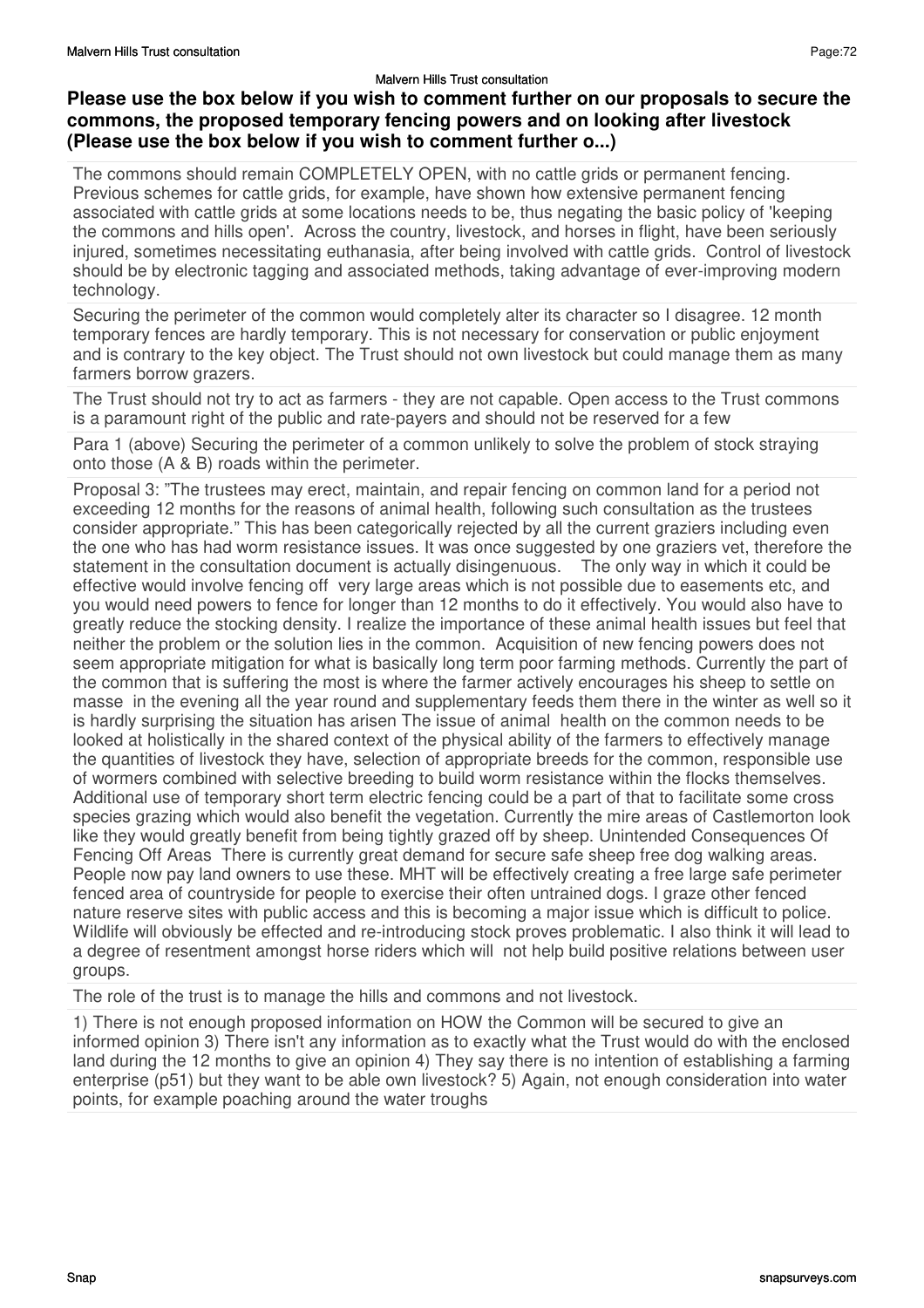# **Please use the box below if you wish to comment further on our proposals to secure the commons, the proposed temporary fencing powers and on looking after livestock (Please use the box below if you wish to comment further o...)**

The commons should be unenclosed as currently, and as has been historically the case. Traffic should be alerted to the fact that animals are free and will be found on the roads by signs on entry to and exit from the area of grazing. The speed limits should be reduced accordingly. Any necessary fencing (e.g. when cattle are with their young) should be done with unobtrusive electric fencing of a temporary nature. Demarcating specific entry and exit points is fundamentally contrary to the convention of common land.

1) The trust needs to understand if they own and manage animals then someone needs to be on call 24/7. 2) I understand the trust wishes to close off areas of the common for up to 12 months in the interest of animal health due to a current claim there are areas heavy with a worm burden resulting in stock looking poor and of ill health. No attempt has been made by the trust to ensure the animals grazing these areas of concern have been wormed. The trust needs to add to this new power that they will require the necessary rights to ensure stock grazing in areas where there is a heavy worm burden are being wormed and not just take the farmers word for it. For example the trust will be allowed if required to ensure a vet or staff member of the trust are in attendance during the stock worming process.

The securing of a common means foreign livestock could be brought in with the high risk of disease to existing commoners grazing stock.This situation is and would be totally unacceptable to myself and other graziers .The trust already has existing powers to use temporary fencing for livestock and is using it effectively for cattle .The trust have no qualified person to deal with livestock that are sick or injured ,so the existing byelaws are adequate where they contact the owner .

Fencing-in and enclosure are fundamentally opposed to the original aims of the Conservators and the earlier acts. Livestock on the hills will restricts the behaviour and enjoyment across a range of users and should only considered selectively and moved around. There is already a power to temporally fence areas for 30 days and this should be used. The pressing need for 12-month enclosure is not properly explained and 'subject to consultation' is not enough of a challenge. It will be very easy to perpetuate this as a rolling 12-month item, ignoring seasonality. Stray animals on roads etc is certainly undesirable, but drivers should be made aware of the risk by signage. This signage should updated regularly to make it pertinent. Rather than fencing, ditches would be a far better solution.

a) Securing the perimeter of the common would not stop stock from straying onto the main roads within the perimeter.

Temporary fences for up to 12 months and then maybe temporary fencing for another 12 months  $=$ permanent fencing. This should be made clearer - i.e max 12 months in any 36 or something along these lines.

Effective conservation grazing clearly has a major role to play in the effective management of the Hills and Commons. Given the pressures on the farming sector these activities are increasing unattractive for farmers. The Trust will need to develop a clear long term plan for the use of livestock on its land given the potential cost and complexity of managing livestock. Any fencing should be sensitive to the need to balance access and effective management of livestock. Its primary role should be the management of livestock not the exclusion of the public. I note that temporary electric fencing has been used in a number of sites already where that balance has been effectively achieved.

### No comment.

I would like to understand how the trust thinks it will manage animals on the commons. There is potential for conflict between commoners who have grazing rights but no powers to protect their livestock and the trust who has no grazing rights but can fence and protect livestock. I would like to see more of a partnership approach. Commoners own the animals and the trust assists with conservation management and protection.

Animals are important but it is also important that public has access

Important to have access to hills maintained.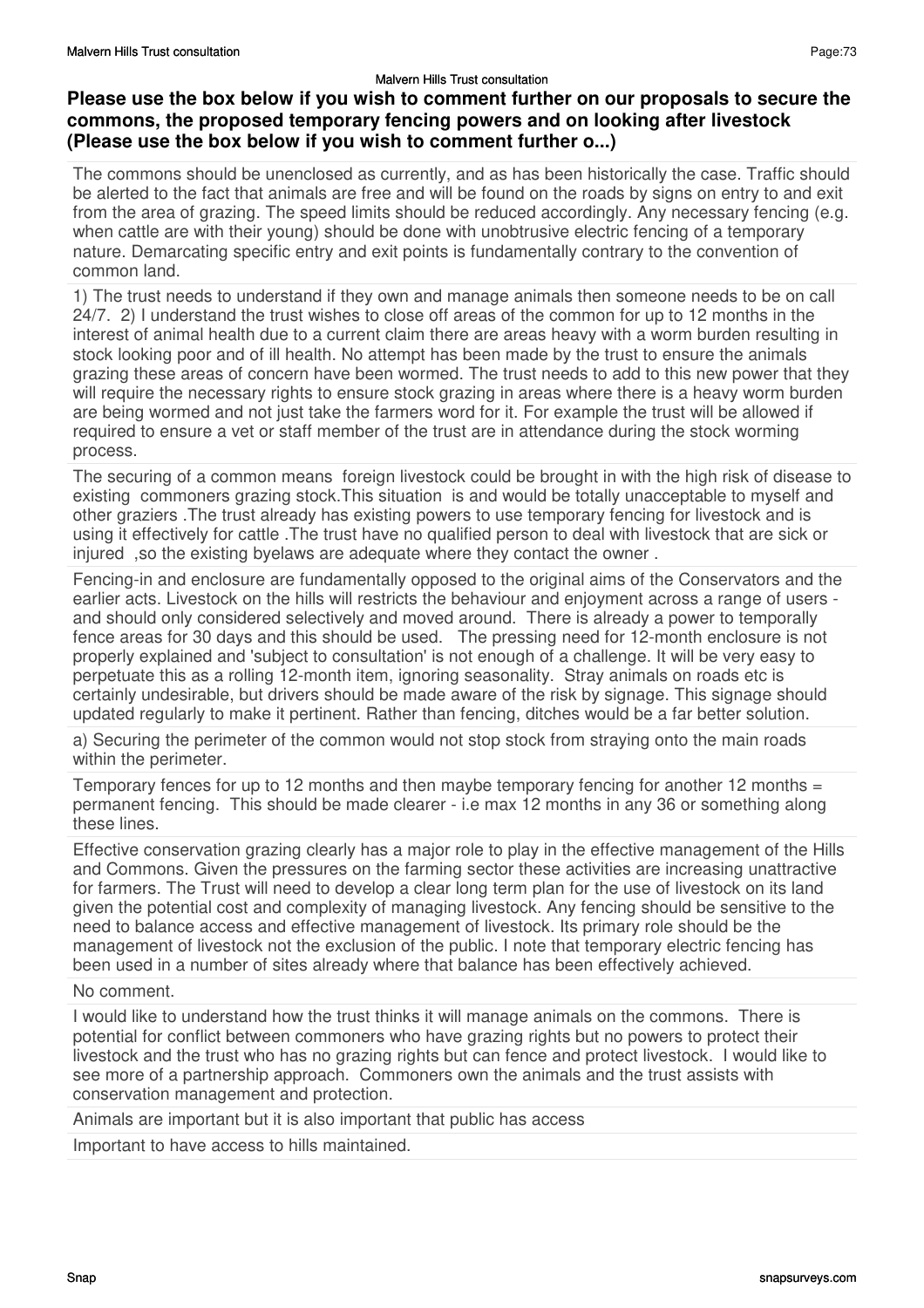# **Please use the box below if you wish to comment further on our proposals to secure the commons, the proposed temporary fencing powers and on looking after livestock (Please use the box below if you wish to comment further o...)**

temporary grazing compartment : as with so many questions in this consultation , insufficient detail is given to enable an informed answer : for example , temporary grazing compartments - what size? and what about a minimum number of access points guaranteed for each compartment ? So, since I don't disagree in principle, I am forced to check the Don't know / no view option .

Two "Don't knows" above - firstly the fencing of a common - I am not sure as I do not know the difference between a fenced common and a field. I am also curious given the much reduced size of the proposed trustees (which I object to see previous answers) why you would want to undertake the extra duties of owning and managing livestock, it appears incongruous and a potentially unnecessary diversion from core purpose.

### **Quarrying & removal of spoil - Page 47 (The provision permitting stone to be taken from the Hills for highway repairs should be repealed (s15 1884 Act))**



# **Quarrying & removal of spoil - Page 47**

 **(It would be more environmentally friendly if the Trust could use loose rocks and spoil from its own land for repairing paths etc)**



# **Quarrying & removal of spoil - Page 47**

 **(The Trust should have a power to take a limited quantity of loose rocks and spoil for its own use without applying for planning permission )**

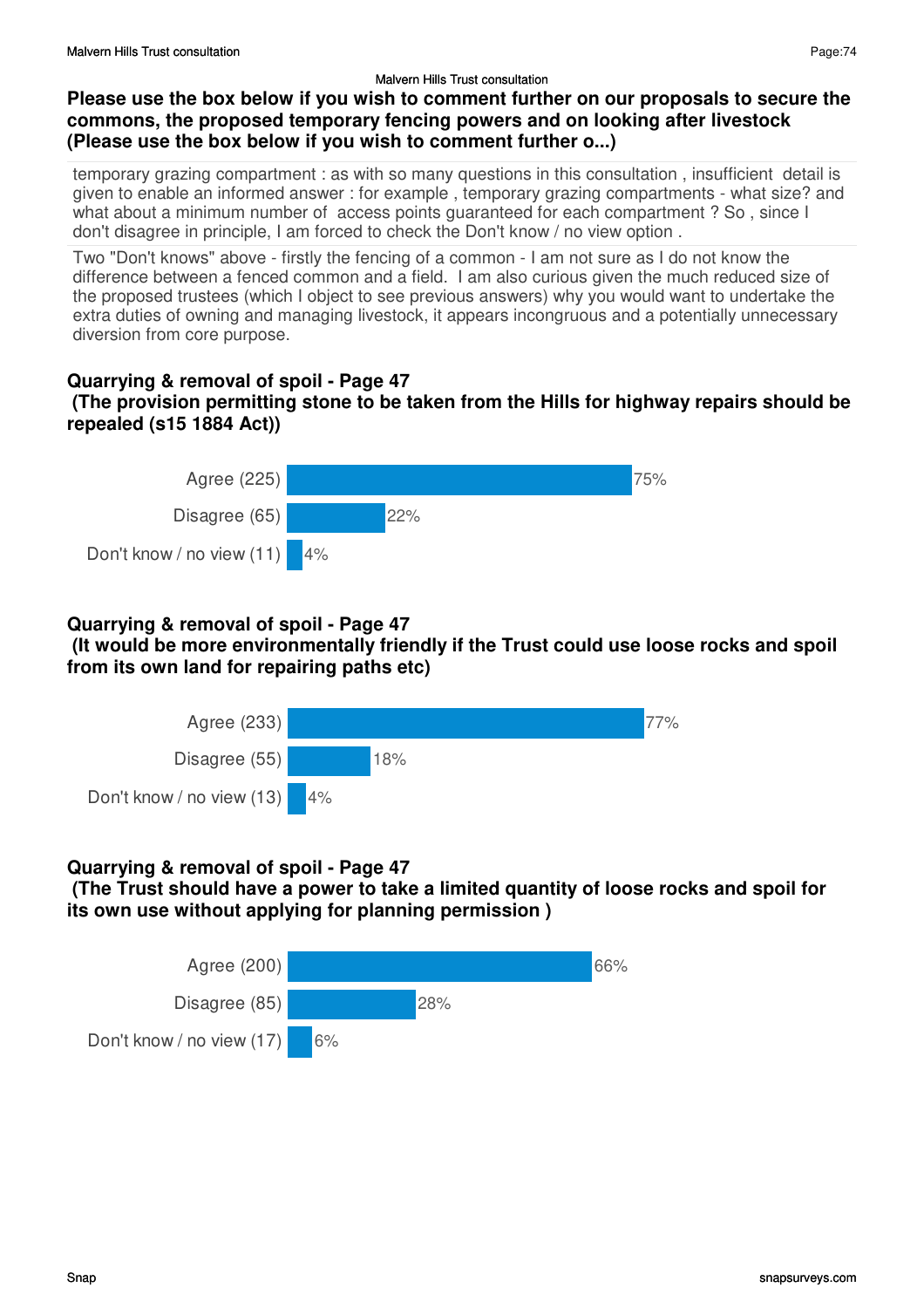### **Quarrying & removal of spoil - Page 47**

 **(The Trust should be limited to using 25m3 of rocks and spoil per year, and should be required to consult the AONB )**



## **Quarrying & removal of spoil - Page 47**

 **(The Trust should have a power to create barriers to physically prevent unauthorised vehicles from persistently driving on the Malvern Hills)**



## **Please use the box below if you wish to comment further on our proposals on quarrying and the use by the Trust of rocks and spoil (Please use the box below if you wish to comment further o...)**

Quarrying must be restricted. Using loose rock OK but care be taken that staff are not put into danger. Concern that barriers to stop vehicles could get out of hand. Barriers need to be defined more

All of this is an over prescriptive and are changes that are unnecessary. 25m3 of rock/year is alot . It risks exploitation by and a commercialization of the malvern stone.

25m3 is very difficult to measure. 75 tonnes would be a far better measure, and many vehicles have automatic weighers on board.

Clearly mountain bikes can be the cause of damage to the Hills, so bicycles can't be included in the requirement to maintain access if barriers are erected to prevent damage. However, I would trust that the policy outside such situations should be that access for cyclists would be maintained whereever possible.

The Conservators prime aim is one of conservation and therefore should not get involved in activities which could result in a conflict of interest situation.

Unauthorised vehicles MUST include cycles. Environmentally friendly is a very loose term and needs to be defined more clearly.

By 'unauthorised' I hope you mean those without permission from the Trustees. I know, for instance, that Rotary have given a lot of pleasure to elderly friends who have been taken to the top of the Hill recently. With regard to repairing paths, yes, please! I recently hired the Tramper from the Geo Cafe and my family and I ventured to the top - something I have not been able to do since 1991. The directions were for us to go up the Western path which was really tricky since the vehicle was sliding off exposed drainage pipes and rather big rocks in the narrowest part towards the top. (The descent on the Eastern path was much better.) I know nothing about the size of rocks and spoil but I am sure there are those who do!

Provided these barriers do not in anyway impede people (on foot) or animals. This must not be used to crearte fences/enclosures by the back door.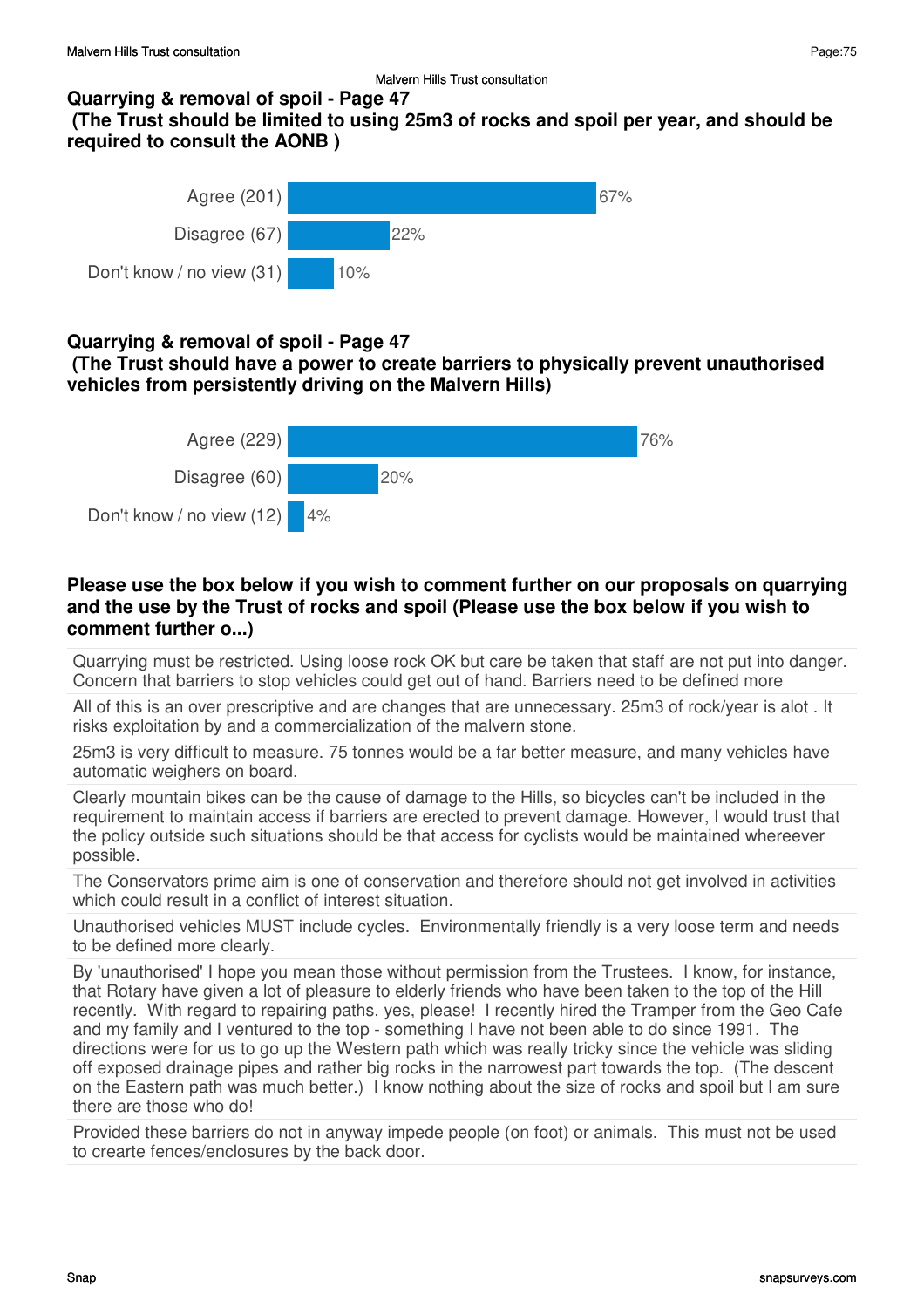# **Please use the box below if you wish to comment further on our proposals on quarrying and the use by the Trust of rocks and spoil (Please use the box below if you wish to comment further o...)**

In relation to the last point, such barriers have historically been incorporated so I do not understand why you need a new power !

Whilst some revision of the above items might be appropriate the above proposals give powers to the Trust to act without control by the precept payers and act as a "business" rather than a public body.

The potential for these powers are more related to business activities than conservancy although there may be some scope to change some of them outside of this consultation.

In relation to MHT use of loose rocks and spoil: (1) It is important that the natural screes created by frost shattering (eg in Rushy, Wide, and Rocky valleys are not disturbed. These are designated Local Geological Sites. (2). It would be appreciated if EHT could be informed when new temporary exposures are created by the removal of loose rock, so that a geological assessment can take place.

The primary aim of the Trust should be one of CONSERVATION and not entering into commercial enterprises which could result in A CONFLICT OF INTEREST.

The Trust's primary aim should be one of conservation, not of setting up a commercial enterprise which may lead to a conflict of interest situation.

The removal of rocks and spoil can be disruptive and leave an unsightly mess behind - care needs to be taken. Some spoil heaps (eg at Berrington Quarry) have become very attractive to butterflies.

Each of these proposals should be considered outside of this public consultation.

Motorbikes on British Camp are a terror which I hope you can stop please. Also limiting cycle useage to sections / paths so my children can be safe please

The repair of paths with local stone MUST be accompanied by improved draingage to prevent future excessive damage. Run-offs needed.

This would lead to too much change of the landscape. The paths are fine as they are. We don't need more barriers restricting access.

Again, thin end of the wedge. Let the Trust use its own rock and they are effectively quarrying, altering the appearance of the area.

By removing spoil from heaps it should be done so as not to impact the status of an SSSI. 25m3 does not seem a particularly large amount. What happens if you want more... you salami it over several years. Why limit the volume if you are going to need agreement anyway from the AONB.

I think that the Trust might need more than 25m3 of stone and that the limit should be set at 100m3. Barriers are fine so far as there is a way round them for pedestrians and disabled person vehicles and horses.

Barriers should only prevent motorised vehicles access

In the interests of democracy and transparency The Trust should be applying for planning permission as would any resident in the area.

The ability for MHT to use "its own" spoil makes sense, as long as it does not need to generate new spoil in future years, once the existing spoil is used up !

The question regarding quantity I agree with on the basis that this is "loose rock and spoil". The word "loose" is missing from the question. As stated in the consultation document there should not be any new quarrying and the questions should be clearer on this. Consultation before use is key in order to fit with the objects of the trust, a spoil heap is not exempt from having important plants or wildlife on it for example. Barriers are fine so long as cyclists are also not prevented from accessing the hills. Only reference to pedestrians and horse riders is mentioned in the proposed wording in the consultation document.

From experience applying barriers restricting access is a vital component for the preservation of land and wildlife in general.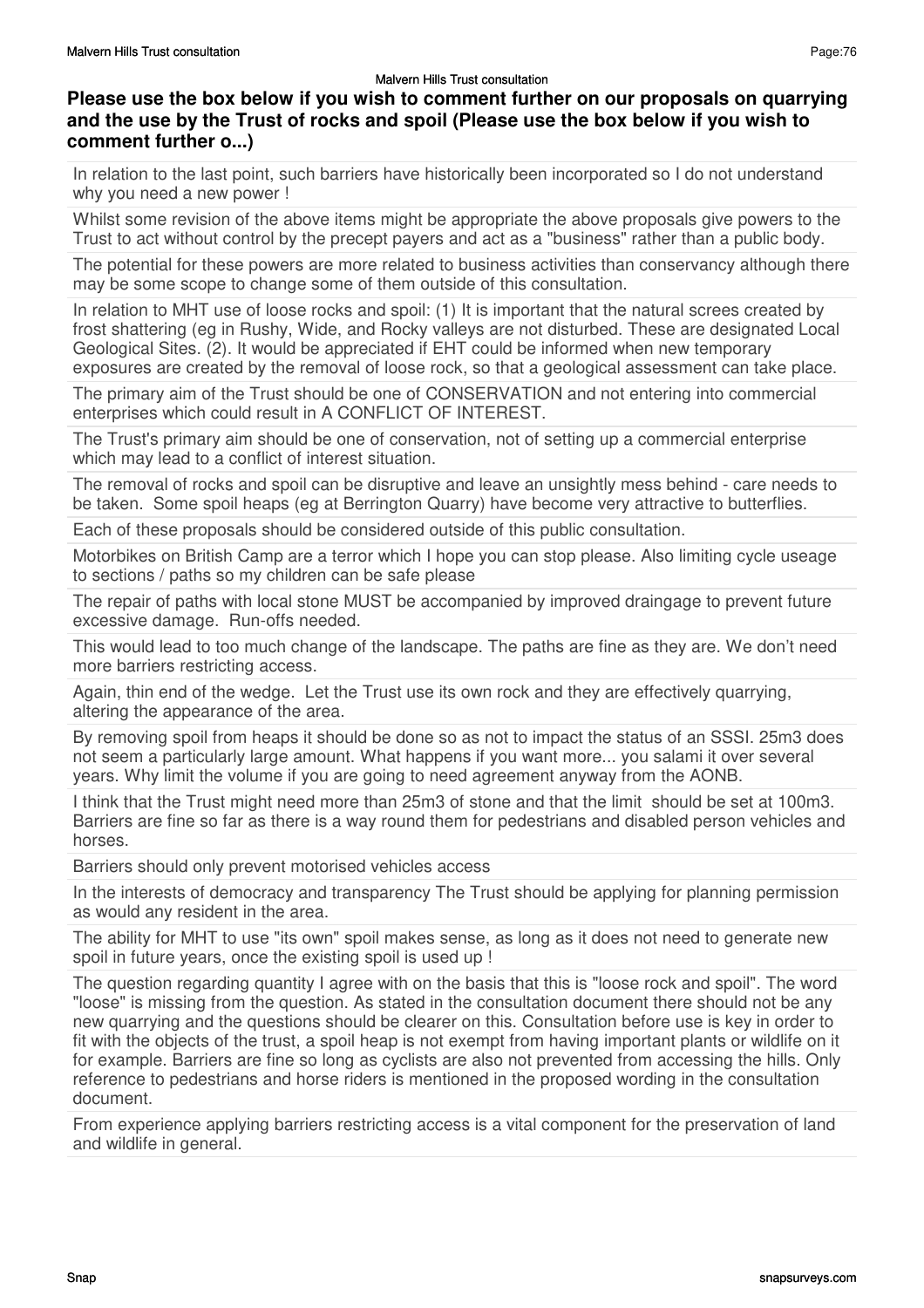# **Please use the box below if you wish to comment further on our proposals on quarrying and the use by the Trust of rocks and spoil (Please use the box below if you wish to comment further o...)**

While understanding the need to prevent driving in some places, the power to create barriers could be used to block off the land next to the Mill Pond (for example) which is of great benefit to users of horse boxes and people towing mobility scooters.

Barriers should also allow access by cyclists and by Personal Mobility Vehicles users and these should be added to this proposal

Q10 point 5 - "persistently" is not what the text says. I cannot see the connection between the last question and the subject matter. In any event, the last question introduces a concept - "persistently" not canvassed on the overall document. Who decides what is "persistent"?

Some of the stone could be used to repair existing access to properties.

Re. last point: Yes, does the Statute not say 'No wheeled vehicles' which in my view includes bicycles, that in recent times have become increasingly dangerous, with many more using the hills, speed, aggressive riding, and off path downhill ruination of scrub and topsoil.

Whilst assumed to have been calculated as being sufficient, it seems unnecessary to limit the volume of material able to be used to an annual figure - this may limit the ability to sustainably undertake specific works or may lead to unnecessary stockpiling. It is suggested that a requirement to consult the AONB is sufficient to guard against significant adverse impact upon the landscape, although perhaps this should strengthened by requiring any proposals resulting in objection by the AONB to be referred for approval (e.g. by the Secretary of State.)

Q10 point 5 - Strongly agree.

Whilst we agree with the limited use of rocks and spoil for the Trust's own purposes the requirement to consult with the AONB seems somewhat superfluous. In any case no mention is made of what power the AONB would have in respect of such a consultation. It is disappointing that this opportunity has not been taken to explore the potential for small scale use of loose rocks for the purpose of heritage building restoration/securing the character of the built environment. We would expect that any barriers to physically prevent unauthorized vehicles should be informed by the need to protect landscape character.

### No comments

Definitely need to be able to prevent people driving and parking on SSSIs etc.

By stipulating a quantity one is being over restrictive. Barriers to be in keeping with surroundings and not likely to be detrimental to animal routes.

It would be desirable if there was a limited source of Malvern Complex stone to allow repairs to buildings in Malvern to maintain the vernacular character of the area. If stone is taken for repair of trackways etc., a geologist should be consulted. It is vital that the importance of the geology is recognised. For xample, loose material should not be taken from the periglacial screes which have been designated Local Geological Sites at Rushy Valley and Wide Valley. There are other areas with rare and special mineral assemblages which should be preserved.

Do not waste levy-payers money by repealing this part of the Act.

Removal of fallen rocks impacts on wildlife which has adapted to survive in these areas now. If people see any removal or re-use of stone, it will encourage illegal stealing of it at night.

Lead to loss of a now established habitat and would encourage people stealing rock to sell.

Whilst in agreement that there should be powers to erect barriers, the problems that necessitate them are usually of a temporary nature therefore simple remedies, such as the placing of large pieces of local stone, should be used wherever possible. When the problem has abated the barriers should be removed.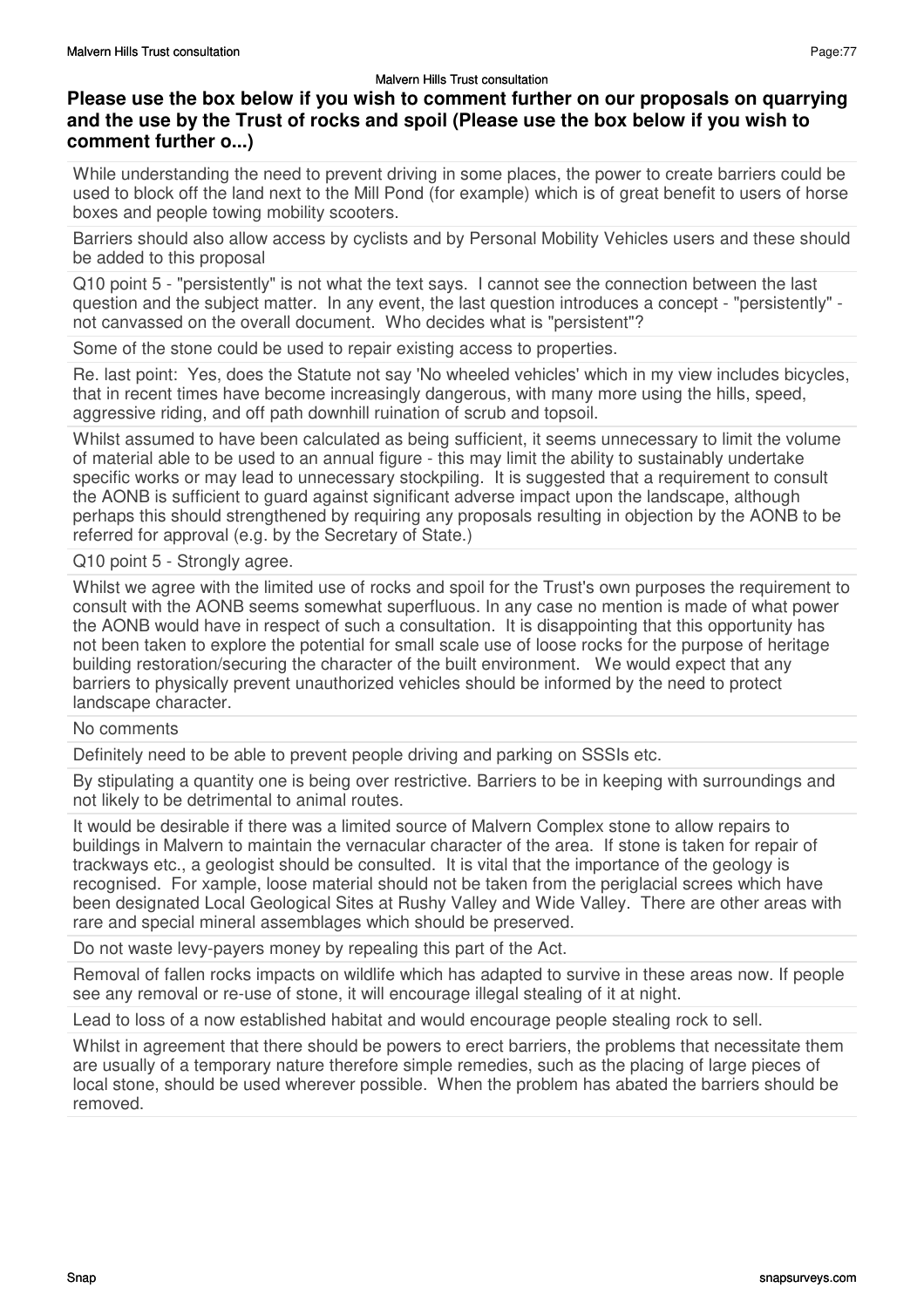# **Please use the box below if you wish to comment further on our proposals on quarrying and the use by the Trust of rocks and spoil (Please use the box below if you wish to comment further o...)**

The conservators already have the ability to do much of this, under the acts, material is not being removed from the hills, redistribution is not prohibited. With reference to physical barriers to prevent unauthorised driving on the hills and commons, originally there were many ditches on the commons. This was one of my pledges when standing for Guarlford - the poor state of ditches, ponds and waterways. I am at a loss as to why the trust feels unable to perform this duty, as there is already the power to create such barriers. It is called 'renovation' of existing structures, something the trust should be doing anyway. Some of these ditches have been lost completely, particularly down Hall Green and the Guarlford straight. Contact me for further information.

Re physical barriers, please see my comments to the previous question. Utmost care in using this power too.

I agree that the Trust should be able to use tailing and loose spoil in the quarries for path repairs etc as this is far more sustainable on so many front!

sensible provision and clearly both more suitable for use on the hills and more sustainable

There are insufficient details about what your intentions are.

What quantity are you currently allowed to use?

There is a conflict of interest if the Trustees want to be able to sell, purchase and work in conservation. The powers now being sought are far greater than are needed for Conservation and could lead to exploitation. The proposals will allow the Trust to engage in a number of commercial activities which would have been a completely alienable concept to that envisaged by the founding conservators. The extensive powers being sought are a complete negation of the original aims of the Trust. Given that Trust members are only in office for a period of time, there is no knowing how these extensive powers will be utilised in the future, with the result that the Malvern Hills could be ruined forever.

As long as it was to the advantage of the keeping hills beautiful possibly more one year and less next year but not more than specified amount every three years

All very sensible

Please, no barriers.

Quarrying was stopped to prevent any more destruction and defacing of them! As an area of outstanding natural beauty, the trust should respect this fact and realise that the decision to close the quarries was not taken lightly and mant jobs were lost at that time. To even suggest using the quarries or the stone (which has lain where ir is for many years) seems to confirm that the trustees of the Malvern Hills trust have lost sight of the original reason that the Malvern Hills Conservators were formed and that the trustees are not from this area and really do not have the Malvern hills interest at heart.

Any barriers erected should be so designed as not to unreasonably block access for electric wheelchairs or buggies on paths which where these would normally be able have access

I am not sure that an annual limit needs to be specified, and I do not see the necessity for the AONB to be consulted. If the MHC/MHT need loose rock and spoil for a particular project or projects in any one year, I see no reason for a limit to be imposed. Regarding barriers to prohibit vehicles, there is the risk that these barriers could become numerous throughout the hills and commons. If they were approved, great care on siting and obtrusiveness should be exercised.

Although the use of loose stones appears sensible it should not be permitted as the intent is to make hard more paths spoiling their place in the environment. Walking on a stone track is not as nice as a natural path. Having to buy stone makes the Trust think very carefully where it will "improve" paths. If the Trust gets this power it should have to get planning permission so the public would be properly consulted. No the Trust should not be able to prevent vehicular access. This is an attempt to prevent horse boxes or trailers and to require paying car park use. Physical barriers are also contrary to the openness object.

25 m3 a year is far to high. Over a long time this would mount up.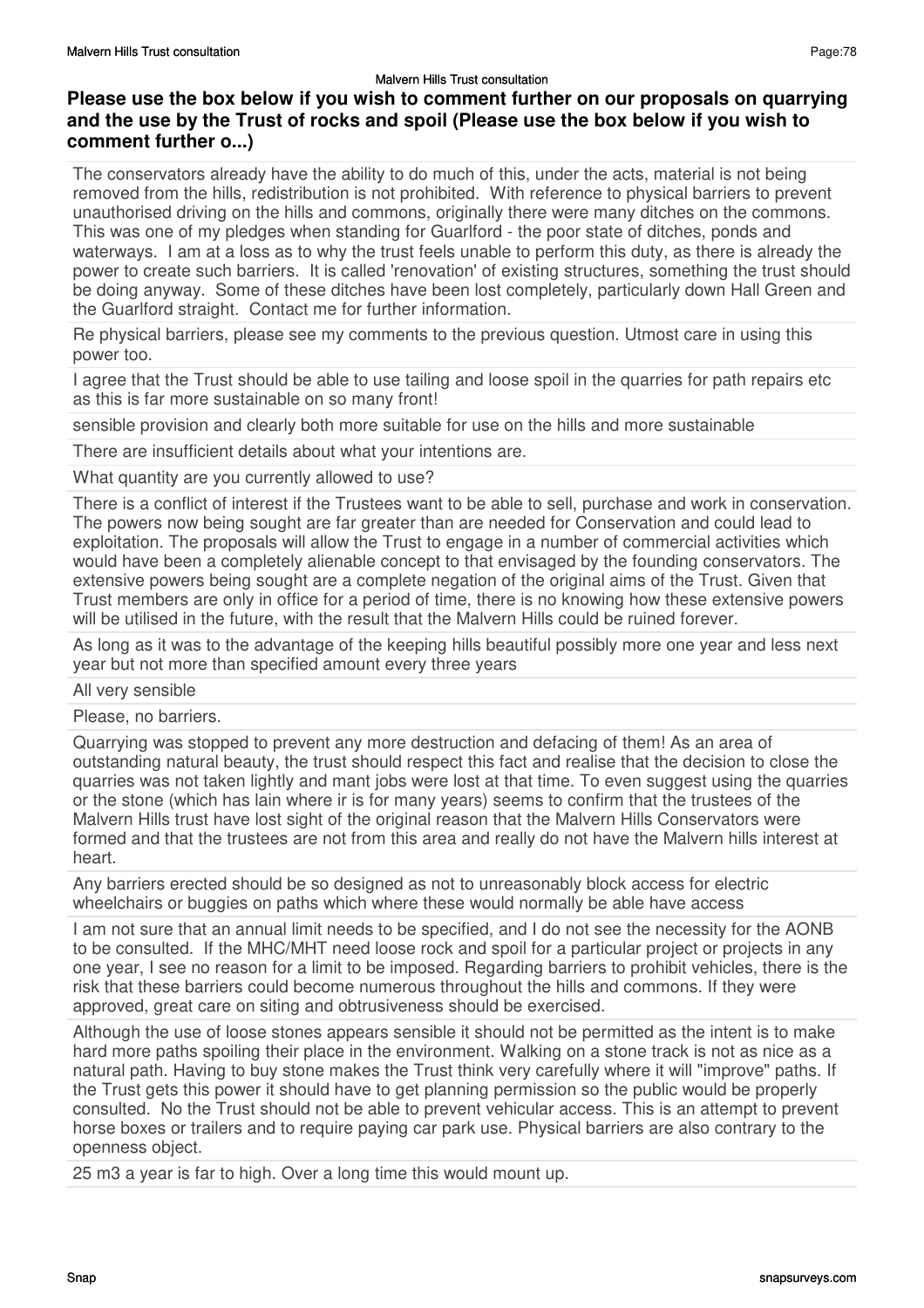# **Please use the box below if you wish to comment further on our proposals on quarrying and the use by the Trust of rocks and spoil (Please use the box below if you wish to comment further o...)**

I can't see what is to stop the trust buying more land and using the Malvern stone and rocks for that land so the use of the Malvern stone should be specific to original trust land, Also how much is a limited quantity, over many years a limited quantity could end being a lot.

### No quarrying.

I feel there should be the understanding that the use of loose rocks and soil is for the Trusts use only and not to be used for commercial gain.

Any 'loose rocks and spoil' should not be used by anyone other than the MHT and such materials should not be used for commercial /financial gain.

It does appear to be rather ridiculous that the trust cant use stone and rock for path maintenance etc. Many historic buildings incorporate malvern stone and it gives the area its distinctive character.

This is worrying as the surface of the hills could be damaged by rock removal. There is potential for abuse. Destroying the image of the hills.

Nature of Malvern needs preserving

The proposals regarding quarrying seem very sensible

Loose rock and spoil only - no quarrying

# **Ancillary Land and buildings, leases and licences - Page 51**

### **(The Trust should have a power to acquire land and buildings for the care of livestock)**



### **Ancillary Land and buildings, leases and licences - Page 51**

 **(Subject to obtaining planning permission, the Trust should have a power to build premises on land which does not form part of the commons for the following purposes: offices, storage, information centres, sale of refreshments, sale of goods, housing livestock and for occupation by employees)**



Page:79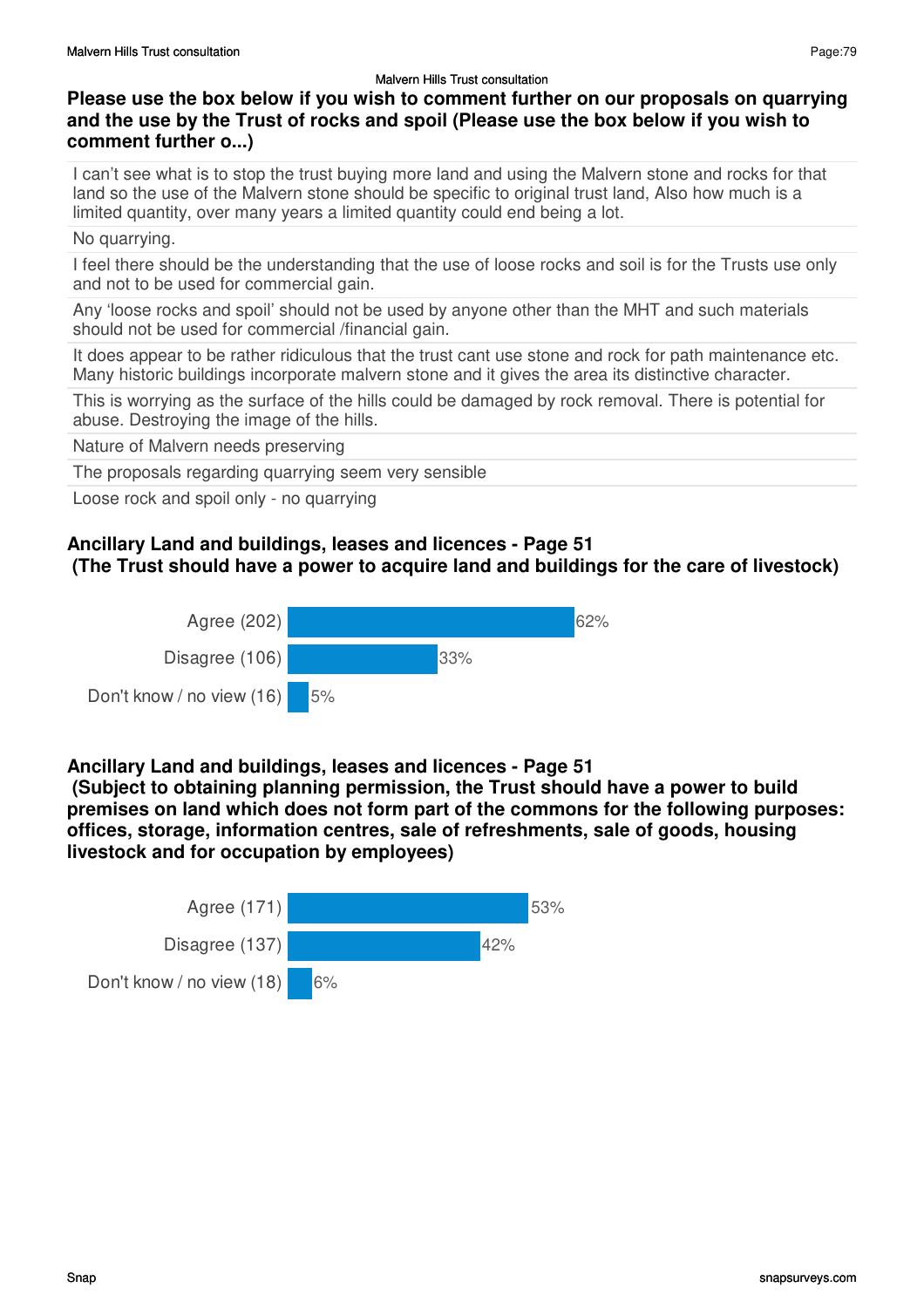### **Ancillary Land and buildings, leases and licences - Page 51 (The Trust should have a power to grant licences of land (subject to existing public rights of access) and buildings)**



### **Ancillary Land and buildings, leases and licences - Page 51**

 **(The Trust should have a power to grant leases of buildings and land which is not common land (subject to existing rights of public access) for a period of up to 10 years)**



### **Ancillary Land and buildings, leases and licences - Page 51**

 **(When planning permission is not required, the Trust should not be required to obtain the opinion of the local planning authority when granting overground licences for services)**



### **Ancillary Land and buildings, leases and licences - Page 51**

 **(The Trust should have a power to issue licences to people or organisations who wish to carry out activities or run businesses from Trust land)**

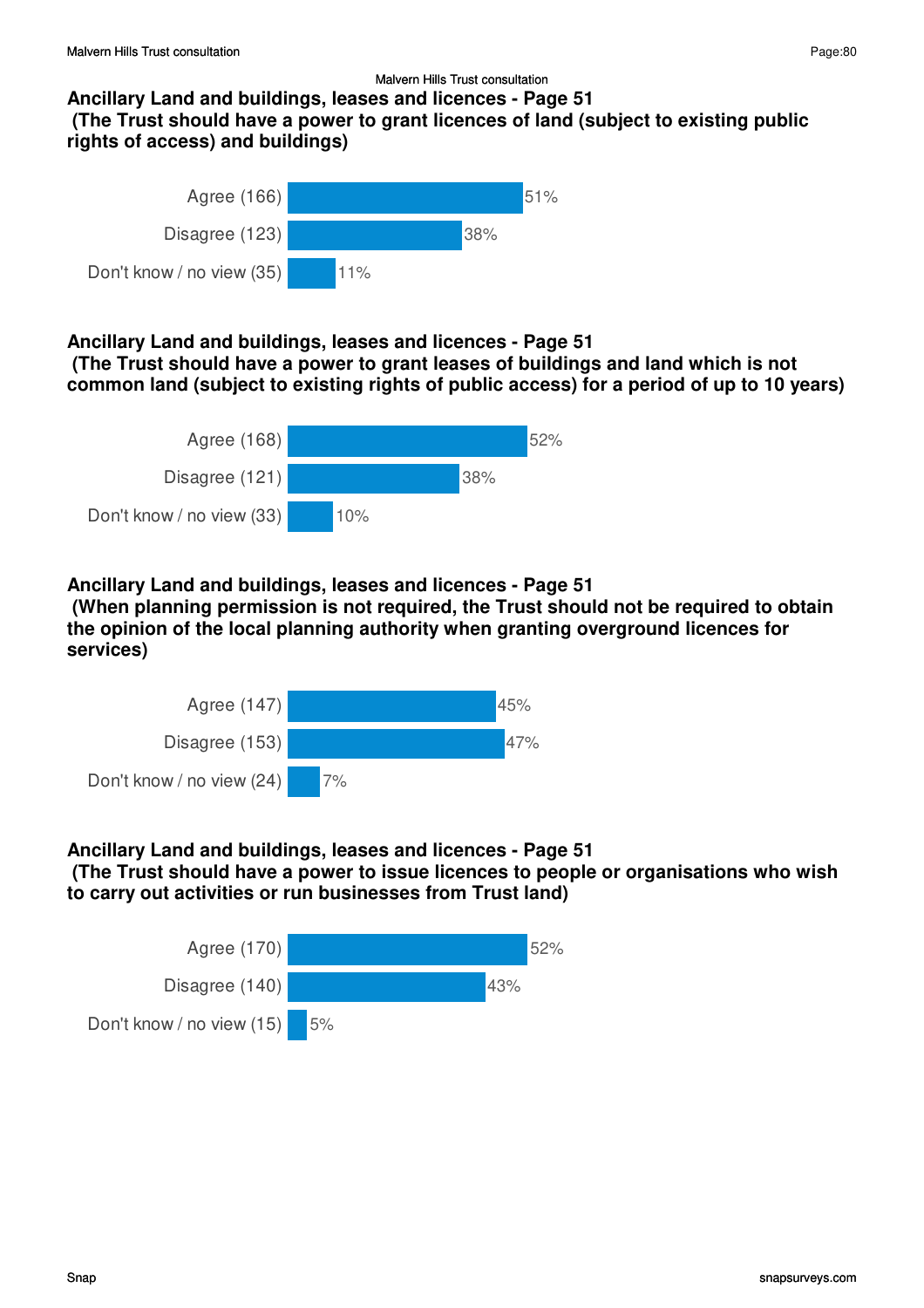### Malvern Hills Trust consultation **Ancillary Land and buildings, leases and licences - Page 51 (The Trust should have a power to grant licences for temporary food stalls in association with events for a period of no more than 7 days)**



# **Please use the box below if you wish to comment further on our proposals relating to ancillary buildings and land, leases and licences (Please use the box below if you wish to comment further o...)**

Currently business is not allowed on MHT land. It must continue. Folk enjoying the freedom of the hills do not want to be confronted by an active business carrying out activities.

Whilst agreeing that the Trust should have the power to grant licences, again I would like to see these licences contingent on appropriate environmental standards being reached by the organisations as a condition of the licence being granted e.g. zero / low waste, compostable packaging, renewable energy sources. Also perhaps restricted areas where food stalls could be set up to minimise environmental damage, and some provision to fine for any consequential littering. Dog walking would it be practical to limit the number of dogs one walker may take out at any one time, and for the walkers themselves to be identifiable so that complaints over unruly dogs are possible? At present, some walkers (private as well as businesses) allow their dogs to behave antisocially and even threateningly, and it's impossible to complain because they are not identifiable.

It is clear that the vision of this organisation that you look to create have changed considerably from that which has existing in the past. It is a business (opps, modern charity), all those activities open up risk to the land and malvern. It accelerates to rate of change. The current act form a change and balance against fad and individuals. The changes proposed will allow/motivate the organsation to be taken over people who seek to use it for there own gain.

Rather than temporary food stalls, I suggest you say refreshment stalls - to include drinks, etc

I don't want to see a plethora of National Trust style shops! Some of these provision are a threat to the integrity of the lands managed by the Trust.

The mandatory precept is paid for the maintenance and conservation of the Hills and Commons. It is not paid for a public body to become a landlord or commercial operator.

Maybe leases should stipulate certain environmental standards should be met by the lessee

Maybe any licences should have environmental conditions attached.

If powers are granted for sale of food what about toilets?

Food stalls mean more litter on commons, which I regularly pick up on land without food stalls!

A general power to allow activities, businesses and food stalls opens the floodgates. Close scrutiny and control would be needed to keep these in the right place and on an appropriate scale.

Again, all seems reasonable but I feel unqualified to express an informed opinion on planning permission.

May enable temporary catering outlet to operate from top of beacon

This dilutes the purpose of the trust

The Conservators were not set up to engage as a property company in any way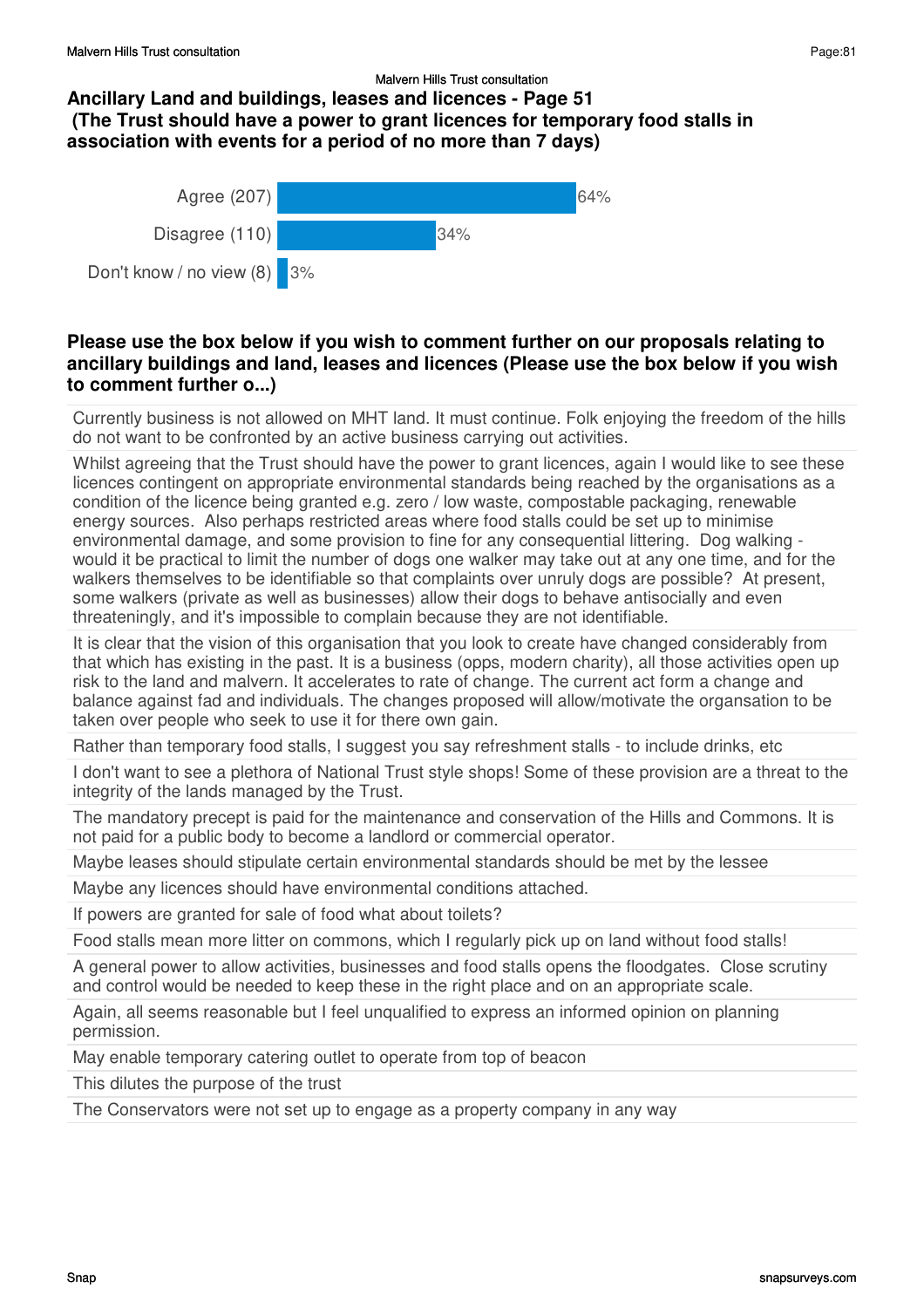I am concerned that the new Act should continue to afford the absolute protection from developments stemming from commercial interests that the existing Act provided. e.g. the matter of the cable car was a bruising and expensive experience but in the end it was the Act which protected the Hills from this.I am also concerned about the licensing of 'events' and everything connected with these. While often for laudable purposes events often cause disruption and nuisance (loud music, runners, cycling competitions etc) for local people and for those who visit the hills for the peace and tranquility they provide. Could I suggest that a limit could be placed on the frequency of such events particularly during the summer months.

MHT should be focusing on managing common land not ancillary land and where at all possible ancillary land should be tested as common land. Some of theses questions and the plans they seem to be focussed on suggest a significant move away from what should be the real objectives of MHT conservation and not business use of/raising money from ancillary land. As you give no detail as to the amount of ancillary land in comparison with the hills and commons it is difficult to comment on how much of an issue this really is.

I would like to see the Trust act as Conservators of the hills and commons and not engage in any other activities.

The cafe should be rebuilt on the top and the land should be allowed to go back to nature rather than grazing.

Since I do not agree that the Trust should have livestock on its land, particularly on the hills, I do not agree that it should have the power to acquire land or buildings for this purpose, likewise building premises for this purpose.

These proposals would give license to the Trust to give permission for business and retail activities without any consultation with local precept payers.

These proposals are further business type activities and could result in the proliferation of business and retail activities that could change the nature of the Malvern Hills with no local sanction as meetings are closed, there is no direct local representation and all Board members must put the objects of the charity ahead of any local considerations.

The proposals above would allow the building of food outlets and offices on the Malvern Hills. The Trust does not need such extensive buildings and certainly not on the hills. The whole beauty of these Hills is the means of escaping into a freer more beautiful world unimpeded by monetary concerns and the extra rubbish which would inevitably ensue.

The proposals would allow the building of food outlets and offices on the Malvern Hills. There are plenty of shops available in Great Malvern and houses available for offices in the surrounding area without blighting the Malvern Hills with such buildings.

Most of these proposals are related to proposed trading activities that would only be subject to considerations that are in the interests of the charity and not those of local people whose interests and requirements cannot be set against that of the charity and are not directly represented. The charity commission do not have a good record of properly controlling charities as can be seen from the fundraising and abuse scandals over recent years.There is no evidence of any improvements in their governance.

Issuing licences for activities may manage to limit some dog walkers but is is all of course dependent on the SSSI / archaeology designations taking precedent

Acquiring Land and buildings for livestock is not part of the purpose of the charity. Providing housing for employees, storage and livestock seem well outside the objects and purposes of the Charity. Licensing activities of short duration for activities on trust land is obviously sensible but business arrangements and payed leases resulting in commercial income on trust land, preserved for the public, should surely be subject to wider scrutiny? This is again not a purpose for the Charity.

These are powerful and wide ranging powers that are not necessary.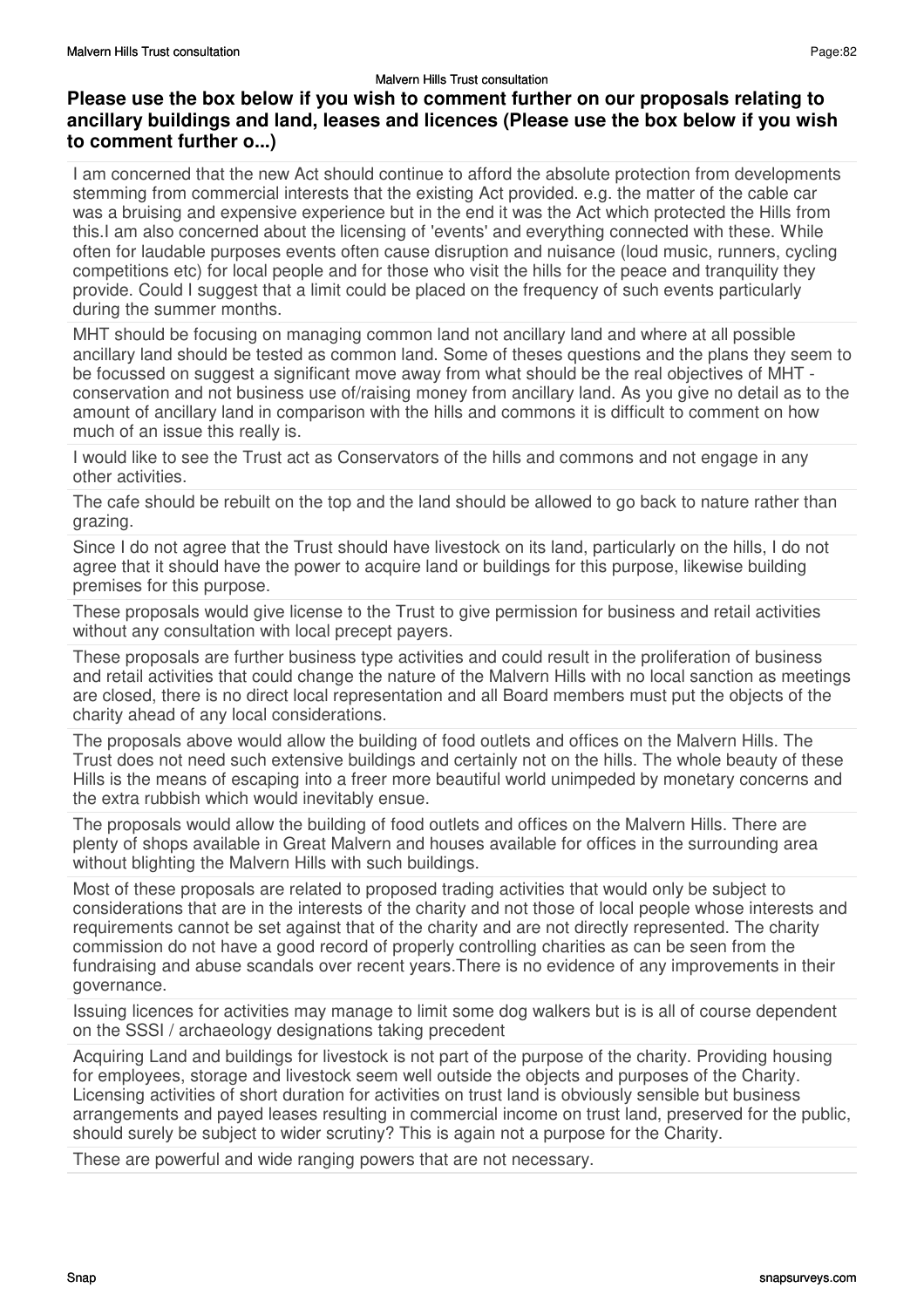# **Please use the box below if you wish to comment further on our proposals relating to ancillary buildings and land, leases and licences (Please use the box below if you wish to comment further o...)**

These questions imply increased commercialisation. This would detract greatly from the conservation of the Hills and I am very opposed to it!

The local planning committee represents a further inusurance that hasty decision-making within the Trust does not lead to development proposals near the Trust's land becoming inevitable.

For charity walks etc. , walkers have their own provisions...water etc. with them. Don't need food stalls, and certainly not for 7 days !!

I think it is perfectly reasonable to consult the local planning authority regarding licenses for services

"... a power to issue licences to people or organisations who wish to carry out activities or run businesses from Trust land" is far too wide. It would allow charging for individual walkers' access! Any such licence rights needs to be individually specified in By-Laws authorised by Parliament.

The Trust seems to be heading for full commercialisation. A primary concern should be the conservation of the Hills and Commons; I do not agree with unrestrained power.

The conservators should be focusing on conservation rather than business operations.

Permission should not be granted for building accommodation for employees.

This is the commercialisation of the land. Food stalls will increase litter and visitor numbers. No thank you.

This is running a business and allowing business and buildings to be built on land previously exempt. The trust does not exist to build premises or services, nor run a business. If permission for a business were granted, this would imply access rights (vehicular) which most certainly will affect the landscape .and public access.

Q 13 Making money from the land and increased commercialisation is not what the Conservators were set up to do.

Q 13 Making money from the land and increased commercialisation is not what the Conservators were set up to do.

The two disagreements are about one thing: the Trust should have the power to build/acquire buildings - but ONLY for its own uses and objects as set out on p8. This maybe implicit, but needs to be made explicit: otherwise land is bought thru the tax base, developed into industrial units, leased out (competing with local lessors) and an income derived; and so MHT becomes a property company! Exaggeration for illustration!

Q 13 Making money from the land and increased commercialisation is not what the Conservators were set up to do. Car parking is an exception and is ok.

occupation by employees at less than market rent raises a warning flag - is there some provision to prevent abuses (such as providing luxury accommodation for the CEO as some kind of hidden extra remuneration)? I have disagreed about food stalls as 7 days seems to envisage large scale events, which would detract from the enjoyment of the hills for everyone else. I have also disagreed about licences as it the provisions seem too open-ended

Whilst agreeing in principle to the above please note comments below. The need to build housing for trust employees seems unnecessary. What does licence of land mean? - needs better explanation. With respect to licences for events there may need to be some safeguards in the scheme ensuring disruption is not too great . I can foresee arguments over granting licences for more money versus your primary objectives of preserving the hills. Again this depends on the event and whether the licencee is seeking to serve the general public or just those involved in the event .

So far as granting licenses and leases are concerned, I think that this should always be subject to relevant professional advice being taken and that that professional advice should also certify that the amount being paid for the right is fair in the market. The rust should have a clear policy so that Trustees know what their duties are with regard giving access across Trust land for developments however small.

Page:83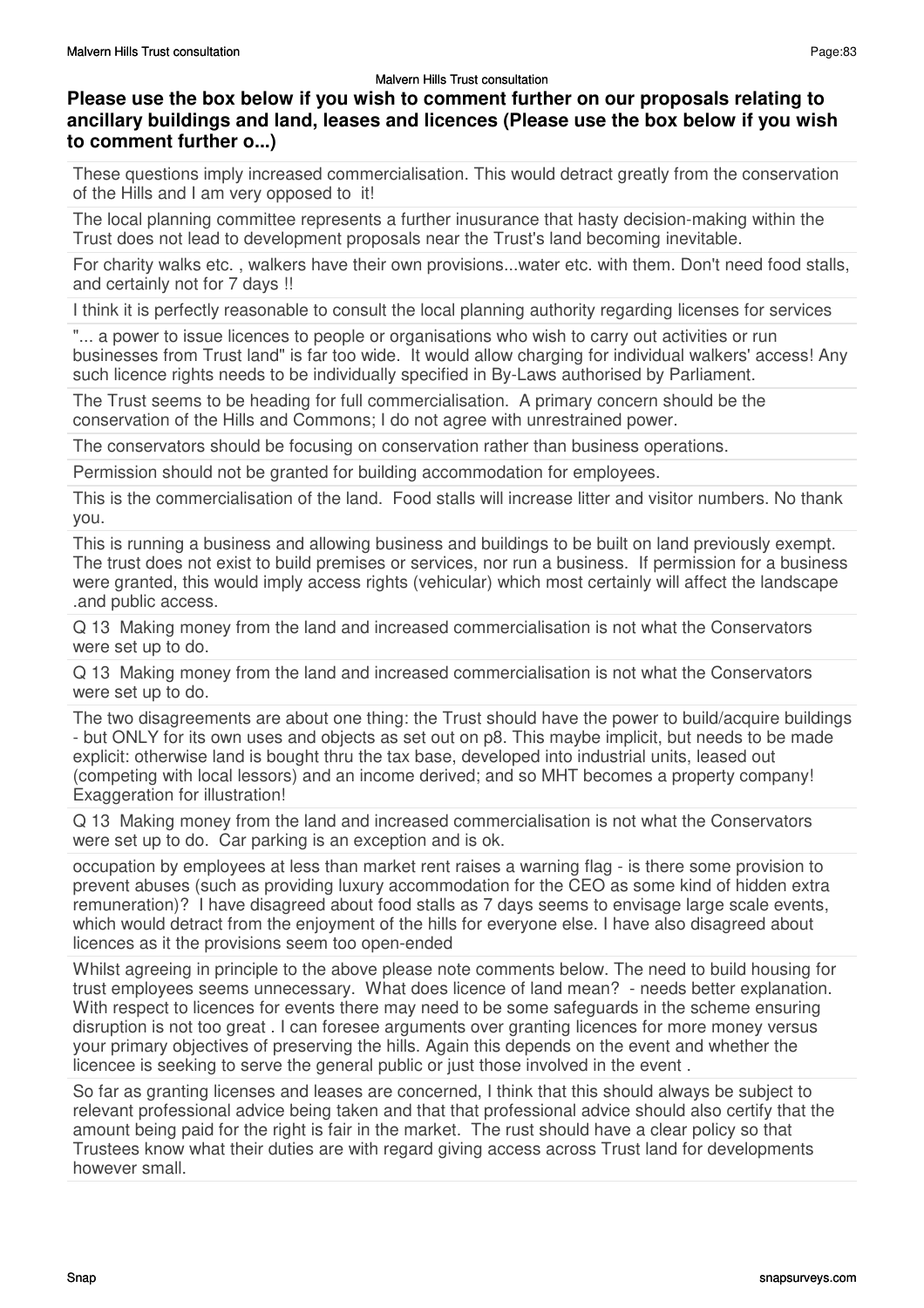## **Please use the box below if you wish to comment further on our proposals relating to ancillary buildings and land, leases and licences (Please use the box below if you wish to comment further o...)**

The Trust needs to obtain expert advice to ensure this section is robustly worded. It could open The Trust and The Hills to abuse by the unscrupulous if it is not very carefully constructed.

The Trust should be protecting the environment in its natural beautiful form and not seeking to utilise it to make money.

Whilst the proposed wording clearly centres around ancillary land, there may be merit in adding an exclusion of any such building, leasing or licensing to Purpose land Does Q2 above relate to "hills" as well as "commons" ? Does Q6 relate to all MHT land, or just Ancillary land ?

The granting of licenses for activity on the hills is good to manage things but should be a fair balance between community interest and business use, coupled with the scale of the activity and the impact it has upon the use of the hills by others. For example a commercial running event organiser putting on an event for profit compared to a local school running a regular cross country on the hills. This power should not simply be used as an opportunity to make money from everyone. If over-ground services do not require the opinion of the local planning authority the revised wording should be an absolute requirement to consult with the AONB.

One of the great things about the hills is the lack of commercialisation. Food stalls and refreshment shops will bring litter. If people want food on the hills or commons then they can always bring a picnic.

No loud speakers should be allowed on the commons likely to disturb the tranquility of any common.

Why?? - to go farming....or empire building

We suggest that there should be a restriction on the number of additional but temporary licences that can be granted. We suggest another 6 licences would be appropriate.

I agree that "activities" can be licensed. I do not agree that "running businesses" can be. This is a loophole as big as a barn door! Is not, building houses, a business? Proposal 2 should NOT include buildings "for occupation by employees", i.e. housing.

This looks like an unlimited and inappropriate power to run businesses on Trust land.

Requirement for a monitoring mechanism to ensure consultation initiated with local residents who may be affected by potential licensed activity.

The powers under the existing Acts are quite sufficient, and any commercialisation of the Malvern Hills must be resisted.

The Trust should have a power to issue licences to people or organisations who wish to carry out activities or run businesses from Trust land, and have a power to grant licences for temporary food stalls in association with events for a period of no more than 7 days providing that there are no charges made to charitable organisations for using the Hills and Commons.

The MHT desperately needs a public face in the area... a shop and cafe would go some way to fulfilling this role. An education centre combining these would be even better. At present many people don't really understand what the trust is or what the organization does. Having a building would provide an opportunity to interact with the local community and also visitors, to explain the work you do and why you do it. Obviously it would also give you the opportunity to make money to further fund your work. I suggest that you incorporate a facility for children, in the centre I am proposing. A guided walk, a natural play area. I also suggest that you start providing activities for children. At present most of what you do seems to be aimed at and for baby boomers. Parents and children are largely overlooked. This is a pity because research shows that children desperately need more contact with the natural world. The trust could help with this. I know from talking to parents living in Malvern that they will get in their car and drive to the Fold in Bransford, because it has a way marked walk with interpretation for children. This is bad for the environment and bad for the trust.

Housing for employees on the Trust Land is open to being detrimental to the overall landscape. Running businesses requires very stringent controls, as does catering outlets and events. Music festivals would not be welcomed!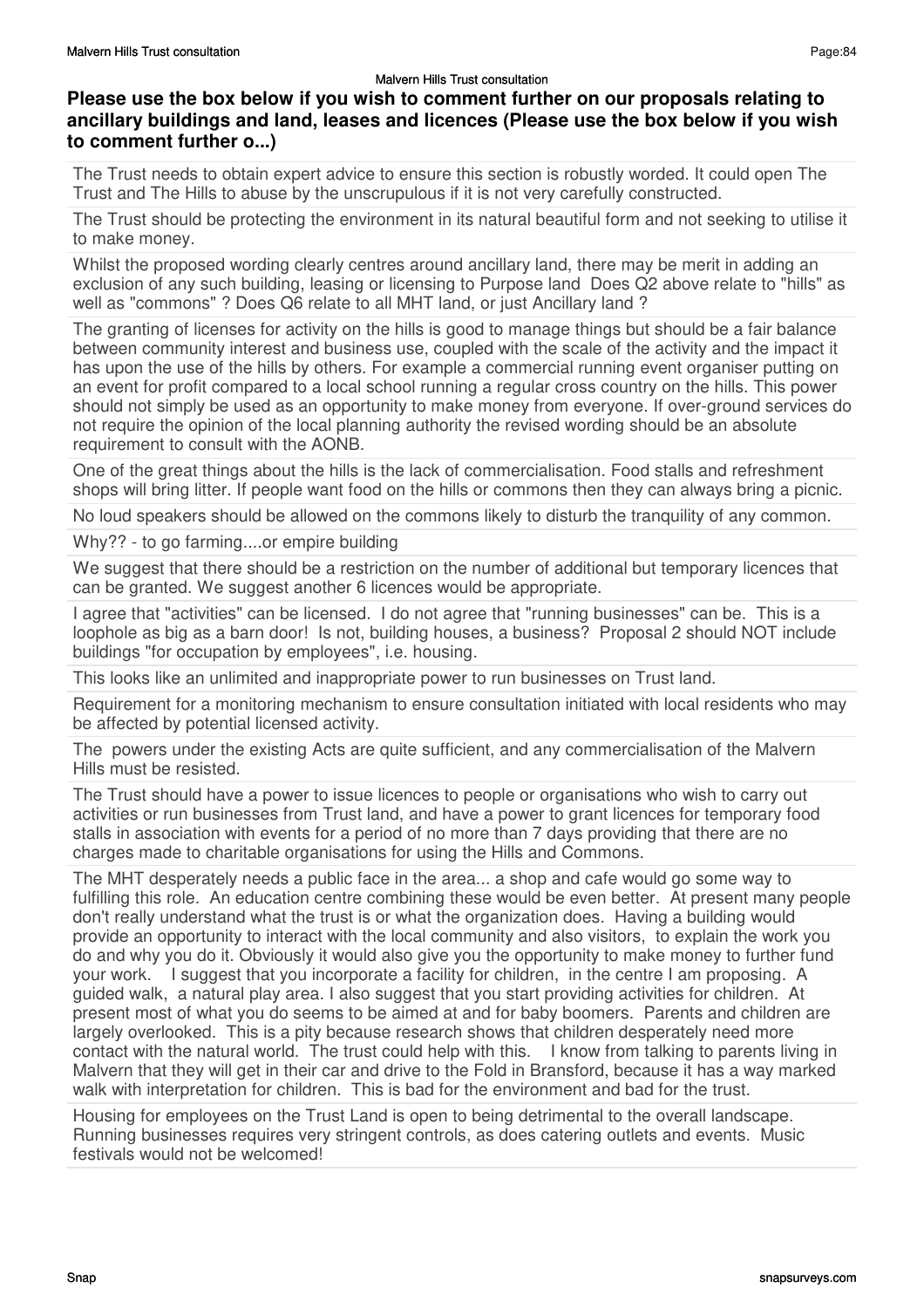# **Please use the box below if you wish to comment further on our proposals relating to ancillary buildings and land, leases and licences (Please use the box below if you wish to comment further o...)**

Permission was not granted to rebuild the cafe on Worcester Beacon after it was destroyed by fire. This was a valuable resource providing refreshments for those who had climbed the highest part of the hills. More information is needed about what is intended in the way of buildings on ancillary land and the purpose for which they are to be used. Temporary mobile food stalls are a strange idea. Temporary licences granted should be subject to complete clearance of litter in the area after the event.

Existing Acts provide quite enough power already, and any commercialisation of the Hills is unacceptable.

Don't agree should be able to run businesses and events should be with consultation of local residents. Food stalls not appropriate for some areas

Certain businesses should not be considered, eg a cable car or a cafe in an unsuitable location.

Qu 12b: sale of refreshments only. Rest is unnecessary and can be done elsewhere

Food stalls will increase litter. The HillsTrust's job is to preserve the rare acid grassland ecology of the hills, not to promote increasing human activities on the hills which in turn leads to conflict with birds and wildlife, erosion of the hills and safety of those already facing the dangers of mountain bikers and professional dogwalkers. Visitor centres and food stalls are conflicting leading to more litter. Professional dog walkers should be prohibited as under current laws, not promoted as a source of income by issuing licences.

Organisations within a Parish who wish to have a free entry event on common land within their parish must be allowed to do so without change or licence. By notification to MHC, say 6 months in advance.

No expoitation of hills for public use...no food stalls leading to litter . No licence selling to priofessional dog walkers....these are already breaking hills laws and are endangering private dog walkers and their dogs by having a pack off lead on small paths with no recall....have experience of this!

Apply existing rules and stop professional dog walkers not encourage them by selling licences! The trust is anxious not to have cycling accidents or people fall from quarries, but this increasing problem of packs of dogs off leads and not responding to recall is not addressed and injuries to private dog walkers and their pets will happen.

Q12 point 1 - Does the 1st question mean existing buildings? If so, yes. But no new buildings.

I think that the Trust should be subject to the powers of the local planning authority and local ratepayer opinions

The power to issue licenses for the carrying out of activities or running of businesses from Trust land requires very careful consideration as however well-intentioned it might seem there is a danger that it could run counter to the objects of the Trust by allowing activities that detract from the general enjoyment of the Hills. Specific safeguards against overuse of this power need to be built in to the arrangements and a right of appeal by 'neighbours' of the the Trust's property to any nuisance that might arise from licensed activities.

p55 para 3: Agree but only if the licensing of land relates solely to Ancillary Land. Whilst in agreement that the Conservators should have power to issue licences for organised events and possibly use them as a means of limiting the number of events taking place and consequently reduce the amount of erosion being caused; I do have serious concerns as to how these powers can be used. The example quoted of "professional dog walkers" sounds alarm bells - the Malvern Hills are not an urban park. The power to grant licences for temporary food stalls for up to seven days is excessive; up to four days would be adequate, even allowing for Bank Holiday weekends.

The power to issue licences should be for temporary public events, or for agricultural/land management purposes, and not for housing or manufacturing purposes.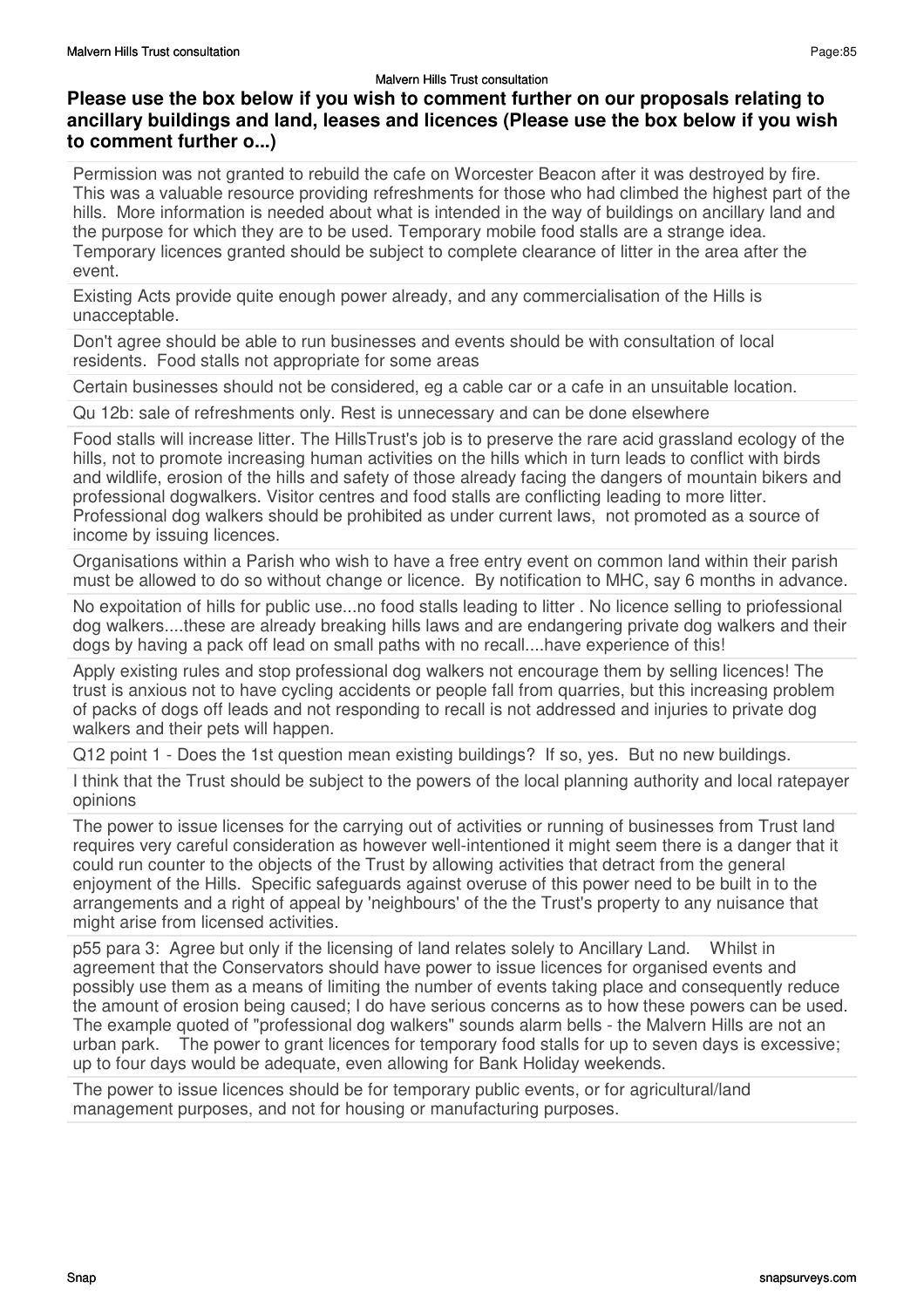# **Please use the box below if you wish to comment further on our proposals relating to ancillary buildings and land, leases and licences (Please use the box below if you wish to comment further o...)**

Q12.point2 and 6: I do not think the Trust should have the power to open up our land to what is substantively a growing commercialisation. Information, yes, but it doesn't need a building, just weatherproof, readable plaques placed at relevant points, as happens in other wild places. Or why not use one of the many empty centrally located shops as an information, education and commercial hub (except for rthe animals of course.) Point 7: think 7-days too long a period.

Livestock grazing is an integral part of the management of the hills and commons, whilst convoluted the existing acts make some provision to allow this but is not strictly worded as such. This is due to the way legislation is written, should anyone object then they are free to apply for a ruling by the supreme court. With regards to operating mobile food stalls, care needs to be shown as the conservators already ahve the ability to issue a fixed number of temporary licenses. It is dangerous territory to allow entire businesses to operate solely on the hills, however that is NOT of concern to the conservators, it is a business decision and any business relying on such an arrangement needs to have it explained that conditions can change. That is a business decision, it is of no concern to the conservators if a business that relies solely on access to the hills subsequently folds due to the business 'taking the piss' and finding such privileges revoked. I disagree with the obtaining of the opinion of planning authorities, it is vital to have the added layer of protection to prevent future boards doing something daft. Issuing temporary licenses. On page 58, section 21 states there is no CLEAR power to grant such licenses, however under the acts, precedents have been set and the conservators do in fact retain the power to do so. Again, this is down to interpretation of the acts, and precedents set. Such events do need to be managed, and would fall under the provision of the acts to maintain the hills for public enjoyment. This would have to be done within reason. I would anticipate organisers submit an impact assessment. I mean, a charity fun run would be fine, but a regular marathon every day wold be an issue. Furthermore, other types of event can, and probably would assist in other areas of importance. For example Salisbury plain sees an increase in diversity of flora and fauna as a result of the tanks creating large, deep ruts in the soil that promotes certain habitats. I'm not advocating driving tanks over red earls dyke, but it is something that can be considered. With respect to these and other issues, I would therefore now propose the creation of a working party to look at the proposals within the documents and develop a satisfactory working framework that the trust can use to facilitate future progress. I would be interested in providing such assistance.

Food stallholders should be required to leave the site of their stalls clear of litter, with any damage to the ground made good to the Trust's satisfaction. The trust could hold a deposit against the cost of doing this work itself if the stallholder does not

The conservators have clear objectives. The proposals in the consultative document imply that the "Trust" will become a business.

The Trust must understand the knock on effect of what is proposed - do you really want to be bogged down with these sort of issues. Big and busy is not necessarily good. I do not want the Trust to become a Farmer. I do not want the Trust to become an Organisation concerned with profit.

The conservators duties are to keep the Malvern Hills and Commons unbuilt on as open spaces for the recreation and enjoyment of the public. To allow building, which excludes the public from certain areas is a total negation of their original aims. The proposals above would allow the building of food outlets such as Macdonalds, Costa, fish and chip shops for instance, all very well in the right place, but not on the Malvern Hills. Information and gift shops can be found in the town. All such outlets would require road access of which there is plenty already available, without ruining forever the nature of the Malvern Hills. Even mobile food stalls would be an eyesore especially with the litter that would inevitably follow them. The Trust should not have the power to make such decisions that could have far reaching consequences for Malvern and for such an extensive period as 10 years. There is no explanation as to why such an unusually extensive term of 10 years is required. The requirement to include the building of office and residential accommodation, renting out the surplus is 'over the top' and unnecessary. There are plenty of buildings in the surrounding areas of Colwall, Malvern Wells, Great Malvern, West Malvern and Malvern Link which have many suitable buildings for offices or houses. The proposals, if accepted, would allow large houses and blocks of offices to be built, even on the Malvern Hills.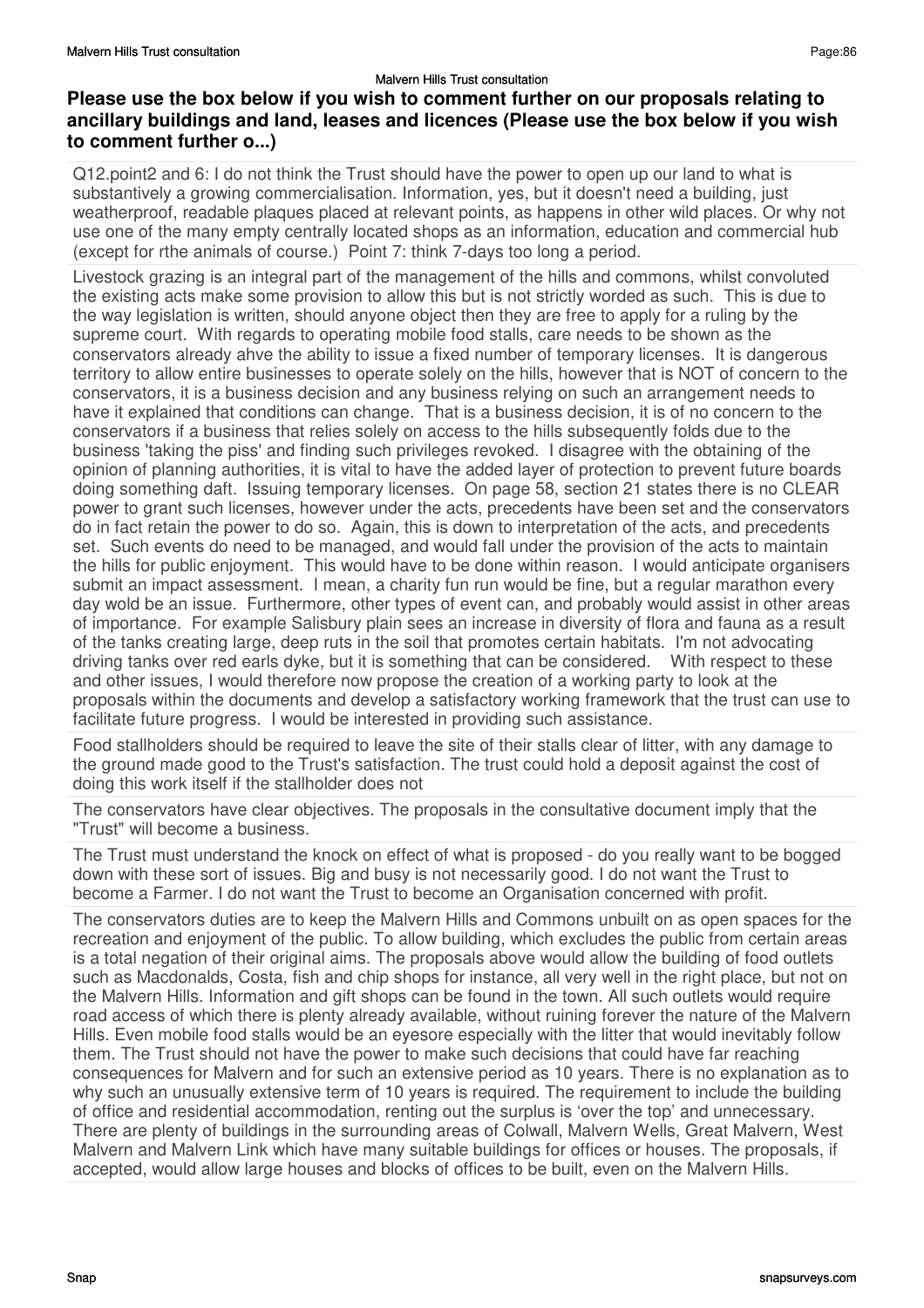Page:87

### **Please use the box below if you wish to comment further on our proposals relating to ancillary buildings and land, leases and licences (Please use the box below if you wish to comment further o...)**

None of these are required for the trust to perform it's original duties.

Food stalls, temporary or not, would be unnecessary and unsightly, as well as increasing possibility of litter

It was very wrong that the cafe on the Worcester Beacon could not be rebuilt. So many people made it their aim towalk up there for a cooffee. Presumably this would allow provision for it to be rebuilt.

The objects of conservation and public enjoyment of the Malvern Hills are not being advanced by building housing for employees, when so much housing is readily available within the local area.

It is responsibility of livestock owners to provide suitable land/buildings for their livestock. This whole section leaves the way open for the Trust in the future to do what it wants without moderation! E.g. it is reasonable that the trust know what is happening on its and but to charge for licenses could lead to this being used as fundraisers in the future if the trust becomes short of money. Trying to think further ahead of the current Trust here & what might happen if the thoughts of the trust/trustees change...……..

The Trust's land is common land, not for businesses, temporary food stalls or any other buildings.

It is noted that no mention is made of Easements so I have been left with no alternative to disagree with some of the questions above

This is just another money spinner for the trust and whilst I agree that money is needed, the trustees should not have too much power without being accountable to anyone with all of the above suggestions should again be subject to scrutiny by an independent body.

Ticks in right hand box here indicates unsureness, rather than no view.The Trust as a public body as well as a charity,should be subject to planning permission for all changes of land use.Is the power to issue licences not a local authority power and revenue stream? These suggested powers, if granted, would need to be subject to all usual local government checks and balances- not seen to be in the gift, effectively, of a very small body of persons,since this would be potentially open to financial abuse and cronyism. Leases should respect the established Malvern businesses that may be adversely affected by any new start-ups.They must be consulted.

The trust already has plenty of buildings and ancillary land for the amount of livestock being run on the hill. If the animals must be removed for a great many months they can be sold and some more bought in. The trust is not meant to be running a farming business merely grazing the hills for SSSI

I think any licence for a temporary food stall should be limited to 2 the duration of the event it is catering for.In most cases I would imagine that would be no more than 2 days. The number of stalls should also be limited.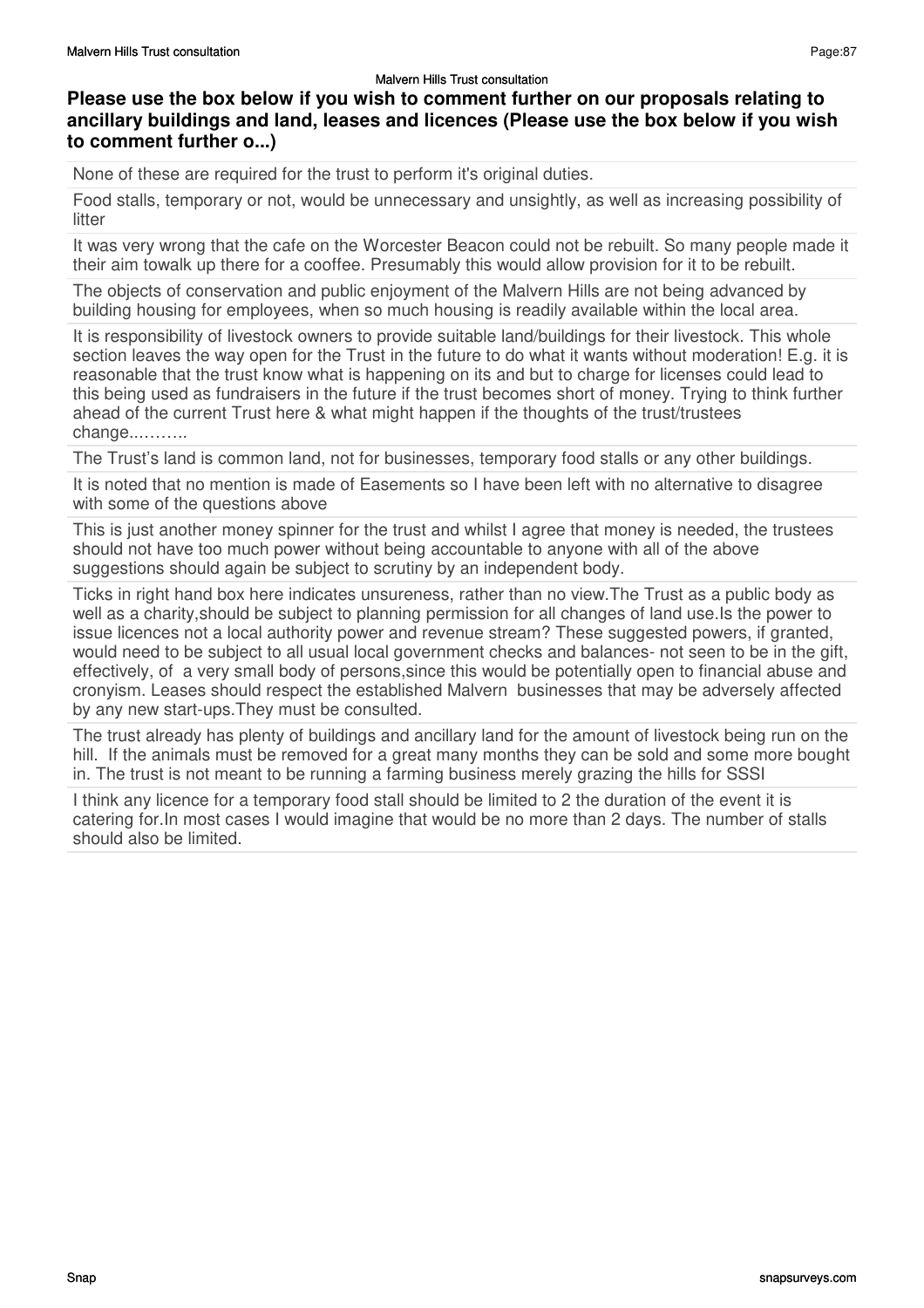# **Please use the box below if you wish to comment further on our proposals relating to ancillary buildings and land, leases and licences (Please use the box below if you wish to comment further o...)**

This includes some comments re Q5 I understand the logic behind proposing to have, as a last resort, the proposed powers to own and manage livestock and to buy/develop ancillary land and buildings. But the circumstances that constitute a last resort need to be clearly specified, and the ways they would be exercised need careful further consideration. I am concerned as to how in practice the MHT would run such a farming enterprise or use stock, land and buildings to support a third-party grazier; and feel there should be some clear safeguards to ensure there is a level playing field in areas where the MHT may compete/interact with local livestock farmers Examples of possible impact could include • the risk of MHT disadvantaging other farmers by selling surplus stock below market price, because it does not require a profit. • the risk when competing with another farmer to buy land, MHT may be able to offer a higher than market price because it has funds available and does not need to make a commercial return on the land. While I am sure MHT would not intentionally act in such ways, I believe the MHT needs to spell out more transparently how it would operate such that it does not abuse its position relevant to other local livestock farmers. In particular it would useful to set out what policies the MHT would propose to prevent this happening, what oversight would there be to police the policies, and what process would be followed to address and if necessary redress any dispute. Last, on a point of understanding, the MHT already owns some livestock, and in the past has managed grazing itself. It has also in the recent past purchased ancillary land, but I do not know how it decided the price it paid in such tenders. So I am not sure whether If it already has the powers it proposes, and if so what has guided their exercise. Regarding licenses, I have no problem with the granting/issuing, providing there is transparency to the public about the general policy for such grants, the rationale for the specific instances grants and the process that has been followed, subject to appropriate normal commercial confidentialty.

The powers sought are too wide. The Trust could become landlord to all sorts of shops and enterprises and wants to be able to close off access as a result. This is not acceptable. 10 year leases are too long, these should be limited to 5 years as the Trustees will change in that period and take a different view. Although overground licences are said to be rare the planning authority view is a necessary check and balance.

The officers of the rust is not capable of running a business Business ventures should be left to people who know how to run them

Paras 2&4 (above) Would agree if...'the commons', were amended to read 'the commons and Purpose Land (as defined in the Consultation Document.)

Whilst I can see that the growing number of events means that some form of licensing is a must, I do not like the implications that it will be possible to charge a fee and do not support them. An unintended consequence of this is that people/groups will be less likely to approach MHT prior to the event taking place and will simply turn up and do it. Yes they may be technically committing an offence but the legal definition of what constitutes an event and therefore a byelaw breach is not straightforward. I think social inclusion also has to have some relevance here. An ability to charge a fee by MHT will have a detrimental effect on this and it must be remembered that the aims and objectives clause refers to" the public". Put simply the hills are for everyone. The ability to charge a fee may also mean that future generations of trustees could potentially use events as a revenue opportunity which I do not believe is in the spirit of the Malvern Hills acts. Further to this where events are not to the liking of the officers of the time a charging mechanism could be used to effectively deter or price out a particular event. Currently MHT fields a small warden team that is often stretched to try and enforce byelaw such as unauthorized parking on a day to day basis and given its prevalence it is an assumed low priority. However when particular events are taking place we often see the wardens + conservation team + CEO putting on yellow waist coats and all of a sudden unauthorized parking on the hills and commons takes on an almost fanatical importance. – If the true cost of this exercise was taken into account what would a realistic fee have to be? The following day with no events taking place things return to normal with a limited warden presence and cars are allowed to park anywhere they like often in far more inconvenient and environmentally sensitive locations.

Licences should not be required for organisations using the Hills for Charity Events similar to those currently allowed.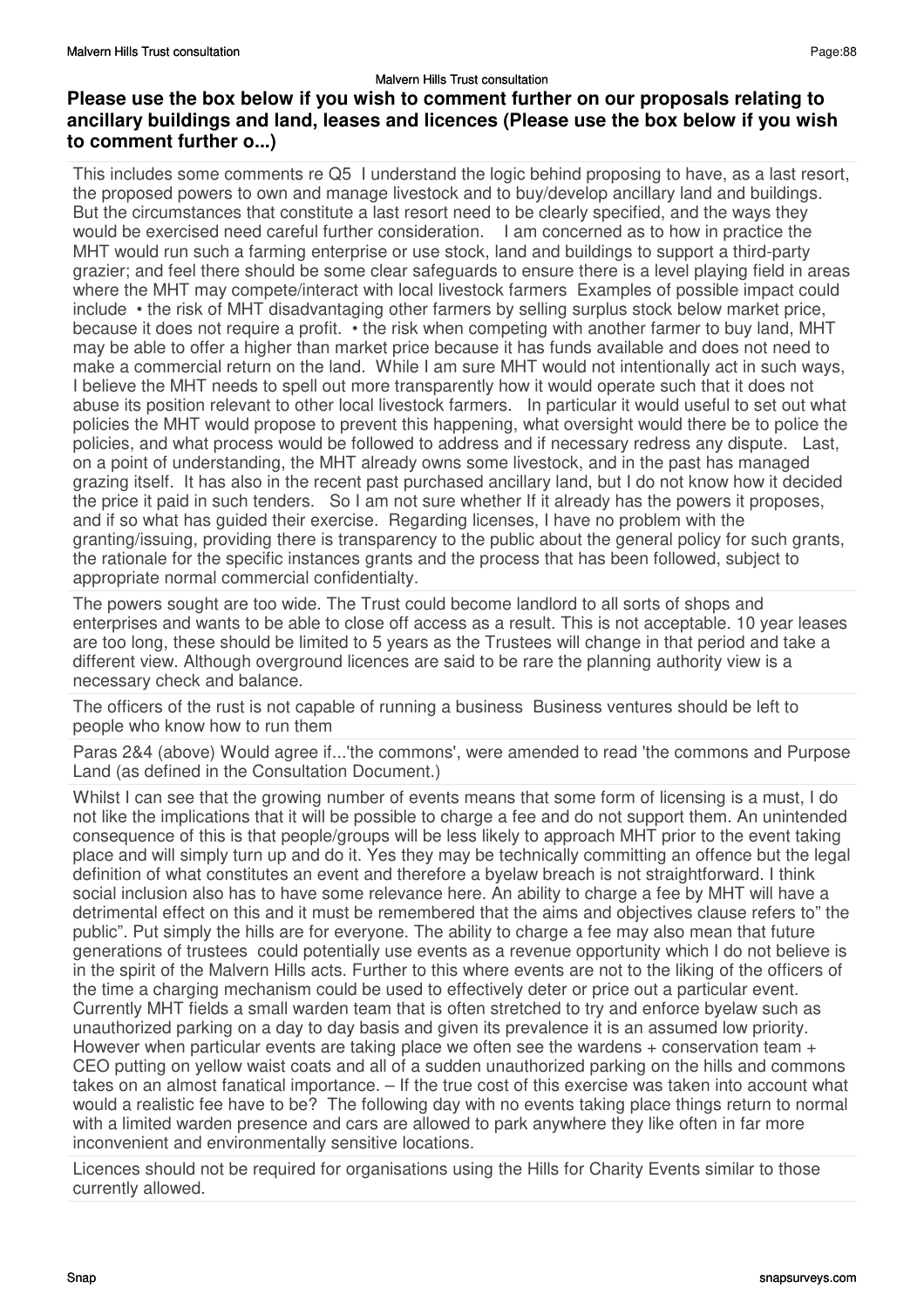The Trust already buys ancillary "in-bye" land for livestock purposes, so why does it need more? Should the Trust become landlords? More information is needed therefore I am forced to disagree.

There should be a requirement that any ancillary land buildings should be extremely environmentally sensitive. With respect to When planning permission is not required, the Trust should not be required to obtain the opinion of the local planning authority when granting overground licences for services' when the requirement to consult the local planning authority is removed, why not insert a section whereby there is a requirement to consult the AONB, as mentioned in your commentary? 'The Trust should have a power to issue licences to people or organisations who wish to carry out activities or run businesses from Trust land' - I disagree, this is too generic. It would effectively give the Trustees carte blanche to charge an individual out on a dog walk or a horse rider out for a hack. This would need to be much more specific. 'The Trust should have a power to grant licences for temporary food stalls in association with events for a period of no more than 7 days' - 7 days is far too long for any temporary food stalls to be on the Hills and it would mark a presumption in favour of large organised events - this is not how I think the Hills should be used in the future.

I strongly disagree to temporary food stands and shops, the appeal of the Malvern AONB is it's natural beauty, peacefulness and open landscape, there are plenty of local shops and pubs to provide this service which will not ruin the look and feel of the commons and hills. Pop up shops will make the area like Disney Land and encourage those to come here who are not visiting the area for it's natural beauty and peace and quiet. For example the recent car race held on Castlemorton Common where over 120 cars were allowed to race at speeds at over 100 MPH polluting the area with noise and terrible fumes, those who came to watch were not interested in what attracts most people to this beautiful area,

I have concerns about the possible implementation of the proposed power to "issue licences to people or organisations who wish to carry out activities or run businesses on Trust land". If it is included, the clear requirement should be added that charges for licences must be reasonable, appropriate and expressly not be set at a level, intended or unintended, that effectively act as a barrier to the viability of the proposed activities. For example, the costs of insurance requirements or as mentioned administration time can act as a serious barrier to events or services.

b) and d) where 'commons' or 'common land' is mentioned, this should be amended to read 'commons and Purpose Land'

### No comment.

Power to issue licences. I disagree with this power as it could be misused. How do the trust plan to police this?

This is a great deal of surplus power being requested. Most of these would have a significant effect on the hill

Would this area have a bearing on the use of the British Camp Reservoir for use by an agency for recreational purposes ( I know it is officially Severn Trent) but it would seem an ideal area for supervised kayaking, stand up paddleboarding or open water swimming if an agency was willing to manage it.

I am concerned without having much greater knowledge of the scale of your ambition and plans for developing buildings etc. Three Counties Showground have started a campaign for much greater development of their facilities, and the results are restricted access, increased prices for events and participants as well as even more requests for new buildings - i.e. a continuing commercialisation . If you are restricting yourselves to modest buildings which are necessary for management of the commons and other land, then yes. Limited and sensitive outlets for refreshments could also be a benefit. Buildings for the sale of goods - why not use those which are empty and unused in Malvern (the recently vacated TIB for example). Many of your proposals all appear to be written in very generic terms "carry out activities or run businesses from Trust land" to which you want an "Agree" or "Disagree" and on that basis I would have to "Disagree" as it is far too open (especially when read in conjunction with your desire to reduce your Trustees numbers so drastically)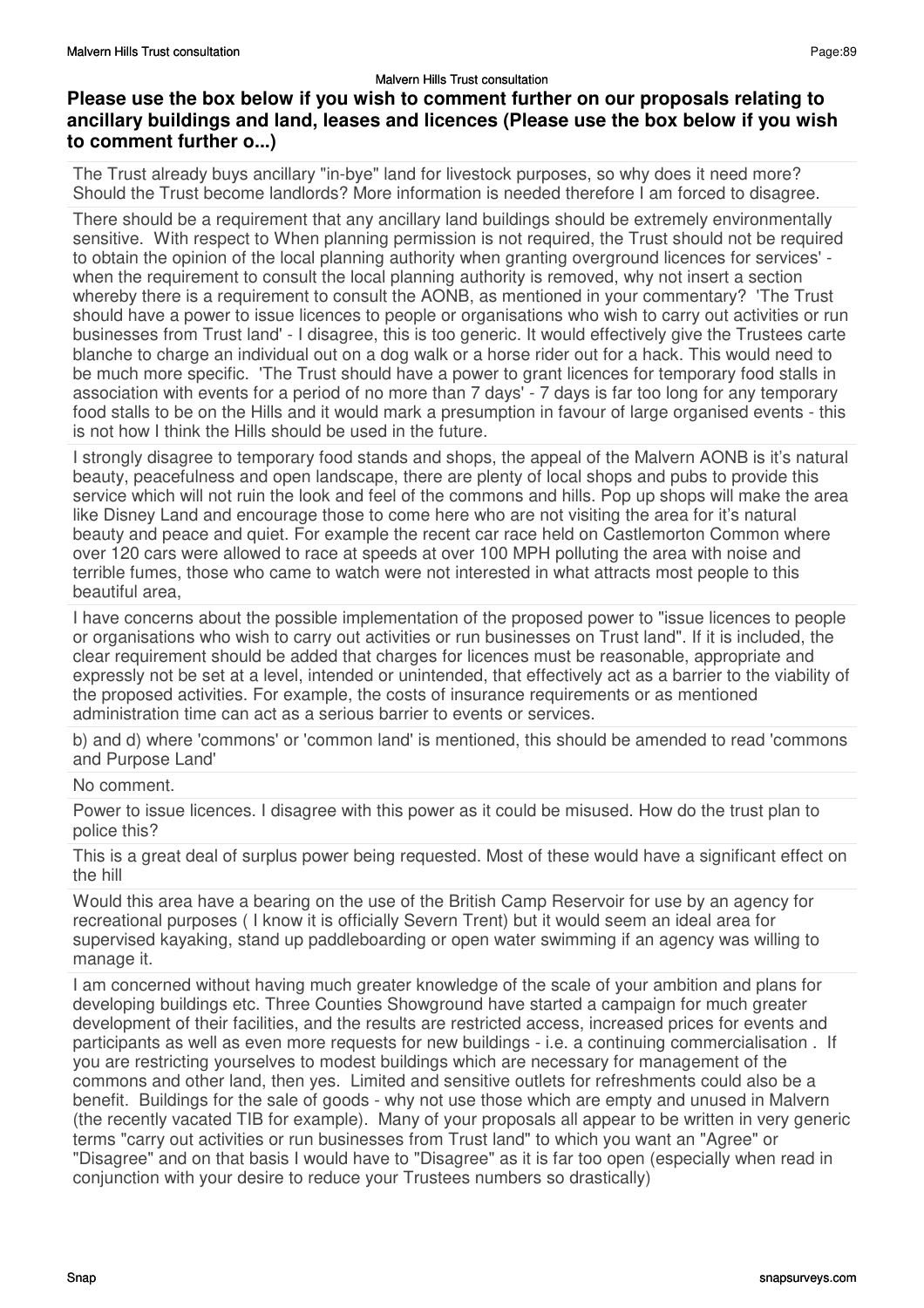### **Land management – other - Page 59**

 **(Rather than having to inform individuals, the Trust should be able to rely on the web, social media and their newsletter to notify the public about the exercise of temporary fencing powers)**



### **Land management – other - Page 59**

 **(As owners of a public open space, the Trust should have the same liability towards members of the public as landowners whose land is open under the Countryside and Rights of Way Act 2000)**



### **Land management – other - Page 59**

 **(The Trust should have a power to issue fixed penalty notices as a way of enforcing byelaws without having to take people to court)**



# **Land management – other - Page 59**

 **(The Trust should be able to remove abandoned vehicles from its land)**

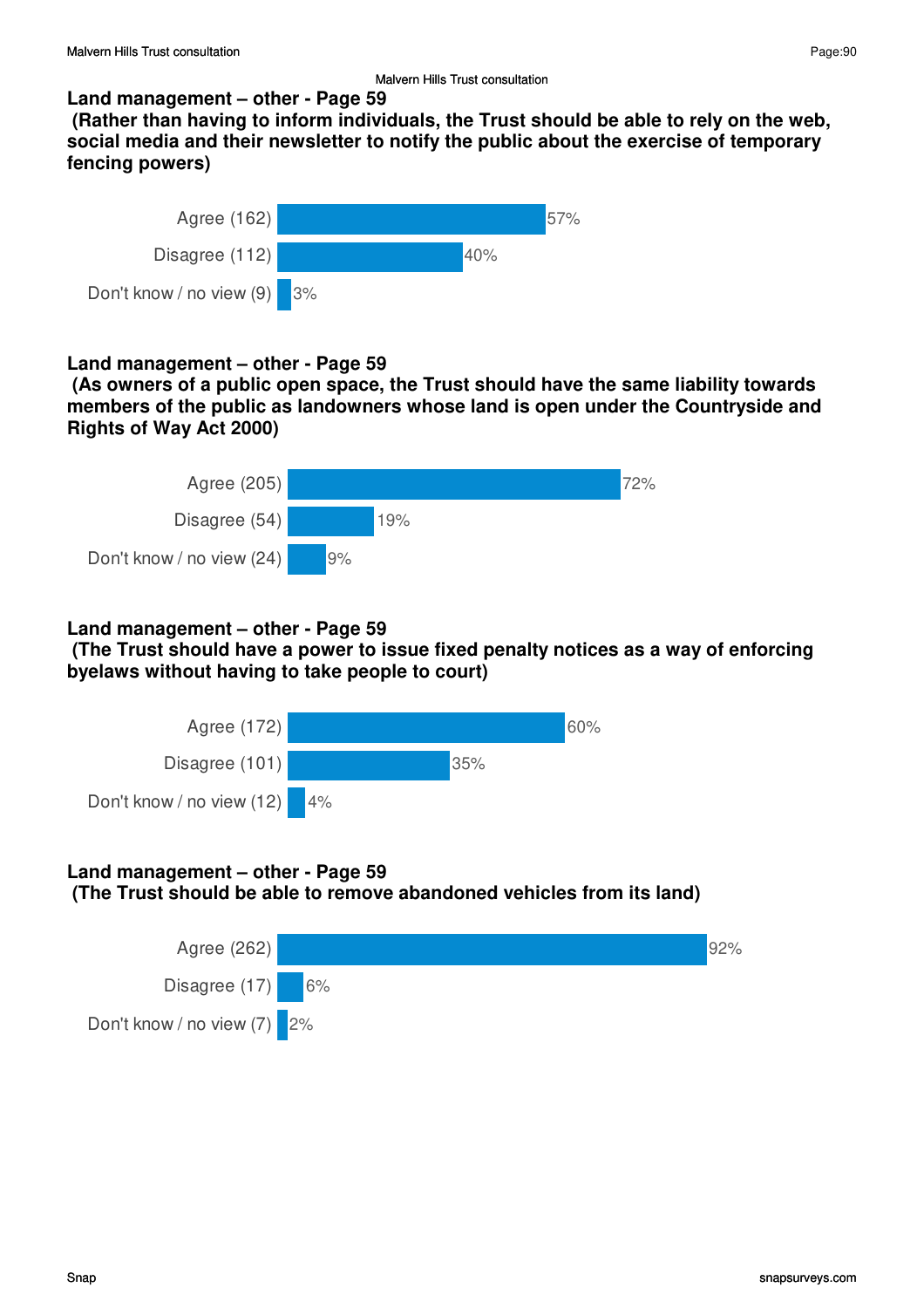# **Please use the box below if you wish to comment further on our proposals relating to third party liability, consultation and notices relating to temporary fencing, byelaws and their enforcement (Please use the box below if you wish to comment further o...)**

### Stronger powers to control dogs

The introduction of CROW act is the only really useful bit of legislation. Then Gullet quarry can be monitored as is the rest of the Hills. Also allow folk to climb, bike, parapent etc.

Could byelaw notice boards be more widespread?

Let's be careful with the Fixed Penalty Notices. Is this necessary in relation to each and every byelaw? Really? I fully understand that it is desirable in some respects, but I wonder if this is too much of a land grab in terms of additional powers. Further consultation is necessary - which are the particular bye-laws of concern and which really need enforcing? Persoanly I am not comfortable with expanding the rights of the Trust to demand money from random passers-by except where there is a very good reason to do so. This needs to be very carefully controlled and I am not convinced that a blanket expansion of powers is appropriate. (Actually I am staggered that MHT officers have powers of arrest anyway - maybe I am too liberal).

Fixed penalty notices: These powers should also be vested in police officers and PCSOs and should be extendable (subject to proper training) to unpaid volunteer wardens. The duty of the Board of Conservators to enforce byelaws using these and other measures should be explicit.

Although I agree with these measure I think that many of them will be hard to enforce. Fix penalties, really!, the trust can remove abandoned vehicles, I don't see any vehicles from the castlemorton rave rusting on the common.

The MHC website is a disgrace. It is unprofessional and often it is impossible to find information. These proposals but the onus on the general public. It also needs to work out whether it wants to be a charity or a public body. Issuing fixed penalty notices is totally inappropriate for a charity.

The Trust should continue to notify individuals of their temporary fencing powers. Not everyone has a computer or is familiar with social media.

Social media etc. at the moment is not sufficient means of communication.

Dont forget that the land from Chase End to Gardiners Quarry is covenanted to the National Trust

I have led here since 2016 and as such make the following observations. 1. Dogs. These are a big issue if you are new to the hills and not a dog owner. They often harass, discomfort and can endanger, walkers, joggers, and small children even with owners present. Dog walkers should be accountable for their animals particularly where there are several under the care of one person, or the animal is on long or extendable lead. Visitors and new residents may not have the same understanding as long-time hill users! 2. Bikes. Great that they know have their own designated tracks. Many people will come to love the hills through this opportunity. However, other tracks are not designed for bikes and neither should they feel free to ride across the open hillside or terraces such as the area above the Rose Gardens. Cyclists should be accountable for damage done to the land and also to the safety of other hill-users. In any case steam gives way to sail so they should in any case not have priority over those on foot.

I am not sure which people would be counted as individuals but for instance, the folk who were badly affected personally by the Rally that took place on Castlemorton should certainly have been given proper information indvidually. The phrase 'the web, social media and their newsletter' only applies to folk who are in possession and know how to use the internet. This is not true of all people, especially all the elderly!

Penalty notices are open to abuse and damages the relationship between people and the trust

In relation to the second point. I wonder whether the current requirement to treat visitors as "if they were Trespassers" is intended to cover the extra risk arising from old disused quarries ?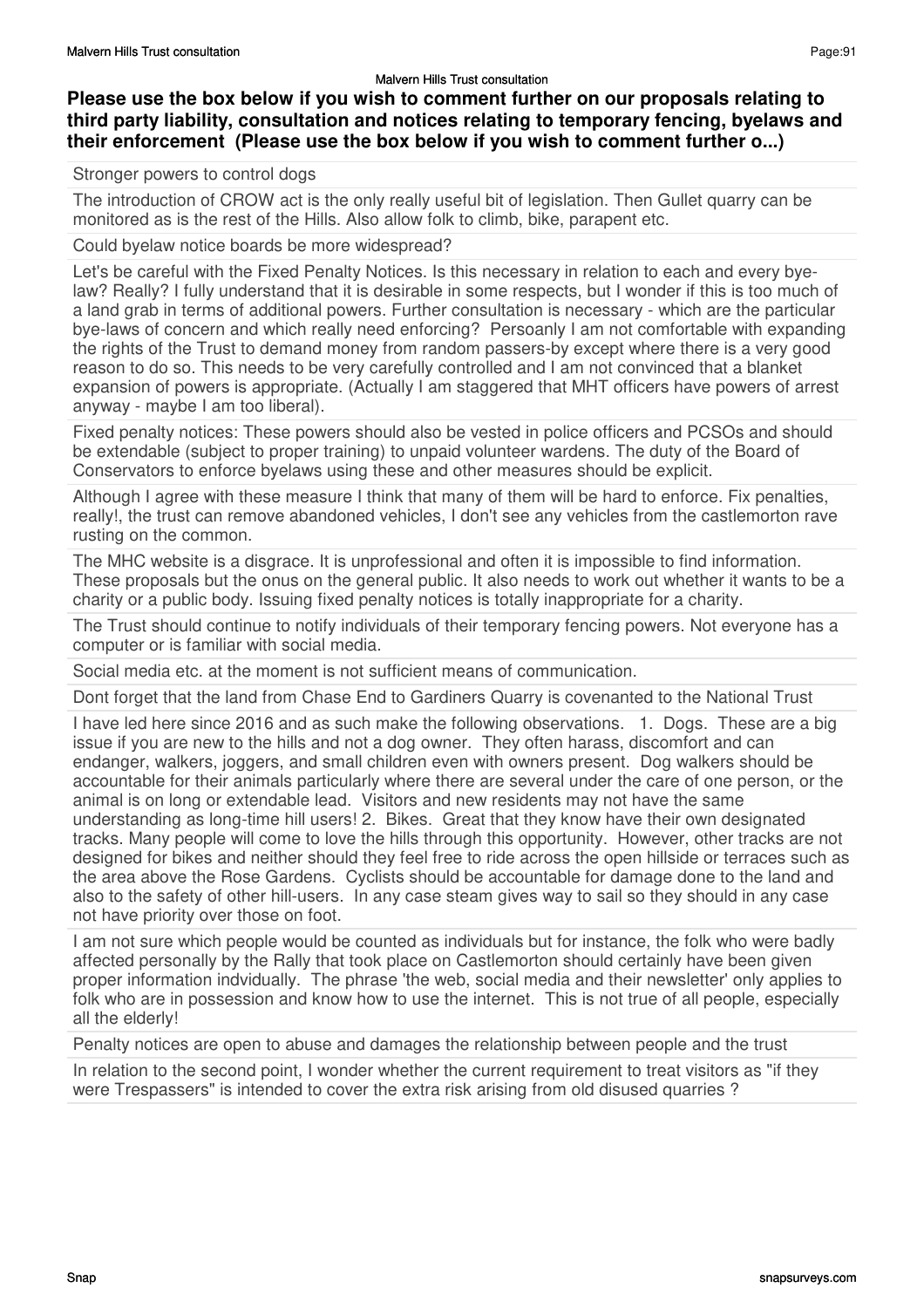## **Please use the box below if you wish to comment further on our proposals relating to third party liability, consultation and notices relating to temporary fencing, byelaws and their enforcement (Please use the box below if you wish to comment further o...)**

The issue of fixed penalty notices unless in very limited circumstances and very closely regulated and monitored will potentially lay MHT open to challenge and having to take (or more often) defend court proceedings over which it has less control. This will be expensive as will a review procedure. The consultation document gives no real idea as to how much of a problem this is, surely a target amendment of certain powers in respect of certain bye laws would be more proportionate and less risky. The cost of this proposal is likely to outlay the revenue from fixed penalty notices.

The power to issue fixed penalty notices could be contracted out to private companies that are incentivised to issue such notices in order to make their activities profitable.

Fixed penalty notices are the start of a slippery slope and further drive a wedge between local people and the Trust.

Trust should realise that many of the OLDER GENERATION HAVE GREAT PROBLEMS WITH THE SPEED AT WHICH EVERYTHING IS BEING CHANGED and therefore THEY SHOULD STILL COMMUNICATE IN A WRITTEN FORM. Reception on MOBILE PHONES if they have one is still very difficult in many areas.

The older generation may not have access to a computer and many others are unable to use social media, so written letters continue to be required, unless a whole section of society is to be disadvantaged.

It not appropriate that an organisation with no local representation on their board should be able to issue fixed penalty notices. There is no evidence or statistics provided to give any justification whatsoever.

The trust DOES NOT OWN THE LAND THEY ARE THERE TO MANAGE IT

Although the snippets you put in the paper do create a good and regular connection to people. Anything you can do to limit the dog poo out on the hills would be gratefully appreciated!

There has been no attempt to provide a quantified assessment of the need for fixed penalty notices.

Fixed penalty notices are just not necessary and no matter how reasonable the Trust are about their implementation in years to come they could be enforced in a draconian manor and completely change the experience of local and other visitors.

Fixed penalties would erode the feeling of freedom and well-being associated with open-air activities. In any case £75 minimum is completely inappropriate. Names and addresses are a sufficient deterrent, with court summonses a threatened possiblity.

A notice in situ should be required for temporary fencing powers.

Every effort needs to be used to make sure people are informed who may not have the use of the web or social media.

The trust has powers now to prosecute. They don't use them. On the spot fines could be abused by an unfair warden.

How are you going to enforce fixed penalty notices? We regularly see cyclists not staying on the allocated bridleways and dog faeces are still a problem.

There are no arguable grounds for treating the Trust differently from any other CROW landowner with regard to liability to the public.

Not everyone is familiar with social media, so it would be unfair those who are unable to use it.

Page:92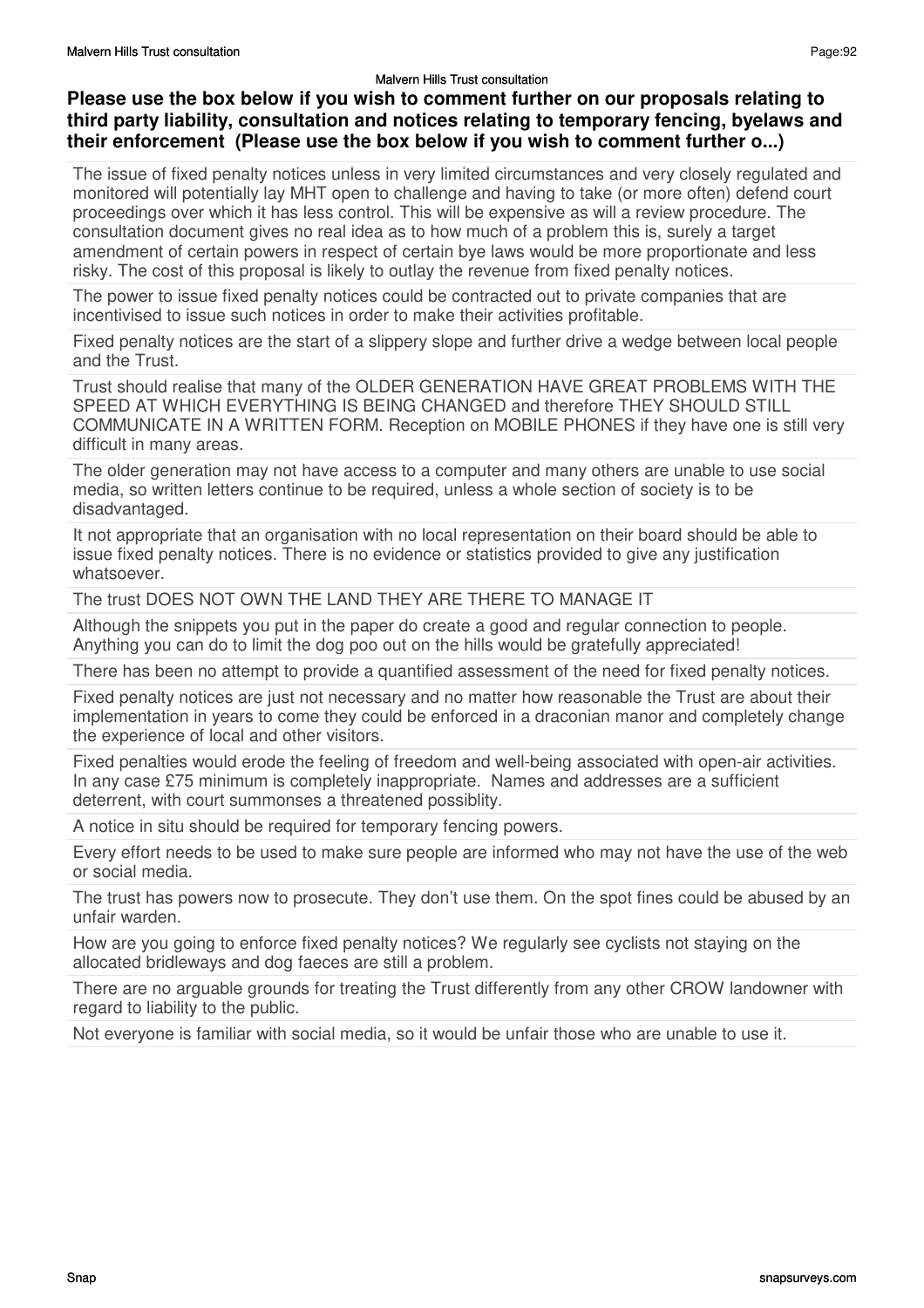## **Please use the box below if you wish to comment further on our proposals relating to third party liability, consultation and notices relating to temporary fencing, byelaws and their enforcement (Please use the box below if you wish to comment further o...)**

The reliance on social media is too restrictive. Older residents (and the Malvern area has many) may not have access to, or may choose not to use, the internet and smart phones. Notices should continue to be placed in the local newspaper and where proposed temporary fencing could affect an individual, they should be contacted personally as they would be if it were a Planning Application. The Beylaws make it illegal to park on the common. Many visitors to the area pull off the road onto the common to have a picnic or to play with their children. In the summer, I see this happening every day. On 14 September I counted 13 cars parked on the common in the one mile between Gloucester Road and The Gullet. The Trust currently use their discretion and keep in mind that visitors may not be aware of the byelaws, or they are doing no harm, and that they are using the common for what it was intended a space for recreation and enjoyment of the public. On Castlemorton Common, there is one Trust car park (Swinyard) with about 35 spaces, no car park on Hollybed Common and no car park on Golden Valley – a very popular spot with lake. There are no other public car parks on Castlemorton and Hollybed Commons, so where are vistors supposed to park? As the Trust, quite rightly, does not wish to spoil the natural aspect of the commons with signage, it is almost impossible for visitors to know that they cannot park on the grass. On public roads, clear and frequent signage is required before a parking ticket can be issued. The power sought would enable to Trust to fine every motorist who parks on the common – a draconian power open to abuse. Once the power is there, it can be used. No promises or assurances that 'we wouldn't use it to do that' from the present management are sufficient because they carry no legal weight and any new management in the future would not be bound by them. There is abusive driving the common. A few people park on the common right next to Swinyard car park, even when it has plenty of plenty of spaces, probably to avoid the charge of £4. Some people in motor homes camp overnight on the common. These sort of people should be fined and I support the ability to do so. However, that is no reason to have the power to fine the ordinary sociable visitor who wishes to park off the road to play with their children and go for a walk. In addition, there needs to be provision for those visitors who come with horse transporters in order to ride on the common. These vehicles are too large to use Swinyard car park. The situation at Golden Valley is confusing and may mislead motorists as to what rules apply elsewhere on the common. A gravelled track for vehicles to use, maintained by the Trust, takes you across the common to a large flat area near the lake, with an informative notice board and map. There is no designated car park. As you leave the road to go onto the track, you pass a byelaws sign, confirming that you cannot park. There are four signs on the common warning 'No vehicles beyond this point', at 35 metres, 60 metres, 90 metres and 135 metres from the road or track. Clearly the intention of the Trust is that they are happy for people to park within quite a large area, even though it is common. This needs better signage to indicate that vehicles may park within a designated area. There are other areas which should be treated similarly. For example, the hardstanding on the edge of the common on the way into Welland. I propose that the power to impose on the spot fine should be limited to: anyone parked on an access track anyone parked on the common more than 10 metres from a road anyone parked on the common for more for more than 4 hours anyone parked on the common within 150 metres of a Malvern Hills Trust or public car park and should require one written warning notice to have been issued previously – so that there is no doubt that the offender was aware they were parking illegally.

Not everyone has access to the internet and/or is happy to use social media, particularly the older generation or people with disabilities. Some individuals and organisations will still need to be informed individually.

It should be made possible for those interested to subscribe for e-mail notification of temporary fencing etc, rather than having to regularly check notices on Web sites. On fixed penalty notices, is the wording sufficiently precise regarding posting - should there be a mention of certificate of posting or the like to avoid the "I sent it in time, it must be lost in the post" excuse?

Fixed penalty notices will require notices at access points to ensure visitors are aware of the by-laws if not universally used

Not all council tax payers can use the internet.

Penalty notices would be very difficult to enforce, and staff could in some circumstances be endangered.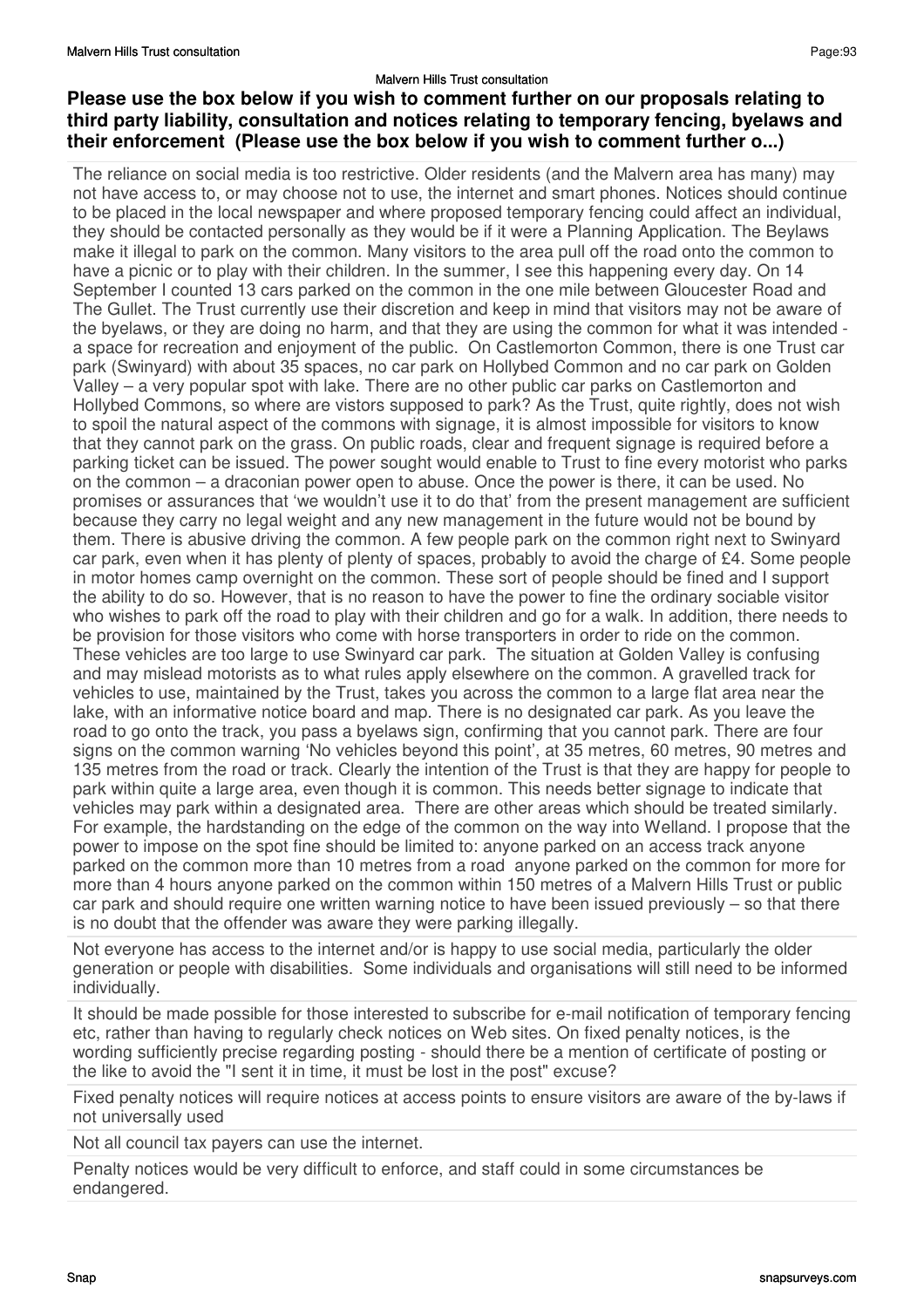## **Please use the box below if you wish to comment further on our proposals relating to third party liability, consultation and notices relating to temporary fencing, byelaws and their enforcement (Please use the box below if you wish to comment further o...)**

Becoming subject to the CROW act is a huge step forward

The consultation document doesn't really make clear what difference there is between the existing liabilities and those that would exist under the CROW act. Fixed penalty notices go against the innocent unless proven guilty principle of law and shouldn't exist anywhere. They should definitely not be handed out by a charity.

The fixed penalty notice, this is a hand grenade of an issue when you consider the animosity expressed towards some hill users eg dog poo and mountain bikers. I am also concerned about how this would be managed - incentivised companies collecting fines? I pity the poor mountain biker who strays onto a footpath that looks little different to the adjacent bridleway. This issue will cause a lot of ill-feeling. Yes, deal with persistent offenders but I do not like where this proposal has the potential to end up.

A power to issue penalty notices should be subject to review

Not everyone is able to access social media.

Fixed penalty notices might work, but enforcement could be difficult

Again, under 2 b. on page 61 you refer to using stiles as a means of entry. Stiles should never be installed as to do so restricts access to only the physically fit and so is contrary to the Equality Act.

Our understanding is that the Trust cannot legally 'regulate or prohibit access' along a public right of way in any circumstances without obtaining the approval of the relevant Highway Authority. Moreover we do not believe that the Trust can erect temporary fencing across a right of way, even with appropriate access, without approval from the relevant Highway Authority. We recommend that the Trust check with the Highway Authority the legal situation in respect of public rights of way.

If the CROW says exactly what you say, there is no need for you to perpetuate the wrong. "A visitor to an occupier" in this day and age could include an (e.g.) Amazon delivery, or a postman, or a visitor to a meeting - so while I agree with your objective, I disagree with your detail. Who can decide a vehicle has been "abandoned" , or whether it has just been left in a car park during a holiday.

Communication is vital to enable the MHT to work well with the public, so notices on the land in question should also be added. Re fixed penalty notices - on the face of it this sounds a good idea, but it would be very difficult, if not dangerous, for wardens and volunteers to enforce.

I would also include vehicles parked without the Trust's permission to be included in the power to remove vehicles

It is not considered that sufficient evidence is provided to justify the power to issue fixed penalty notices, which could be over-zealously issued (eg to cyclists having unknowingly strayed from public bridleways or other permissive routes.)

The Trust should have powers to deal with travellers who may decide to try and occupy their land.

Yes and come into line with the CROW Act generally. Dogs on a lead, during bird nesting season and wherever livestock is present all year. This would also enable wild swimming at Gullet Quarry, without the trust being responsible for injury. This would benefit local residents and visitors... the lack of wild swimming at Gullet is a great loss to so many people.

Perhaps not tell individuals but definitely Post Notices and advertise in the local press with a objection process.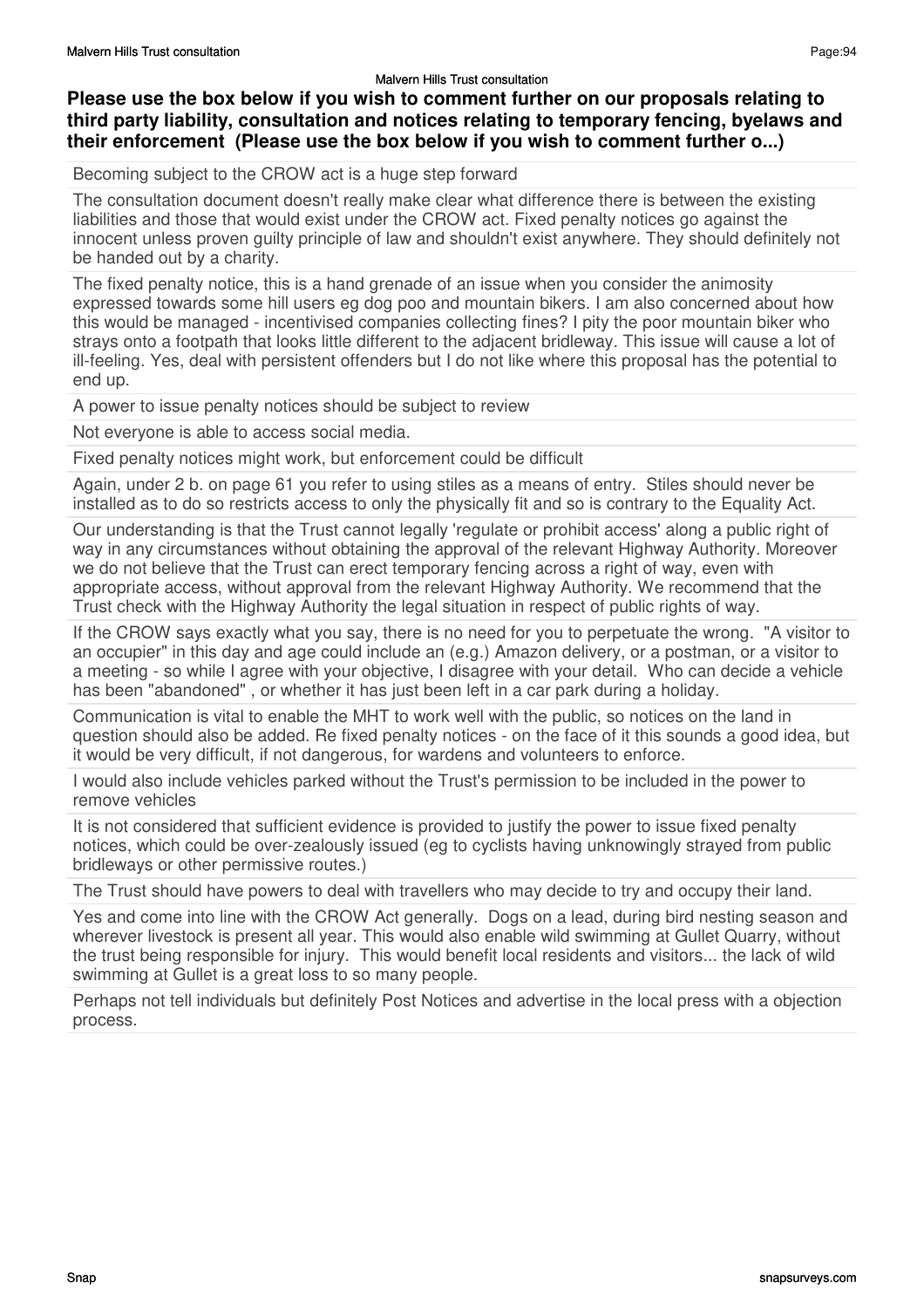# **Please use the box below if you wish to comment further on our proposals relating to third party liability, consultation and notices relating to temporary fencing, byelaws and their enforcement (Please use the box below if you wish to comment further o...)**

Individuals should be informed personally about things that directly concern them, if they live adjacent to areas affected. Not everyone has access to social media or reads a newspaper each week. It is useful for the rest of us to be able to look at the Malvern Gazette or Facebook to find areas which are being fenced. Issuing fixed penalty notices is going to cause difficulties for your staff. 2a on page 61. The Gullet Quarry has been fenced off preventing access to this important geological site. Surely the public are liable if they enter an area where there is thorough warning of the dangers? The big problem for researchers wishing to find out more about the geology is that universities were not informed of the necessity to obtain the key and provide public liability insurance before visiting with their students. A letter should have been sent to universities and geological groups to tell them that they need to apply for permission to borrow the key. I know that some universities which were regular visitors have been put off using what was a popular educational resource because of the difficulties imposed. Point 5b on page 61 should include features of geological interest as well as historic, traditional and archaeological interest.

This would give the trust opportunity to just go and get a load of money whenever they want from residents just parking outside their gates etc. Too much power. Unnecessary!

14b no liability. Walkers must exercise their own personal responsibility and common sense. To alter the landscape to make it idiotproof would be of great detriment to the area of outstanding beauty

Use the web by all means, but proof of postage is not proof of receipt.

Q14 point 3 - How to enforce that?

Not every member of the public has the leisure time to regularly read the Trust's website for information nor use social media

### Fixed penalty to high

I very strongly disagree with the wardens being given the responsibility of issuing fixed penalty notices. There is a vast difference between sticking a notice onto an inanimate vehicle and handing one to a person. That would totally alter the public perception of the role of the warden, from one who is always approachable, informative and helpful, to someone who is on the look-out for miscreants to whom they can issue notices. There is also the safety aspect in that wardens generally work alone and verbal abuse is not unknown when they inform someone that they are breaking a byelaw; these incidents could well escalate into something much more serious if a fixed penalty notice were being issued.

Strongly disagree with Q14 point 1. Even in this day and age not everyone has access to social media.

With regards to public liability, although I am not sure that this is the appropriate place to raise this matter there is a growing concern about off road cycling on the hills. Might there be consideration to granting permits to those who wish to use the hills for this purpose similar to fishing permits for a reasonable fee. This would provide a revenue stream and would enable the trust to ensure that cyclists were made aware of their duty towards others on the hills. Permits could be made available at car parks or directly from the trust.

Page:95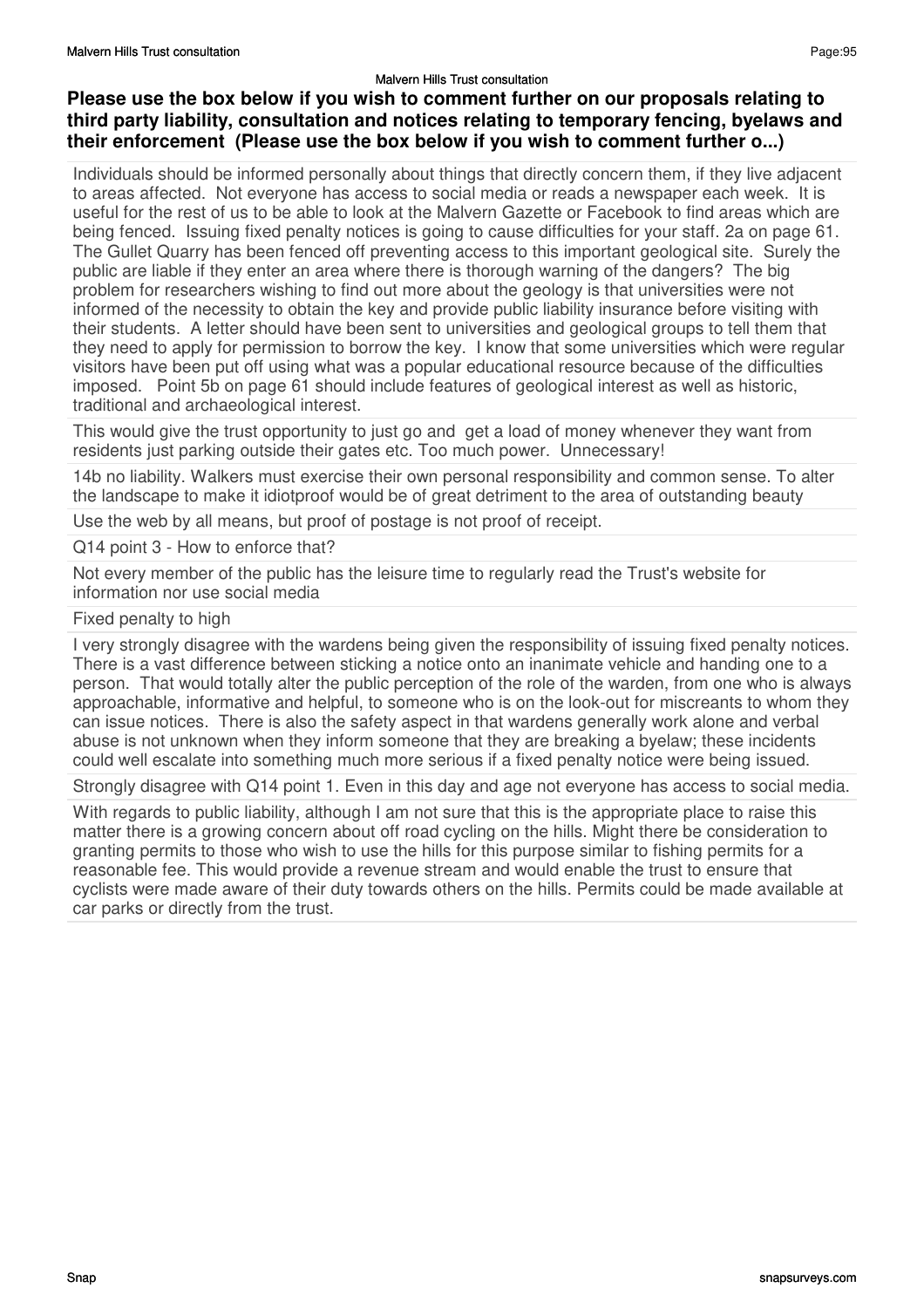## **Please use the box below if you wish to comment further on our proposals relating to third party liability, consultation and notices relating to temporary fencing, byelaws and their enforcement (Please use the box below if you wish to comment further o...)**

Individuals who would be adversely affected should still be informed in writing. Just saying 'oh it's on our facebook page' is quite a cop out, and exhibits a level of contempt. Don't go there. Section 21 talks about abandoned vehicles. Currently no provision to remove vehicles that have a "value". I am unsure as to how you reached this conclusion, every vehicle has a value, whether as scrap, spare parts or a value to the owner. Current provisions within the acts allow this. It is, like so much legislation, subject to interpretation. Should a vehicle remain unclaimed, its value can be ascertained by a public auction. A snotter would have no value, but what if someone abandons a nice new Rolls Royce? The acts do not prohibit the removal of the rolls royce, if conditions are met. Put a sticker on the car, removal after 7 days, and make attempts to trace the owner. If 28 days after informing, the owner hasn't come forward then dispose via public auction, after following correct protocol. What constitutes an 'abandoned' vehicle anyway in law, one that is not taxed, insured or with a valid MOT? One that remains static for a certain period of time? These are all clarified elsewhere in legislation. Just because it is not clearly defined within the malvern hills acts does not mean it remains fully unclarified. Clarification is here https://www.gov.uk/guidance/abandoned-vehicles-councilresponsibilities and the conservators would have no issues in adhering to these requirements in law. Just because the acts don't say something, doesn't mean it can't be done.

What is meant by "abandoned vehicles"? Would this include a vehicle left parked overnight?

This seems to suggest that a vehicle left overnight on common land could be described as an abandoned vehicle.

### All very sensible provisions

I am concerned about some of the proposed clauses in you new Acts. eg taken from your summary section: • -. Contain new powers to give greater flexibility, more fundraising options and enable more effective land management • Having a power to secure the grazed commons in order to make grazing viable in 21st century • An explicit discretion to enable MHT to make a charge for events held on MHT land together with a power to allow temporary refreshment facilities associated with those events  $\cdot$  A power to remove all types of vehicles abandoned on our land I am a horse rider and am concerned fencing and cattle grids will be installed without public consultation. These have been out voted in the past but we may not get a chance to vote on this in the future. The Hills are wonderful but restricted access making the public go through gates will change the nature of the place. It will make the ground near the gates very muddy & deep with hoof prints which will be unsightly and dangerous to ride, bike and walk over. Please add to the clauses that the public will be consulted on these matters before anything happens.

Not everyone has access to a computer or is familiar with social media, so the Trust should still notify the public about the exercise of temporary fencing powers. The Trust should not be allowed to issue fixed penalty notices; this will hardly enhance the Trust's relationship with the Public. It also has the effect of making trespass a criminal offence-it has always been a civil offence and therefore this is not the right vehicle under which to change that attitude.

Informing individuals - some people do not have internet access currently & think newspaper & parish magazine notices also needed.

Question 2 above of Q 14. I agree. The Conservators/Trustees as a Public Body should have full Public Liability Indemnity Insurance in place, certainly up to a value of £20,000,000 with a Nationally recognised Insurance Company. The NFU Mutual Insurance would be suitable.

Better to inform by individual letter as well as notices in newspapers, on the web and social media. If people feel not-informed, initially, it may prove more costly long term, to prove the Board's accountability. Use all means of communication please to prevent unintended consequences!

The Trusts website can be so designed to enable its newsletter to be electronically sent to those who specifically request it. The newsletter should include a summary of changes. If the Trust wishes to use electronic means these should not diminish notifications but enhance them. Penalty Notices are just a traffic warden charter and contrary to public access.

Many people in the Malverns are old and do not use the internet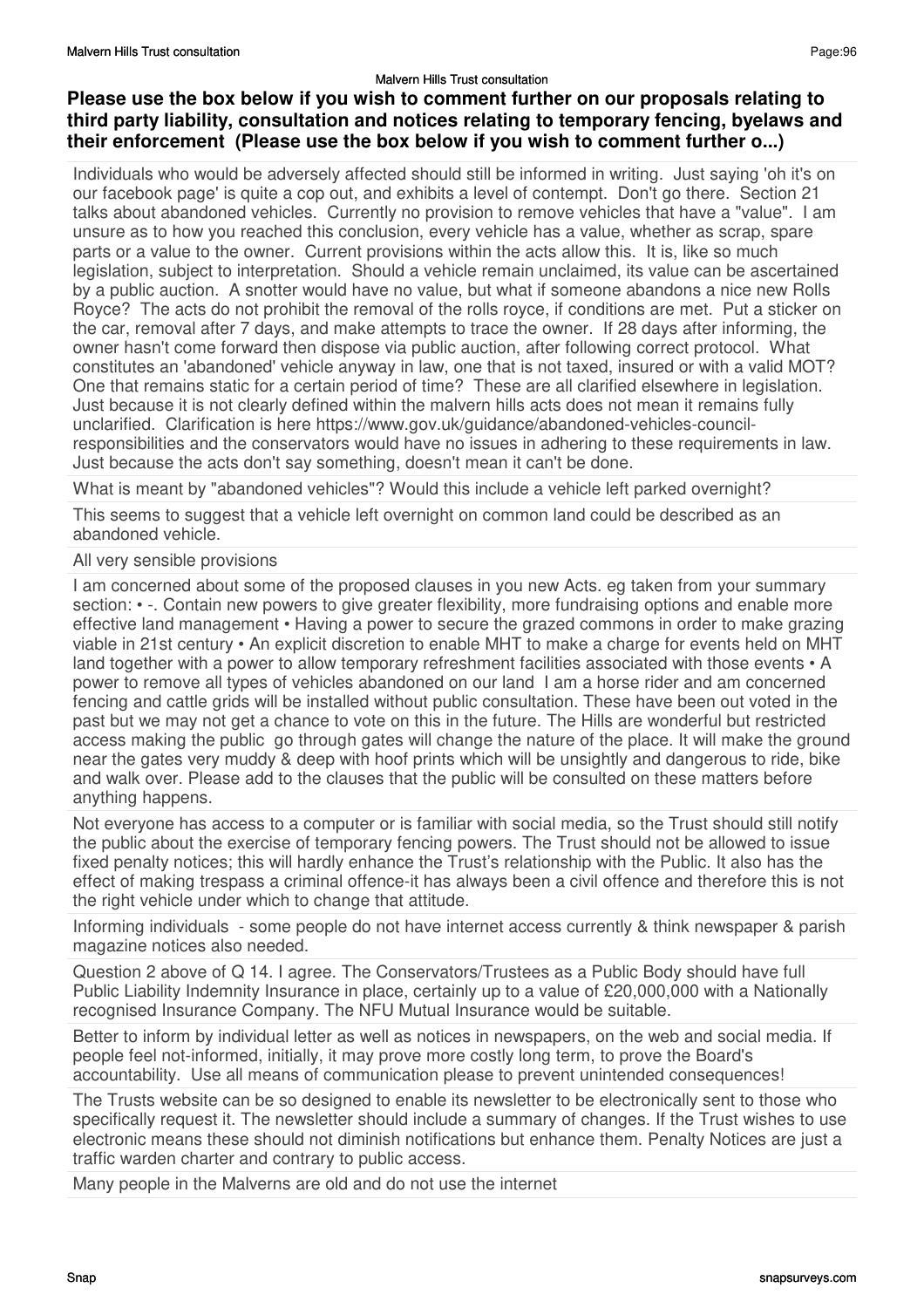# **Please use the box below if you wish to comment further on our proposals relating to third party liability, consultation and notices relating to temporary fencing, byelaws and their enforcement (Please use the box below if you wish to comment further o...)**

An unintended consequence of adopting a fixed penalty notice scheme would be the landscape implications of the inevitable signage that would be necessary to make a scheme legally viable. Landscape conservation is specifically included in the primary objectives statement of the charity and proliferation of signs around the hills was something we were very mindful of even 20 years ago. There is also the cost and time implications of keeping such signs in good condition and of such a type that they are relevant for people to whom English may not be their primary language. I would therefore like to see this power introduced with strict caveats as to what it may be used for so that it does not proliferate in the future and allow the hills to take on a more urban landscape character. Serious offences such as livestock worrying are police matters anyway.

I'm not sure where this comment best fits in the questionnaire but it is a great pity that there still seems to be a prohibition on rebuilding the cafe at the peak of the Worcestershire Beacon. This was a much loved facility with almost zero impact on the scenic quality of the Hills. I never heard anyone making complaints about its location.

Item 1) Not everyone has the time or ability to access social media /internet Item 3) Again not enough information and how can we be sure this won't be a fundraising "power"? Parking tickets are now issued as a means of getting money

Many locals do not use the web or social media, and do not receive a newsletter - I am not sure from the commentary if the requirement to post information in the local paper is still to be kept, but I think it should be to ensure widest awareness, particularly amongst older people. With respect to 'The Trust should have a power to issue fixed penalty notices as a way of enforcing byelaws without having to take people to court' there is a concern that the Trust could become too officious. I understand the Trust needs to have some way of penalising repeat offenders though.

There is still a role for posted notices, you should not expect users to have to search the web for something so mundane. The advantage conferred by lack if liability is an advantage that enables the trust to be more progressive and less risk averse than many other landowners with public access. It should not be just given away.

c) Possible danger to Trust's officer & open to dispute

The local newspaper should also be considered as a means of communicating to the public.

With regard to 'informing individuals via social media' I am in agreement but only with the proviso that the information should also feature as a press item in local media.

Q14, It would be good to see the Trust use the web, social media and their newsletter (? Idon't think I have ever seen one of these) to a greater extent, but individuals still need to be informed.

And to recover the costs from anyone identified as being responsible for dumping waste, fly tipping as well as abandoned vehicles

## **Third Party Rights - Page 67 (The Trust should no longer have a power to enforce commoners' rights over land which is not under its jurisdiction)**

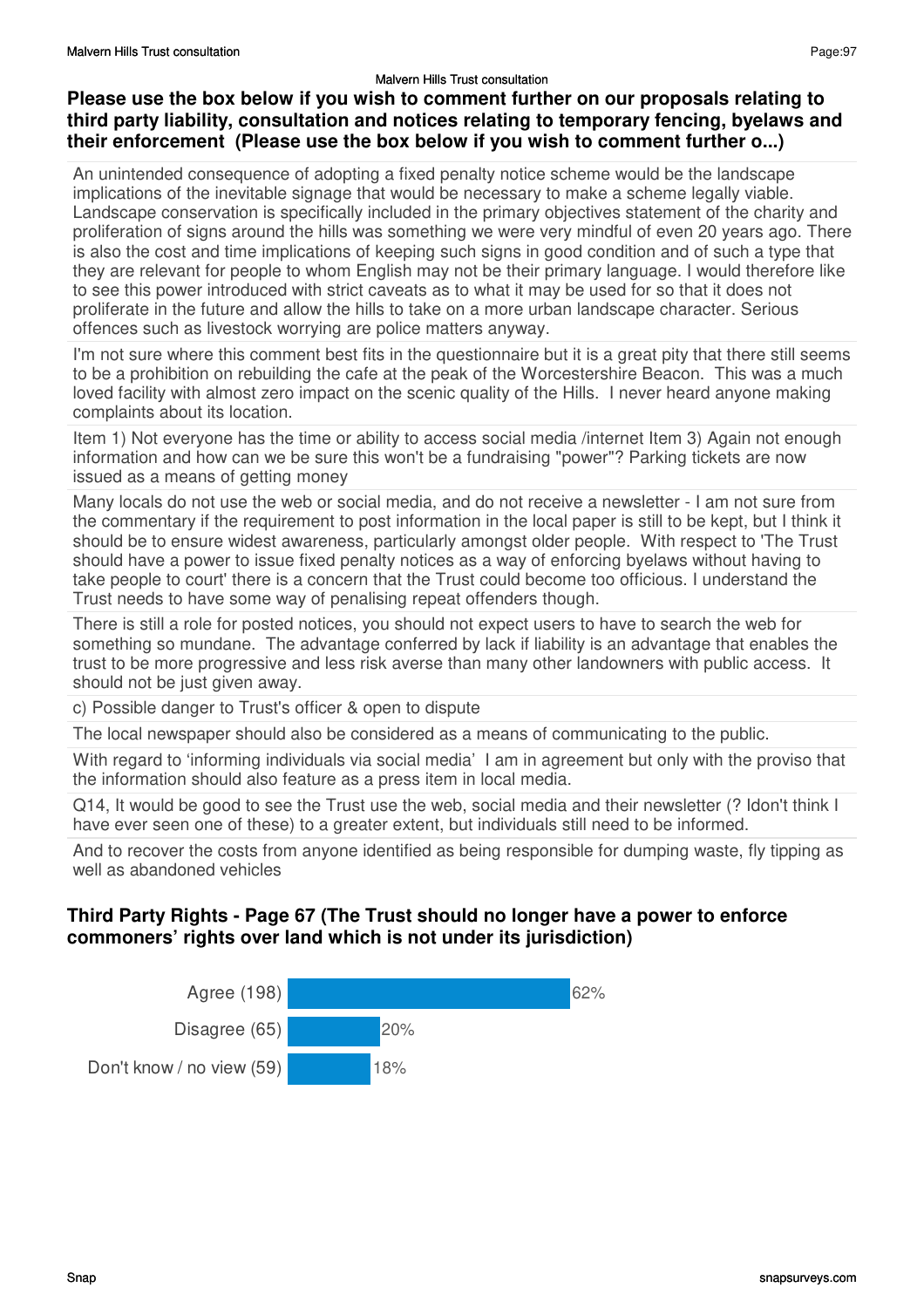# **Miscellaneous - Page 77 ( The Trust should change its name in the Acts to Malvern Hills Trust)**



# **Miscellaneous - Page 77**

 **(The references in the Acts to Great Malvern Abbey should be changed to Great Malvern Priory)**



# **Miscellaneous - Page 77**

 **(Definitions: Words which are defined in other legislation should be defined by reference to that legislation)**



# **Miscellaneous - Page 77**

 **(In the future, the Trust should be able to make limited changes to its governing documents with the sanction of the Charity Commission through a simplified procedure)**

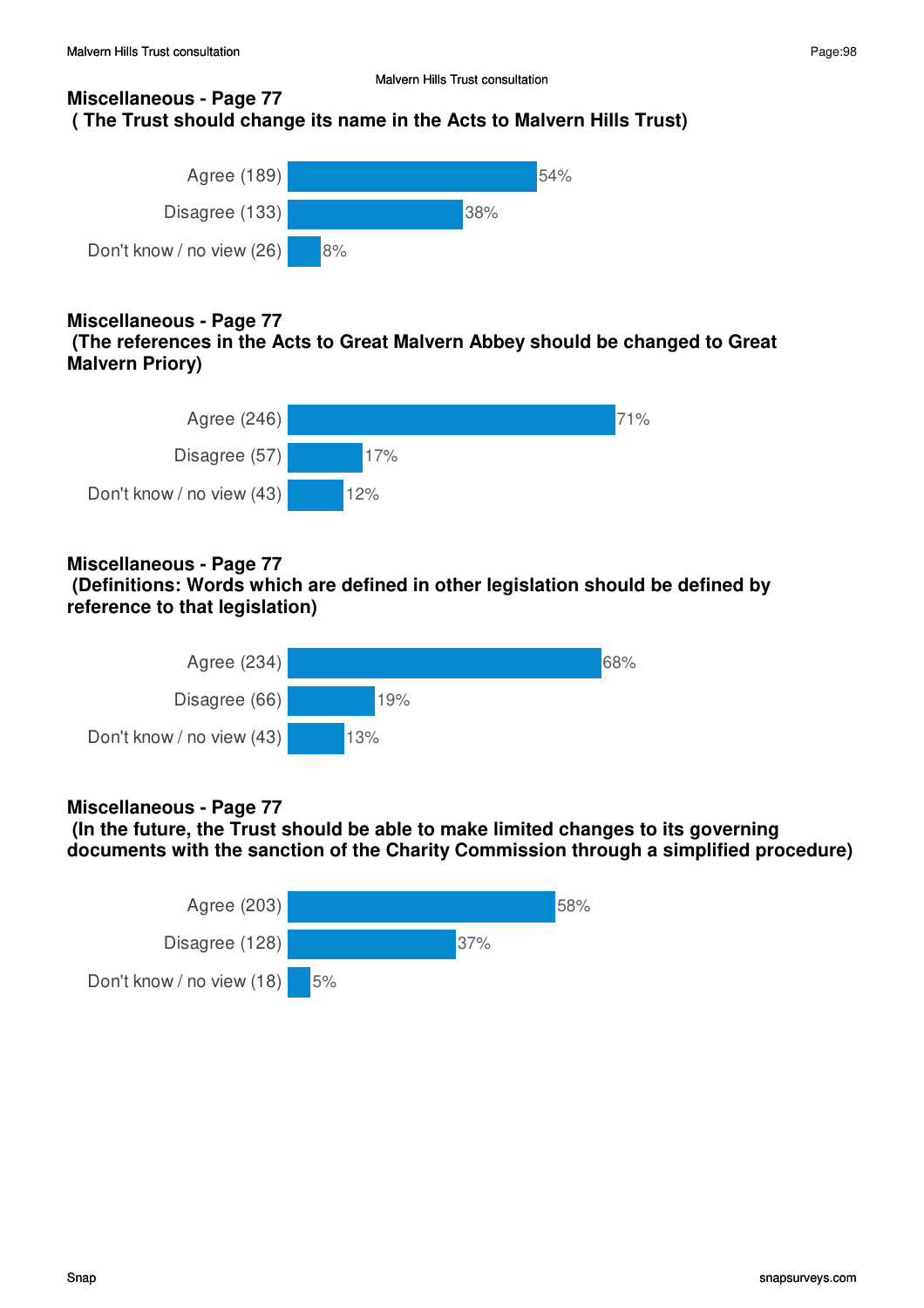### **Miscellaneous - Page 77**

 **(Any proposals to make changes as set out on page 85 (a) – (g) should be excluded from that simplified procedure)**



# **Miscellaneous - Page 77**

 **(The power allowing the Trust to create facilities on the Malvern Hills for horse riding and to charge for their use should be repealed)**



# **Miscellaneous - Page 77**

 **(The levy paying wards and parishes should be exempt from paying any special levy (Page 38))**



**In s9 1909 Act, in the event that the County Council wishes to raise a special levy, it has to seek the consent of Malvern Urban District Council. Who should now give consent? (Page 38)**

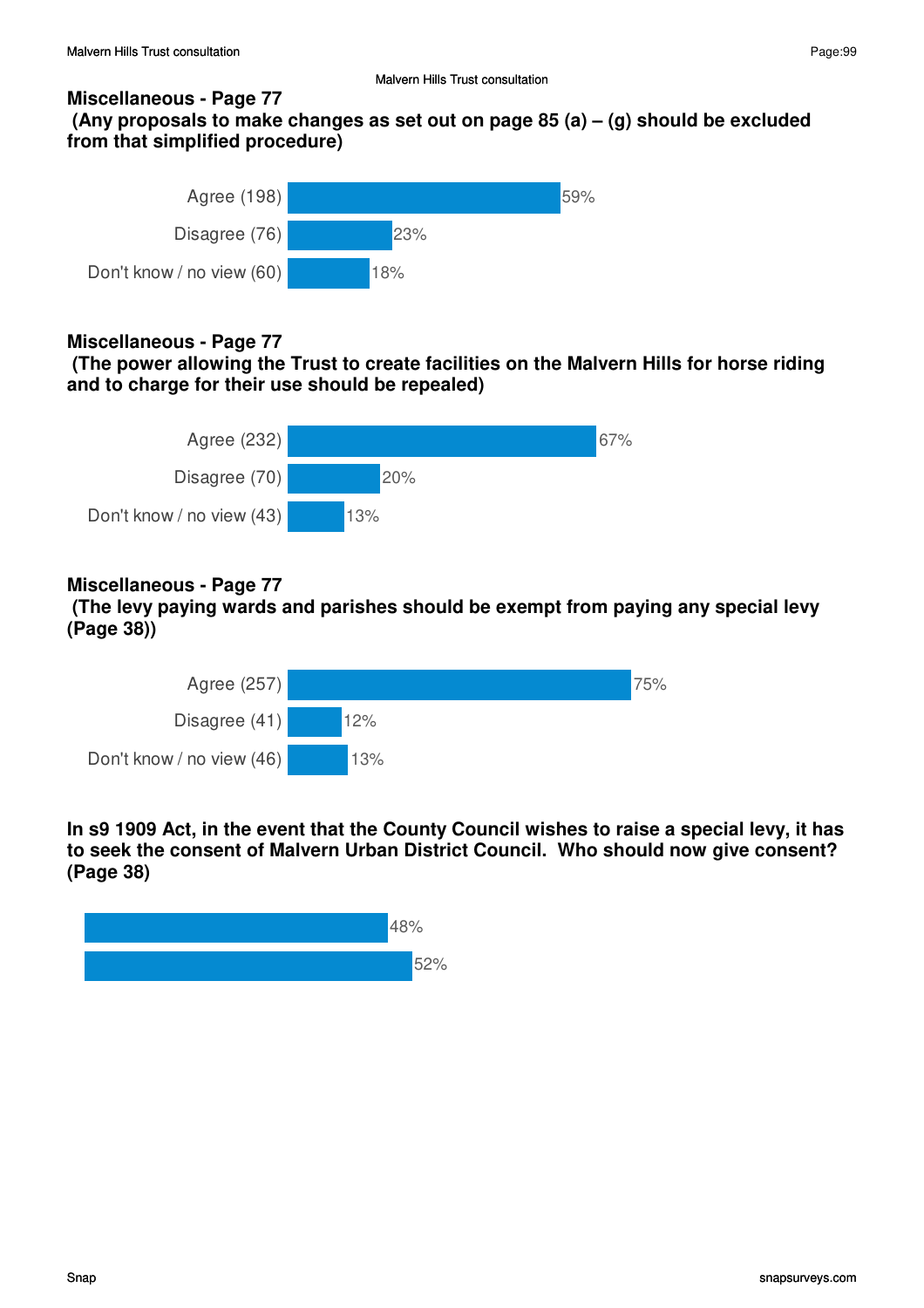## **Please use the box below if you wish to comment further on our proposals relating to the Levy, Third party rights or the contents of the miscellaneous section of the consultation document (Please use the box below if you wish to comment further o...)**

By 'Malvern District Council', I assume you mean 'Malvern Hills District Council'.

Nothing wrong with the Name Malvern Hills Conservators. Trust could be a bank a relative or many other callings. We are NOT a National Trust!!!

Change of name: It is only a name, however, the process by which the "operational" name of the Malvern Hills Conservators was changed - at considerable expense - with no public consultation, makes this token consultation a fait accompli and leaves a very bad taste in the mouth. The arguments used are spurious - the Word "Trust" in respect of an organisation is widely used in the commercial finance sector, the National Trust is now mostly associated by the public with the leisure industry, rather than as a conservation charity, and the County Wildlife Trust network (where there is any awareness of it) is widely misunderstood. The confusions between Malvern Hills Conservators, Malvern Hills District Council, and even Malvern Town Council will remain. The word "Conservation" has a higher profile currently than ever before - and "Conservators" gives a clear focus to the organisation and its board members. Given the, in my opinion, underhand, way the operational name has pre-empted this consultation, the Board should legally continue to be known as Conservators - a strong reminder of why they exist.

Malvern District Council is too "distant" from the Trust. The Town/Parich councils are clearly more appropriate "close" organisations.

I re-iterate although there might be come benefit in clarifying aspects of the acts the proposal go too far and seek to fundementally change the nature of the organisation. In a charity with wider raining scope and powers, albeit supported by levy payers. With Board members who have to act in there interest of the charity rather than the levy payers. The last act cost vast amounts. A new act is not needed.

I disagreed with the name change and still do as it no longer reflects the aim of the original acts to put conservation as the priority. The name trust just confuses those who think it is a charity and part of the National trust. It allows those who wish to turn it into a business to erode the original principles of the act

I've overheard some people thinking the levy entitles them to a say in the management of the hills. Could it be made clearer what the levy is and isn't for, and whether payment of it brings rights?

As a younger respondent I think it is important that the Trust modernises and starts to include younger people in its work and in the way it operates and communicates. Too much of the Trust's approach starts from a negative standpoint. There will always be limitations but let's be positive about enabling and encouraging people to use the hills and commons sensibly.

The change of name from Malvern Hills Conservators to Malvern Hills Trust is unacceptable as it loses sight of the organisations role as a public body. As such it should be held accountable to the precept payers.

Totally disapprove of changing to TRUST away from CONSERVATORS which is what they are about. To say it gets mixed with conservatives or conservatory is an INSULT to the people of Malvern.

Q 18 Should read Malvern Hills District council I put in areas set aside for horse riding on Castlemorton common and Old Hills

The name Conservators describes precisely what the thousands of precept-paying residents expect the Board members to put as their first priority.

I believe the idea to request the County Council to raise a special levy is both equitable and sensible (excluding those who currently pay the precept) - though you may wish to add some incentive to those ratepayers affected (possibly along the lines of those received by precept payers but perhaps adjusted to reflect the level of contribution from the County Council). Similarly you may consider similar arrangements if you go down the Parish Council route.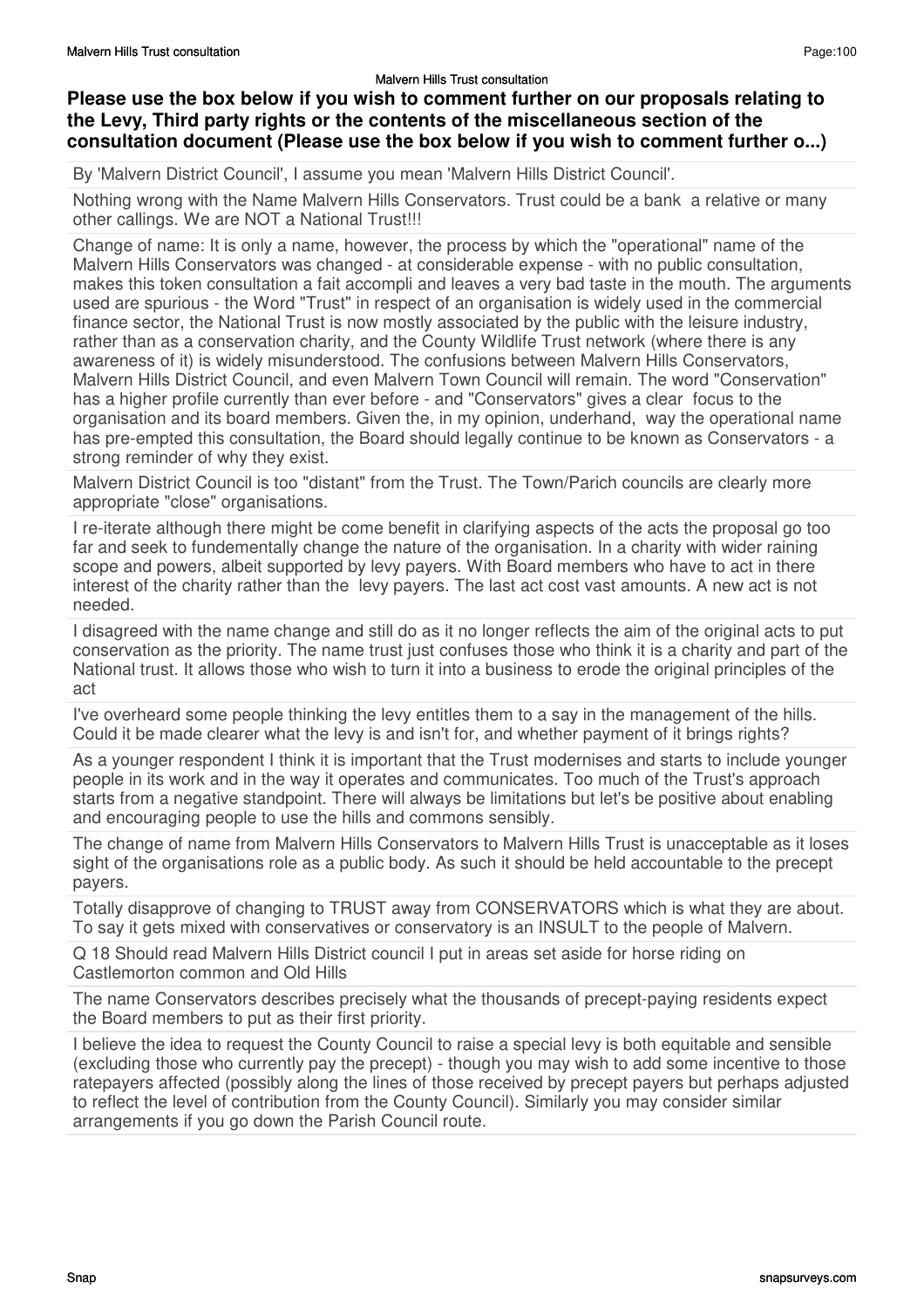## **Please use the box below if you wish to comment further on our proposals relating to the Levy, Third party rights or the contents of the miscellaneous section of the consultation document (Please use the box below if you wish to comment further o...)**

Part of the problem with MHT's starting point of this consultation is that they seek to leave behind the crucial concept of the conservator. The charity remains registered as the Malvern hills conservators at the charities commission and not MHT. Neither this nor the description in the Malvern hills acts should change

The Charities Commission is easy for local people to deal with and has a poor record of controlling the activities of Charities, eg fund raising from vulnerable people and on the street and the behaviour of charities staff when working with vulnerable people in the UK and in other countries.

All of these proposals are further evidence that the Trust wishes to be completely insulated from local sanction. The Trust would be able to lobby and agree changes to their scheme, and therefore the objects, without any local consultation. For local people the only means of influence would be through the Charities Commission a remote and bureaucratic organisation with limited ability (or interest) to interact with local people.

No further comment

The proposed change of name to MALVERN HILLS TRUST undermines the organisations role as a PUBLIC BODY and to be ACCOUNTABLE TO ITS PRECEPT PAYERS, FUNDS WHICH THEY STILL EXPECT TO RECEIVE.

The proposed change of name from Malvern Hills Conservators to Malvern Hills Trust is unacceptable, as it undermines the organisation's role as a Public body.

As a sizeable trust you have the opportunity to help manage those small commons where management is difficult. You should retain a presence in order to further the conservation value of the landscape around the Malverns as well as the Malverns themselves

The public accountability, visibility and participation in these changes is of concern. In particular the expansion of powers, widening of MHT functions and activities, diminution of representation and the limitations sought on public access to meetings.

Not only is the Trust asking for very significant powers under this scheme they wish to make changes in the future without any consultation. This aspect sums up the whole approach in that the Trust wishes to operate in exactly the manner it decides without the inconvenience of any local or other influence.

I have seen some stupid arguments for a name change in my life but nothing beats these silly proposals Using the argument in the Consultation documents those people who guard the Tower of London should not be allowed to call themselves Beefeaters in case that is misinterpreted. The word "Trust" is also one that has connotations, particularly associated with Russian oligarchs and dishonest politicians, money laundering and tax evasion.

The name 'Malvern Hills Conservators' should be retained as it clearly states the original purpose of the organisation. A change of name would facilitate changing the purposes of the organisation.

I object to the change of name. Malvern Hills Conservators embodies what the charity should be all about - conserving the Hills and Commons should be the absolute priority.

"In the future, the Trust should be able to make limited changes to its governing documents with the sanction of the Charity Commission through a simplified procedure" is too vague. "The power allowing the Trust to create facilities on the Malvern Hills for horse riding" should remain and "to charge for their use" should be repealed.

The proposals appear to have lost sight of the original purpose of the organisation as conservationists.

There needs to be representation across all wards.

It is not fair that levy payers get almost free parking when people in castlemorton near the common are expected to pay. This is why people park on the grass verges.

Presume by Malvern District Council you mean Malvern Hills District Council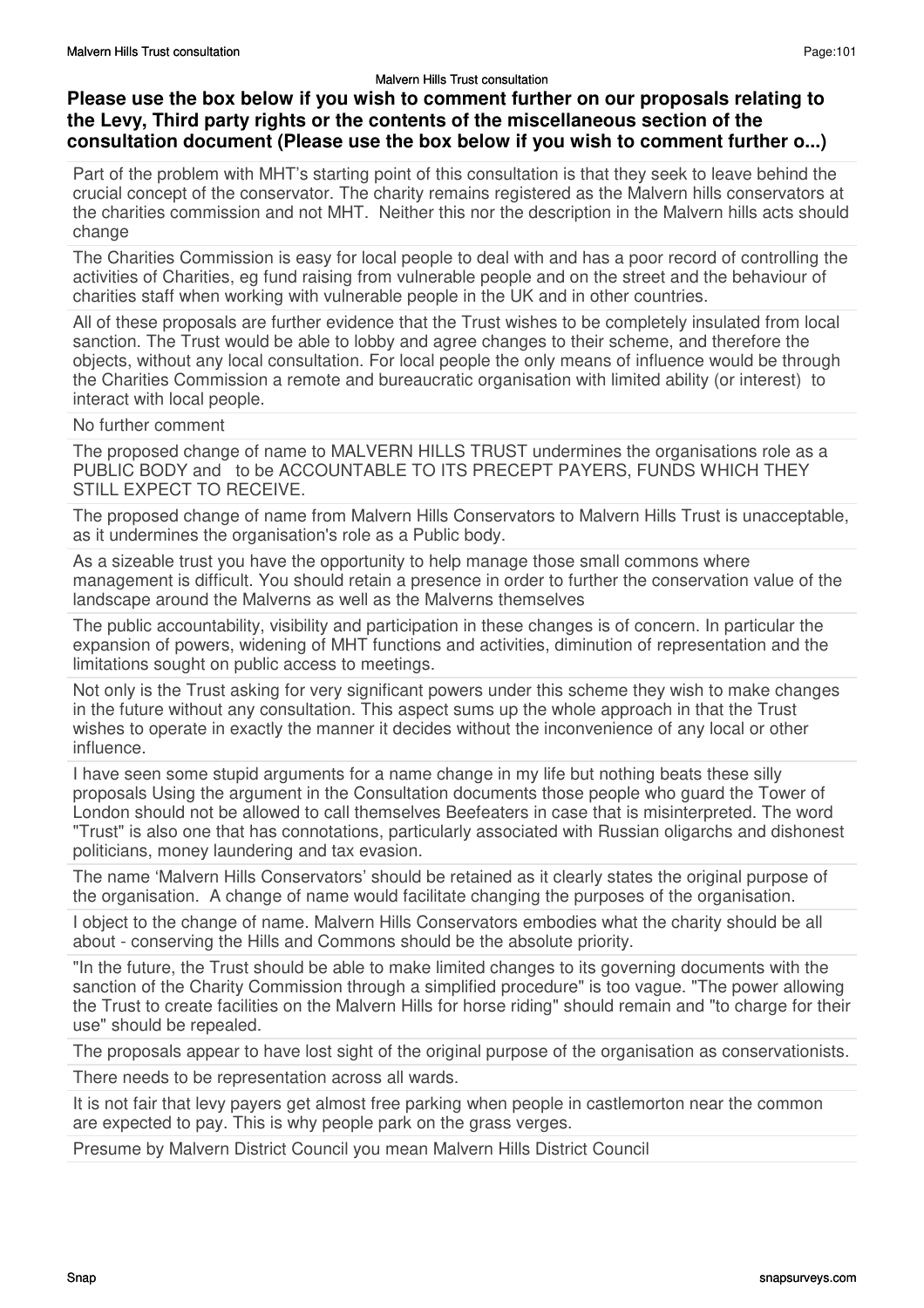## **Please use the box below if you wish to comment further on our proposals relating to the Levy, Third party rights or the contents of the miscellaneous section of the consultation document (Please use the box below if you wish to comment further o...)**

Q17.1 NO: MHT is not the correct name for a Public Body, which should have accountable Board Members/Conservators rather than 'Trustees', which is a term associated purely with Charities. Q17.7 is not the appropriate question here. If the MHT is now to be regarded solely as a Charity, what justification can there be for any Levy/Precept extorted from Council Tax payers? Some might prefer to choose their own charity e.g Malvern Special Families/Foodbank

Q17.1 NO: MHT is not the correct name for a Public Body, which should have accountable Board Members/Conservators rather than 'Trustees'(a term associated purely with Charities). Q17.7 is not the appropriate question here. If the MHT is now to be regarded solely as a Charity, what justification can there be for any Levy/Precept extorted from Council Tax payers? Some might prefer to choose their own charity e.g Malvern Special Families/Foodbank

I am very disturbed by the level of tree clearance on the hills at a time when we need to preserve trees. I understand that tree clearing is being done to meet the requirements of a grant to get return soil to a previous state. However, in our present climate change predicament maintaining and planting new trees need to be an urgent priority. Anything other than this shows a lack of stewardship and responsibility towards future generations.

As there's no box on Q16: if the Trust retains the power to enforce rights over Coombegreen, mightn't this be useful in solving the overall problem of Castlemorton Commons? Of the 'don't know' above, I'm confused about nomenclature: are provisions the same as proposals, or proposals the same as objects? Without knowing this, I can't distinguish between what being referred to.

The reasons given for the change are silly. Who gets it mixed with Conservatories. And Trust is a dodgy word - just about every rogue under the sun sets up a Trust to squirrel away their ill-gotten gains be it tax evasion or people smuggling. Get real. Using the Consultation document argument about confusion, we need to stop the people who guard the Tower of London being beefeaters because it might upset the odd vegan

While streamlining so that the charity commission alone has the arbitrary power of changes is attractive it should not be the final decision maker, the charity commission is not local and does not understand local feelings/views on the matter, it is concerned with the law of the UK not with local decisions. while the Charity commission has a place within the structure it should be as an advisor only on those areas it is qualified so to do i.e. the law relating to charities and best practice but not local decisions.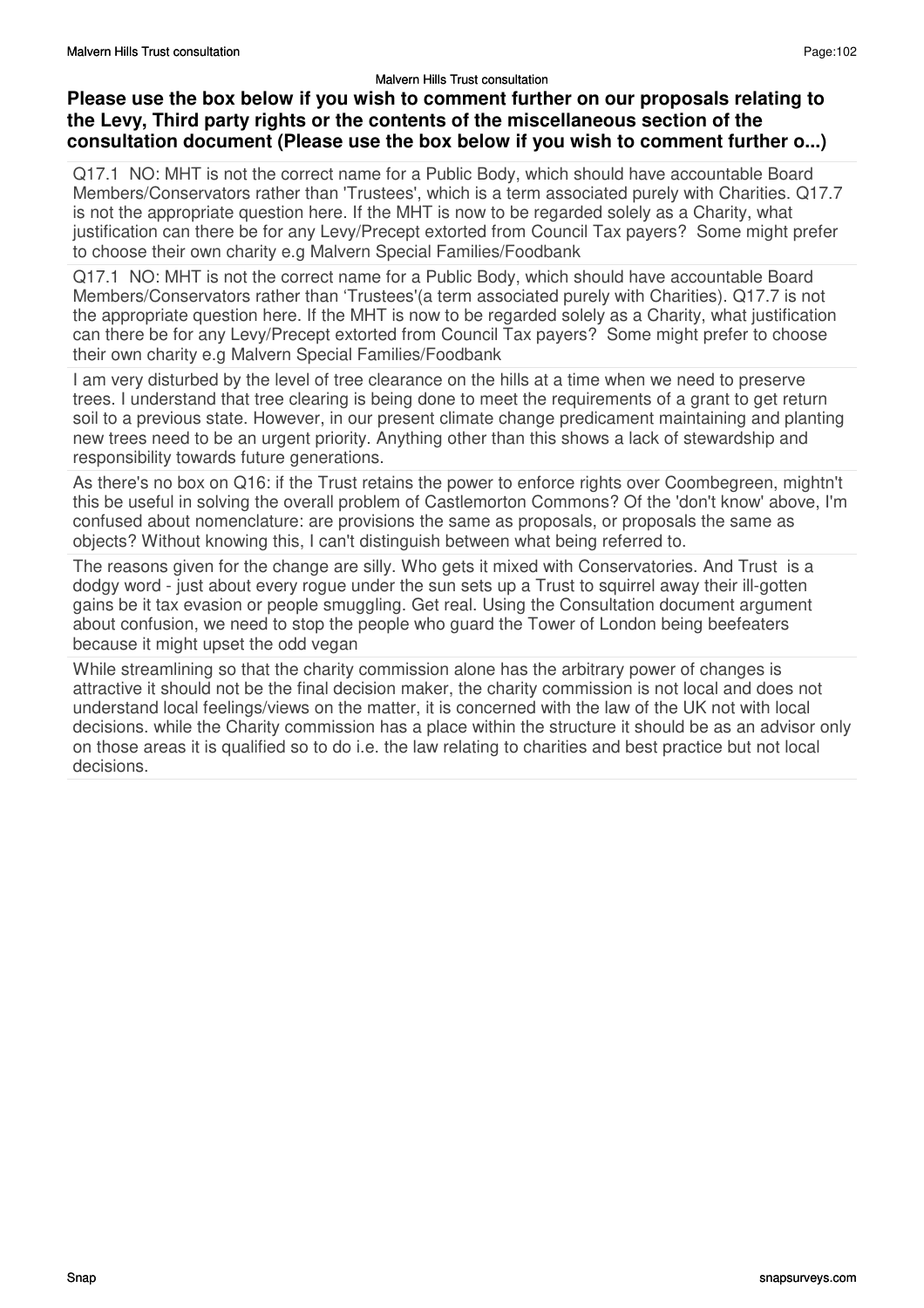## **Please use the box below if you wish to comment further on our proposals relating to the Levy, Third party rights or the contents of the miscellaneous section of the consultation document (Please use the box below if you wish to comment further o...)**

Clause 31 of the 1884 Act is entitled 'provision for adding other common or waste lands.' Its purpose is clear. It covers the situation that the Trust might acquire other common land, for which it would need funds to look after and whose residents should participate in the election of trustees. This requires the agreement of the Lord of the Manor and the Land Commissioners. The Land Commissioners are now defunct. This power, enables the Trust to extend its precept to those parishes in which it has subsequent bought common land (now early  $\frac{1}{4}$  of its total land ownership) – including Castlemorton and Welland. It also gives the Trust the power to apply to the Land Commissioners to allow a the vestry of a parish in which new common land has become subject to the Act, to appoint or share in the appointment of one or more Conservators (trustees). The Land Commissioners no longer exist and the vestry has been replaced by the ratepayers of the Parish (1884 Act Section 2). The existing Act therefore empowers the Trust allow the ratepayers of parishes such as Castlemorton to appoint or share in the appointment of one or more trustees. This is not limited to elected trustees. I do not believe that this power was negated by the 1924 Act. Had the authors of that Act wished to do so, they could have repealed this section. Additional common land had not be purchased by 1924, so there was no reason to do so. The Trust should be seeking all legitimate means to increase its income in order to carry out its objectives and extending the levy is one way to do this. DCMS have made it clear that a Charity Commission Scheme is not a suitable mechanism for changing the levying arrangements. However, this is not a change to the levying arrangement, it is merely the retention of the existing arrangements. This section should be maintained, but amended to omit a reference to the Land Commissioners. The Trust badly needs additional income (hence the desire to establish a trading company) and it should invoke this section to raise a levy from Castlemorton, Welland and other qualifying parishes; and allow them to participate in the election of trustees. The right to invoke does not lapse simply because it has not so far been used. To omit this section would constitute making a change in the levying mechanism, which the Trust says the DCMS will not permit. As the Trust wish to increase its income through a trading subsidiary, it would be appropriate for them to us the powers they already have first, to increase their income using this Section.

Why is the word 'Precept' not used? Q17.1 NO: MHT is not the correct name for a Public Body, which should have accountable Board Members/Conservators rather than 'Trustees'(a term associated purely with Charities). Q17.7 is not the appropriate question here. If the MHT is now to be regarded solely as a Charity, what justification can there be for any Levy/Precept extorted from Council Tax payers? They want our money without any responsibility or accountability.

Given that Castlemorton has the largest area of the MHT land without paying a levy, should this be reconsidered by local residents?

Q17 point 2 "The references in the Acts to Great Malvern Abbey..." - Better to deal with this by a footnote in the Acts to say GM Abbey now called GM Priory. Q17 point 5 "Any proposals to make chances as set out on page 85..." - Don't want a simplified procedure at all. Q18 - Don't know.

The present name of the Malvern Hills Conservators should be retained in legislation - it clearly states the purpose of the body. That should not prevent the Conservators using the shorter working name Malvern Hills Trust on it's vans and promotional material. Miscellaneous points. 1) As the Trust is a public body funded by taxation, parliament may require that there be a majority of elected Trustees on the Board. 2) In the present Risk Register the Trust talks about complying with the principles of the Freedom of Information Act. Now as a small Trust the charity is not presently forced to do so, but it is suggested that in the scheme there are the words that "the charity will at all times act as if it were subject to the Freedom of Information Act". 3) Timeliness of minutes could be improved. It is suggested that somewhere in the document the words are inserted. "The draft minutes of meetings shall be made available (on the website) within four weeks of any meeting". 4) The Trust were hoping to push the Charity Commission scheme legislation through parliament 'on the nod', but the Trust are asking for many open ended new powers which could be abused without safeguards. The Trust should therefore carefully consider whether parliament should now be asked to scrutinize the proposed legislation.

Any changes should be discussed at a meeting with public consultation in the interests of transparency and democracy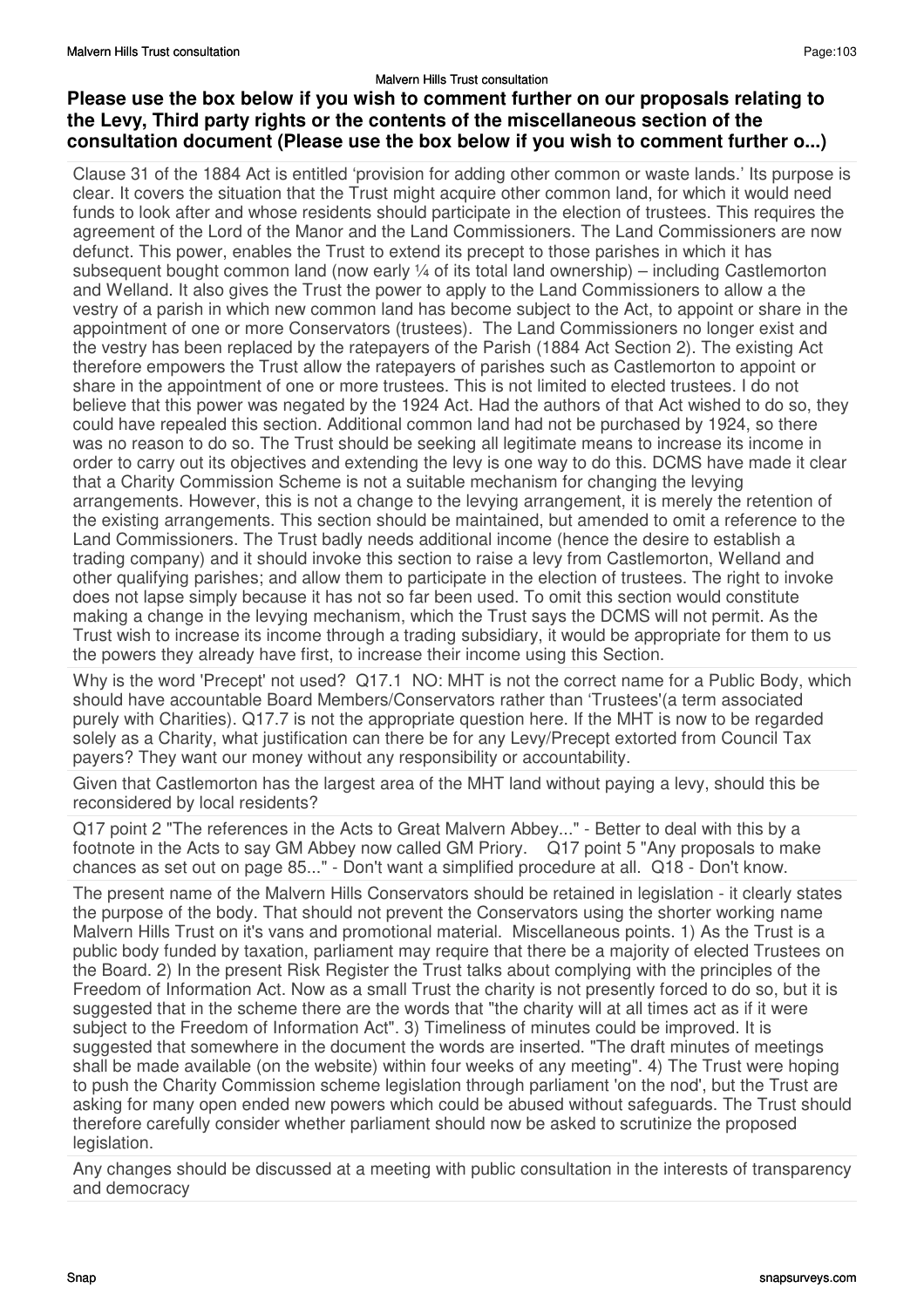# **Please use the box below if you wish to comment further on our proposals relating to the Levy, Third party rights or the contents of the miscellaneous section of the consultation document (Please use the box below if you wish to comment further o...)**

Q4 and Q5 above should be taken together; ie taking the first without the second sounds "dangerous"

It would appear that under the 1884 act, the Trust have the power to raise a levy and does not need the approval of any council.

How can you exact a levy if you are a charity? I would rather give to another one.

Under proposed change 1 to the Public Access should not cyclists also be included as well as 'on foot or horseback'. If not, why not?

I am told the church in Gt Malvern was never, ever, an abbey and to refer to it as such is wrong. Historically, it was a subsidiary i.e. a Priory, of Westminster Abbey. Why not call it by its actual name (St Mary and St Michael). I believe that people paying "rates" to the Conservators, without having any say in whether to pay them or not, should receive free services, like car parking stickers. The Charity Commission should not have any power over the Conservators.

I feel strongly that the name of the body should be Malvern Hills Conservators, as its primary aim is to conserve the Hills and Commons. I assume that taking charitable status was just for tax purposes, so the charity element is very much second and not as it has been promoted recently.

I find the use of "conservators" perfectly sound. Use of "Trust" assumes that the organisation and its trustees are subject to the Trustee Act 1925. The proposed changes do not indicate that this assumption is proposed.

No special levy should be sought at all. Estovers; Castlemorton Parish Council make the Trust aware of parish concerns regarding the rights of estovers.

If changing names incurs a cost, then no, completely pointless.

It is strongly agreed that the name of Great Malvern Priory should be used as this is its correct name. Any changes to the governing documents should be limited change only. It was agreed that the respective Town and Parish councils should have jurisdiction when raising a levy in their area.

Words should be defined in the document appendix with reference to the appropriate Act

I do not agree that a special levy should be raised under any circumstances

There was no need to change the name from Conservators to Trust. Changes to signage etc. has cost a lot of money which could have been put to other use. It is not important to change the name in the Acts.

Miscellaneous - Being descriptive of its purpose, highly respected and in all the Acts, "Malvern Hills Conservators" is a far better name than the bland "Trust".

The Question:"Any proposals to make changes as set out on page 85 (a) – (g) should be excluded from that simplified procedure" presupposes that "the Trust should be able to make limited changes to its governing documents with the sanction of the Charity Commission through a simplified procedure". Neither proposal should be implemented in the scheme. Why has the trust not proposed that parishes like Castle Morton, who have substantial areas of land within their boundaries that are under the Trust's jurisdiction, should also pay a precept and elect a trustee ? This would be fairer than the present situation.

Levy payers should hold a majority of places on the board

Use this facility to change the precept situation and adjoining parishes to pay the special levy and all those parishes to be enfranchised.

All households paying council tax to Malvern Hills District Council should be included in any levy made to the Malvern Hills Conservators.

What's wrong with the name Conservators? Excuses given for name change are daft

NOTE Q18 BOTH TICKED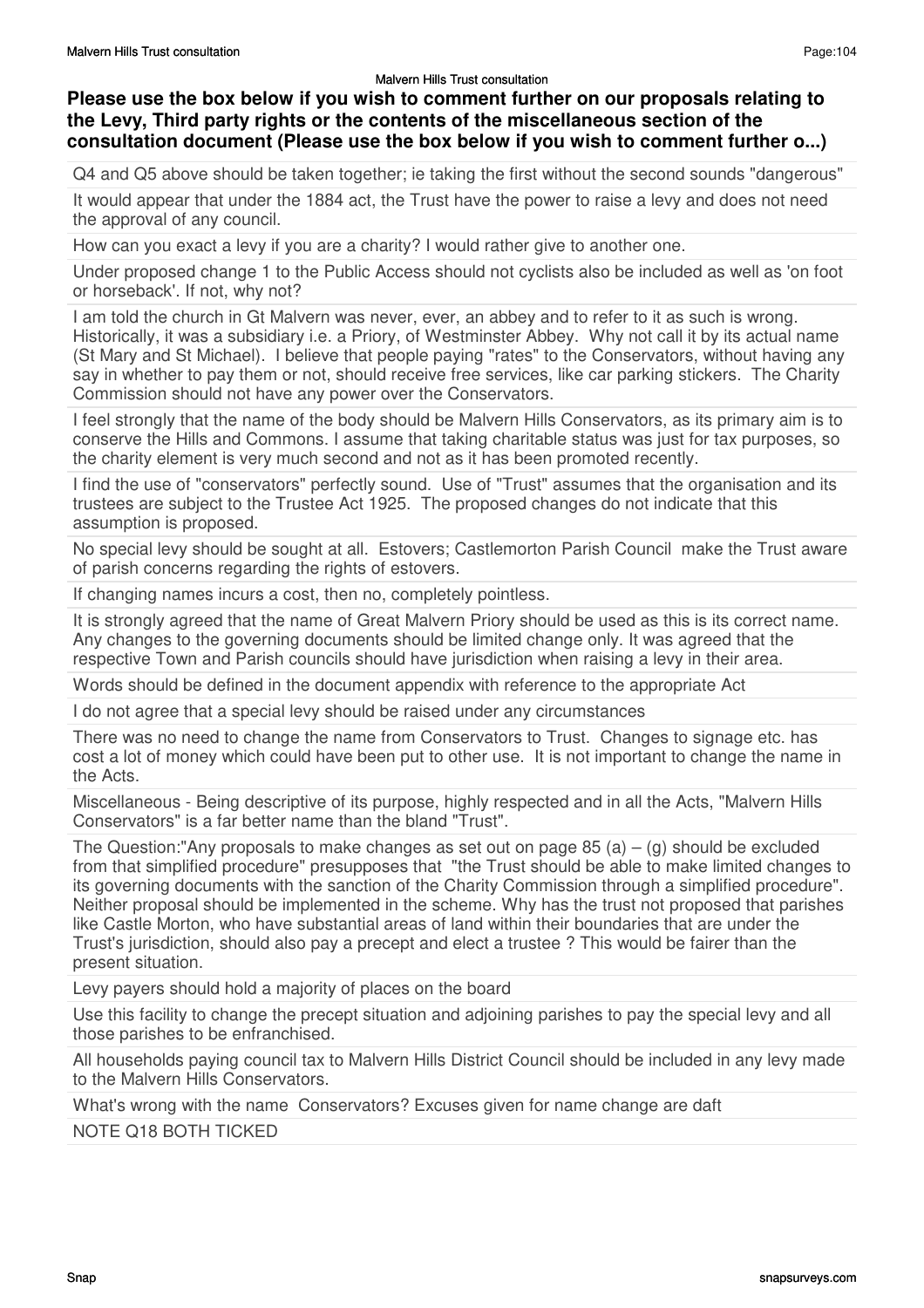## **Please use the box below if you wish to comment further on our proposals relating to the Levy, Third party rights or the contents of the miscellaneous section of the consultation document (Please use the box below if you wish to comment further o...)**

Change of name - NO! It would be interesting to know the extent and scope of the "market research" carried out regarding the change of name as I have asked quite a number of people for their opinion on the subject and, although a very few were indifferent, the overwhelming majority are in favour of retaining the distinctive name of the Malvern Hills Conservators. To argue that the name change would bring it into alignment with "similar trusts" such as the Wildlife, Woodland, Wildfowl and Wetland Trusts rather than justifying the change of name amply demonstrates why it should not be changed. All the examples quoted have as their prime purpose the preservation and protection of British natural history and it is obviously advantageous for their name and logo to be recognised as part of the same umbrella organisation wherever they operate throughout the UK. In marked contrast to these, the Malvern Hills Conservators have the responsibility for managing a small, but well-loved part of the English landscape, much of which they own. As to misunderstandings regarding the name; to be met when canvassing for election with, "I never vote Conservative" provides a good opportunity to briefly explain the roles of the Conservators. To change the name in the 21st century in order to bring it in line with a number of natural history "trusts" which were so named in the 20th century is hardly modernisation. Neither does it give any indication of the distinctive powers and responsibilities of the Conservators, e.g. power to raise a levy, and responsibilities to commoners. Ashdown and Epping Forests are proud to retain the historical title of Conservators and so should the MALVERN HILLS CONSERVATORS. Any simplified procedure for amendments to the Acts must also exclude anything which would in any way affect those with rights of common, however minor those changes may appear to be. P86. I have considerable knowledge of the history of the Forest or Chace of Malvern, the creation of the King's Third and its relevance to the 1884 and subsequent Acts from the perspective of a historian not a lawyer.

If the Trust does not propose to have a substantial representation from the community, then the precept, already applied inequitably, is untenable. Perhaps the Malvern Hills would be better under a different structure altogether, such as National Park status. This might protect the landscape from the apparently profit-driven Board.

Q17.point1: The Trust should change its name to Malvern Hills Conservators Trust. There is reference in the document that suggests that people no longer understand the word 'conservator' - I find that to be patronising nonsense. If people, particularly children, do not understand the word, then surely like all such examples, there is a need for education. Would towns and villages which make reference to Scandanavian, Roman or occupations be renamed wholesale? Of course not, its part of the heritage of coming generations.

Huge red flag here. The malvern hills trust is not in line with other "trusts". Other "trusts" were not created due to a specific piece of legislation. Section 37 has this utter gem. [It is proposed to incorporate a provision to allow some changes to the Acts to be made with the consent of the Charity Commission.] Once the charity commission has the ability to amend the Malvern Hills acts, it is game over. The charity commission is just a commission, they have absolutely NO legal authority to make amendments to the Malvern Hills acts. On this note, I feel the consultation process has taken a very serious and concerning turn. It is clear throughout the process there are serious conflicts with the conservators being a charitable trust. The conservators were established to uphold the acts of parliament. Charity status comes second to that, but it is increasingly clear that charity and trust status is now competing to take precedent over the acts. To argue that it would put the Malvern Hills Trust in line with other charities is disingenuous; other charities are not there to uphold acts of parliament. This is an unresolvable conflict of interests. I would therefore propose that the process of diverging the roles of the conservators and those of the trust begins, and that the conservators cease to be a charitable trust. That doesn't necessarily mean the dissolution of the malvern hills trust, instead both the conservators can exist as it did before, backed up by the malvern hills trust, a separate charity that is not impeded by the Malvern Hills acts, and the conservators that are not impeded by the rules imposed by the charity commission. Considering the direction the proposals are taking, this action is imperative.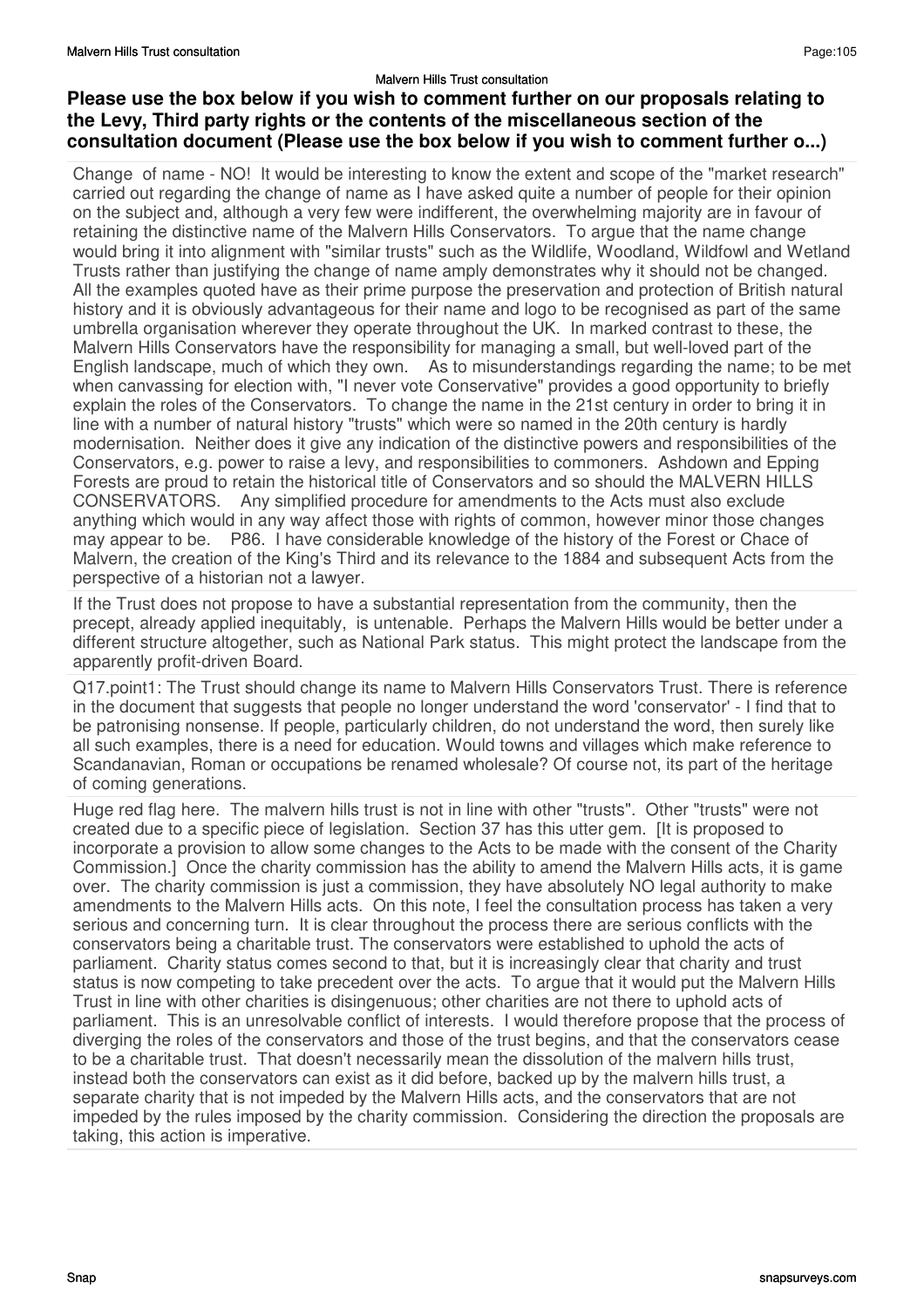## **Please use the box below if you wish to comment further on our proposals relating to the Levy, Third party rights or the contents of the miscellaneous section of the consultation document (Please use the box below if you wish to comment further o...)**

With reference to my disagreement with Q17, definitions of words, it would appear unsafe to rely upon definitions used by other legislation since if they changed this would change the effect of the Trust's regulations.

the Trust should retain the right to create horse riding facilities etc as there is no reason that the power may not be useful in the future and there is no cost or cosmetic reason to remove it. I will contact the Trust separately on the question of the rights accorded to Lady Isabella Somers Cocks/Lady Henry Somerset

The Conservators are a public body conserving the hills and the commons. Adopting the title of Malvern Hills Trust is overlooking the fact that the Conservators are a public body.

1909 act is no longer applicable to Jubilee Drive and the trust should longer be responsible for its maintenance.

The Malvern Hills Trust shouldn't receive any money from residents via the precept/levy (or any other means) unless they're prepared to represent their residents.

The proposal that 'the incorporated body Malvern Hills Conservators (or Malvern Hills Trust if the name is formally changed) is the charity' loses sight of, and undermines the Trust's status as a Public body.

It is vital the Trust is able to manage both day to day effectively but also looking to the future.

I have ticked yes to the last question of Q 18 above. This should include a combination of all Parishes and Wards under the Conservators/Trustees Jurisdiction and it should have a requirement that a minimum of 75% agree. I have ticked no to the first question about renaming the Charity to MH Trust. The purpose of the 1884 to 1995 MH Acts is to "Conserve" the area. So it is essential to leave the Charity as Malvern Hills Conservators. The attempt to change it to Trust I see as a ploy simply to make Board Members Trustees and not Conservators and allow the Charity to be "self governing" and "self policing" and not accountable to the major stakeholders - The Precept Payers and Tax Payers who contribute significantly to the salaries and wages of the staff.

Non-levy paying areas should be given the option to pay the levy, to increase revenue, as an alternative to the merging of their parishes'/wards with three others for Malvern Hills' Board's electoral purposes. They would keep their three elected members if they paid the precept. Point17.3 above:I believe that it is wrong to define the new trust as a pure charity by simplifying procedures. It is not solely a charity.It is a hybrid public body levying a tax- plus a charity, a special case. It should be acknowledged as such in any future law defining its objectives and procedures..Changes should not only be alterable by statutory instrument or other means, which are less open to appeal than the current acts.Public participation must be seen to be valued and not merely seen as a block to change. Goodwill is there among local people, for the conservation of our beautiful area.But their views must be sought more assiduously.

I note the new name, but would have preferred to se the name "conservators" retrained. That is, after all, what the Trust is about. While I seldom see horse riders on the hills they should be allowed and there should be clearly indicated "Bridle paths" for them. I agree that there are several paths where horses would not be welcome and could "chew up" footpaths. In raising any special levy I am sure that the respective Parish councils should be consulted. However the MHDC is far better equipped . legally and finically , to vet such requests; hence they should have the final say in agreeing such levies after the parish councils have been consulted.

There seems little room now for consultation about the name, given that MHT is already in use (presumably and considerable expense) - see below!

The name conservators explains the purpose of the organisation. Do not adopt legal definitions not designed for the Malvern hills.

All changes should be subject to public scrutiny, and their views should be respected

Q18 Should read 'Malvern Hills District Council'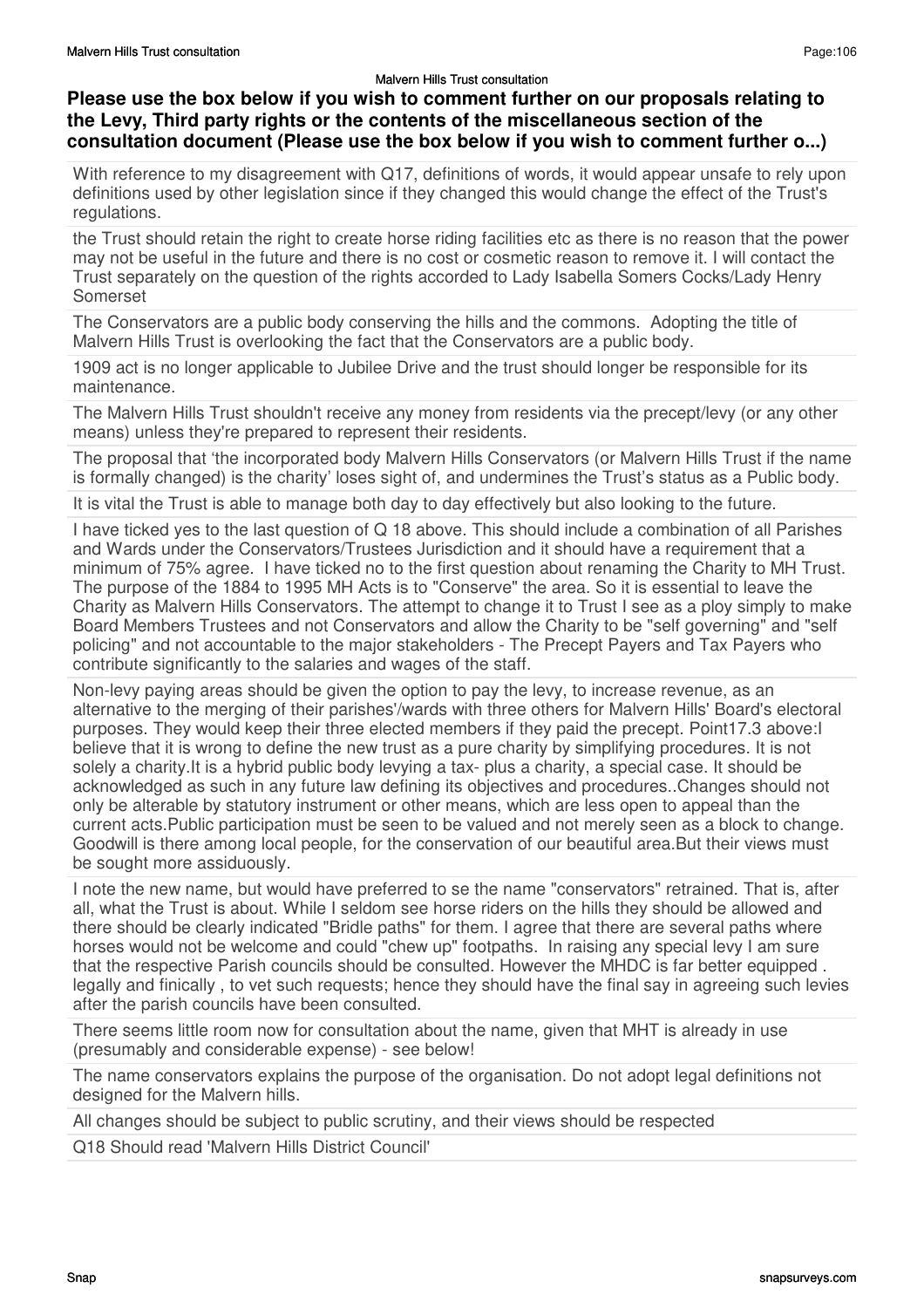## **Please use the box below if you wish to comment further on our proposals relating to the Levy, Third party rights or the contents of the miscellaneous section of the consultation document (Please use the box below if you wish to comment further o...)**

The name Malvern Hills Conservators spells out exactly what their function is and where. "Trust" is very vague and could be part of the National Trust. The 5 Acts are part of the land's history and should be preserved not scrapped

With respect to the name change, I think, while I understand the drive to lose the word 'Conservators', the connotation of the word should not have been lost. I would have preferred the name Malvern Hills Conservation Trust - much more clearly unpolitical but with the aim of the organisation clearly stated in the title.

Strongly disagree with the change of name, and that the Conservators have practically adopted this already without public agreement. A "Trust" could be anything: whereas "Conservator" does what it says on the tin, and the ultimate purpose of the organisation is clear.. If the organisation feels that this is causing confusion then they need to educate and make clear statements of its aims and objectives. A major problem in the consultation documents is that the 'objectives' are not thoroughly spelled-out and are not reference back by the proposed changes. Most large professional organisations nowadays have clear Mission statements, Goals, Objectives, KPIs and measures that enable them to develop strategies and change that work toward those goas. Thus it is unclear if the trade offs between public access and enjoyment versus environmental and organisational efficiency is being properly considered. I fear that a lot of the proposals here are inwardly focussed on the administration of the organisation, with proper cognisance of its 'customer'. The Charity Commission does not closely scrutinise changes and there needs to be a more thorough review process.

Q18 Malvern Hills District Council

There seems to be a large discrepancy in the paying of the Levy. There are large areas , Castlemorton, Newland and Powick who do not pay a levy but have areas of land under the jurisdiction of The Trust. Why is this and should not this be a matter to be addressed in the ' modernisation ' being undertaken.

With regards to 'the levy', surely whilst modernising all other aspects of you work you should be now asking non precept paying areas to now do so. I am suspicious about why you are not doing this and conclude that this is because you believe this would result in a backlash of negative feedback from the residents in those areas and thus you have selected to opt out of such a scenario.

Q18 - why is this either/or? It would be better to include the District and Parish and Town Councils together.

Third Party Rights : Please preserve the fact that Stephen Ballard gifted Thirds Wood above box cottage to the Conservators : IT was not purchased, however with the gifting and third party rights were annulled.

Most citizens probably do not fully understand the full role and responsibility of a Yeoman, and yet the Tower of London appears to function quite well without a change of name. Conservators is a perfectly adequate name and should remain in place, there is no need to change it at all. A Trust is similarly ambiguous (perhaps deliberately so?) given your ambition - why would a Trust own livestock for example.....? Why would a Trust run a tea shop.....? These are not the first areas of responsibility that spring to mind when a person considers the role of a Trust. Similarly, definitions, it would pay you to reference the definition as understood, then you are not subject to any changes or omissions in the other document/legislation you are referencing - indeed had you a definition of Natural Aspect, then you would have to consider rewording that. Incidentally, I believe that most people would have a natural understanding of the term Natural Aspect without it requiring extensive change and, naturally, you could provide a definition and have that approved accordingly which would remove the need for rewording the document.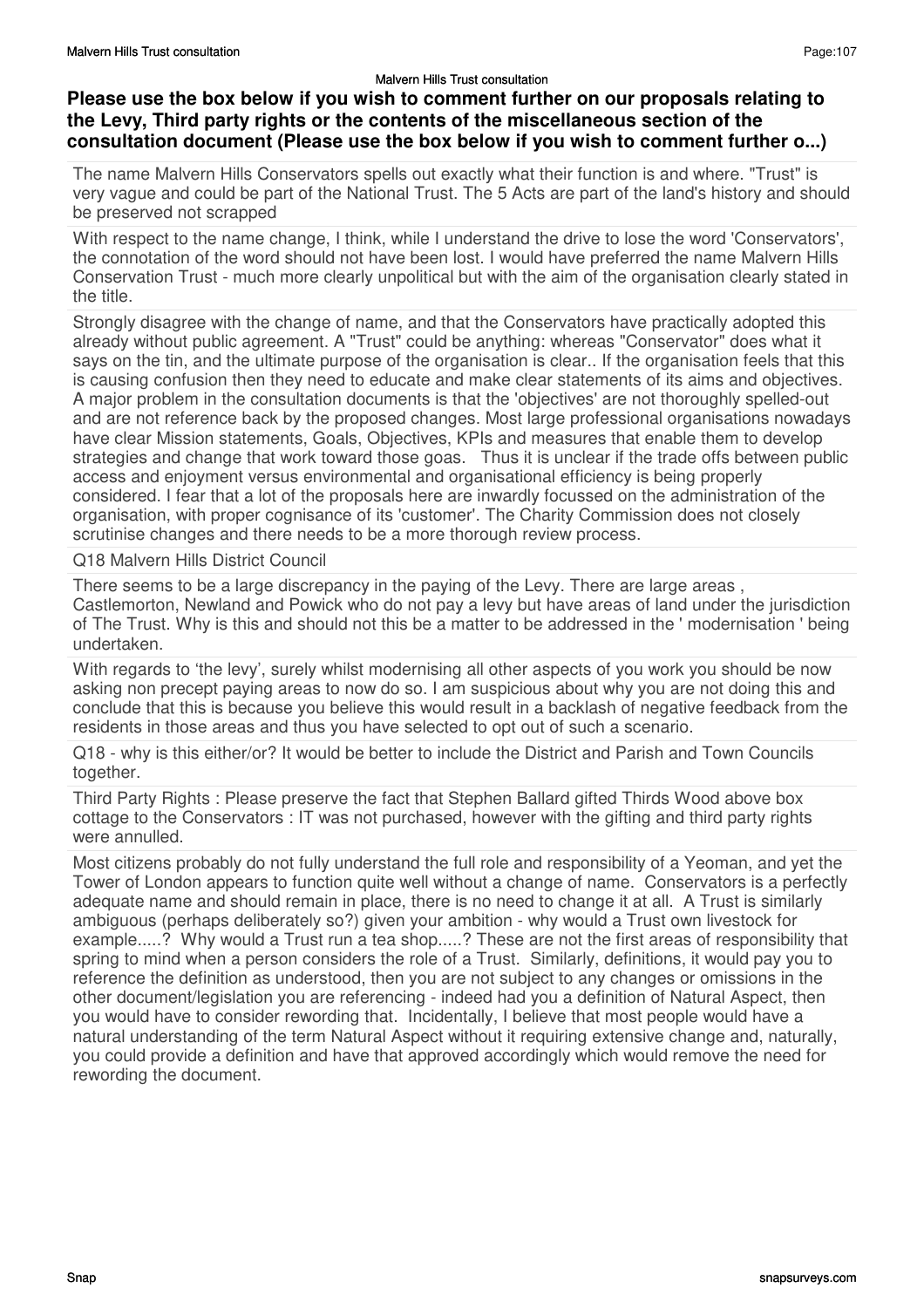**Do you think that any of the proposals in the consultation document might interfere with the objectives of the Equality Act? (Do you think that any of the proposals in the consultatio...)**



### **If yes, please set out details so that the Trust, the Charity Commission and DCMS can consider the issues carefully against relevant law and statutory guidance (If yes, please set out details so that the Trust, the Cha...)**

The proposals as outlined in the Consultation document give the executive disproportionate power on the board. It is not acceptable either that the Trustees will no longer represent an area of Malvern, but the precept payers will still be expected to pay the precept when there is no representation or accountability. There should be 'No taxation without representation'.

Gates for disabled people on hills are in places which are accessible. Sounds like a tick box exercise rather than actually doing anything.

Additional fencing will interfere with access for visitors who have a disability. The Independent Nomination Panel is not properly independent as the CEO has a vote for selection of its members and can take part in all meeting which is likely to lead to cronyism.

additional fencing will deter access by disabled people.

The proposed change of name to MALVERN HILLS TRUST undermines the organisations role as a PUBLIC BODY and to be ACCOUNTABLE TO ITS PRECEPT PAYERS, FUNDS WHICH THEY STILL EXPECT TO RECEIVE. There was no LEGAL FRAMEWORK available for this consultation.

The proposed change of name from Malvern Hills Conservators to Malvern Hills Trust is unacceptable, as it undermines the organisation's role as a Public body. It is unacceptable that the Public will still be expected to pay the Precept and yet there will be no representation by the Trustees or accountability. The Precept payers should have been the opportunity to express their views at a formative stage of this scheme. There is no legal framework document available so the detail of the changes is lacking. The proposals give the executive disproportionate power on the Board.

Fencing and access rights for the disabled

The proposed changes would concentrate power in the hands of unelected trustees and the Chief Executive. They would not be constrained in their actions in the same way that the elected trustees would be. There would be less accountability to the precept payers.

Yes, the powers the Conservators are seeking are unnecessary and far too extensive. The people who will suffer are the Residents who will have no say in what happens in and around their town whilst they are expected to fund them through the Precept. Malvern will be ruined forever if such powers are given to one organisation. The Commons and Hills for which Malvern is famous will be ruined.

Access to the hills while maintaining the hills is a necessary objective and while the creation of say a cable car may open up access its unintended consequence would be a change to the nature of the hills, hopefully non of the above will allow the addition of such an eyesore to the hills.

Page 42 Entry points to a secured common should include provision for horse riders and disabled access. The word 'stiles' should be removed.

Page 14 encourages positive discrimination, which is still discrimination. Page 15 proposed appointment of INP is undemocratic and unfair.

If public are excluded from meetings the only way they are able to be informed is through access to the minutes after the meeting. For some this would be extremely difficult. Eg. Those for whom English is not their main language, others may have a poor standard of literacy or limited ability to access information. The visually impaired etc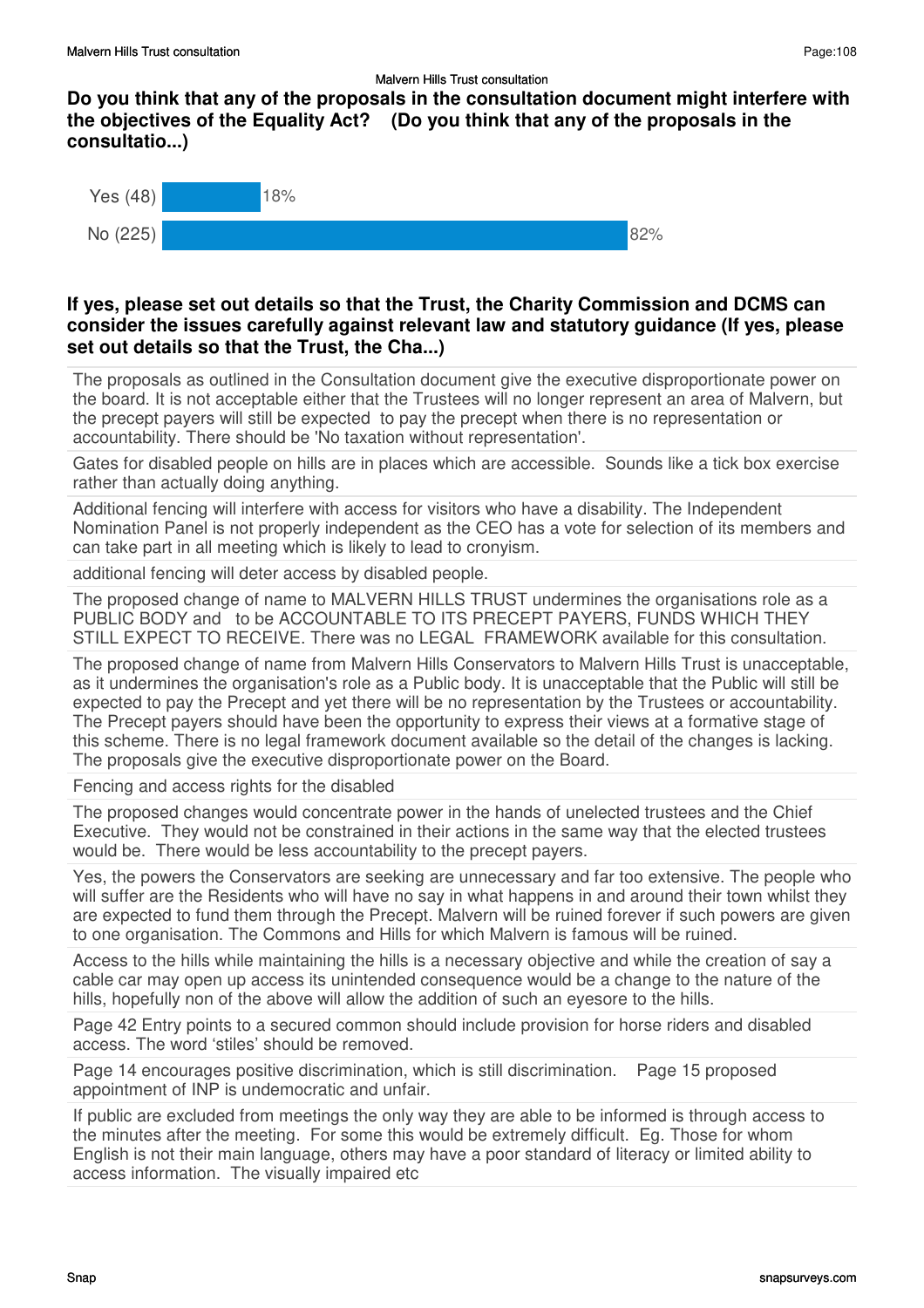### **If yes, please set out details so that the Trust, the Charity Commission and DCMS can consider the issues carefully against relevant law and statutory guidance (If yes, please set out details so that the Trust, the Cha...)**

Local residents who are Precept payers and live near Common land will be disadvantaged. I disagree with the Trust wanting to run its affairs as a business through the taxing the residents in the Precept paying wards. They seem to be moving further and further away from their original aims, which were to conserve these wonderful areas. Should their Conservation work continue, then paying towards that is acceptable. The Trustees should be conserving the Commons and enhancing them where requiredthey are a unique and wonderful asset to the area.Most people living within living in Britain would 'give their right arm' to live in such a wonderful environment. To ruin this area in any way would be criminal. The Malvern Hills Trust does not fully appreciate the value of the wide sweeping Common land adjacent to the wonderful approaches to this area.They do not seem to be engaging in a positive practical way of protecting these Commons.

Adding any restriction to access inevitably makes life more difficult for disabled people - and others with Protected Characteristics. If we are to see bypass gates next to cattle grids or in other places then please make them as user friendly as possible. I suggest that two-way, self-closing bridle gates are used. Any furniture must comply with BS5709-2018 which requires them to be kept in good condition to maintain compliance. This includes the land before and after the gate. Under no circumstances should stiles, or other means of access which do not comply with BS5709-2018, be installed.

Worried about the fencing and disability - particularly where mobility of upper limbs is an issue, or the need exists to use a wheelchair, or mobility scooter, or some sort of walking frame.

Yes - the proposal to remove board members if they do not attend meetings for a fixed period. This might be due to disability, pregnancy or new motherhood . In such cases a reasonable adjustment should be made to allow people to participate in meetings without being physically present, for example via Skype. The role of carers should also be considered. Although they are not protected in Equality legislation, they do have legal protections. They also perform a vital role in society and so reasonable adjustment should be made for them as well.

Barriers need to be designed and constructed to enable access for all.

By putting up fences where there have never been any, and shouldn't be any.

The members of the Board/Trustees should represent all MHDC area residents. The Malvern Hills and Commons are not a private park.

If the proposed changes go ahead then the public will no longer be represented even though the Malvern Hills Trust are still receiving the precept/levy.

Where are the details of the objectives of the Equality Act? I can't find them.

Whilst the Trust is a Charity, it is also a Public Body and therefore the Trustees elected by their particular Ward are indeed representatives of the Ward who elected them. In this way the Trustees are responsible for and accountable to the public who elected them and who fund them via the Precept in their council tax. This income is the Trust's biggest source of funding annually. It is this vital correlation between accountability and democracy that the Trust wish to disconnect in the current Consultation document, thereby making Trustees no longer representatives of specific areas and yet they still wish to receive the Precept. The Trust does not give any reason why it thinks that it needs such extensive powers. The Public consultation document does not give details of its proposed changes,or the need for them.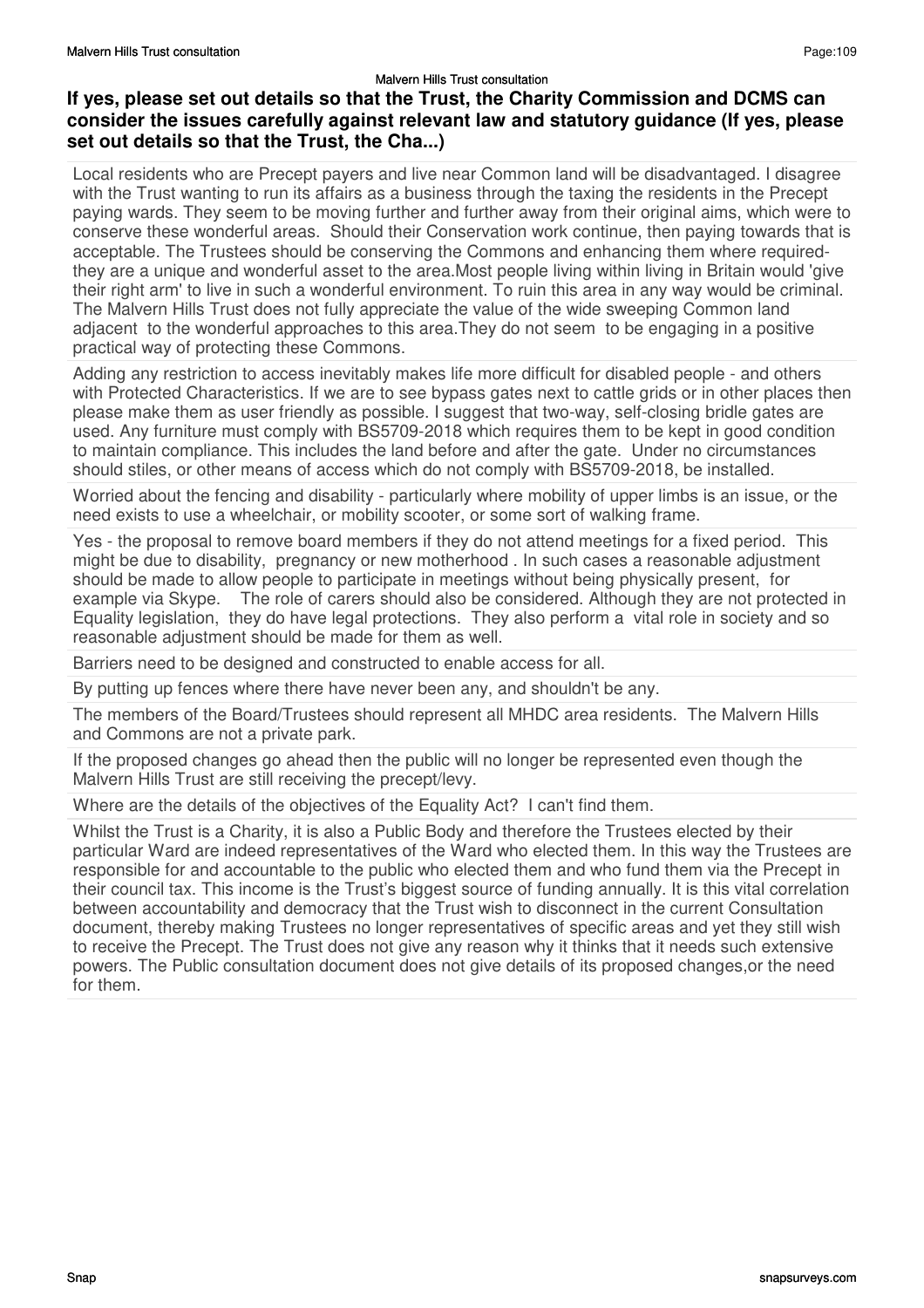### **If yes, please set out details so that the Trust, the Charity Commission and DCMS can consider the issues carefully against relevant law and statutory guidance (If yes, please set out details so that the Trust, the Cha...)**

The proposals as outlined in the Consultation document give the executive disproportionate power on the board. The public would have no power at all. There is no legal framework available, so there is no detail available with respect to the proposed changes. This proposed Charity Commission scheme is in no way a Consolidation Act, the aim of which is to draw together different enactments on a topic into a single Act. The proposals are so extensive that they bear no resemblance to what was intended as the role of Conservators on the Malvern Hills and Commons. The residents of Malvern will be of minor consideration if at all. The failure in the Consultation document to make any acknowledgement of the Trust's role as a Public body makes it clear that the intent is to use the Charity Commission scheme to make the Trust a pure charity without responsibility and accountability to Precept payers. There is a conflict of interest if the Trustees want to be able to sell, purchase and work in conservation. The powers now being sought are far greater than are needed for Conservation and could lead to exploitation. There is no explanation given as to why such extensive powers are needed by the Conservators. The proposals will allow the Trust to engage in a number of commercial activities which would have been a completely alienable concept to that envisaged by the founding conservators. The extensive powers being sought are a complete negation of the original aims of the Trust. Given that Trust members are only in office for a period of time, there is no knowing how these extensive powers will be utilised in the future, with the result that the Malvern Hills could be ruined forever. Losing the representation of elected trustees for particular wards of Malvern and the proposed nature of its elections, make the Trust less accountable to Precept payers. Such a move is undemocratic and regressive. Besides, the assertion that Trustees cannot represent those who elected them, is in direct contradiction with the established status of the Trust being a public body. Areas on the outskirts of Malvern with a relatively small number of electors, but a relatively high proportion of Common land will be at a distinct disadvantage under the new arrangements compared to the existing ones. Under the new proposals, those in wards and parishes containing the largest areas of MHT land will lose influence on the Board compared to more populous wards and parishes with comparatively little MHT land within their boundaries. The unintended consequences are likely to be extensive as the Consultation document gives no details on the proposals. There is no legal framework available either. It does the public a grave injustice to ask for their assessment when so little detail of the specifics are available. There is a precedent for disallowing the powers now sought by the Conservators in Hansard's 1993 Paper. The powers sought then were roundly rejected by the House of Lords at the time and should be rejected once again. In 1994 a new draft had dropped many of the powers which were considered too far ranging and which then led the way for the 1995 Act. The explanations given then for the rejection of such extensive powers are as relevant now as they were then. Baroness Nicol(1993) encapsulated the reasons very well at the time with the following: '…..the petitioners against the Bill are of the view that the powers now being sought are greater than are necessary for conservation and could lead to more exploitation… and further ' ……….the first time the Conservators have sought power to exclude the public and perform certain other acts which are a negation of their original aims…' Lord Hampton(1993) was of a similar opinion '……conservators are seeking powers well beyond those needed to carry out their prime functions:……' Also '…..I do not believe that it makes sense to allow people by law to take certain actions that you later hope to stop….' Lord Moran too, '……no explanation of why the conservators thought that they required these comparatively sweeping powers……' Viscount Colville of Culross '…..if the Bill goes through in its present form it is possible, and even probable, that the Malvern Hills will be ruined forever…' I would urge you to consider the rather prescient remarks, that could equally well be applied to the widespread powers the Conservators are now seeking via the Consultation document. The Precept constitutes just under half a million pounds a year, the biggest single source of funding received by the Trust each year. The Consultation document is a betrayal of our Trust and will cause massive reputational damage to the Trust. There should be 'No taxation without representation.'

The Consultation Document fails to acknowledge the Trust's role as a public body. There should be no taxation without representation.

The Trust's role as a public body is not acknowledged in the document. There should be no taxation without representation.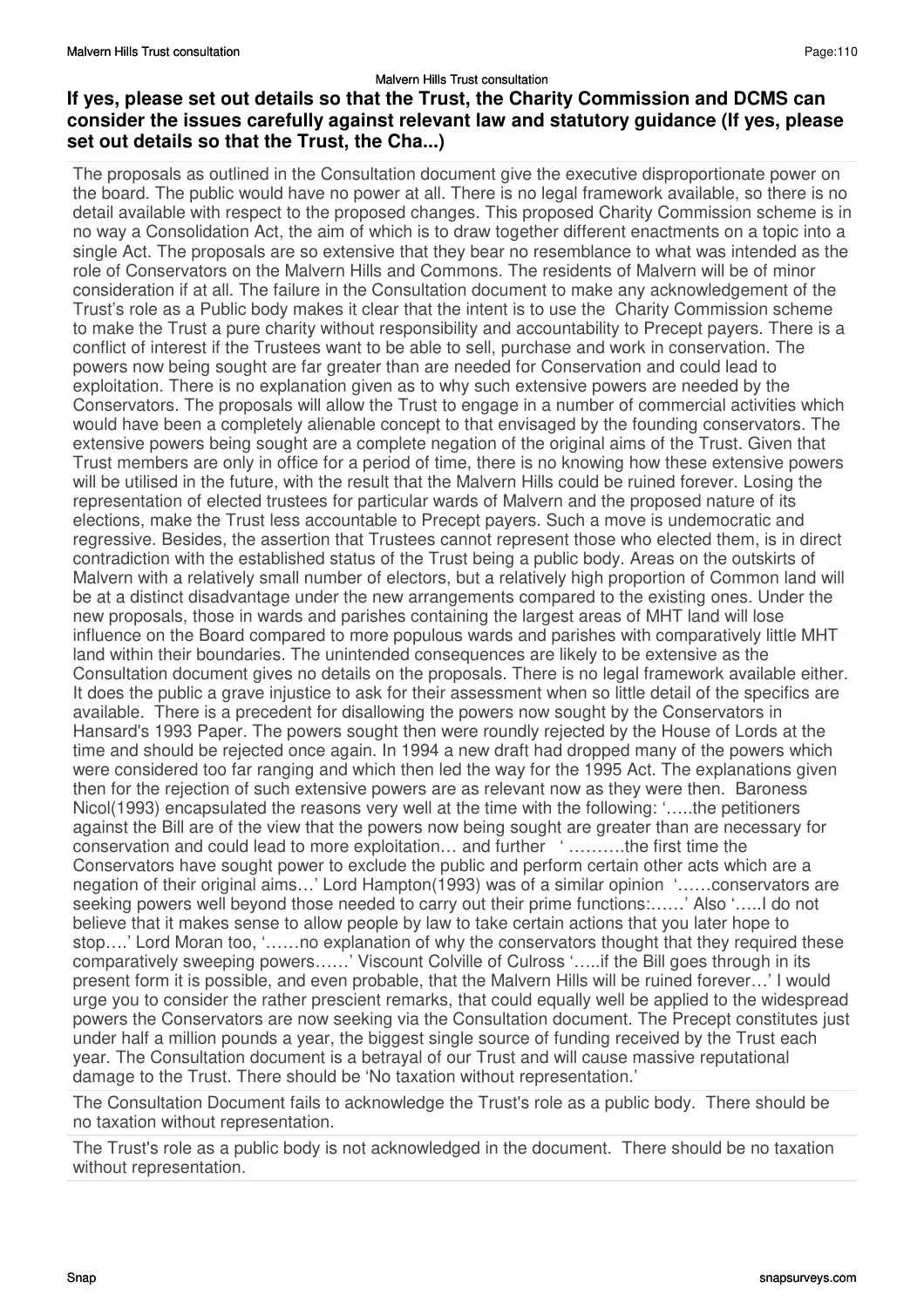### **If yes, please set out details so that the Trust, the Charity Commission and DCMS can consider the issues carefully against relevant law and statutory guidance (If yes, please set out details so that the Trust, the Cha...)**

There should be no taxation without representation.

The Public Consultation document does not make any acknowledgement of the Trusts role as a Public Body which is inclusive in its role. It is clear the Trust intends to use the Charity Commission Scheme.The Trust does not want to accept responsibilty or accountability to the Precept payers it serves. The Public should not be taxed if they are not going to be represented

The Malvern Hills Trust has a role as a Public Body and this is omitted from the document. The Malvern Hills trust seems to be using the Charity Commission Scheme to become a pure charity that does not have accountability or responsibility to the Precept Payers it serves. If the public are taxed with the precept (as they are ) they should be adequately represented.

There is no acknowledgement in the Consultation of the trusts role as a Public Body which is part of its role. I feel the Charity Commission Scheme is being used to produce a Charity that is not responsible or accountable.As residents we have no choice if we pay a precept to Malvern Hills Trust we have to and for this reason i disagree with the changes.

The document fails to acknowledge the Trusts role as a Public Body. From this i feel the Charity Commission Scheme is being wrongly used to produce a pure Charity which is not responsible or accountable to precept payers.There should be no taxation without representation.

The proposal put forward earlier that the Conservators/Trust or Trustees are not required to allow the Public to attend Committee Meetings is a complete and unacceptable interference of the objectives and indeed the Equality Act itself as the Conservators/Trust are a Public Body and have obligations as provided by part 4 of the Charities Act 2011 to act at all times in the Public Interest. This is highlighted further in all the guidelines of the Charity Commission.

As stated previously barring access to unauthorised vehicles and excessive fencing could restrict access for wheelchair users or pushchairs

There should be no taxation without representation.

No taxation without precept payers being properly represented.

The Trust should be account table to Precept Payers.

Surely, it is for a professional to define whether these proposals interfere with the objectives of the Equality Act. Expecting a lay person who has just had to comb through 94 pages of proposals is a bit much.

The consultation document doesn't acknowledge the trusts role as a public body. It is opting to reduce the number of locally elected . The separate areas precepts should be represented. As if not they shouldn't be expected to pay. As is often quoted there shouldn't be taxation without representation. There is an overall concern about being held accountable to the local people.

How can people be expected to pay fees and not be represented. Concern about accountability , responsibility and commercialism of common land. Why do some areas of malvern have to pay fees and others not

Don't like reduction of members. Each few paying area should be represented. Power in hands of few who will not be representing local opinion not very democratically decided. If people who live in most of Malvern have no choice other than to pay dues. Shouldn't they then have access to meetings decision making.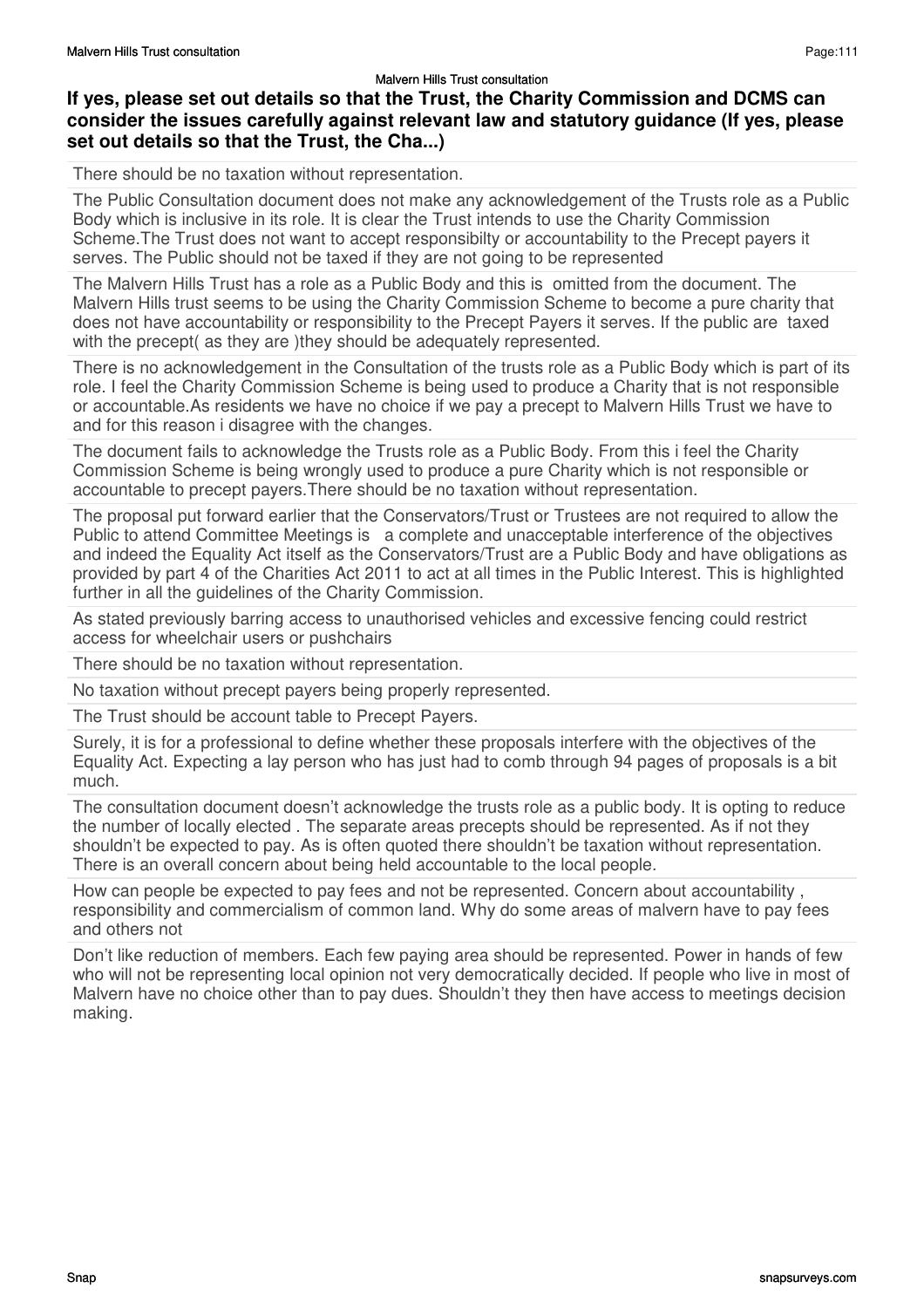## **Can you foresee any possible unintended consequences of the proposed changes? (Do you think that any of the proposals in the consultatio...)**



### **If yes, the Trust would be most grateful for your comments so that we can consider the possibility of them arising, their potential impact and how they might be appropriately mitigated (If yes, please set out details so that the Trust, the Cha...)**

The MHT profile may be raised such that existing levy payers query the exclusion of Castlemorton. Newlands, Powick et al ratepayers from contributing towards the upkeep of the hills

As above Acts that are woolly and lose can lead to mis-interpretation.

Increased littering / environmental damage from licensing businesses to use land, as previously mentioned: could be mitigated by strict environmental practices that go well beyond minimum standards. Increased use of fossil fuels and pollution (air, water, plastic) from housing livestock / increased use of buildings on Trust land: again could be mitigated by strict environmental practices that go well beyond minimum standards. Allowing cycling on the hills. Whilst I am not against this in any way, at present many cyclists don't give way to pedestrians; mountain bikers hurtle round corners; cyclists go off road, with the potential for exacerbating erosion. Is there provision in the byelaws which regulates such behaviour? This could be a target for on the spot fines.

That access to the Common will be restricted - regardless of the stated intent - by fencing off the Common.

Yes. The current Levy arrandements are "unfair" and should include residents in Castlemorten, Powick etc who do not pay. I appreciate that you have been advised by DCMS not to taclke this throughh this exercise BUtTit MUST be addressed sooner rather than later and there should be a parallel procedure to amend. It is unacceptable that non paying residents living in Trust areas such as Casltemorten etc. do not pay the Levy

As mentioned though my answers. These will be significant, and in time not to the beneit of the Hills, the land managed or malvern

With a much smaller, and more effective and manageable board, there could be a danger that a small clique forms which rotates membership, even with the 2 year forced break. Hopefully good management and publicity would mitigate this.

There is little detail in the Consultation document of how such extensive changes are going to be achieved. The fact remains that with no legal document in place, there is plenty of scope for unintended consequences.

See membership scheme above.

You could have carte blanche to do what ever you like.

Whilst the proposed changes may seem now to enable easier day to day operation, they open the the door to unscrupulous future caretakers profiteering personally from the changes proposed in land development and commercialization in an organisation with over 50% guaranteed income. It is not difficult to foresee the time when the supply of well meaning individuals prepared to open themselves to abuse and even litigation, dries up and you are forced to pay for expertise, currently gratis. Individuals act quite differently when not volunteering. Even if they don't there will be a public perception that they do.You are caretakers of the future as well as the present.

As I see it, some unwanted & undesirable consequences of any changes to the powers of the Malvern Hills Trust could be sale of land, building on land, wind farms, mobile phone masts, car parks, children's playgrounds & many more unforeseen changes.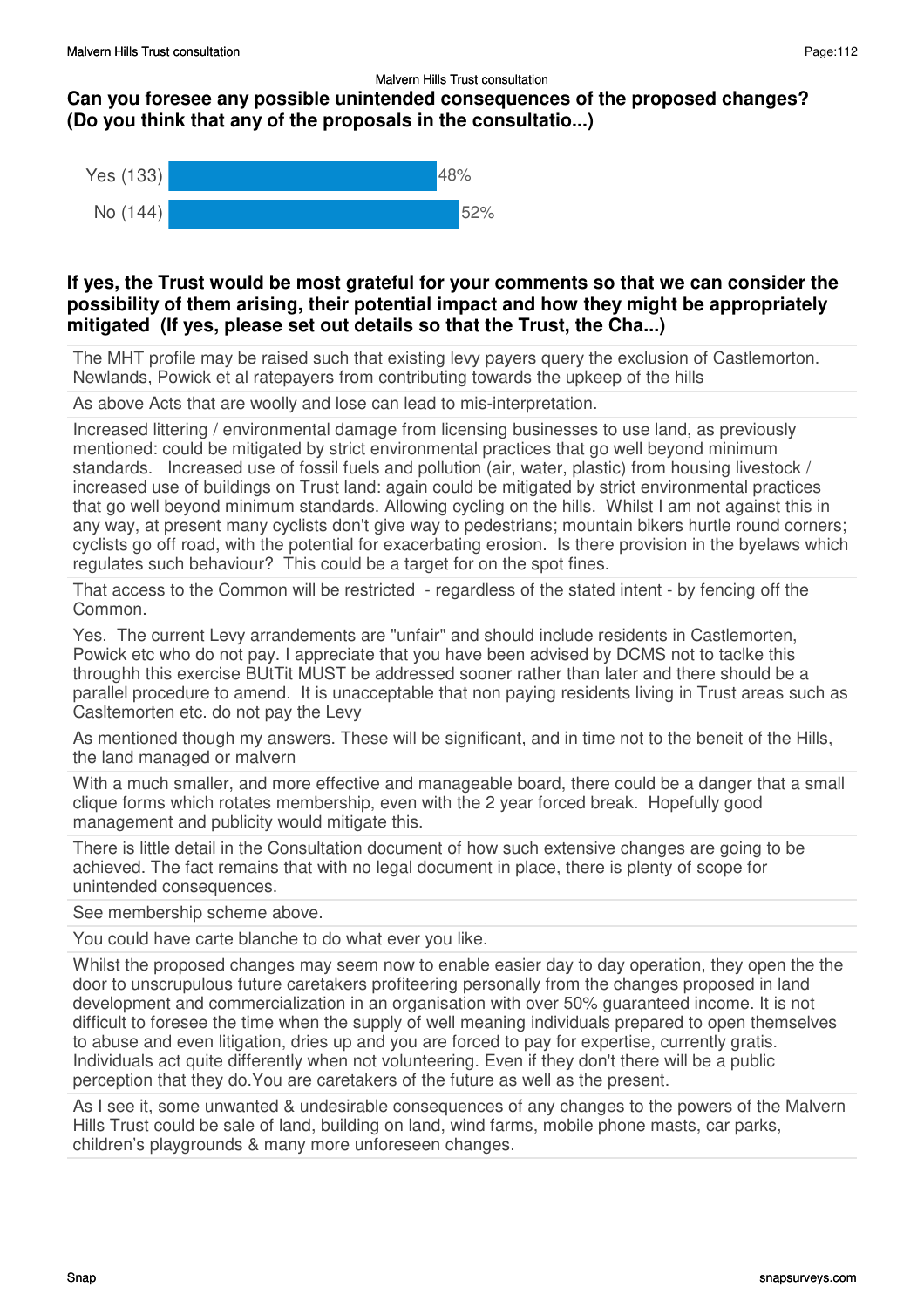### **If yes, the Trust would be most grateful for your comments so that we can consider the possibility of them arising, their potential impact and how they might be appropriately mitigated (If yes, please set out details so that the Trust, the Cha...)**

If the Malvern Hills Trust should get all the power they wish, undesirable consequences could then be various commercial developments. e.g. Construction of wind farms, the sale of land, erection of mobile phone or TV masts, solar panels etc. The hills & commons should remain as a conservation area & managed accordingly with the current Acts of Parliament designed to protect them left firmly in place.

The direction of travel envisaged by the scheme is wrong and may well offend public law principles and public accountability of a public body. MHT should be focusing on its core principles and bringing ancillary land within those rather than amending its approach because of post acquired non common land. Whilst it is unclear exactly what is intended because the detail of and rationale for the scheme is not spelled out, an obvious change will be the loss of public scrutiny, accountability and transparency. Recent decision making shows that MHT is still not sufficiently skilled in this area to be trusted to make important decisions in private and without public scrutiny. This is partly because it fails to recognise when a decision is significant and when it is not - e.g. the chance lane easement. To avoid poor decision making which leads to the loss of public money any changes should be staged so that changes to trustees and specific powers should be separated from the elements of the scheme which restrict public accountability and transparency. MHT has to earn the respect and trust of the precept payers before they should be asked to agree to excluding their scrutiny.

Unwanted & undesirable consequences could be MHT land usage being changed thus threatening the conservation & natural beauty of the area. These could be too many car parks, land being used purely to make profit, land being sold off for building houses etc, etc. I am against the current acts of parliament being removed or altered in any way.

Unwanted & undesirable consequences could be quite vast including land being sold or misused in future. The safest thing to do is to leave the acts of parliament exactly where they are in order to protect this beautiful area. After all, that's why they were issued initially.

THE PROPOSALS WILL RESULT IN TAXATION WITHOUT REPRESENTATION FOR ALL PRECEPT PAYERS. THIS IS TOTALY UNACCEPTABLE AND MY UNDERSTANDING IS THAT LEGISLATION ONLY ALLOWS FOR PUBLIC BODIES TO RECEIVE SUCH PAYMENTS.

Complete isolation of levy payers from the decision making process and a the removal of the ability to take account of local requirements when set against the Charity requirements.

Without any LEGAL FRAMEWORK DOCUMENT AVAILABLE, THE DETAILS OF ALL THE PROPOSED CHANGES CANNOT BE FULLY ASSESSED.

The absence of the legal framework document means that the unintended consequences of such proposed changes could be extensive. Without the detail of the changes, it is hard to assess the exact nature of the impact.

Concern that the Trust becomes dominant and commoners give up. I have concerns that attitudes will change to - whats the point in trying to get a site grazed if we can leave it to the trust to get some stock and sort it out. The Trust charging for events is useful for you to raise monies but sets a precedent which needs careful management.

There are some significant changes proposed relating to function, governance, structure and public accountability. Some may merely be misinterpretation, in which case greater clarity is required. There appears to be an urge to build something more than previously existed which is of concern. There are 2 objects stated for the Trust. Much of this questionnaire has had little relevance to them and is in danger of raising significant opposition to the new governance and losing some of the modern and needed consolidation along the way.

Access restrictions

There are bound to be some unintended consequences to such radical changes to the Malvern Hills Conservators.

Far too much unspecified powers proposed, as detailed earlier.

The proposals give disproportionate power to people with no connection to the area and therefore leaves the trust with little accountability.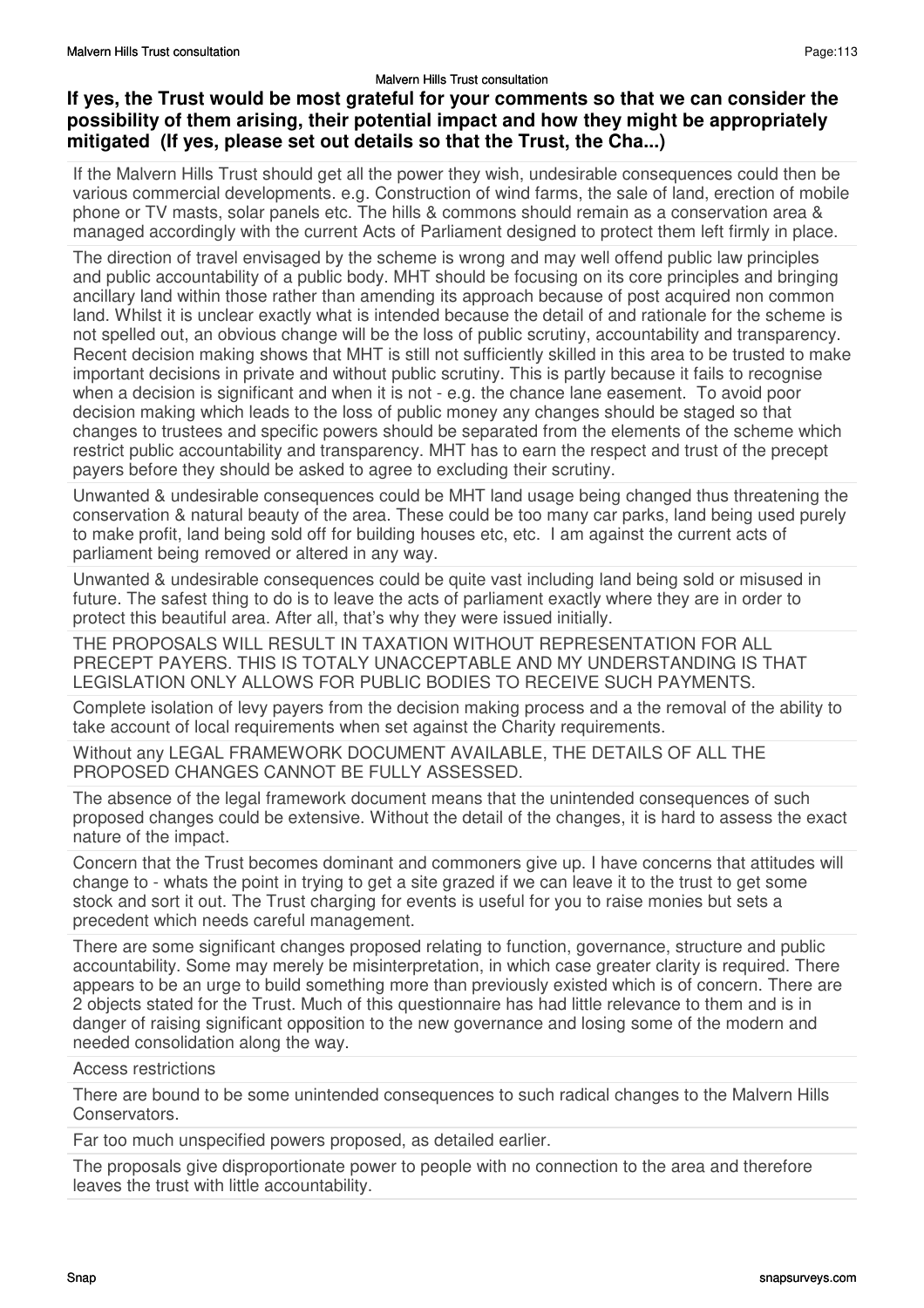## **If yes, the Trust would be most grateful for your comments so that we can consider the possibility of them arising, their potential impact and how they might be appropriately mitigated (If yes, please set out details so that the Trust, the Cha...)**

Removal of precedents set by decisions made across the years.

If the all the trustees are not elected then the Trust looses its connection with the local community. That would be very serious! Such a disconnect could result in conflict and reluctance by the local community to support it.

Generally it means less people have more power to govern this land. It is obvious the trust wants to commercialise the land and restrict access.

Again protection of open spaces for all

1. MHDCouncil might discover that Precept payers do not wish to make a forced donation to a Charity not of their own choice through their Council Tax. OR 2. MHDC might discover that they have no legal power to collect donations for a charity if the Precept payers receive no rights of representation in return.

Q22a 1. MHDCouncil might discover that Precept payers do not wish to make a forced donation to a Charity not of their own choice through their Council Tax. OR 2. MHDC might discover that they have no legal power to collect donations for a charity if the Precept payers receive no rights of representation in return. (local democracy)

Many

Commercialisation of the Malvern hills

Creating/furthering non-elected clique.

Reducing the size of the governing body may mean that decisions could be unduly influenced by an individual officer or trustee. This must be avoided.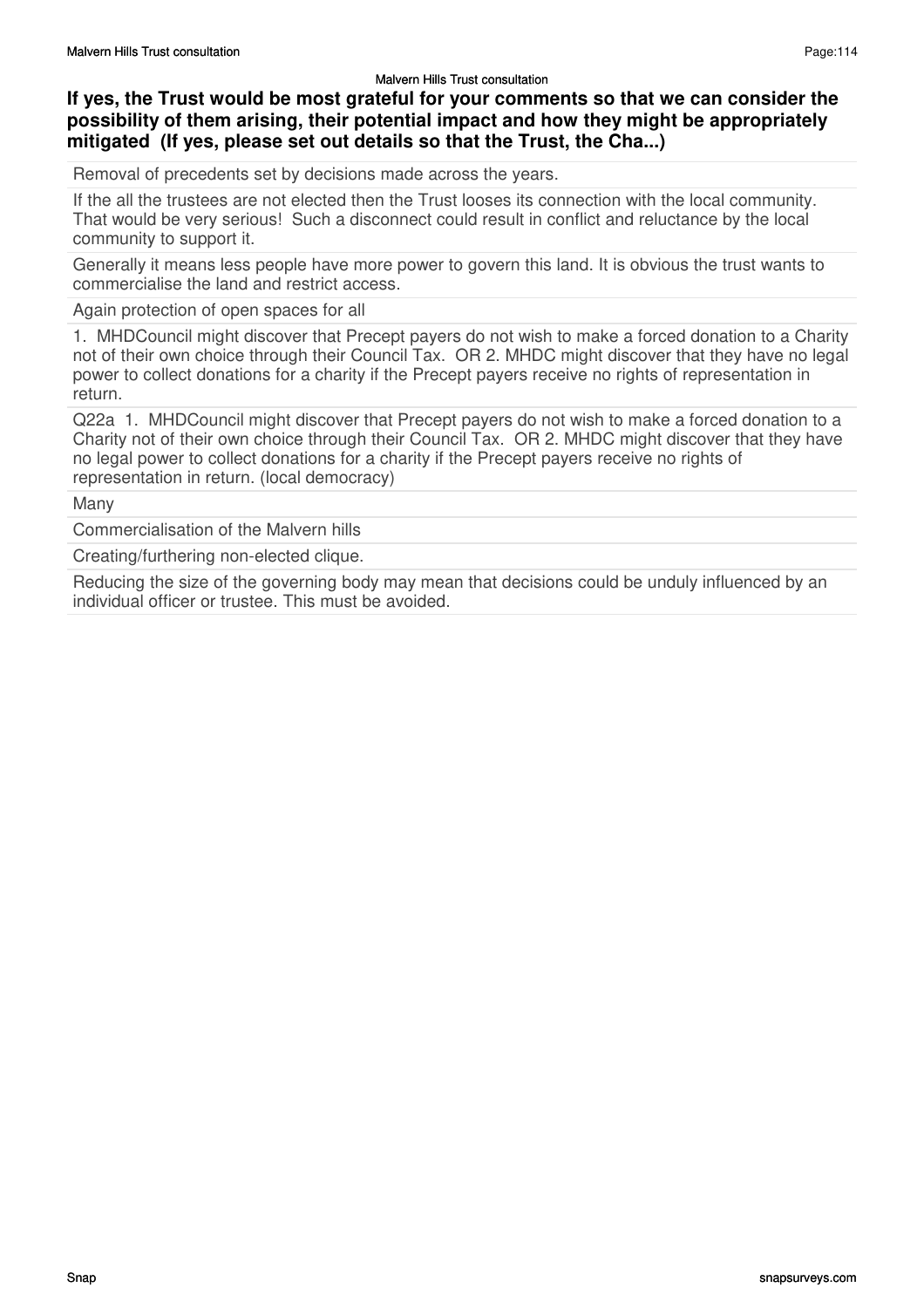### **If yes, the Trust would be most grateful for your comments so that we can consider the possibility of them arising, their potential impact and how they might be appropriately mitigated (If yes, please set out details so that the Trust, the Cha...)**

Page 68 The ancient right of estovers referred to rights given to copyhold tenants, as most properties were tenanted in those days. The rights of estover used to be subdivided into various categories. Copyhold was abolished in 1926. The Trust have stated that they take the view that estovers excludes the right to cut branches, unless the commoner can prove otherwise. This is an untenable position, as the person who registered the original rights is almost certainly dead and the whole point of registration was to have a clear, publically available register to prevent future disputes. Fortunately, there is sound evidence that anyone with the right of estovers has the right to cut small branches. In 1810, a test case at the Assizes upheld the right of Freeholders to crop trees on Malvern Chase as part of their general right of estovers. Crop means to cut. The modern definition of estovers is quite clear. The Trust have stated that they wish to avoid lengthy lists of definitions and instead to refer to legislation. Two appropriate reference points is given below. HM Government explanatory notes to the Commons Act 2006 give a modern definition of estovers: Estovers (right of): to cut wood, gorse or furze for domestic fuel. Also to collect bracken and other plants for use as animal bedding, or to collect (or sometimes lop) wood for use in repairing fences etc. The Royal Commission on Common Land Report 1955-1958, which led to the registration of the 1965 Commons Registration Act, defined estovers as: The common right, appurtenant or in gross, of cutting and taking tree loppings, or gorse, furze, bushes or underwood, heather or fern, of a common, for fuel to burn in the commoner's house or for the repair of the farm house and farm buildings, hedges, fences and farm instruments. Appurtenant means belonging to the property, whereas in gross means belonging to the person (and not applicable on Castlemorton Common). When the register of commoners' rights was compiled, the rights of estovers were registered as single word. There was no subdivisions or categories. Had there been a need to be any clearer, the registration officer would have asked for more detail, as the purpose of registration was to register common rights forever. Once registered, there was to be no dispute. The Trust should make it clear that the right of estovers includes the right to cut small branches from trees. Additionally, as the 1884 states that estovers does not apply to trees planted by the Trust, we need a publically available register and location map of these trees. Ideally this would be published on the Trust's web site. There will need to be some consultation and resolution-of-dispute process. It would be sufficient for the Trust to publish a list and give a period of six weeks for anyone to challenge it, after which the list would become final (but subject to additions for any subsequent planting). In the event of dispute, the Trust would be required to prove their case. Regarding the 1909 Act, Section 6 says that trees and shrubs planted elsewhere than upon lands set out in the third schedule to the 1884 Act shall be subject to estovers, but shall not be cut down until they are 18 feet in girth. (it incorrectly states 16 feet in the Consulatation Document). I understand from the Secretary to the Board that this refers to land subsequently acquired: Purpose Land (common land – Castlemorton Common, SL9) and Ancillary Land. The Trust have, without any explanation or justification, sought to remove this Section. I object to this because to do so would be take away some part of the common right of estovers and it is illegal to do so. Under the 1965 Commons Registration Act, commoners' rights are inviolable. (See also Section 27 of the 1884 Act). To exercise that right, right of access to Ancillary Land is required. The Trust proposes to restrict public access to its Ancillary Land at certain times and this would be an infringement of the rights of estover. Access at all times for this purpose must be maintained for this purpose. In practice it would never be used as there are probably no qualifying trees and there is plenty of wood elsewhere.

Because they have chosen to govern themselves, they are likely to undermine a necessary relationship with local Councils. 2. MHDCouncil might discover that Precept payers do not wish to make a forced donation to a Charity not of their own choice through their Council Tax. OR 3. MHDC might discover that they have no legal power to collect donations for a charity if the Precept payers receive no rights of representation in return

I have made comments elsewhere in this questionnaire

Loss and/or restrictive public access

Many of the proposed changes are far to widely drawn, giving great power without accompanying checks and balances (see my earlier comments for some of these). They are open to abuse. I hope such consequences are unintended, but this does not engender confidence and trust.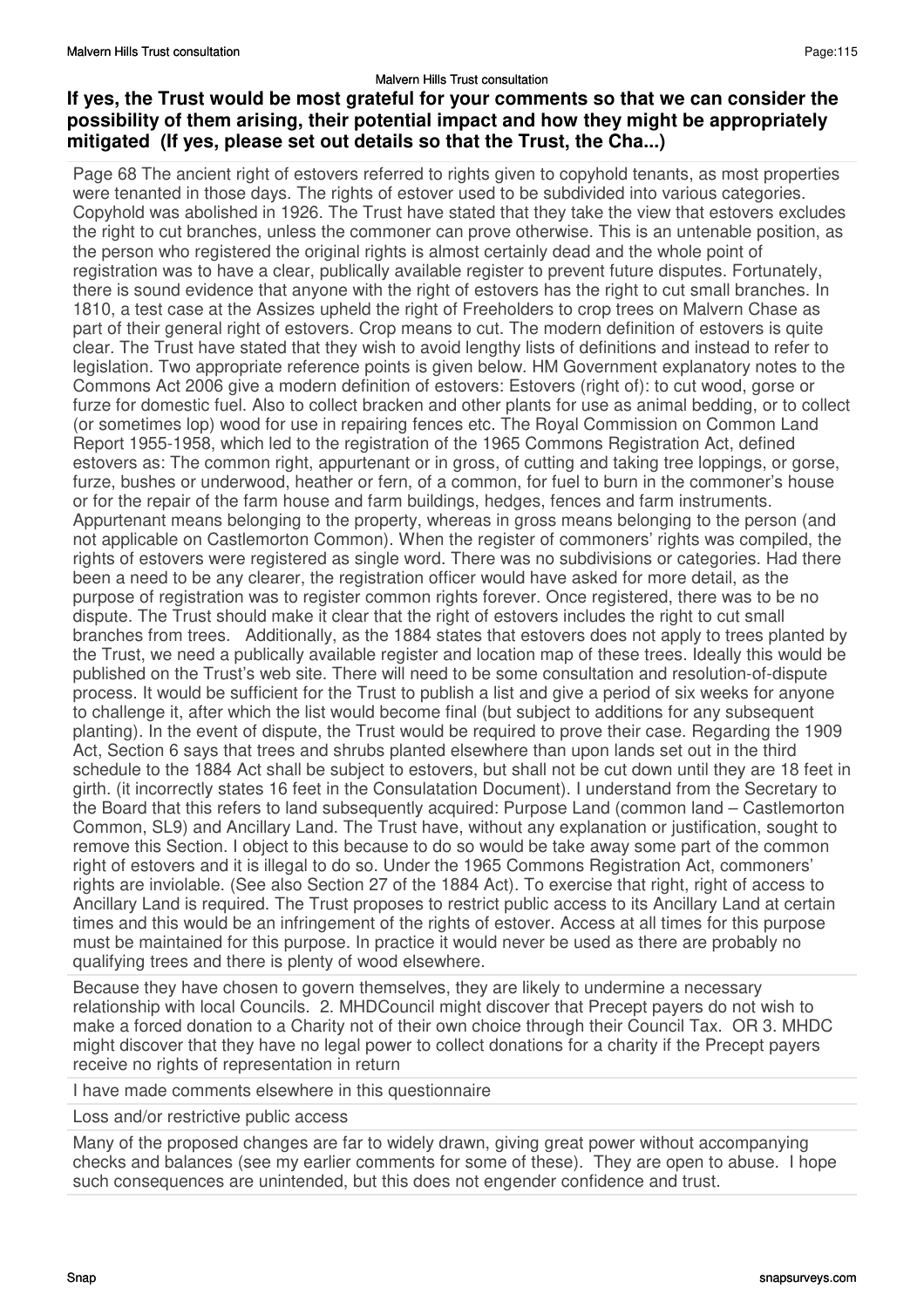### **If yes, the Trust would be most grateful for your comments so that we can consider the possibility of them arising, their potential impact and how they might be appropriately mitigated (If yes, please set out details so that the Trust, the Cha...)**

There may be a potential for a commercialisation of the hills where profits become more important than preservation. The Hills and surrounding area need to be protected for generations to come, not just for local residents but anyone who wants to visit and enjoy their beauty. The world does not belong to anyone and The Trust does not own the hills, we should all be altruistic caretakers and not seek to benefit at the cost of others.

Precept payers might not want to contribute through their council tax to a charity. If precept payers have no representation, why should they pay?

AS I mentioned before there may be no way to continue to get a levy when you are a charity involved in teh commercialisation of the hills.

Some will provoke hostility because they are not understood. I support most of the proposals but think that MHT PR is currently not up to the task of convincing people of their necessity. I suspect that one unintended consequence will be increased suspicion of the trust.

Some of the changes suggest that those steering the charity want to make it less representative of local people and their interests. Please remember why the Conservators started - to preserve the hills and common lands that effectively belong to the people of Malvern from commercial exploitation. People are suspicious of the motives of MHT following the recent debacle over the easement proposal for Chance Lane, something which threatened common land and some of the most stunning views of the Hills along Chance Lane. It appears that proposed changes such as reducing the number of board members and excluding the public from meetings are being mooted in order to make it easier for the trust to grant such easements in the future. Protection of the common land and hills from any future damage must be the first and foremost priority and should be enshrined in the trust's goals. Of course, this is what the Conservators were established to do and it must continue.

If number of trustees on Board is reduce, important issues for the preservation of trust land could be eroded, especially if local representatives of wards are barred from voting on some issues.

The ruination of this lovely area.

Changes to the number of trustees makes the Trust open to possible corruption.

As previously mentioned, some of these new powers might be used in the (distant) future to restrict access to the public to an extent not intended by the present Trustees.

Much of the work seems to put the Conservators in a bubble - sometimes needing consent or permission to do what they want, at other times to ignore everyone else's responsibilities and power. Gullet Quarry is a local example. The Environmental Protection Act, and supporting legislation, drugs use; dangerous driving; bird flu, foot and mouth, swine fever or even dog poo clearance are other examples.

Firstly, this part of the Document needs re-writing so that the title for Q20 should be "Equality Act -- Page 92" for clarity and consistency. Then Q22a and Q22 should have in bold the title "Unintended consequences -- Page 93". My answer to Q22a is:- A huge bill for the "Scheme", whether implemented in whole or in part. Unless a more convincing case is made for the "Scheme", this unwarranted expenditure of levy-payers' monies will alienate them at the very least.

I am concerned that the Trust should prioritise in every way the preserving of the BEAUTY AND HARMONY of a wonderful landscape - and that this should not be submerged beneath more narrow scientific and academic researches.

While I understand that the trust needs to modernise the Act, I have some concerns that some of the changes could end up benefiting the Trust for its own sake rather than for the land and the people who access the land. Yes the Trust should be able to operate in a more enterprising manner and take advantage of the resources and opportunities it has at its disposal, but I think there is a danger of negative impacts, real or perceived, from the licencing and leasing powers, where money becomes prioritised over users.

Potential commercialism and pressures to hold events which are not sympathetic with the ambience of the hills. eg extensive numbers of hill runners or cyclists at events.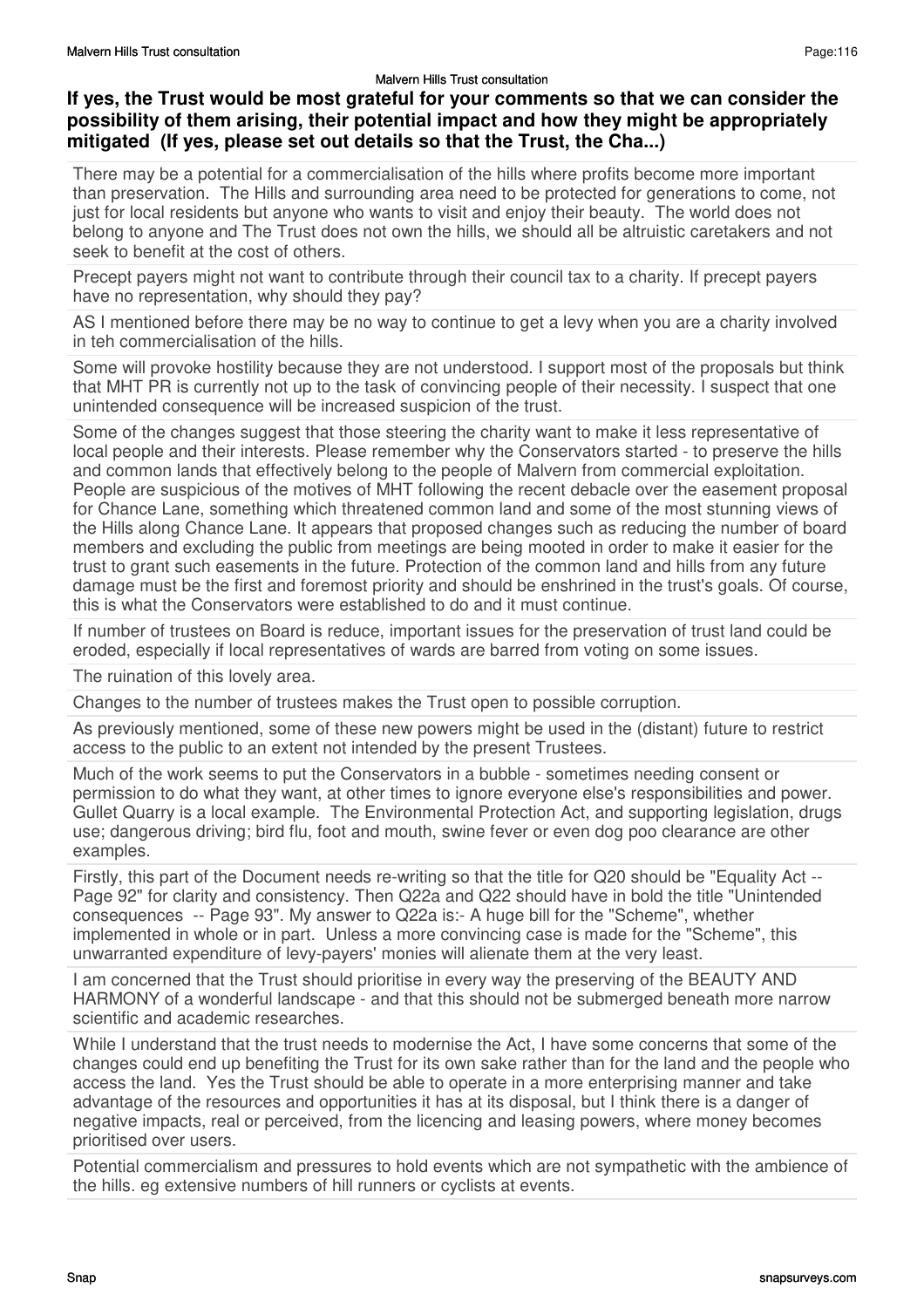### **If yes, the Trust would be most grateful for your comments so that we can consider the possibility of them arising, their potential impact and how they might be appropriately mitigated (If yes, please set out details so that the Trust, the Cha...)**

The proposal perpetuates a flawed voting mechanism in that the electorate is defined by who pays the compulsary levy, many of whom are uninterested, and does not take the opportunity to widen voting rights to other, interested parties. This could be resolved by including the power to widen voting rights to the parishes which do not pay the levy and/or the proposed membership

The "Scheme" will be very costly, whether implemented in whole or in part. Unless a more convincing case is made for the "Scheme", it will prove an unwarranted expenditure which most levy-payers do not want or seek.

Different parts of the land under the Trust's jurisdiction have different requirements. It is the old story of "one size doesn't fit all".

Maybe I've missed the point .. but there needs to be some mechanism for balancing the needs of different Hills users. I walk, jog and cycle on the hills. I have to be sensitive to all the other users. This could be regulated e.g. insistence on bells and helmets for off-road bikers, restrictions on off-lead areas for dogs. (see Attingham Park, where 'short-lead areas' are defined.) Perhaps there could be a 'Love the Hills' certifcate/card/badge where individuals sign up to a code of behaviour.

If the trust intents to fence off parts of the common for a year or longer, they will be preventing commoners from exercising their rights.

The statement "i" on page 89 of the consultation document, concerning the body corporate, may undermine the Trust's established status as a public body, to the detriment of the Trust's reputation with the precept payers.

rewording the Trusts objectives will weaken precedents which as a public body the Trust is required to take into account. The mitigation is simple retain the existing objects.

Changing the Trusts objectives endangers the Trusts culture and ethos.

I was told that those already on the board will select nominated members. This could lead to interested groups eg developers or cable car enthusiasts increasing their influence, and with a tiny quorum of 4 could lead to the ruination of the hills against the wishes of the greater public. The Board must not have powers to change the Acts even in a minor way as this could lead to a different future interpretation. It is all very well saying that members have to vote according to the Laws not their feelings, but with only 12 members of a board, one rogue member could effectively endanger the ecology of the hills. Encouraging events through selling merchandise and food, could lead to more mountain bikers etc and my deaf with poor sight, elderly dogs have almost been runover many times already. Living immediately below the Beacon, I am concerned that the deep gulleys that bikers are creating which go directly down the hillside, leads to more flooding risk and soil erosion. Anything that may promote more cycling on the hills should not be started. Both cycling and grazing of cows in one area for more than a few weeks, has led to patch disintegration and I often fall in winter on the mud/ice slope created.

Changing the trusts objectives will loose the Trusts history and perspective. Mitigation: Keep the existing objects and in particular the term natural aspect, which means now what it did when the act was passed.

Reduction in Board size to just 12 and decreasing number of elected members, could lead to more people building in green belt through allowing service connections and access over Hills Trust land. The Trust should protect the countryside around its boundaries. Wildlife moves in and out of Hills Trust land and needs this access and extra habitat. Increasing develoment around its perimeter leads to more conflict between ecology and the interests of people, plus an inevitable increase of herbicides and other pollutants plus cats (predators) etc will impact on the Hills Trust lands.

Minority interests eg Cable Car group or people building on land adjacent to Hills Truast land will gain an advantage through the too radical reduction of the board from 29 to 12. To have an equal number of elected and unelected members and only 12 in total will lead to cliques forming and potentionally biased voting on the basis of strong charcters rather than individual thought. With a tiny quorum, one voter not keeping to the remit could result in permanent damage to the special ecology of the AONB. The hills need to be kept as wilderness and not permanently fenced.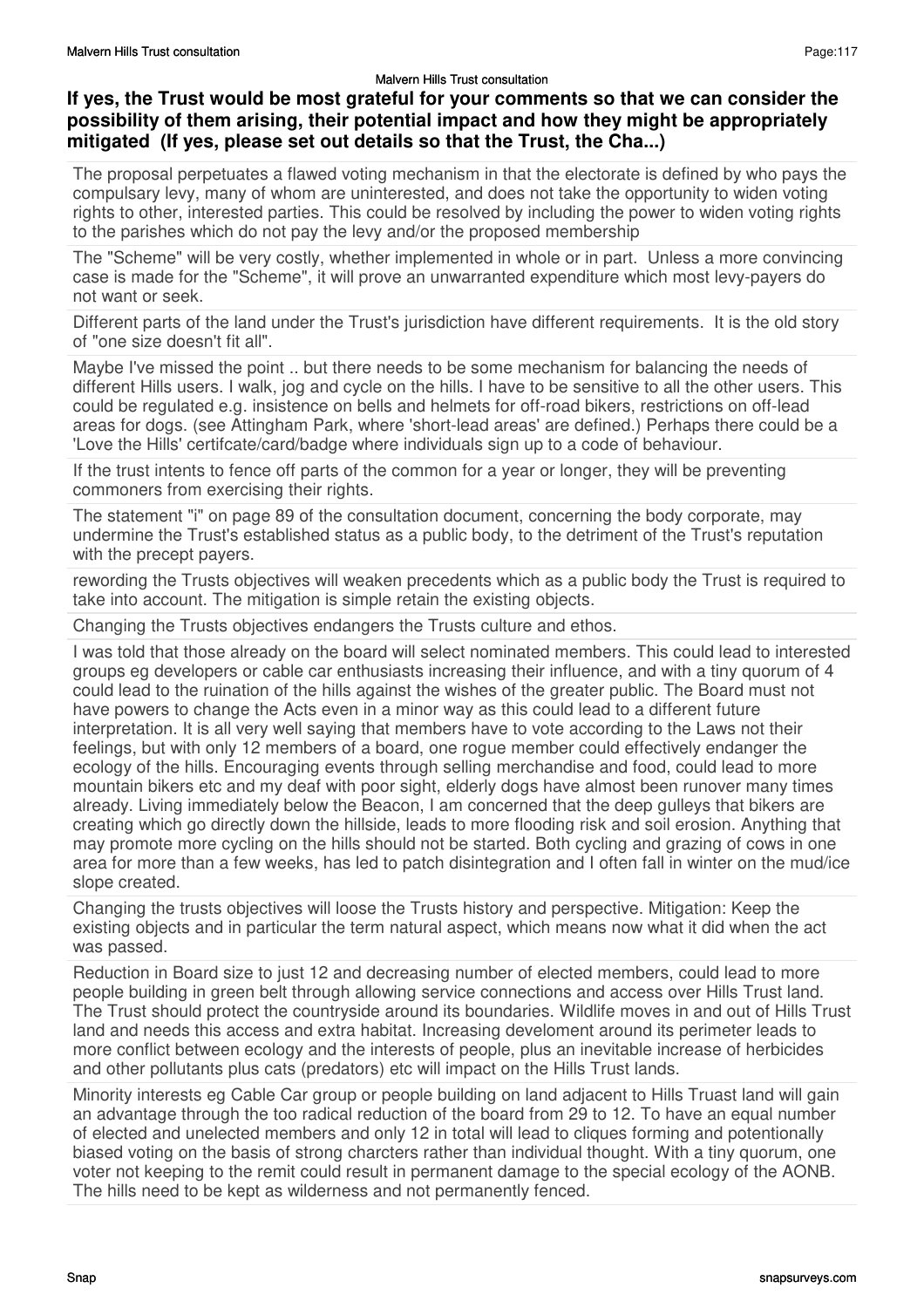### **If yes, the Trust would be most grateful for your comments so that we can consider the possibility of them arising, their potential impact and how they might be appropriately mitigated (If yes, please set out details so that the Trust, the Cha...)**

Adoption of these changes effectively turns the Malvern Hills Conservators into a selective group of people running their own private park - open to the public under arbitrary rules and control.

I am concerned that the changes proposed could lead to a reduction in the accountability of the Malvern Hills trustees, to precept payers and wider ward residents who do not pay the levy currently

Re the election and selection of Trustee members. There needs to be a more inclusive make up of the Trustees. There is also a subtle suggestion of more commercialisation, small changes may lead to overhead cable cars adorning the hills. The Trust must be relevant to the lives of local people and visitors, but should not alter this beautiful environment beyond recognition. Stay with object a and b on page 8.

Unintended consequences: possibility of inappropriate construction. e.g. cable car and ancillary buildings?

There is a clear and ongoing conflict between the requirements laid down by the charities commission, and the original purpose of the conservators. Whilst modernisation and progress is to be applauded, the conflicts between the charity status and the prime directive of the conservators is deeply concerning. The Malvern Hills acts take precedent. When charity law starts to affect that, it is time to remove the trust status of the working part of the conservators. A separate trust can be used to take advantage of donations and the gift aid scheme in relation to donations, covenants, grants and legacies bequested to maintain the hills and commons. The trust would then become the fundraising arm of the conservators; monies raised passed to the conservators as grant money for the conservation of the hills. In turn, the trust can also provide grants to other groups who also carry out conservation work on the hills.

Under the proposed arrangements the Trust's powers are unrestrained, and not aligned to long held existing objectives.

Changing the Conservators objectives to the Trusts objectives, leaves the Trust free to become a business. The National Trust, as well as being a charity, is also a business. The Malvern Hills Conservators, whilst having charitable status, are a public body, and need to stay meeting their objectives.

These proposals will create a greater burden on The Trust in terms of administration and it will become necessary to employ more people to administer The Trust. That will be a huge burden to The **Trust** 

Many (too many to list).

The rights of Commoners are reduced. Powers of the Malvern Hills Conservators are increased allowing them to operate freely in a unique and historic area. They have an historic obligation to protect the rights of local Commoners, not to run the Hills as they wish.

The Trust does not give any reason why it thinks that it needs such extensive powers. The Public consultation document does not give details of its proposed changes,or the need for them. Many possible consequences

I strongly oppose the Malvern Hills Conservators / Trust scheme to reduce board membership. The proposed scheme very unfairly managed with lack of publicity, and total disregard to democracy. We the precept paying local residents of 11 specific areas who largely have to fund the Malvern Hills Conservators , yet the Board appear to act on "Best practice guidelines" form the Charity commission rather than consider fully their tax paying residents. Indeed it has been alleged that some £100,000 has already been spent on the scheme prior to consultation and some additional funding will be required to complete the project! This is public money and the precept paying public have a right to know in detail the expenditure. The 11 truly elected membership should not be reduced in any way as each member would be responsible for concerns of residents to the specific area they represent.

The unintended consequences are likely to be extensive as the Consultation document gives no details on the proposals. There is no legal framework available either. It does the public a grave injustice to ask for their assessment when so little detail of the specifics are available.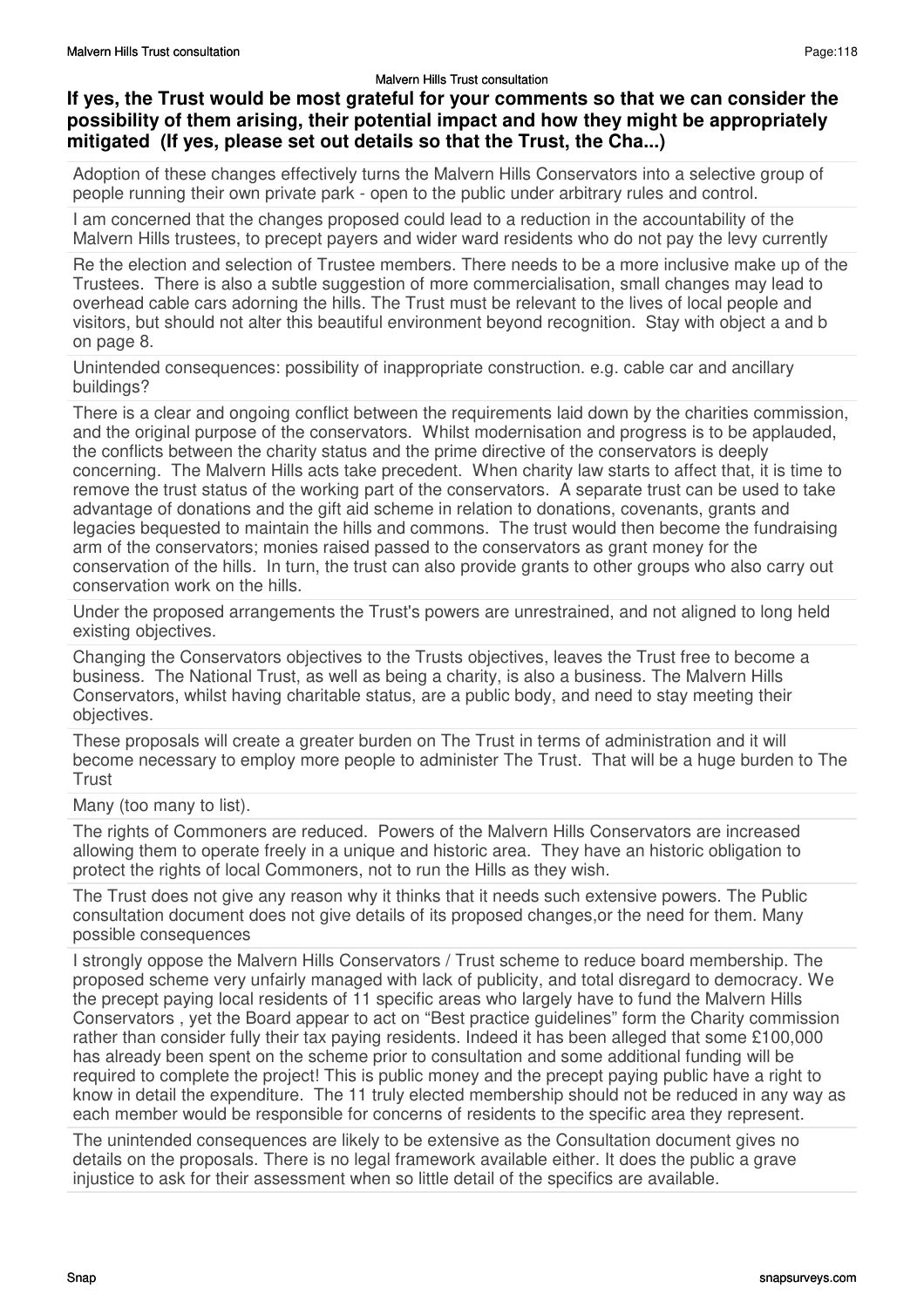### **If yes, the Trust would be most grateful for your comments so that we can consider the possibility of them arising, their potential impact and how they might be appropriately mitigated (If yes, please set out details so that the Trust, the Cha...)**

### MHT transitions the area into a Theme Park

Where is estimate of financial cost of all these changes to those parishes on who the levy is made? What if any adjustment will have be made to the MHT budget Over what period of time are the proposed changes going to be made?

There is no way in which I condone the actions which might lead to the need to hand out a fixed penalty notice, but I fear that if that were to be allowed it could lead to a situation where wardens were appointed and had to issue enough notices to cover costs - I don't want the hills to end up having the same feel as a controversial car park. This, along with being able to 'secure the commons' would lead to an unavoidable change in character to this unique place.

Some of the proposals could alienate residents of the parishes on or near to land under the jurisdiction of The Malvern Hills Trust. Local people are here for twelve months of the year and value the natural beauty of the area. Many have often fought hard to help with the conservation of the hills and commons, especially the struggles to end quarrying. 1884 was a long time ago and one recognises the need for the Malvern Hills to be managed in a way compatible with the 21st century and sufficiently forward looking for future.

### There is no legal framework.

The Charity Governance Code I consider uses the words "good practice" and not "best practice" [Page 13 of the Consultation Document] so I consider this Document is not a proper representation of the Governance Code. It is essential to have Elected Persons as Members of the Board for the sake of democracy and ensure that those paying the Precept are properly represented. This selection should now comprise a) none nominated by MHDC; b) Guarlford - Mathon - Colwall should each have 1 Elected Conservator/Trustee [totalling 3]; c) The 10 Wards shown at page 12 of the Consultation Document should each have an Elected Conservator/Trustee [totalling 10] and the Church Commissioners should appoint 1. I calculate that this totals 18 including the Appointed Trustees which is a reduction of over a third of the existing arrangement and significantly streamlines the present situation. It allows democracy to continue and it takes away any possible conflict of any Elected Members of MHDC. If a District Councillor of MHDC or a County Councillor for Worcestershire or Herefordshire wishes to stand for Election for the 10 Wards then that ought to be allowed as that would be in the Public Interest A need to reduce the number from 29 Conservators/Trustees is understood and it is accepted probably difficult to manage. The reduction to 12 Conservators/Trustees is not acceptable where 6 are Elected and 6 Appointed for the reasons set out above. The Consultation Document refers to an Independent Body and/or an Independent Nomination Panel and though it indicates who that might be; the proposed possible selection process casts considerable doubts upon independence and a lack of conflict of interest. There should be 4 Appointed Conservators/Trustees and these should be chosen by the other Elected Conservators/Trustees after 01 November 2019. Those wishing to be selected for nomination [which can be up to 20] should set out in writing their academic skills and qualifications; but in particular their practical experience "on the field" of at least 5 years of dealing with Conservation, Animal Management and Welfare, good Farming Practice and Land Management. At least 2 of the Appointed Conservators/Trustees should have some practical experience of actually running businesses in those matters or closely connected to such for at least 3 years. In addition some knowledge of Land Law and Contract Law. At least 2 of these 4<br>Appointed should have the adequate practical experience. These Posts for Appointed Trustees Appointed should have the adequate practical experience. should be properly advertised locally in the Press, on the Conservators/Trust's Website, and in the National Press with invitations from experienced persons qualified as above. It is not satisfactory to Appoint 4 Conservators/Trustees simply with Academic Qualifications and no Practical Experience.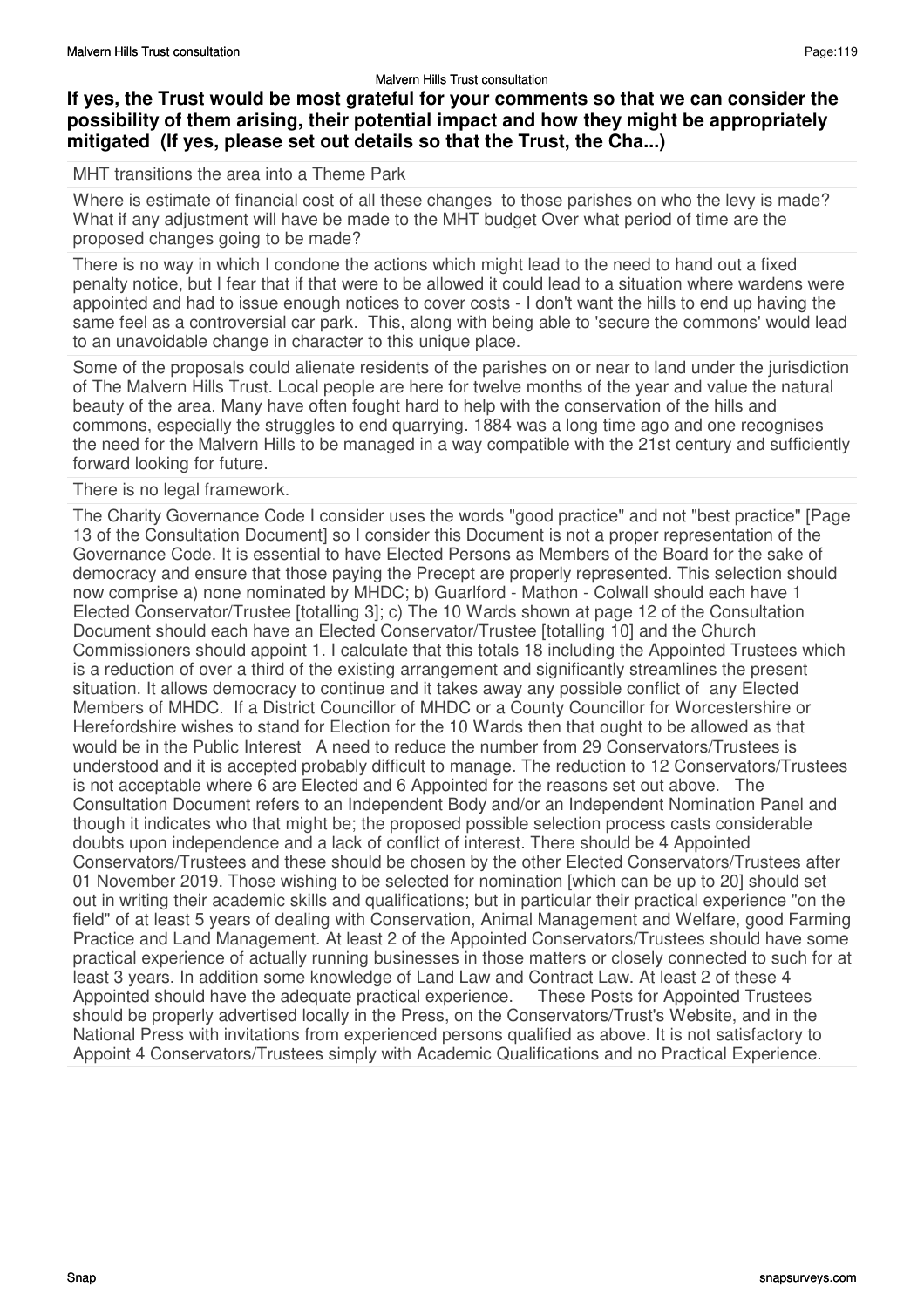# **If yes, the Trust would be most grateful for your comments so that we can consider the possibility of them arising, their potential impact and how they might be appropriately mitigated (If yes, please set out details so that the Trust, the Cha...)**

Consultation period has been too short: Consequence. People will say- "we did not know. We were'n't properly consulted". Changes too sweeping in a siingle questionnaire. Consequence: People found it difficult to answer properly and in detail or to see the potential political, legal and social fallout. Consultation does not address the very real fears of local ratepayers that their rights are being eroded; Consequence. Future conflict. Consultation coincides with period of public low morale & disaffection with "experts". Consequence. Low level of participation in both this consultation and any membership drives. A pity !!! It would be much boosted if the Board invites all precept payers to become members of the charity.That way we will all become stakeholders. Please consider the benefits of this.

The aims of the Trust can conflict with the desires of the local population. For example when easement is granted across common land to enable builders to access a plot that would have been protected in years gone by the ownership of the Conservatore (now the Trust). The aims of the Trust members is only the care of the Hills and making as much money as they can to keep them in good order. This can be in conflict with many residents of Malvern who see the bigger picture of their town being spoilt by over population. A smaller number of decision makers is detrimental to good sense prevailing.

Obviously with the suggestion of having more livestock on the hills and commons, should this be agreed, it will impact severely on people with physical disabilities. At the moment with not that much fenced off land it might be difficult to turn back if you could not open a gate/walk the suggested way easily/see clearly enough to follow a path you were not expecting, etc., so with more fencing that would make what should be an enjoyable time outdoors far more of a trial. I believe it would also potentially impact heavily on people with mental health difficulties - precisely those who would benefit the most from walking on the hills and commons. Stress can build up very quickly and again, if they found their way altered, couldn't open a gate easily, were worried by walking through where cattle or sheep were grazing, how they would get back, etc. then that could quickly bring on a panic attack or similar.

Same as above- professional advice should be sought.

See below Q22

## See below Q22

There will be land damage at pinch points if secure fencing grids and gates are used. This has happened all over bredon hill where sheep have been secured and footfall increased on the remaining paths.

Unintended consequences: Concern as to whether a Membership Organisation might open the MHT to undue influence by pressure groups, who can be easily galvanised via social media and may have little direct knowledge of the specific nature of the Malvern Hills and Commons.

The right of estovers is being diluted. How will excluded trees be identified in 50 or 100 years time? The power to sell wood will further erode these rights as the Conservators/Trust will take the wood, as it will have value to them and local people will be prevented from using their rights. From the consultation document it is clear that the MHT is intent (in the long term) of removing Commoners Rights, especially those of estover. These ancient Rights deserve the same protection as other ancient and historic features referred to in the Consultation document.

There needs to be some restrictions included , for example while the current trust seems to have good intentions what's to stop the trust in 20 or 30 years when run by new staff, having an open air market or pop festival on the common, or fencing the areas of commons for 12 months using the animal health reason and then opening it for one day and enclosing it again.

Yes many as mentioned before, the Acts have served adequately over centuries and new clauses added to update when needed .The MHT has sufficient power at its disposal presently to create new laws to cover any present day situations that may arise, The MHT say they are not going to interfere with existing commoners rights, but to remove the right of estover seems high on the priority list, so they can take all wood for their own benefit when parishioners who are entitled to estover and cant afford heating would go cold.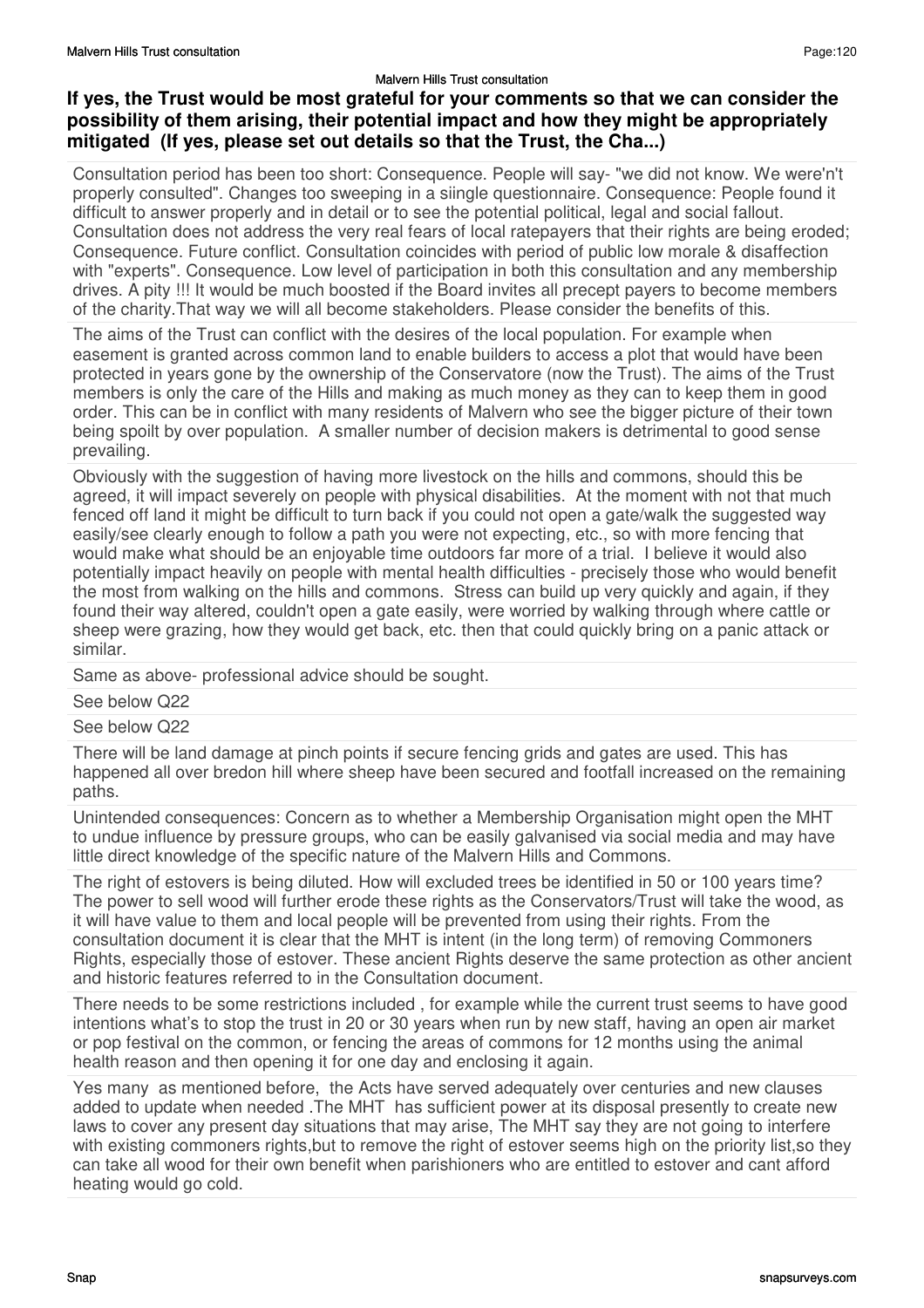## **If yes, the Trust would be most grateful for your comments so that we can consider the possibility of them arising, their potential impact and how they might be appropriately mitigated (If yes, please set out details so that the Trust, the Cha...)**

1. Non-levy paying parishes would lose the representation currently afforded by a County Council appointed trustee, therefore at least one of the newly appointed trustees should act in a liaison capacity specifically for these parishes. 2. Concerned that the role of the MHT might be unduly influenced by outside pressure groups if a membership organisation were formed.

I have already given some indication of my concern over the proposed changes in my earlier responses.

I believe the proposals are quite misguided and a hitch-potch, trying to force a statutory body with levy into the mould of a charity, causing all sorts of mix ups in proposals for electing representatives who then cannot necessarily defend the interests if their electorate if that is judged to be against the interest of the charity. The mitigation is to rethink this and to modernise the statutory body through legislation. The INP proposal is convoluted and likely to raise questions of partiality and cannot be mitigated in its present form. Pleas think again.

The deterioration of the landscape. Opportunities for individuals to make money at the cost of landscape.

Damage to area ,

Major changes to nature of local area changing it a distinct heritage.

That the detailed history of the formation of the Conservators will, if the acts are conjoined, be lost within the organisation in perpetuity. Also that access to the spring water sites on the Hills will be lost to Levy payers and the general public. Please safeguard free access to the water (which I foresee will be redirected for livestock on the Hills in future.)

As mentioned earlier, I believe that some of the more open powers you wish to have written into the proposals could be abused more easily in the future - especially when considered in conjunction with the proposal for a much reduced governance body (reduced trustees) and the proposal to allow "closed door" meetings. All of these items stand in stark contrast to the historical characteristics of the MHC to date, a set of rules/bylaws which has clearly served the Malvern Hills area particularly well as evidenced by it being a predominantly unspoiled area in the UK. It would be foolhardy to jeopardise this. This is a proposal which will have a long lasting impact upon Malvern and its surrounding and as such should be carefully considered and measured. The proposal to reduce Trustee numbers is probably a reasonable proposition, but not so aggressively and not so swiftly. You may consider yourselves to be reasonable individuals, however your successors may not be so minded. A broader governance board prevents abuse and/or excess. I propose a Trustee Board of around 20 i.e. a reduction of 9 in this round with a review in 25 years.

## **Please use the box below if you wish to comment further (Please use the box below if you wish to comment further o...)**

The Conservators have been running for 135 years and have survived! Changes to meet modern criteria are not really necessary. I t is just trying to put a stamp on the Board that some members will find it inflates their ego.

What an excellent, well thought through and well written consultation. It has been a pleasure to read and I am optimistic that the proposed changes will put the Trust in a better position to protect this special landscape into the future.

See matter regarding the Levy above. !!!!!! I made a presenation to the Conservators fgull Board on this matter about 10 years ago 2009 or 2010 with the encourarement on the then Chief Excecutive Ian Rowat who was very disappointed that my comments were "dismissed" . I was told to follow up with the then WCC member/rep, Cllr. Brigette Neilson who is now a Priory Ward MHDC councillor. But this got me nowhere other than platitudes that "current arrangements are unfair and something needs to be done". i knew and know that ( as did Ian Rowat) so now must be the time to rectify this unfair practice. And you need the income which will probably be about £100,000 a year !!!!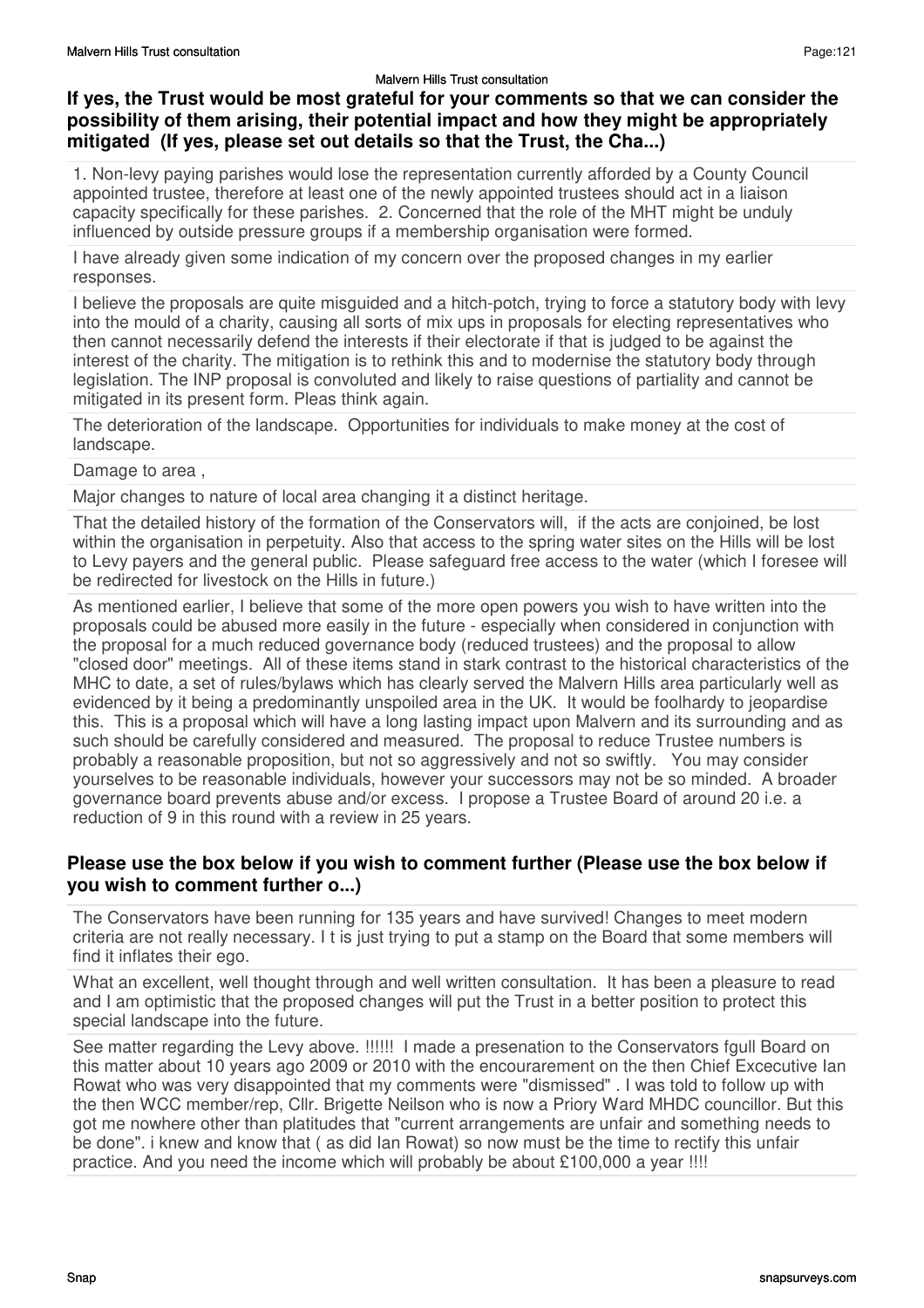# **Please use the box below if you wish to comment further (Please use the box below if you wish to comment further o...)**

there are a couple of places in your text where you say "him/he" for a ranger, rather than "him/he or her/she". Needs a check

Having seen the way in which the Trust Executive behaved over the proposed easement along the Guarlford Road makes me believe that fewer elected members would make their executive power stronger and take it away from the people who reside and love Malvern and its open spaces.

In commenting in the negative regarding the Equality Act, I take the view that any proposals need to be balanced against the overall broad objectives and total equality is not always practical.

One ponders that you have not commented on why you think the apparently clear link with the National Trust is a bad idea. After all this would have saved the cost and effort of this consultation and provided an input of expertise you would not have to seek (as mentioned above) together with far greater possibilities of funding. They do manage the Clent Hills not far away. Thank you for your good works. Please make sure you do not inadvertently allow them to be hijacked.

A shame that this questionnaire has in places been so badly worded and inadequately numbered and that is jumps around the consultation document - it doesn't create a feeling of confidence as to what the proposed changes are really all about. Also, no clue is given about what will happen to the information or how influential it will be.

PRECEPT PAYERS HAVE NOT BEEN CONTACTED INDIVIDUALLY ABOUT THESE PROPOSALS THAT WILL AFFECT THEM AND POSSIBLY MAKE IT A LEGAL OBLIGATION FOR THEM TO MAKE PAYMENTS TO A CHARITY THAT THEY MAY NOT WISH TO SUPPORT PARTICULARLY AS THEY WILL LOSE THEIR ABILTY TO HAVE AN ELECTED REPRESENTATIVE ON THE BOARD.

Levy payers should not have their rights reduced and the Local Authority should not sanctiontaxayion without representation.

encourage hotels/pubs/restaurants etc which benefit from existence of the Trust to ensure premises are genuinely wheelchair accessible and offer genuinely accessible toilet facilities.

We are unsure about the answer to question 21 and would like to say "don't know"

Some have tried to use Equality legislation to justify further building on the hills....esp. a cable car. When considering all factors about the role of the Trust, I see no justification for any such initiative or, indeed, for a new café facility on the beacon. I was told that such projects will never be permitted. I sincerely hope that is correct.

Elected members need to be included. Too many non-elected are inappropriate.

3. Public outrage at the removal of all reference to the Malvern Hills Conservators (aka Trust) being a Public Body accountable to the Precept payers who fund them through their Council Tax. There should be \*'No Taxation without Representation'. \*(the rallying-cry which led to America becoming independent from Britain).

Q22 3. Public outrage at the removal of all reference to the Malvern Hills Conservators (aka Trust) being a Public Body accountable to the Precept payers who fund them through their Council Tax. There should be \*'No Taxation without Representation'. \*(the rallying-cry which led to America becoming independent from Britain).

As former conservator I have insight to its strengths/weaknesses and issues of representation.

Not qualified to judge on the first question; have made points, where there are boxes, about unintended consequences, below the relevant questions.

I suspect you have brainstormed this... but do the changes you are proposing address what you see as the potential challenges facing the Trust in the next 20-30 years? No mention of water and springs in your updated proposal. Who owns the water?, which is such an integral part of the northern hills and the growth of settlements around. Is the Trust ever consulted over planning consents for the growing use of poly-tunnels and fleece in agri-business in proximity to the hills? Does the Trust have a role in trying to preserve the iconic views from the hills, or at least some of them. Are the views mentioned at all in your Statutes?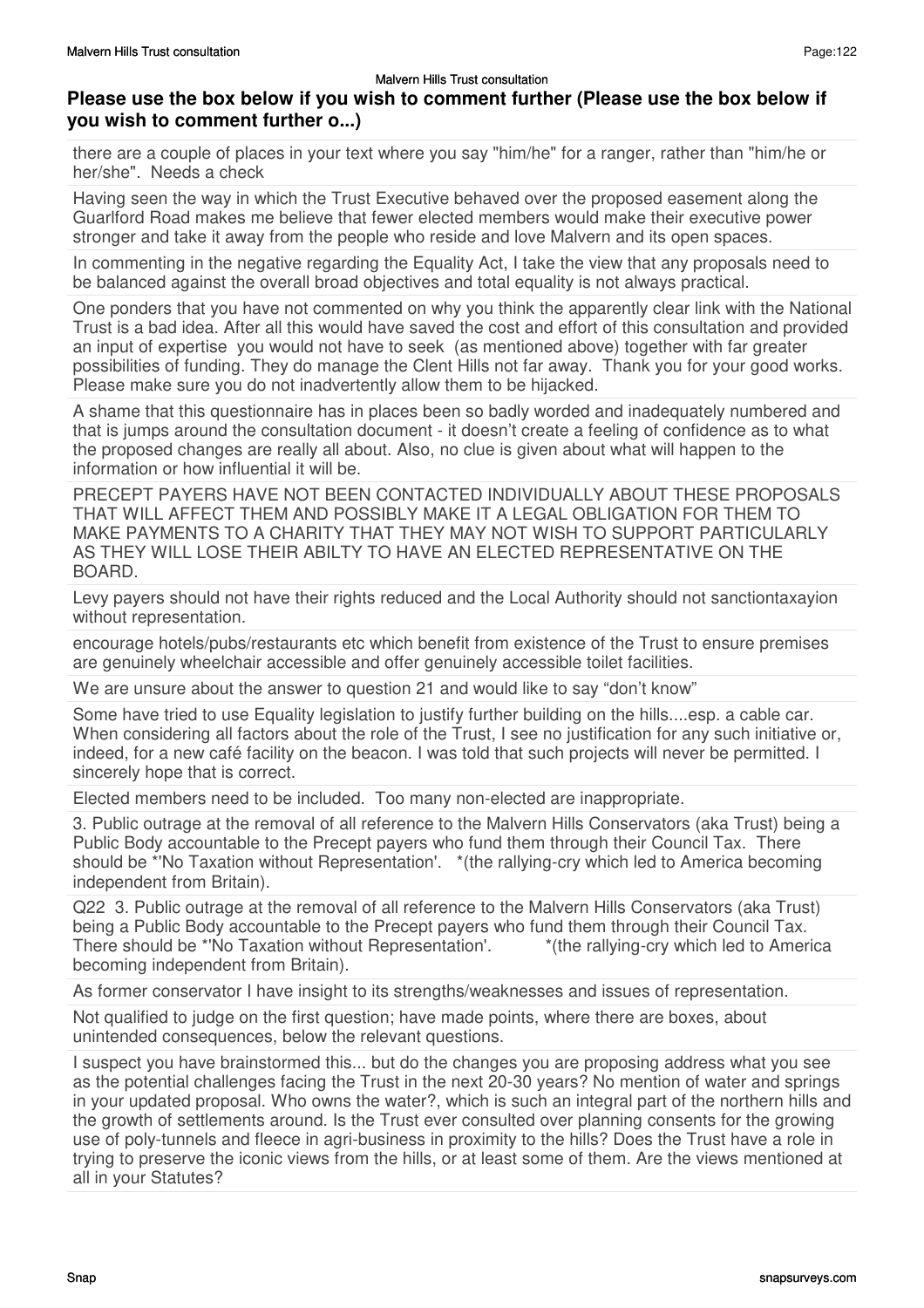Page 72 I agree that the Trust has the power to acquire the Manorial Rights of the Ecclesiastic Commissioners for England, but I do not believe that it has done so. See page 80. Page 80 In 2018, I asked the Ecclesiastic Commissioners if they are the Lords of the Manor. See email below Lord of the Manor 11 May 2018 9:53 AM (3 hours ago) Dear Your enquiry has found its way to me I can confirm that the Commissioners are still the Lords of the Manor of Longdon-cum-Membris which, according to my records, Castlemorton Common is a part of. On sale of the Common in 1963 and 1965, the Commissioners reserved the mineral rights which are registered under title number WR168984 Please let me know if you have any further questions Kind Regards

Page 86 The Trust will be aware of the research done

by **Exercise 20** on the King's Third. He can be contacted through the AONB who have given him a grant. His email address is **Page 88** The Lordship of the Manor has been dealt with on page 80, so the % may need altering. The claim is made that there is no reason not to extend the power to make any land subject to the Acts by agreement. There is no reason given to want to do so either. This power would enable the Trust to enter into an agreement of the owner of Coombe Green Common, which adjoins Castlemorton Common, in which case all the restrictions, byelaws and responsibilities the Trust has would extend to that land. There was substantial local objection and mistrust when the Trust acquired Castlemorton Common in 1964 any 'backdoor' arrangement to extend its control over a further piece of common land would meet with a similar reaction today. The Trust was established to look after its own common land (1884 Act Section 29) and it is inappropriate to extend its powers beyond that. There is simply no need for it. If there is some reason I have missed or may not understand, then the power sought should exclude common land.

Q21 - Not as they stand. Any unintended consequences will not be apparent until Malvern Hills Trust submits detailed proposals for things like fence design, the siting and nature of access points etc.

4. Public outrage at the removal of all reference to the Malvern Hills Conservators (aka Trust) being a Public Body accountable to the Precept payers who fund them through their Council Tax. There should be \*'No Taxation without Representation'.  $*$  (the rallying-cry which led to America becoming independent from Britain).

Although I think if the spirit of these changes is followed there will be no adverse effects my 2 remaining concerns are a) that the need for additional funds does not interfere with the primary objectives b) that with a much smaller board whether it will be possible to prevent a few individuals influencing the whole board to pursue their own aims rather than those of the charity

a) The number of Board members is a sensitive issue; the precept payers need to trust The Trust. Reducing the size of the governing body by the proposed number could lead to decisions being unduly influenced by an individual officer or trustee. b) The organisation needs to be transparent and communicate well, investing in the quality of this document provides an opportunity for The Trust. Previous revisions have been re-worded without sufficient care and attention, as a result having unforeseen, long lasting consequences. Please ensure this document receives sufficient scrutiny from experts to ensure it is robust and fit for purpose. As an example, when considering sale of surplus materials, lease buildings and similar opportunities to raise revenue consider these clauses very carefully. It is one thing to sell a few surplus logs or compost, rent a building, etc., but there could be opportunity within lax wording for this to be exploited. Growing timber specifically for sale as an example which could be serious for the Hills and not as intended.

Provision should be made for access to the Malvern Hills and Commons by disabled people. That could be people in wheelchairs, people for example with a heart condition on a mobility scooter, and those who by reason of age find it less easy to climb over stiles. Provision also needs to be made for dog walkers - small dogs can be lifted over stiles but big ones cannot and in the past there has not always been room for large dogs to crawl under stiles. Bins should be provided near all car parks for depositing dog poo bags, and the remains of packed lunches!

Nobody can see into the future.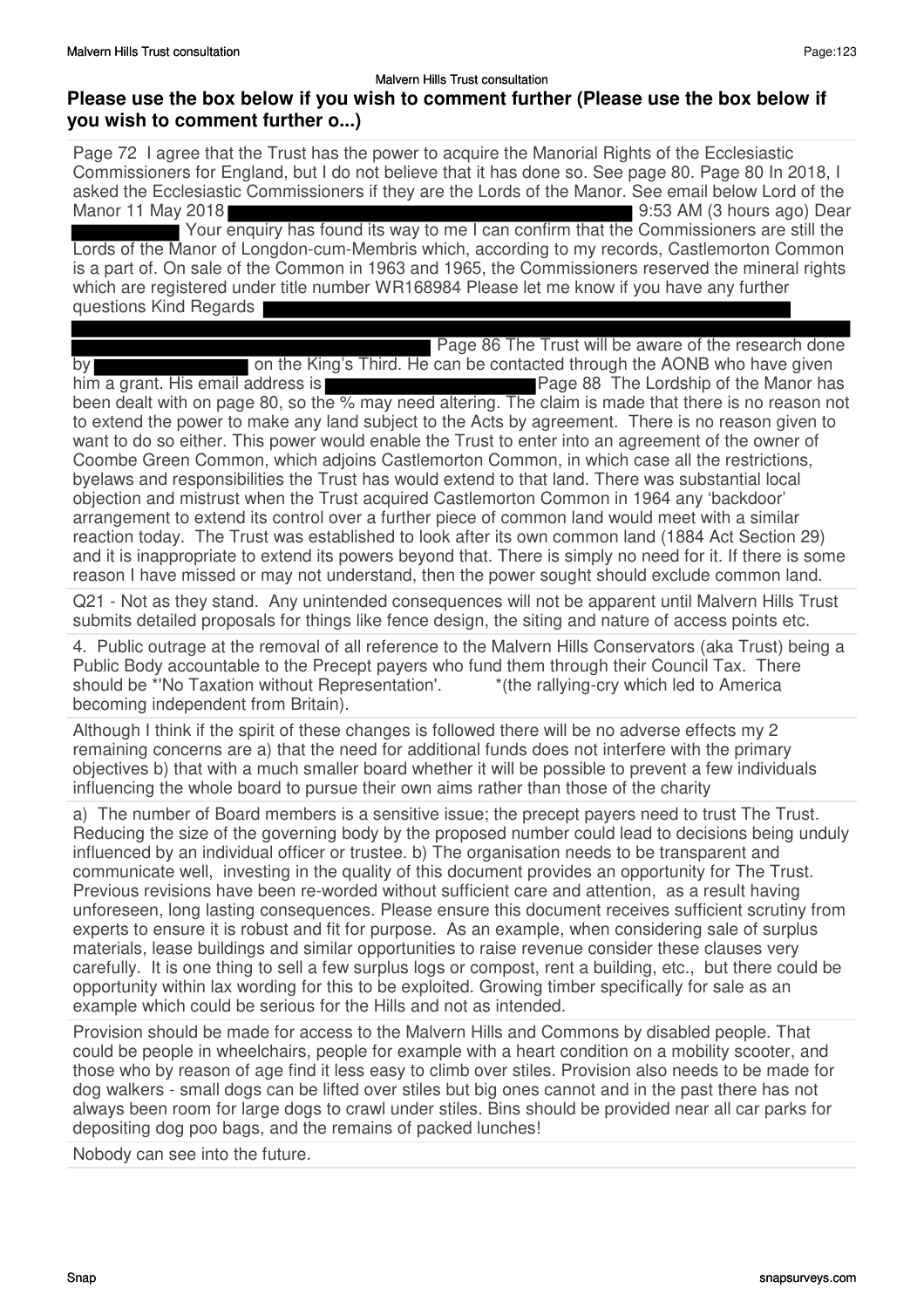If number of trustees were to be reduced vital issues relating to preservation of trust land could be eroded.

I have great concerns about the costs involved in making and implementing these changes. I am very happy with the way the hills and commons are cared for at present. It appears that most changes are being made for change sake. Legislation that may be "outdated" has been that way for some time with no problem. There appears to be a large smokescreen enveloping these changes.

### See attached letter.

Sadly, the publicity part of this "Public Consultation" has proved woefully inadequate. Yet the declared aim in the Introduction section was "to seek the views of everyone with an interest in the Malvern Hills" (Page 6), which aim has failed to be achieved for the majority of the over-31,000 electors who pay through their compulsory levy nearly half of the Conservators' general annual income. So the Public Consultation needs to be re-done, this time much more fully and obviously, so that the public really are made aware of the major changes to the Malvern Hills Conservators that are being proposed and of their right to have their say about them. The replacement Consultation Document should have a number of editorial changes to make it consistent and balanced (I have listed a number in my comments). The major new inclusion it requires is an indication of the costs involved, in broad ranges and for which purpose, and how they will be paid for: without knowing the likely expenditure on implementing the Scheme, how can a respondee decide whether to back it or block it?

Congratulations on this initiative. However, I hear that a similar review is now being conducted for the National Parks in England. Would it be wise to defer this good exercise of the Malvern Hills Charity Commission Scheme until we have sight of the scheme for the National Parks? "Wildlife" appears in the objects. But specific reference to the BIRDS (raptors, swifts and woodland birds), animals and butterflies and moths would be welcome. Also reference to trees and undergrowth. Particularly a reference could be made to the RSPB and to the Woodland Trust showing that they are "partners" quite to the extent that local Councils are.

The Town Council feels unable to comment on questions 20 and 21.

You say that bridle paths are for the use of horses and pedestrians, what about cyclists?

There is no commitment to developing provision for young people to join a Trust Organisation which will inform, and provide activities for future custodians of our wonderful natural landscape. Quarrying should not be allowed and all current arrangements should end when licences expire. Reference and consideration of Climate Change is required

I have one concern, I'm not sure if this is where to raise it. It is the car parking charge. I do not have a problem with the all day charge of £4.40. It is reasonable & fair for those of us spending a few hours (or more) on the hills. How-ever, I do have concerns that there is no other charge for people staying only an hour or so. EG people with young children who tire easily or the elderly (again an hour or so is enough) Should there not be the opportunity for these people to pay for only the time they use. Afterall, some-one else will come along later & use the space they have vacated & will pay their charge.

In Section 11 The Levy, no questions were asked and I would like to comment. If this scheme cannot be used to change the levying arrangements, perhaps it could be used to give voting rights to the proposed members, and add people who have commitment and involvement in the Trust to the electorate.

"Public Consultation" so far is grossly inadequate and it has failed to live up to its promise of "seeking the views of everyone with and interest in the Malvern Hills". No costs have been provided yet but need to be given, even if in a broad range for each proposal.

The signing of bike routes is a good beginning.

The trust appears to be trying to alter the traditional rights of estovers. I believe the current trust employees, and most probably the board have the hills best interests at heart but my concern is future generations may not see things the same way, and these powers will have changed the hills for the worse, and then it will be too late.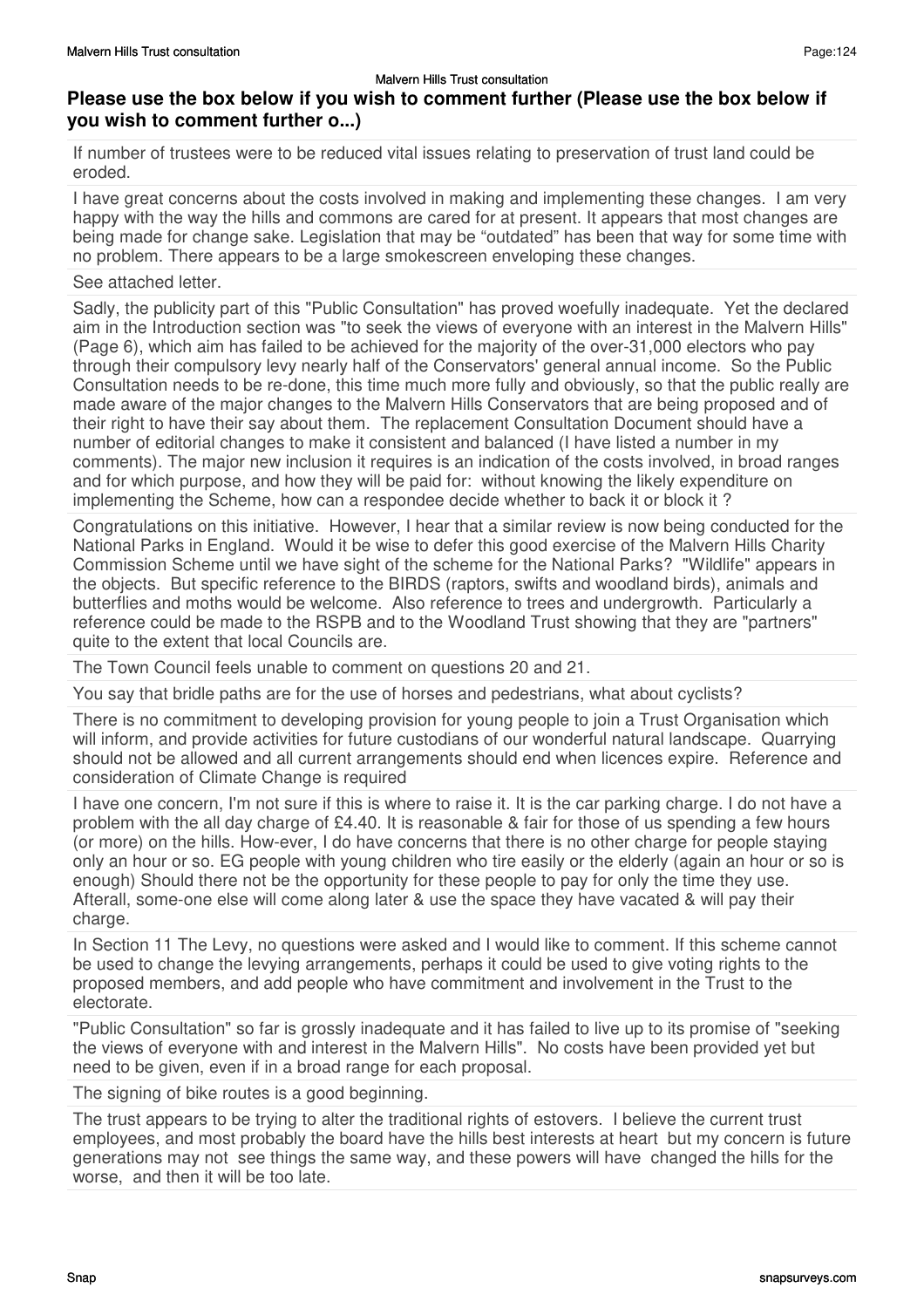# **Please use the box below if you wish to comment further (Please use the box below if you wish to comment further o...)**

The Trust has missed the opportunity to include in the scheme recognition that the Trust is a public body as well as a charity. They should consider how this might be done. One possibility would be to expand the description of its beneficiaries to read: "the public, and the precept payers of the parishes of Guarlford, Mathon and, Colwall, and of Dyson Perrins, Link, Chase, Priory and West wards.

Many of the proposed changes are wide open to abuse.

The working name of the Malvern Hills Conservators is by virtue of all the Malvern Hills Acts 1884 - 1995 is the Malvern Hills Conservators. There is no allowance made for any other name. For this reason it is impossible for me to contribute to this document, which under its "new" name, it is an illegal organisation, therefore.

A longer consultation period would be welcome

Q21 - Although there are probably some which will become obvious in retrospect.

For more inclusivity - no taxation without representation, and finding a means to communicate more effectively with the local community.

I propose a few working groups are required to explore further the items of concern raised in this submission. This is something I am fully prepared to engage in further, instead of merely grumbling. Contact details supplied. Creating a new piece of legislation, ie another malvern hills act, takes time. Might I suggest another 2 years to develop something watertight?

The proposal to adopt the name of "Malvern Hills Trust" is losing sight of the organisation's duties of conservation and its role as a Public body.

It is interesting that the residents of Castlemorton, Powick and Newland apparently do not pay the precept.

I am a lawyer. I am 54 years old. I was brought up in Malvern . As an adult I moved away due to my career but returned when my children were young as I wanted them to be brought up with the freedom and beauty I had as a child. My father was a Malvern Hills Conservator , he also was a lawyer, he commented on how it was difficult to get things done because of the ancient and cumbersome legislation - in particular the issue which arose after The Beacon Café was destroyed by fire. I am not an old fogey who doesn't want any change BUT the Hills are more important than most issues. When you start increasing your powers and trying to capitalise on your assets you create a massive bureaucratic burden. I fully accept that having to work under the present regime must be frustrating but it provides a much needed protection- you cannot act quickly, you cannot act without consensus of a large number of committed people and that is no bad thing. The Hills have survived since Victorian times because of the archaic laws enacted to protect them at that time - if you think about it they have served the Hills well. This consultation document is not user friendly .It will be interesting to see how many responses you receive. I am not convinced that this has been a proper consultation due to the nature of the document. It would also be interesting to know how much this process has cost.

I strongly oppose the Malvern Hills Conservators / Trust scheme to reduce board membership. The proposed scheme very unfairly managed with lack of publicity, and total disregard to democracy. We the precept paying local residents of 11 specific areas who largely have to fund the Malvern Hills Conservators , yet the Board appear to act on "Best practice guidelines" form the Charity commission rather than consider fully their tax paying residents. Indeed it has been alleged that some £100,000 has already been spent on the scheme prior to consultation and some additional funding will be required to complete the project! This is public money and the precept paying public have a right to know in detail the expenditure. The 11 truly elected membership should not be reduced in any way as each member would be responsible for concerns of residents to the specific area they represent.

As long as all work is carried out in accordance with The Equality Act this will lead to a modernised approach to management.

The Malvern Hills Trust are guardians of the land whose name they bear. They are equally guardians of the rights of free public access to enjoy the lands with the minimum of restriction.

 $Q$  17. 18 & 19 not online!!!  $Q$ 17 a) - disagree should not change name. b) & c) agree d) e) f) g) Disagree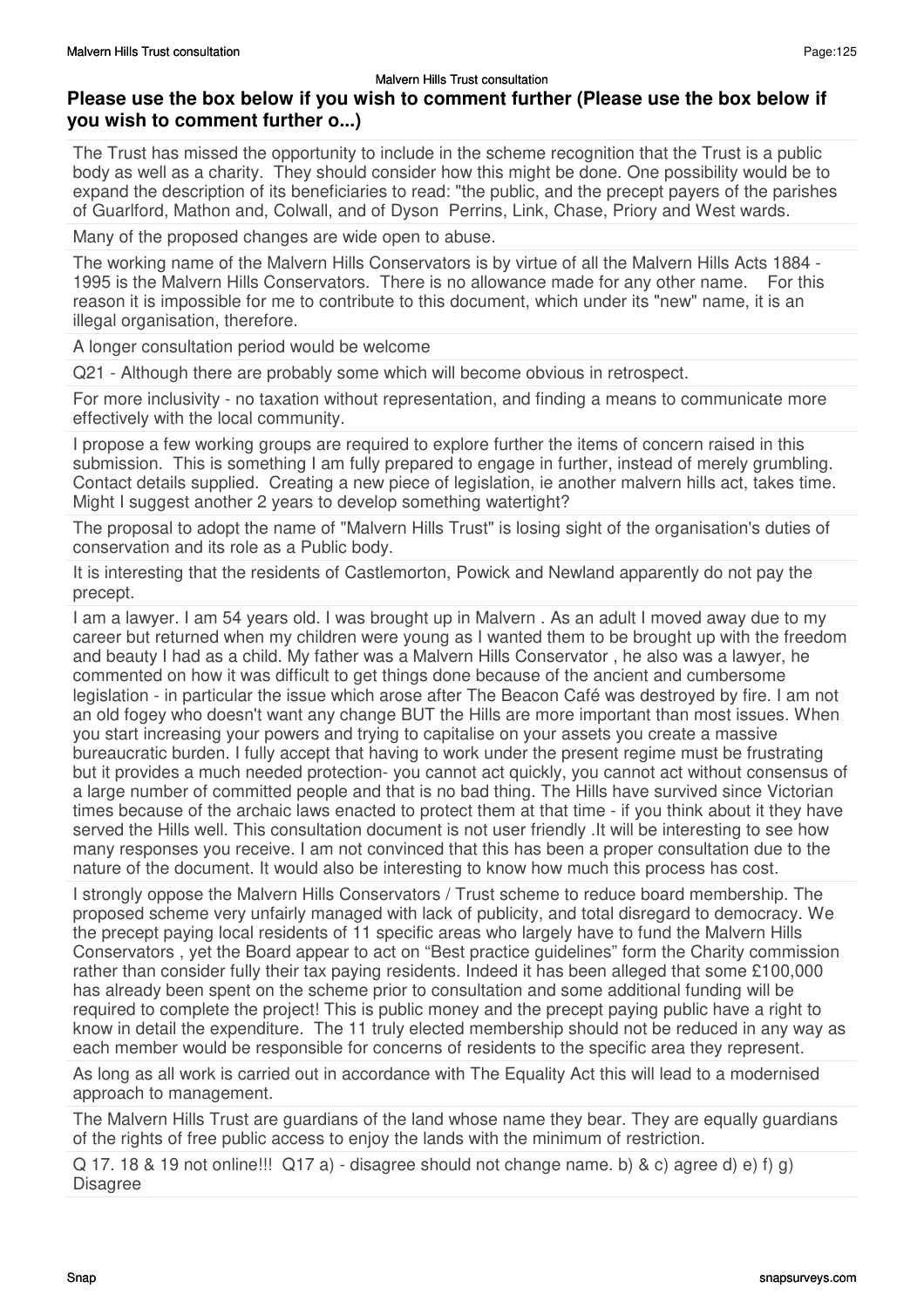In addition the Consultation Document makes no reference to the rising Pension Deficit which is fast approaching £2,000,000 and how funds are to be raised to reduce this out of income. The Accounts require complete scrutiny and/or a overhaul by at least 5 businessmen/women who can be retired or presently in business and their findings reported to all Board Members in properly convened Committee Meeting with the Public present. Finally it appears that there are serious concerns in respect of the Consultation Process itself as follows: A) There appears to be no mechanism to save the "online completed document" on to a computer system. This is not acceptable. It does not allow following the deadline at Midnight 13 October 2019 for submissions to Malvern Hills Conservators to be properly saved as a historical reference document of what has been submitted. In respect of printing this is limited to one page at a time and does not allow for more than 4 lines of written text. This situation is wholly unsatisfactory. B) It does not say who at Worcestershire County Council will be responsible for collating, processing and analysing and dealing with this. There is no "check and balance" mechanism in place to ensure impartiality and openness or proper scrutiny. C) All responses should be sent to the Department Culture Media & Sports [DCMS] and the Charity Commission. All the responses to the Consultation Document both from hard paper copies and online submissions should be published on the Conservators'/Trust's Website for Public Scrutiny though individuals names can be withheld for GDPR reasons - but not from any Elected Public Body such as a Parish Council. D) Details of my concerns in regard to A to C above should be made "Publicly" available on the Conservator's Website, for the sake of openness and transparency, by 24 October 2019 at the latest, this being 7 days before the Elections on 31 October 2019. E) The review of the Consultation Document has taken well over 6 hours and the responses set out herewith, has taken nearly 3.5 hours. That is not a "few minutes". This misleading observation is not acceptable and the premise that it will only take a few minutes is untrue.

The INP. This is the suggestion I am most wary of. It should not be possible for a tiny group of persons, unaccountable to the electorate in any way, to control the affairs of such an important public body. Consequence. The wording of any new law or instrument will be the subject of legal challenge and a headache for the Board of Trustees. Who can account for the intentions of a FUTURE executive? The checks and balances must be inserted at this point into any new legislation. over if the powers outlined in section 6 are so allowed without due respect for the timeless and historic nature of these Hills. Consequence: trivialising of the important SSSI's and AONB aims of the Trust/Board.Consequence too: Changed nature of respect for the local unbuilt environment. Concentration on financial objectives to the detriment of continuity of public experience, participation and residents' amenity and enjoyment.

I have not had time to read the whole of the detailed proposal, so I am assuming , in indicating "NO" above that his has been studied in detail. One can never cater for the law of unintended consequences until something occurs.

I would be happy to contribute further to any discussions that may be held. I see the execution of a scheme and its successful implementation as very important to the Trust's future improvement of the local environment. Properly implemented It should also contribute to much greater accountability, transparency. and engagement with local communities.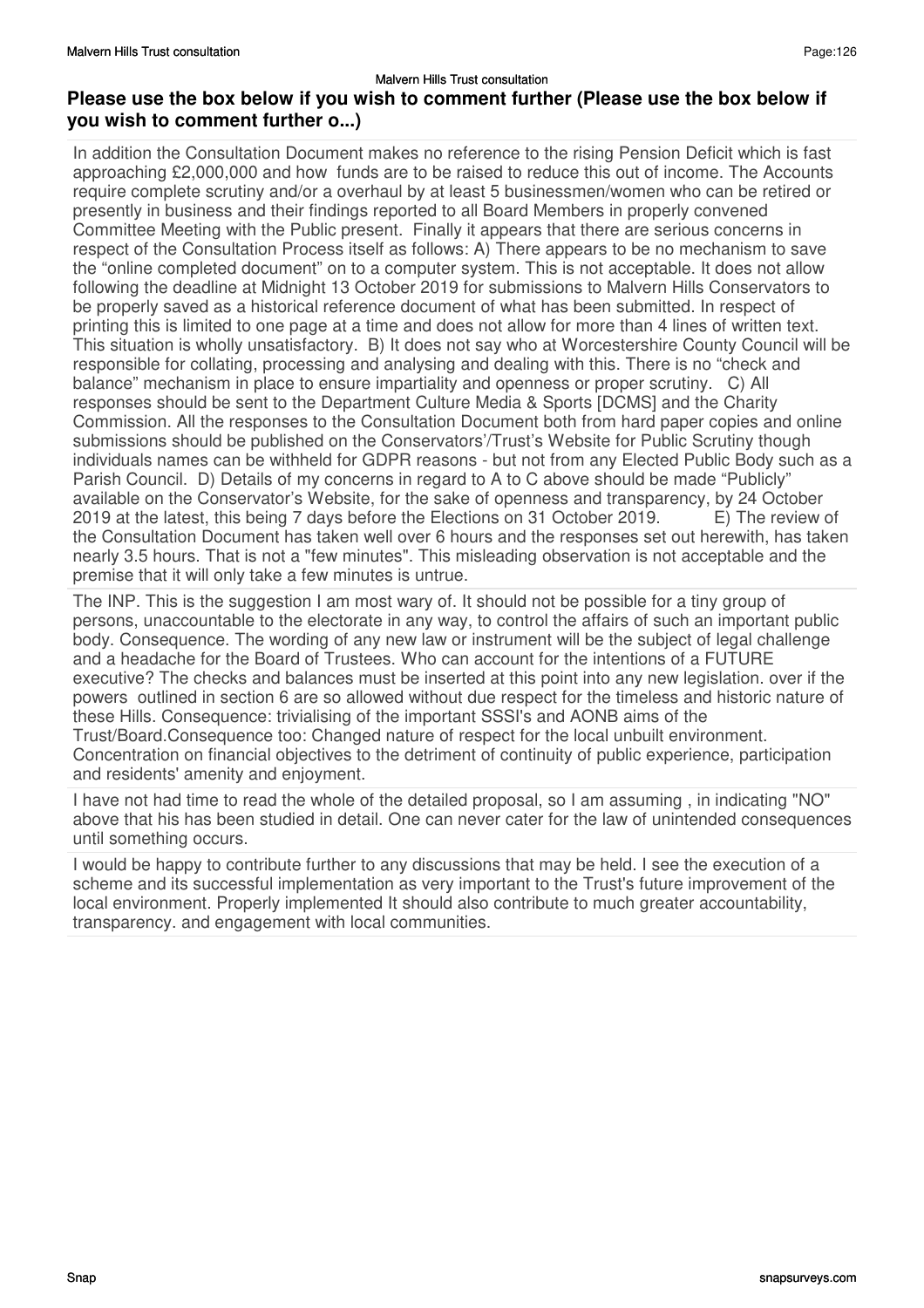A) MHT is a charity and must act at all times for the benefit of the public in respect of which it is accountable to the Charity Commissioners (see Charity Commisioners Guidance C3). It is also a public body because:- (i) it was established by statute to serve a public interest, principally the preservation of land under its jurisdiction for the enjoyment of the public (ii) in pursuit of its objects MHT was granted coercive statutory powers, including the power to raise money from local Parishes and Wards and the power to make byelaws. There are no proposals to alter these powers, The Trust's website records that around 50% of the cost of managing the land under its jurisdiction is met by a levy on the ratepayers of the Wards of Malvern and the Parishes of Colwall, Guarlford and Mathon (iii) MHT is, in part, democratically accountable in that 11 of the 29 trustees are elected by the ratepayers of the wards and Parishes who pay the levy. That may change as a result of the Scheme proposed but there will nevertheless be a large number of trustees who will have been democratically elected (iv) In some of its literature MHT describes itself as a public body This is not acknowledged in the proposed Scheme Being a public body brings with it certain important legal obligation so that public confidence in it will not be eroded and reputational damage is avoided. Thus (a) it must act in a fully transparent and open way at all times (b) it must consult fully at an early and formative stage of proposals and take proper account of all representations made(c) it must act in a way which is consistent with previous similar decisions (d) meetings must be conducted properly and fairly and in public unless there are sound reasons why not (e) the maximum number of trustees should debate and make any decision by voting. Conflicts of interest or loyalty debarring trustees have to be genuine and substantial. MHT has to date been unwilling in any meaningful way to acknowledge that it is a public body and owes the above duties and to act as such, particularly over the past 18 months when a request for an easement over MHT land was made by a local landowner which would if granted have facilitated major development in the area which would have significantly affected the natural aspect of the Hills and compromised MHT's charitable objects. It must be clear in the changes contemplated that for most purposes MHT is a public body with attendant public duties It is also the case that for the above reasons MHT should be rendered subject to the Freedom of Information Act 2000 by an appropriate application to the Secretary of State B) It is far from clear that the proposed Scheme will do anything to repair the considerable reputational damage to MHT over recent years. MHT needs to earn the respect of the public, including those to whom it is democratically accountable C) the ability to make regulations as specified on page 27 of the Consultation document is far too wide D) there is no reference in the proposed Scheme to the power to grant easements as specified in Sections 7 and 7A of the 1930 Act. It is assumed that the same provisions will apply in the Scheme which consolidates and amends the Acts – please confirm. It should be made clear in the Scheme for the avoidance of doubt that in addition to the requirements of sections 7 and 7A an easement should not be granted which though it does not materially affect the land over which it is granted would nevertheless facilitate development which would materially affect the natural aspect of the Hills E) It is presumed that Natural England been consulted in view of the fact the Hills are designated an AONB? Please confirm..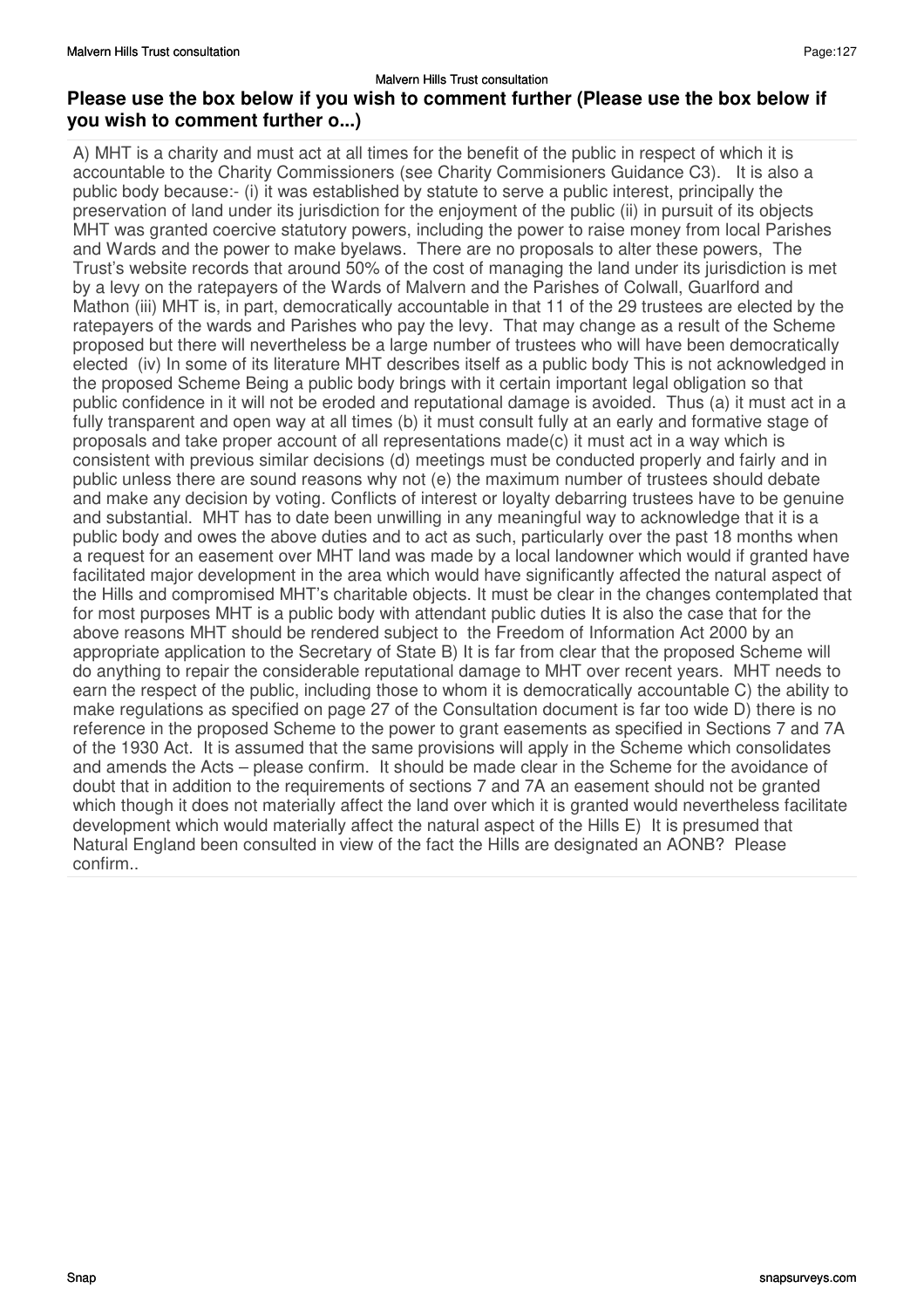A) MHT is a charity and must act at all times for the benefit of the public in respect of which it is accountable to the Charity Commissioners (see Charity Commisioners Guidance C3). It is also a public body because:- (i) it was established by statute to serve a public interest, principally the preservation of land under its jurisdiction for the enjoyment of the public (ii) in pursuit of its objects MHT was granted coercive statutory powers, including the power to raise money from local Parishes and Wards and the power to make byelaws. There are no proposals to alter these powers, The Trust's website records that around 50% of the cost of managing the land under its jurisdiction is met by a levy on the ratepayers of the Wards of Malvern and the Parishes of Colwall, Guarlford and Mathon (iii) MHT is, in part, democratically accountable in that 11 of the 29 trustees are elected by the ratepayers of the wards and Parishes who pay the levy. That may change as a result of the Scheme proposed but there will nevertheless be a large number of trustees who will have been democratically elected (iv) In some of its literature MHT describes itself as a public body This is not acknowledged in the proposed Scheme Being a public body brings with it certain important legal obligation so that public confidence in it will not be eroded and reputational damage is avoided. Thus (a) it must act in a fully transparent and open way at all times (b) it must consult fully at an early and formative stage of proposals and take proper account of all representations made(c) it must act in a way which is consistent with previous similar decisions (d) meetings must be conducted properly and fairly and in public unless there are sound reasons why not (e) the maximum number of trustees should debate and make any decision by voting. Conflicts of interest or loyalty debarring trustees have to be genuine and substantial. MHT has to date been unwilling in any meaningful way to acknowledge that it is a public body and owes the above duties and to act as such, particularly over the past 18 months when a request for an easement over MHT land was made by a local landowner which would if granted have facilitated major development in the area which would have significantly affected the natural aspect of the Hills and compromised MHT's charitable objects. It must be clear in the changes contemplated that for most purposes MHT is a public body with attendant public duties .It is also the case that for the above reasons MHT should be rendered subject to the Freedom of Information Act 2000 by an appropriate application to the Secretary of State B) It is far from clear that the proposed Scheme will do anything to repair the considerable reputational damage to MHT over recent years. MHT needs to earn the respect of the public, including those to whom it is democratically accountable C) the ability to make regulations as specified on page 27 of the Consultation document is far too wide D) there is no reference in the proposed Scheme to the power to grant easements as specified in Sections 7 and 7A of the 1930 Act. It is assumed that the same provisions will apply in the Scheme which consolidates and amends the Acts – please confirm. It should be made clear in the Scheme for the avoidance of doubt that in addition to the requirements of sections 7 and 7A an easement should not be granted which though it does not materially affect the land over which it is granted would nevertheless facilitate development which would materially affect the natural aspect of the Hills E) It is assumed that Natural England has been consulted in view of the fact that the Hills are designated an AONB. Please confirm.

please let me know the outcome of this consultation.

THAT IT BE MANDATORY THAT A MINIMUM OF ONE OF THE APPOINTED TRUSTEES BE ASSIGNED A LIAISON ROLE COVERING THOSE PARISHES WHERE THE TRUST HAS LAND - OR WHERE TRUST LAND LIES WITHIN ONE MILE OF THE BOUNDARY OF THE PARISH - BUT WHICH HOLD NO VOTING RIGHTS (ie non-levy land) (These parishes are currently represented by a County Council trustee)

The cost of this scheme, to date must be considerable, both in legal fees and their own wages. This hasn't been disclosed.

Q21 Can you foresee any possible unintended consequences of the proposed changes? - please see my concerns under previous questions.

More information needed concerning The Kings Third and the Trusts intentions concerning jurisdiction over land privately owned outlined on the map.The consultation document has very been cleverly created and published so not to give to much away .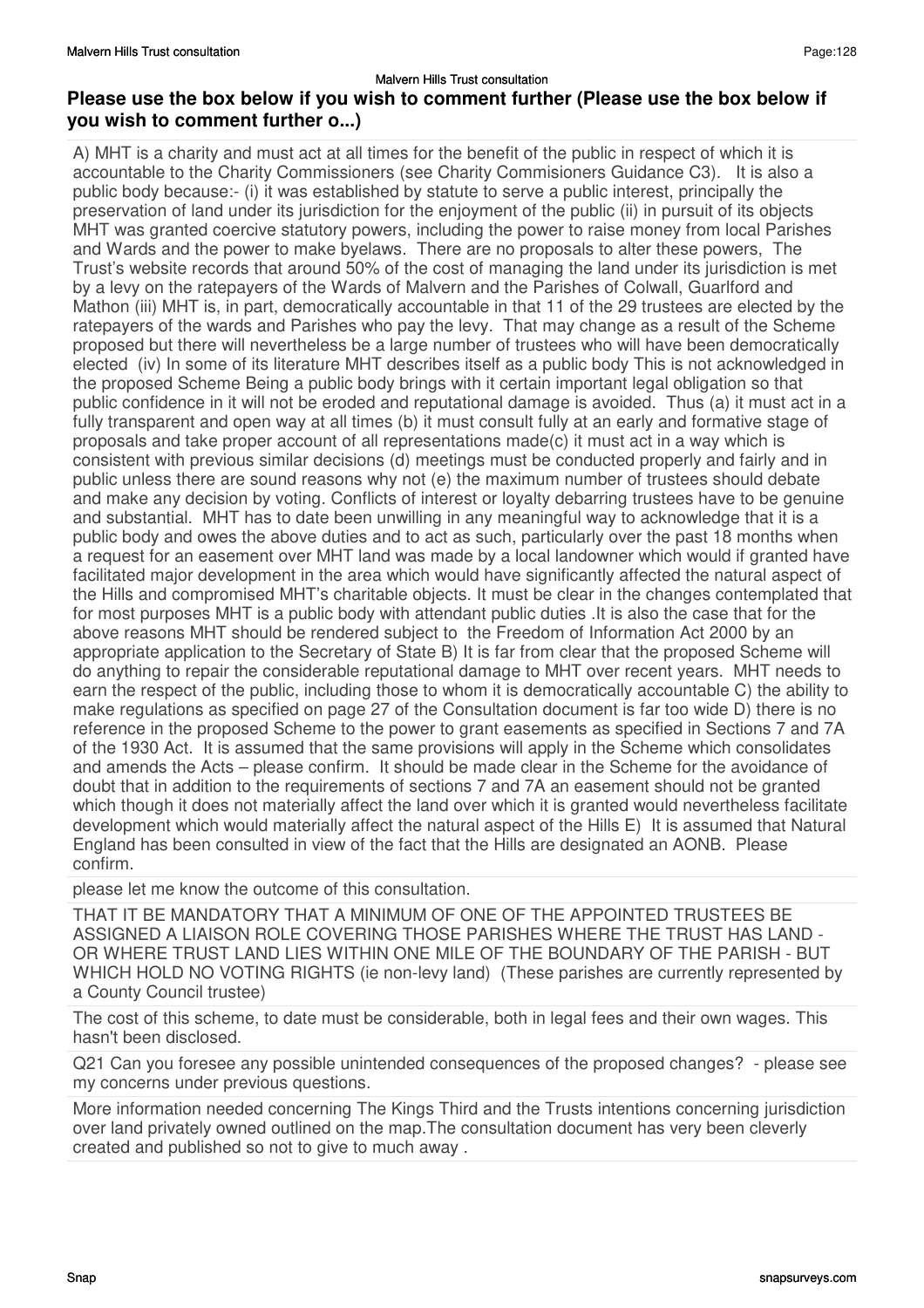Concern that the changing objectives etc would make it easier for developers easements. Accountability not clarified enough. Need to maintain elected representatives for individual wards Low density area less likely to have representation high density areas could end up making decisions for them. Independent nominations Panel can propose others nominees won't be decided by the ballot box but decided on by trustees. Committee meetings unlikely and not nec open to public. Concern about nature of Malvern Another expression heard used. Increasing democratic deficit tax payers denied operation.

Please consider extending the time span of this public consultation . Given your consultation began in 2014 - one month for the public seems a tad parsimonious!

Greater communication of activities and pivotal consultations such as this should use new technologies. It is the final day for submissions and I only found out this weekend that you needed input.

### **In responding to this consultation are you…**

Giving your own views (438)



Responding on behalf of an organisation (12) 3%

# **What is the name of the organisation you represent?**

| Worcestershire Wildlife Trust                               |
|-------------------------------------------------------------|
| <b>National Trust</b>                                       |
| Herefordshire and Worcestershire Earth Heritage Trust (EHT) |
| Worcestershire Local Access Forum (WLAF)                    |
| Disabled Ramblers                                           |
| The Malvern Hills District Footpath Society                 |
| Castlemorton Parish Council                                 |
| Malvern Hills AONB Unit                                     |
| Malvern Town Council                                        |
| Herefordshire Wildlife Trust                                |
| Guarlford Parish Council                                    |
| <b>Malvern Cycle Sports</b>                                 |

## **Are you..?**